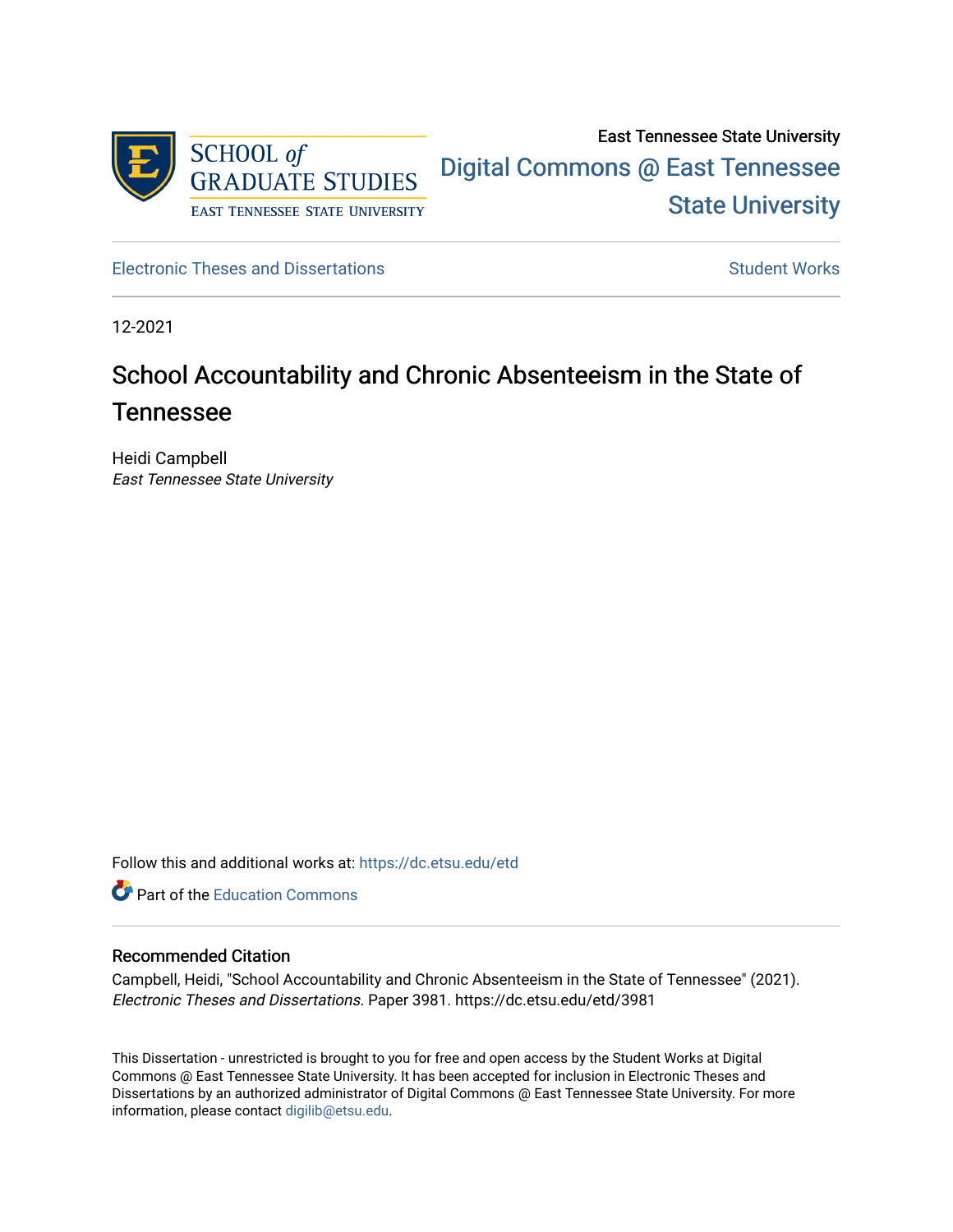School Accountability and Chronic Absenteeism in the State of Tennessee

\_\_\_\_\_\_\_\_\_\_\_\_\_\_\_\_\_\_\_\_\_\_\_\_

A dissertation

presented to

the faculty of the Department of Educational Leadership and Policy Analysis

East Tennessee State University

In partial fulfillment

of the requirements for the degree

Doctor of Education in Educational Leadership

\_\_\_\_\_\_\_\_\_\_\_\_\_\_\_\_\_\_\_\_\_\_

by

Heidi E. Campbell

December 2021

\_\_\_\_\_\_\_\_\_\_\_\_\_\_\_\_\_\_\_\_\_

Dr. Virginia Foley, Chair

Dr. John Boyd

Dr. Heather Moore

Keywords: accountability, chronic absenteeism, chronically out of school indicator, subgroup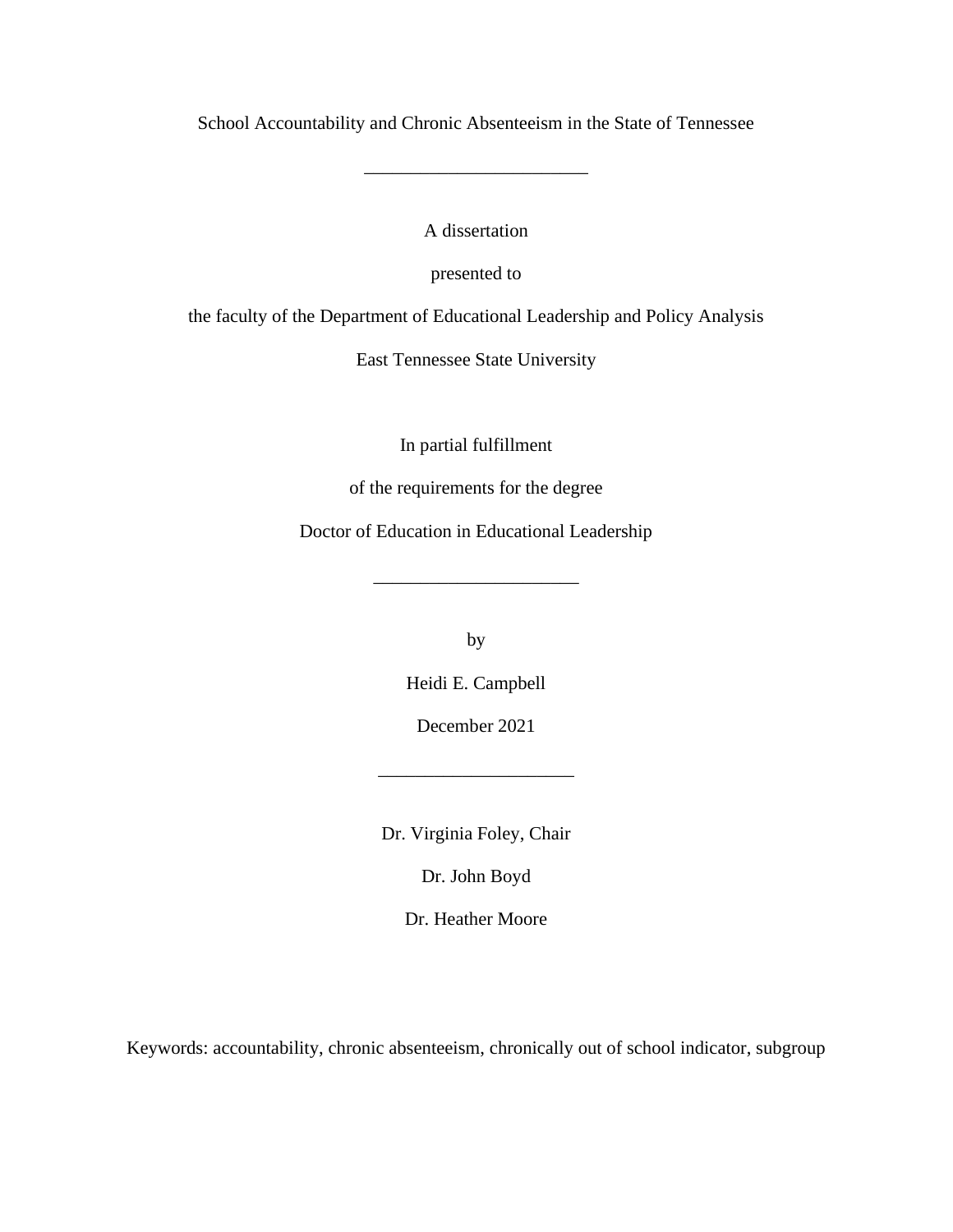#### ABSTRACT

#### School Accountability and Chronic Absenteeism in the State of Tennessee

by

#### Heidi E. Campbell

The purpose of this quantitative, non-experimental study was to explore a possible relationship between the number of students in grades 9-12 classified as chronically absent and the inclusion of the Chronically Out of School indicator in Tennessee's accountability model for schools and school districts. Using publicly available data from the Tennessee Department of Education, the research study examined 6 years of data from the 2014-2015 to 2019-2020 school years. Data were divided into 3 years before and 3 years after implementation.

Results of the study indicated that the mean number of chronically absent students in grades 9-12 were significantly lower during the 3 years after implementation of the Chronically Out of School indicator. Data was further disaggregated and analyzed based on the following subgroups: Black/Hispanic/Native American, Economically Disadvantaged, and Students with Disabilities. Results indicated a significant difference in the number of chronically absent Black/Hispanic/Native American subgroup after implementation, but there were no significant differences found in the Economically Disadvantaged and Students with Disabilities subgroups. In addition to a summary of the research findings, implications, and recommendations for future research and current practice are discussed.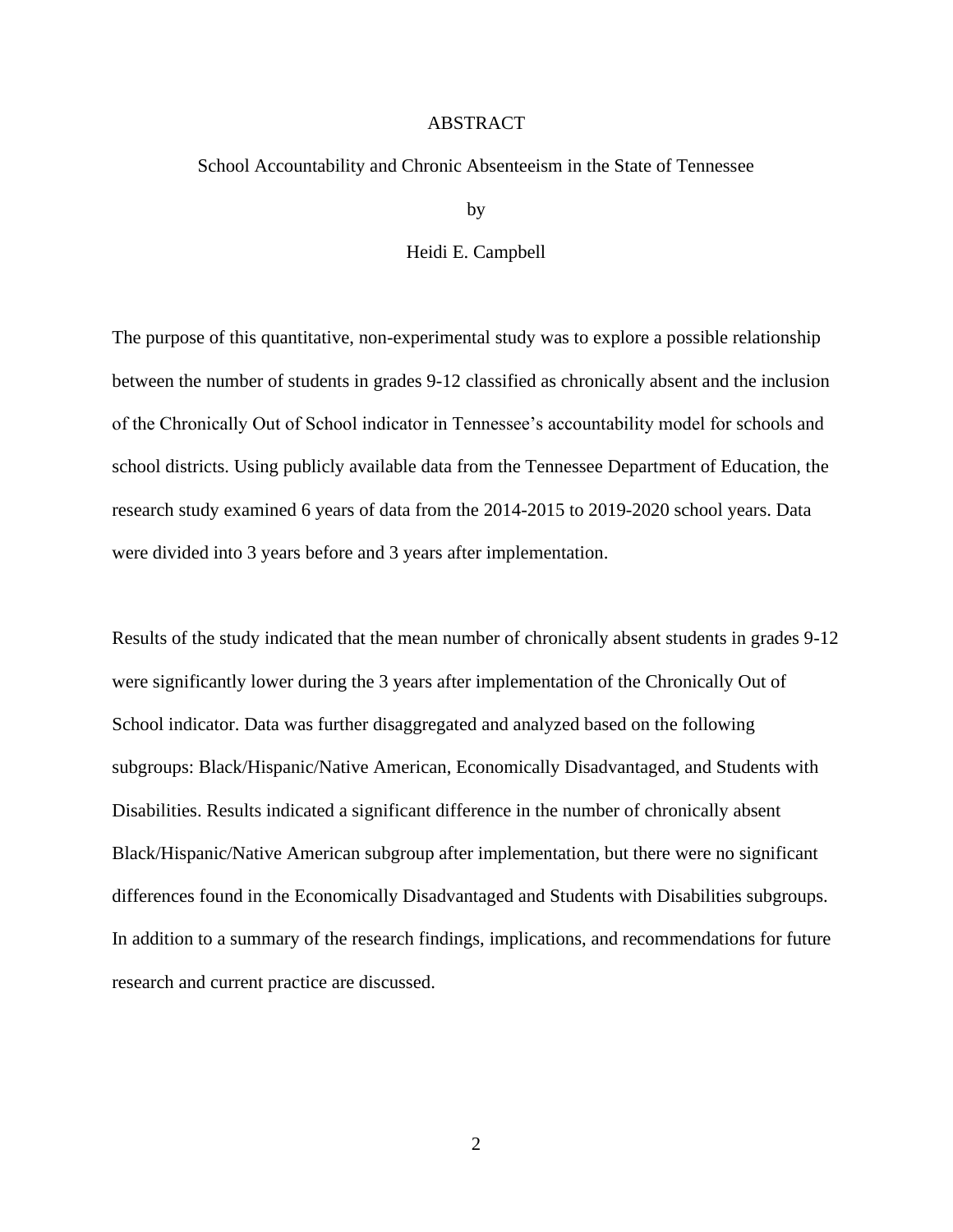Copyright 2021 by Heidi Campbell

All Rights Reserved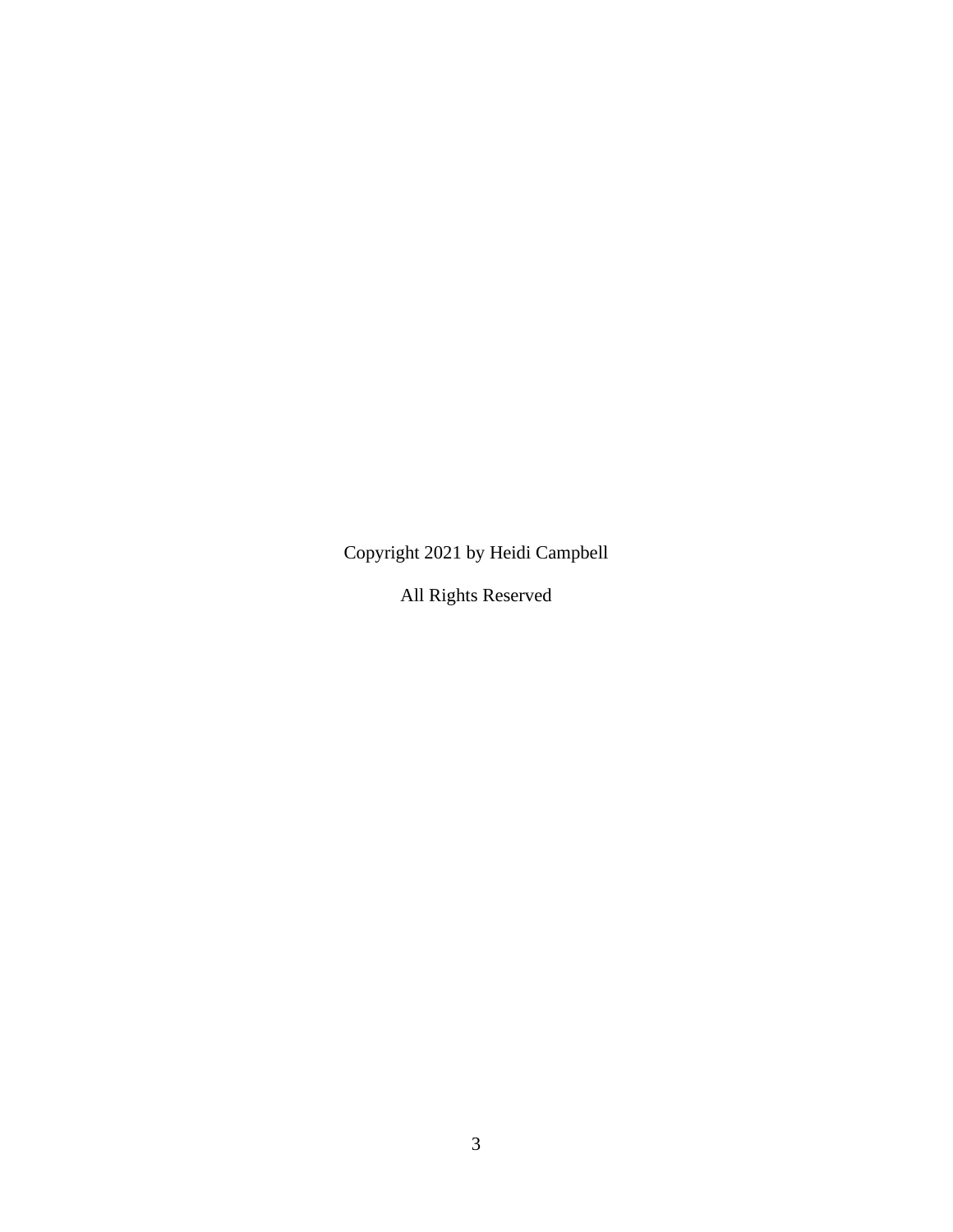## DEDICATION

This accomplishment would not have been possible without the love and support of my family. Ryan, thank you for believing in me throughout this process and patiently understanding the time I needed to accomplish this goal. Your unwavering support means the world to me. You are correct…it's about time! AJ, I am so proud of the young man you are becoming. I hope this process has shown you the importance of perseverance and working hard to accomplish a goal. I love you to the moon, the stars, the Milky Way, and beyond.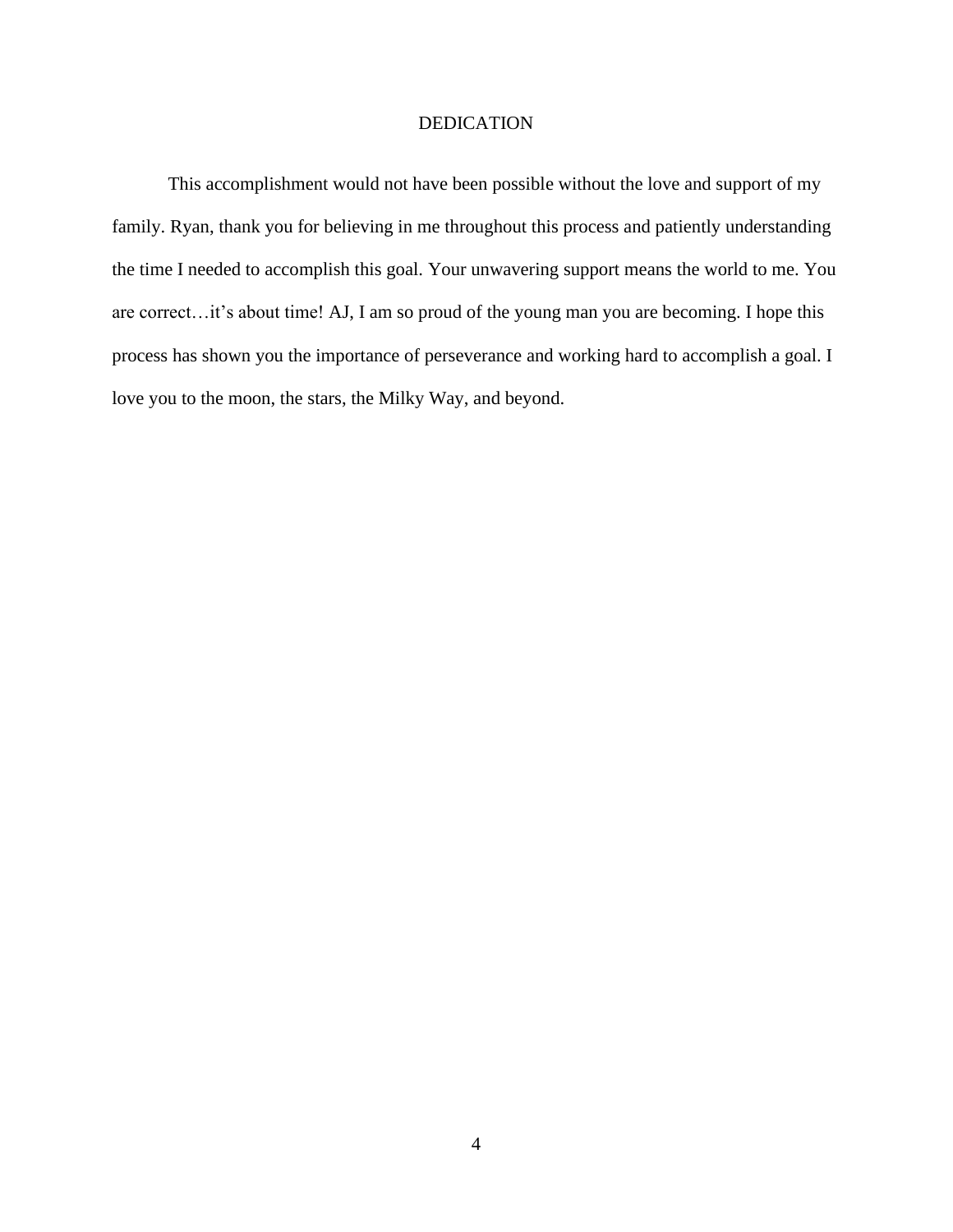#### ACKNOWLEDGEMENTS

Thank you to my dissertation committee, Dr. Virginia Foley, Dr. John Boyd, and Dr. Heather Moore. Dr. Foley, it was never a question that I would choose you as my dissertation chair. I value your wisdom and insight beyond measure. Thank you for your guidance and unwavering support. Dr. Boyd, your encouragement and kind spirit helped guide me throughout this program. Thank you for sharing your knowledge of school administration and providing valuable feedback. Dr. Moore, I would have been lost without your knowledge of statistical procedures. You patiently answered all of my questions with grace and understanding. I hope Lexi and AJ remain friends for many years.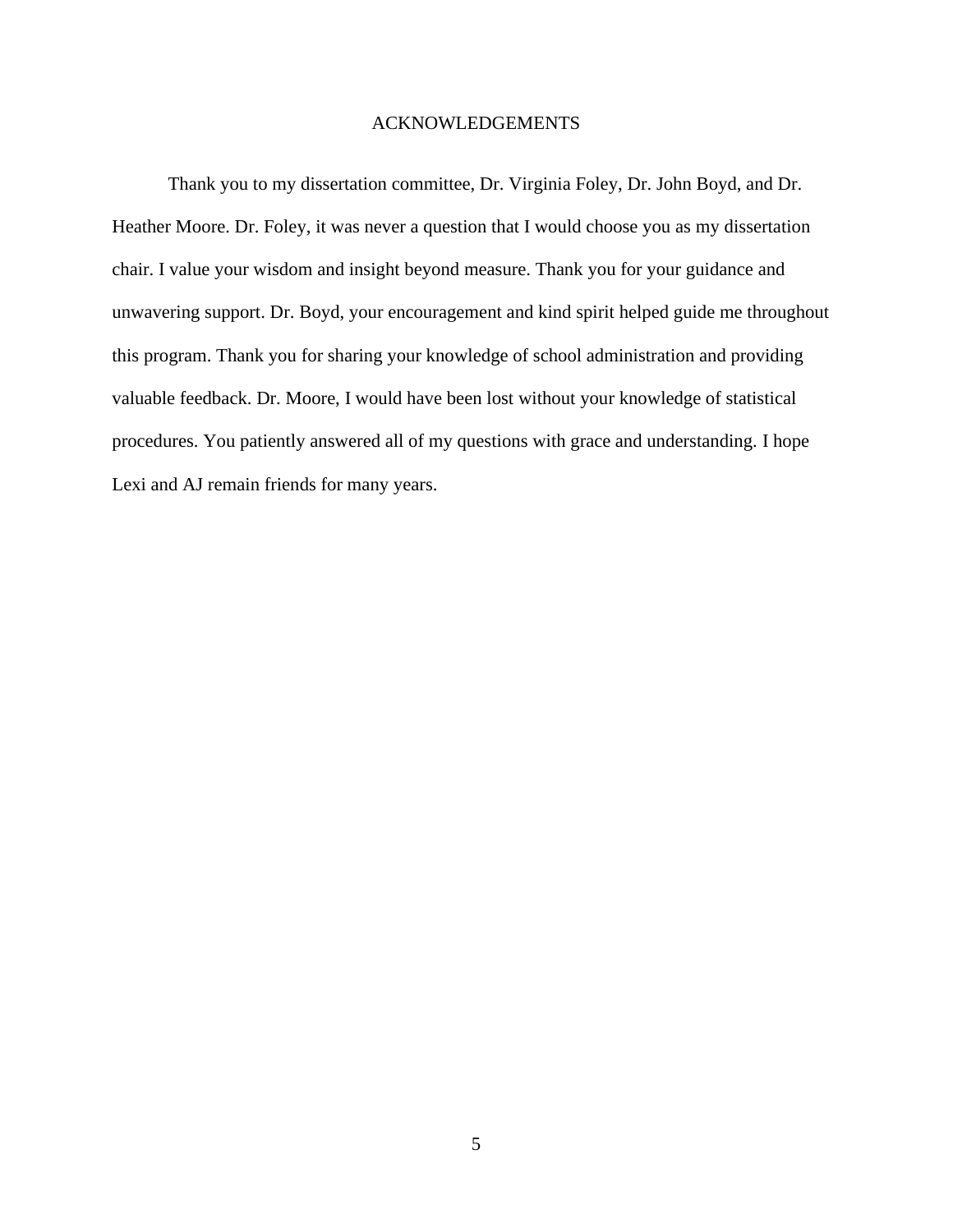# TABLE OF CONTENTS

| 43 |
|----|
|    |
|    |
|    |
|    |
|    |
|    |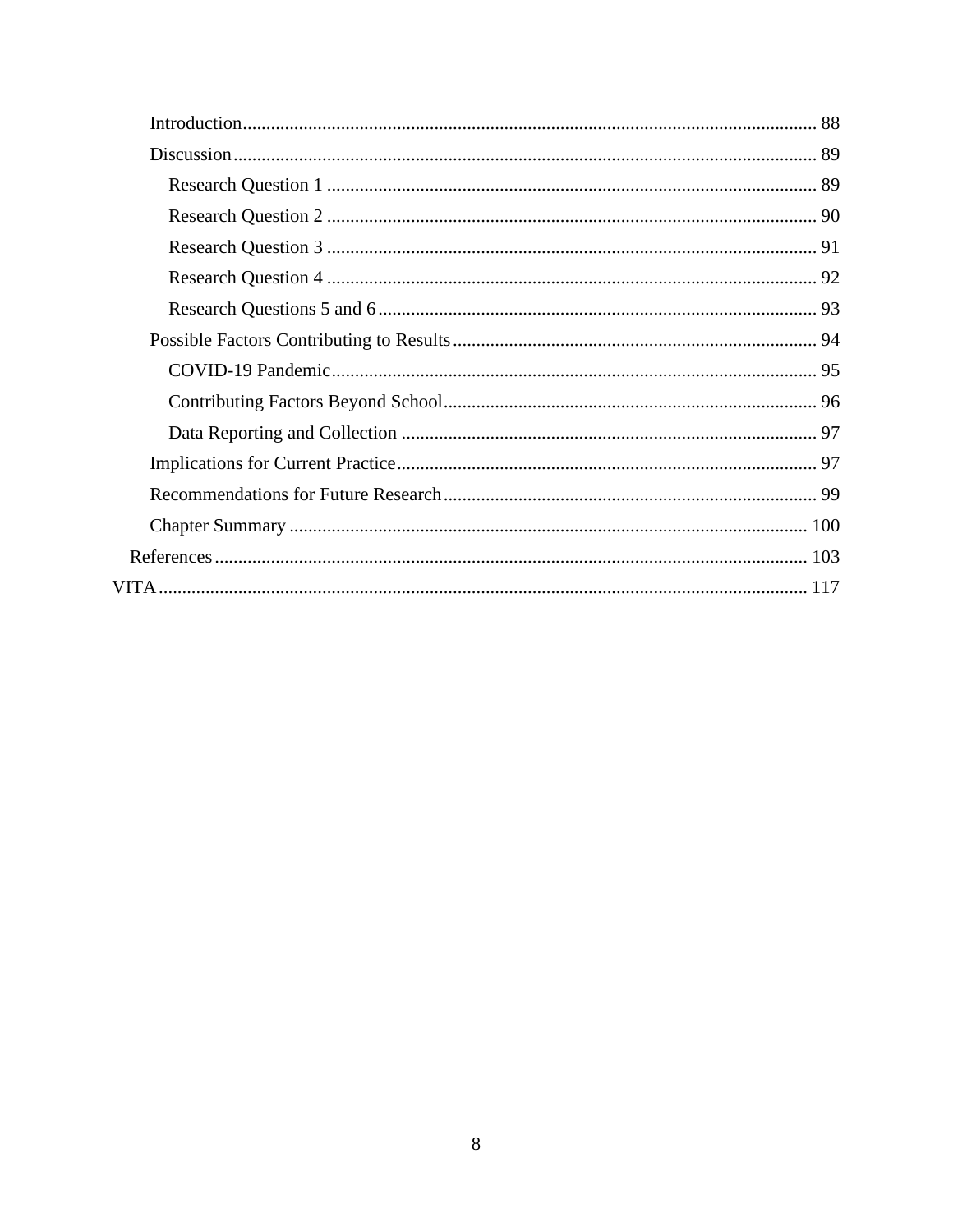# LIST OF FIGURES

| Figure 1. Average Number of Students in Grades 9-12 Classified as Chronically Absent |
|--------------------------------------------------------------------------------------|
| Before and After Implementation of the Chronically Out of School Indicator 69        |
| Figure 2. Average Number of Students in Grades 9-12 Classified as Chronically Absent |
| Before and After Implementation of the Chronically Out of School Indicator,          |
|                                                                                      |
| Figure 3. Average Number of Black/Hispanic/Native American Students in Grades 9-12   |
| Classified as Chronically Absent Before and After Implementation of the              |
|                                                                                      |
| Figure 4. Average Number of Black/Hispanic/Native American Students in Grades 9-12   |
| Classified as Chronically Absent Before and After Implementation of the              |
| Chronically Out of School Indicator, Excluding Initial Extreme Values73              |
| Figure 5. Average Number of Economically Disadvantaged Students in Grades 9-12       |
| Classified as Chronically Absent Before and After Implementation of the              |
|                                                                                      |
| Figure 6. Average Number of Economically Disadvantaged Students in Grades 9-12       |
| Classified as Chronically Absent Before and After Implementation of the              |
| Chronically Out of School Indicator, Excluding Initial Extreme Values76              |
| Figure 7. Average Number of Students with Disabilities in Grades 9-12 Classified as  |
| Chronically Absent Before and After Implementation of the Chronically Out of         |
|                                                                                      |
|                                                                                      |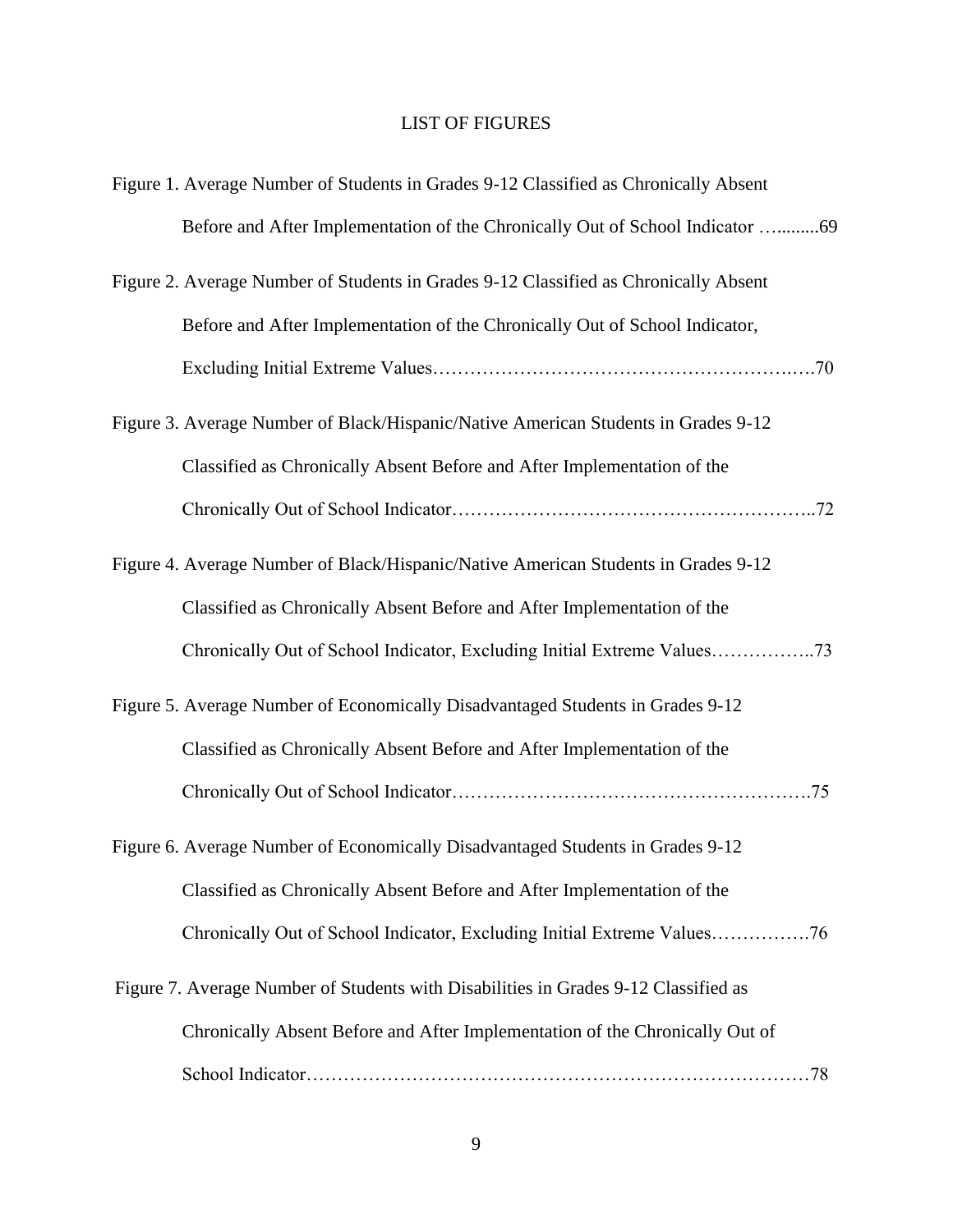| Figure 8. Average Number of Students with Disabilities in Grades 9-12 Classified as     |
|-----------------------------------------------------------------------------------------|
| Chronically Absent Before and After Implementation of the Chronically Out of            |
|                                                                                         |
| Figure 9. Average Number of Black/African American Students in Grades 9-12 Classified   |
| as Chronically Absent Before and After Implementation of the Chronically Out of         |
|                                                                                         |
| Figure 10. Average Number of Black/African American Students in Grades 9-12 Classified  |
| as Chronically Absent Before and After Implementation of the Chronically Out            |
|                                                                                         |
| Figure 11. Average Number of Hispanic Students in Grades 9-12 Classified as Chronically |
| Absent Before and After Implementation of the Chronically Out of School                 |
|                                                                                         |
| Figure 12. Average Number of Hispanic Students in Grades 9-12 Classified as Chronically |
| Absent Before and After Implementation of the Chronically Out of School                 |
|                                                                                         |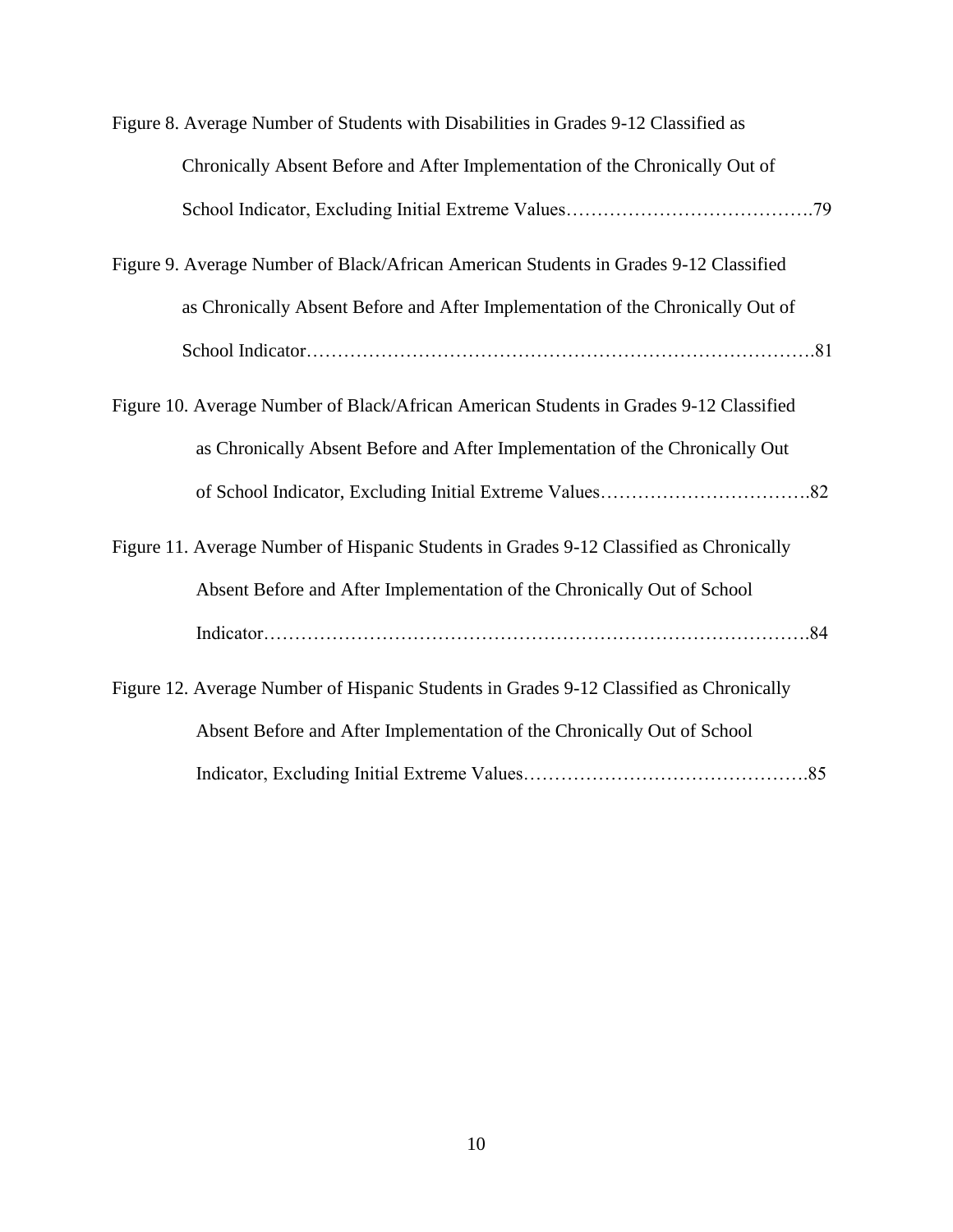#### **Chapter 1. Introduction**

The Elementary and Secondary Education Act of 1965 (ESEA) marked a shift in the federal government's involvement in schools within the United States (Casalaspi, 2017; Gamson et al., 2015). As the federal government expanded its role in education policy, the idea of holding schools accountable for student performance began to emerge as a critical component of education legislation. With each reauthorization of ESEA, accountability policies emerged focusing on student performance and the responsibility of schools for ensuring students met established goals. ESEA's reauthorization as the No Child Left Behind Act (2001) set forth legislation focused on school-based accountability tied to student performance on high-stakes tests as well as the use of rewards and sanctions for schools (Bae, 2018). Reauthorization as the Every Student Succeeds Act in 2015 led to a shift granting states greater flexibility in designing accountability policies for districts and schools. In addition, states were required to select a nonacademic indicator related to school quality or student success (SQSS) as an additional component of their accountability systems (Kaput, 2018; Portz & Beauchamp, 2020; Rafa, 2017). Tennessee was one of 37 states that chose to use chronic absenteeism to meet this requirement.

While student attendance had long been a concern of educators, the focus on chronic absenteeism and accountability highlighted how traditional attendance measures often mask students who meet the criteria for chronic absenteeism. Attendance figures such as Average Daily Attendance (ADA) and truancy do not consider patterns of student attendance, both excused and unexcused, that occur throughout a given school year (Attridge et al., 2016; Bruner et al., 2011). In Tennessee, students are chronically absent if they miss 10% or more instructional days for any reason within a given school year (Tennessee Department of Education, 2020b).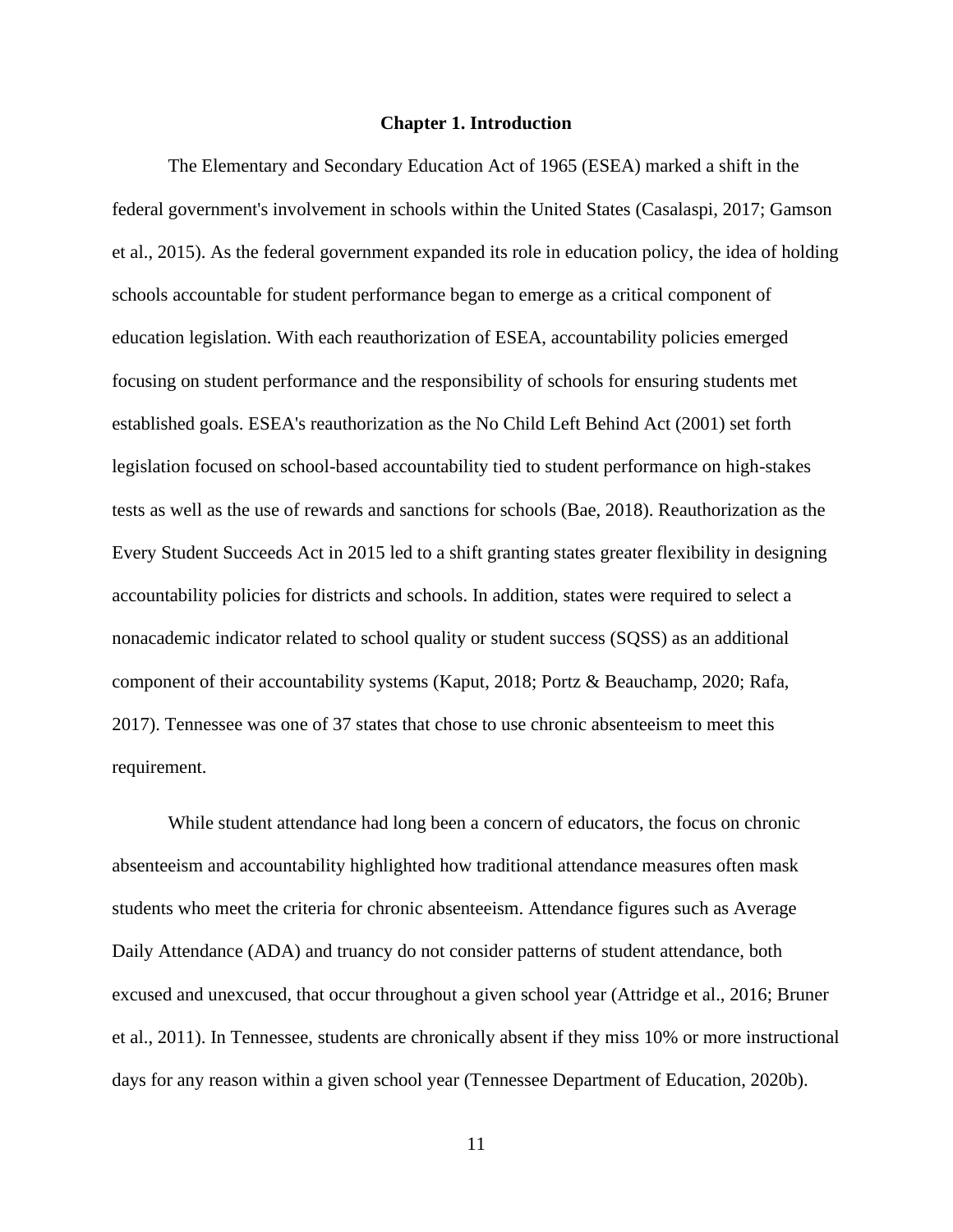Within a 180-day school year, missing 10% or more instructional days equals at least 18 days of learning.

The most recent data report from the Civil Rights Data Collection (CRDC) indicated that 16% of students within the United States were chronically absent during the 2015-2016 school year (United States Department of Education, 2019a). As collection and reporting procedures improved, the number of chronic absences reported by schools and districts was considered more accurate (Chang et al., 2018). With more accurate reporting, the scope of chronic absenteeism among U.S. students gained increasing attention, and many studies began examining the root causes and effects of student absences and the identification of at-risk groups. Balfanz and Byrnes (2012) noted that chronic absenteeism rates tend to be higher during transitional years, such as kindergarten and middle school, with high school seniors experiencing the highest rates. Students chronically absent in middle school or 9<sup>th</sup> grade are less likely to graduate on time with their cohort and are at higher risk of dropping out (Allensworth & Easton, 2007; Balfanz & Byrnes). Attendance disparities were also noted among students belonging to certain racial and ethnic subgroups (Attridge et al., 2016; Balfanz & Byrnes, 2012; Chang et al., 2018; Jacob & Lovett, 2017; United States Department of Education, 2019a).

The inclusion of the Chronically Out of School indicator in the Tennessee accountability model for districts and schools meant that previous attendance reporting policies would no longer hide students with excessive absences or patterns of behavior resulting in exclusionary discipline. Starting with the 2017-2018 school year, chronic absenteeism was included as one of the metrics used to evaluate district and school-level performance (Tennessee Department of Education, 2020a). Chronic absenteeism calculations include student absences classified as excused or unexcused and out-of-school suspensions.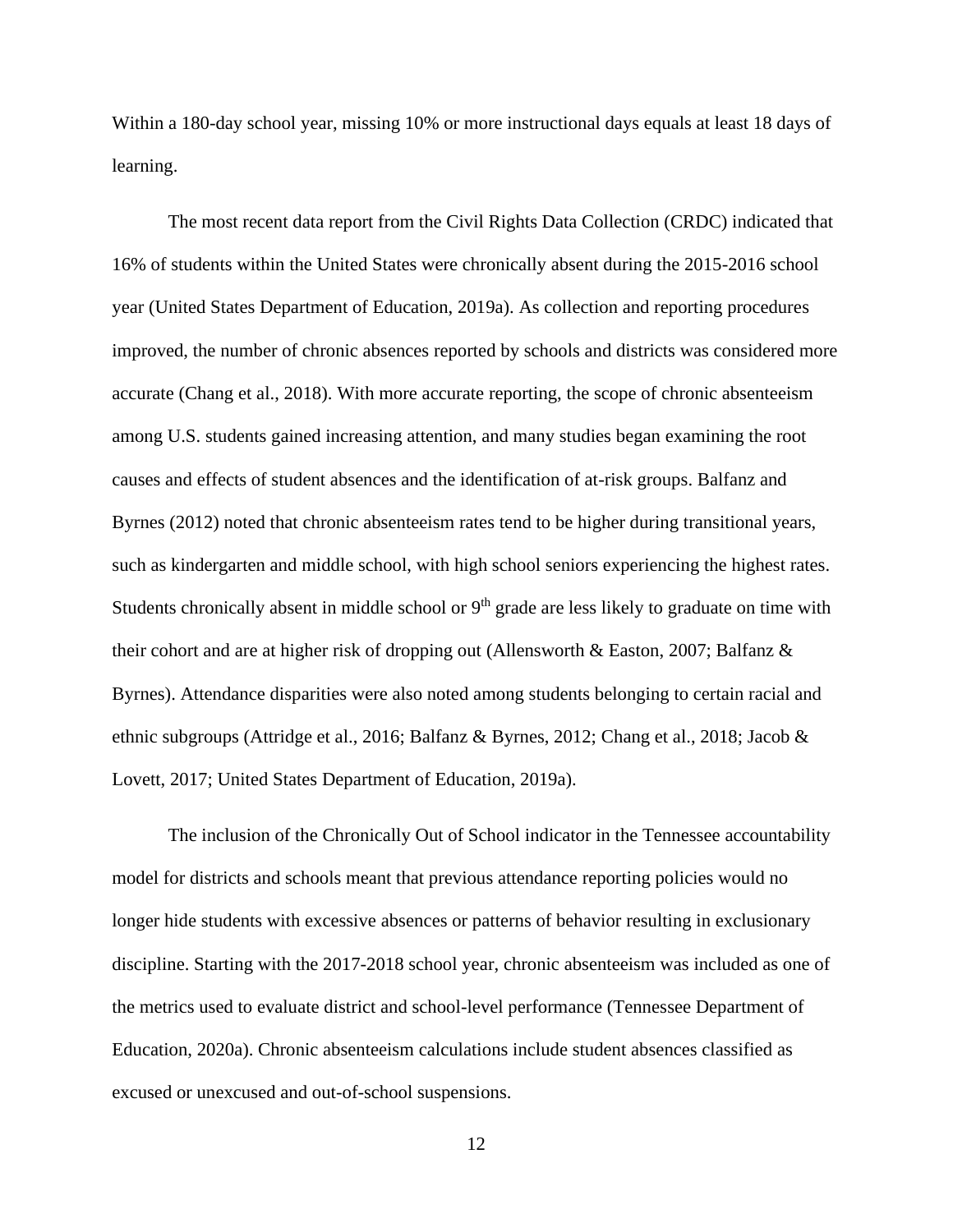#### **Statement of the Problem**

Existing research on accountability and chronic absenteeism was used as a framework for this study to determine if holding districts and schools accountable for student attendance would significantly affect the number of students classified as chronically absent. According to Balfanz and Byrnes (2017), chronic absenteeism tends to begin in kindergarten as families adjust to the routine and expectations of school. Student attendance improves throughout elementary school, with chronic absenteeism once again becoming an issue as students transition to middle and high school. While chronic absenteeism occurs at all grade levels, it is particularly prevalent among students in grades 9-12 (United States Department of Education, 2019a). Patterns of chronic absenteeism among 9<sup>th</sup> grade students have been linked to higher dropout rates (Allensworth  $\&$ Easton, 2007; Balfanz & Byrnes, 2012; Schoeneberger, 2012).

The focus of this study was district-level data indicating the number of students classified as chronically absent in grades 9-12. Attendance data were analyzed over 6 years encompassing 3 years prior and 3 years from the inclusion of the Chronically Out of School indicator in the state accountability model created to measure district and school-level performance. The initial year of implementation was included as one of the years examined.

#### **Significance of Study**

Accountability has been a critical component of education legislation, policies, and procedures for quite some time. Since the passage of the Elementary and Secondary Education Act (ESEA) of 1965, federal legislation has expanded the scope of accountability measures. The most recent reauthorization of ESEA, the Every Student Succeeds Act (2015), required states to include a nonacademic measure in district and school accountability models. Many states,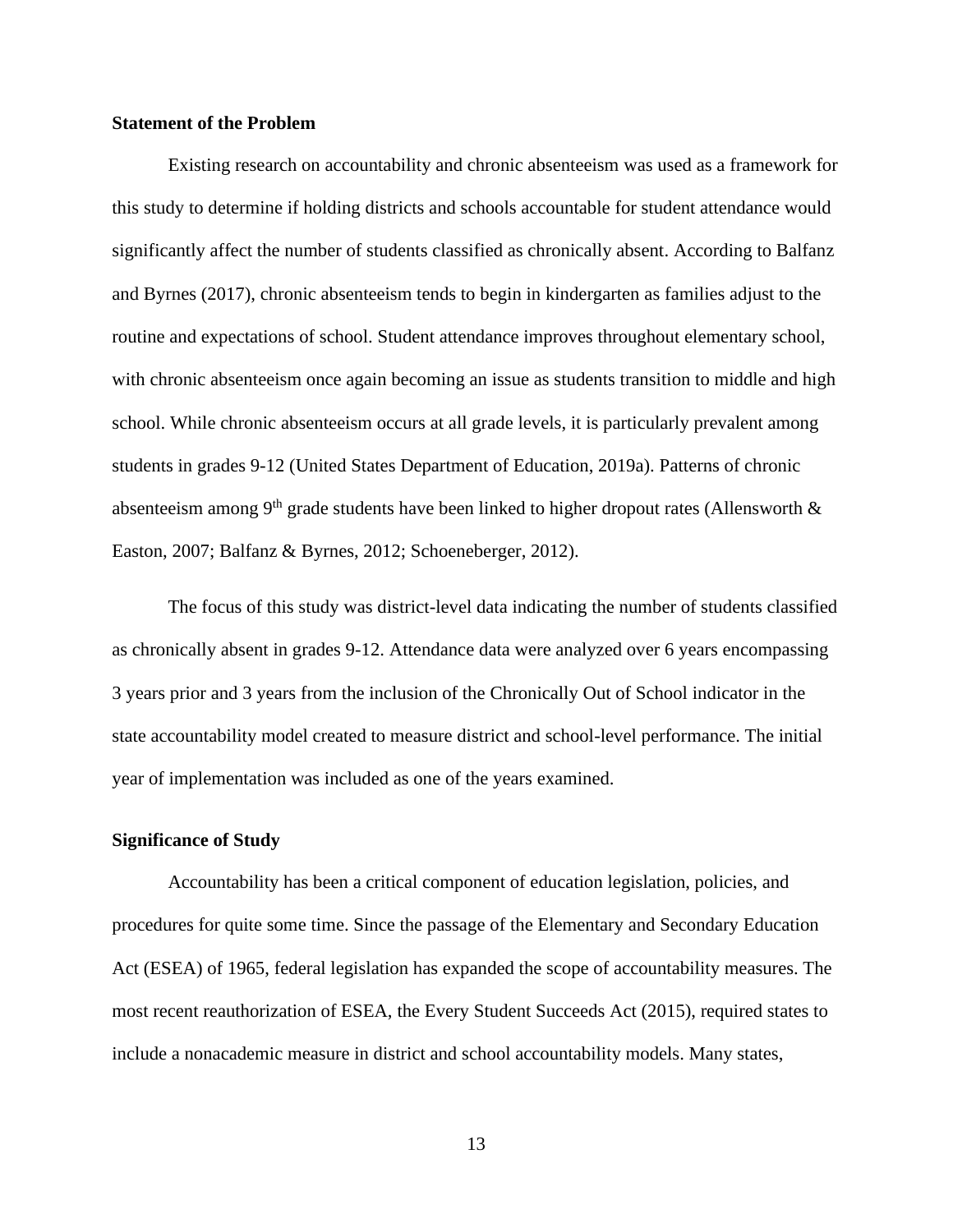including Tennessee, chose to submit plans incorporating chronic absenteeism as a performance indicator for districts and schools (Kaput, 2018; Portz & Beauchamp, 2020; Rafa, 2017).

While there is substantial literature on the causes and effects of chronic absenteeism, there is a lack of literature examining the effects of incorporating chronic absenteeism into accountability models. Determining if there is statistical significance in holding districts and schools accountable for chronic absenteeism rates is a crucial first step in understanding the importance of interventions and initiatives to improve and promote student attendance.

#### **Purpose of Study**

The purpose of this research study was to determine if the inclusion of the chronically out of school indicator in the state accountability model has made a significant difference in the number of chronically absent students in grades 9-12 throughout the state of Tennessee. There is currently a gap in literature focused on the implementation and effect of including chronic absenteeism in state accountability models. The effects of chronic absenteeism on student achievement and growth have been studied in-depth, but few examine if holding schools and districts accountable for student attendance improves aggregate and subgroup rates of chronic absenteeism. Additionally, many studies regarding accountability in schools have focused on the impact of test-based accountability measures.

#### **Research Questions**

The following research questions were used as part of this nonexperimental quantitative study to examine the effects of including the Chronically Out of School indicator in the Tennessee accountability model on the number of students classified as chronically absent in grades 9-12 throughout the state.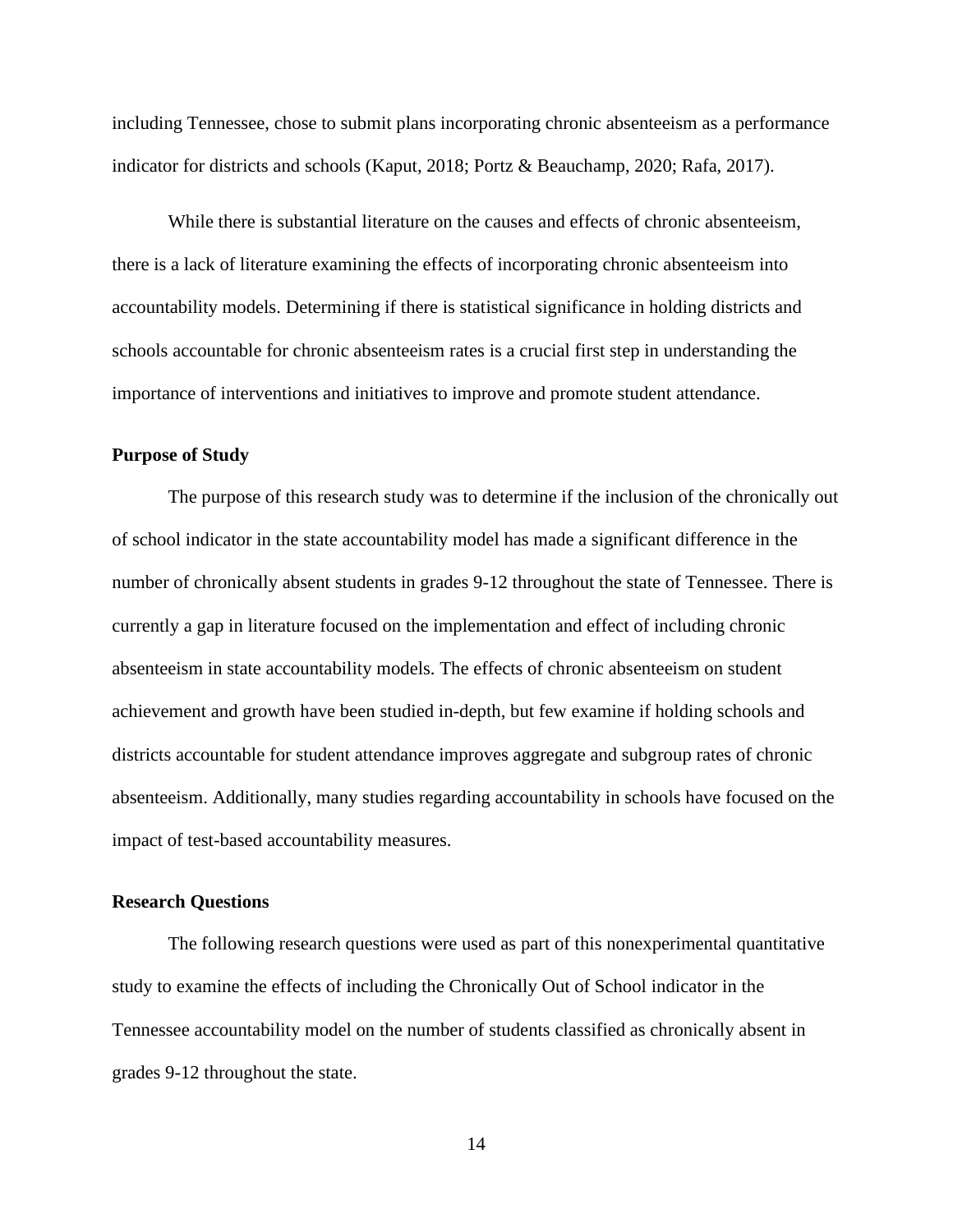Research Question 1: Is there a significant difference in the number of students chronically absent in grades 9-12 during the 3 years before and 3 years after the inclusion of the Chronically Out of School indicator in the Tennessee accountability model?

Research Question 2: Is there a significant difference in the number of chronically absent students within the Black, Hispanic, and Native American subgroup in grades 9-12 during the 3 years before and 3 years after the inclusion of the Chronically Out of School indicator in the Tennessee accountability model?

Research Question 3: Is there a significant difference in the number of chronically absent students within the Economically Disadvantaged subgroup in grades 9-12 during the 2 years before and 3 years after the inclusion of the Chronically Out of School indicator in the Tennessee accountability model?

Research Question 4: Is there a significant difference in the number of chronically absent students within the Students with Disabilities subgroup in grades 9-12 during the 3 years before and 3 years after the inclusion of the Chronically Out of School indicator in the Tennessee accountability model?

# **Definition of Terms**

The following terms are significant to the study:

- 1. Accountability: "An obligation or willingness to accept responsibility or to account for one's actions" (Merriam-Webster, n.d., Definition 1).
- 2. Accountability Model: Indicators that comprise how districts and schools are evaluated in Tennessee (Tennessee Department of Education, 2020a).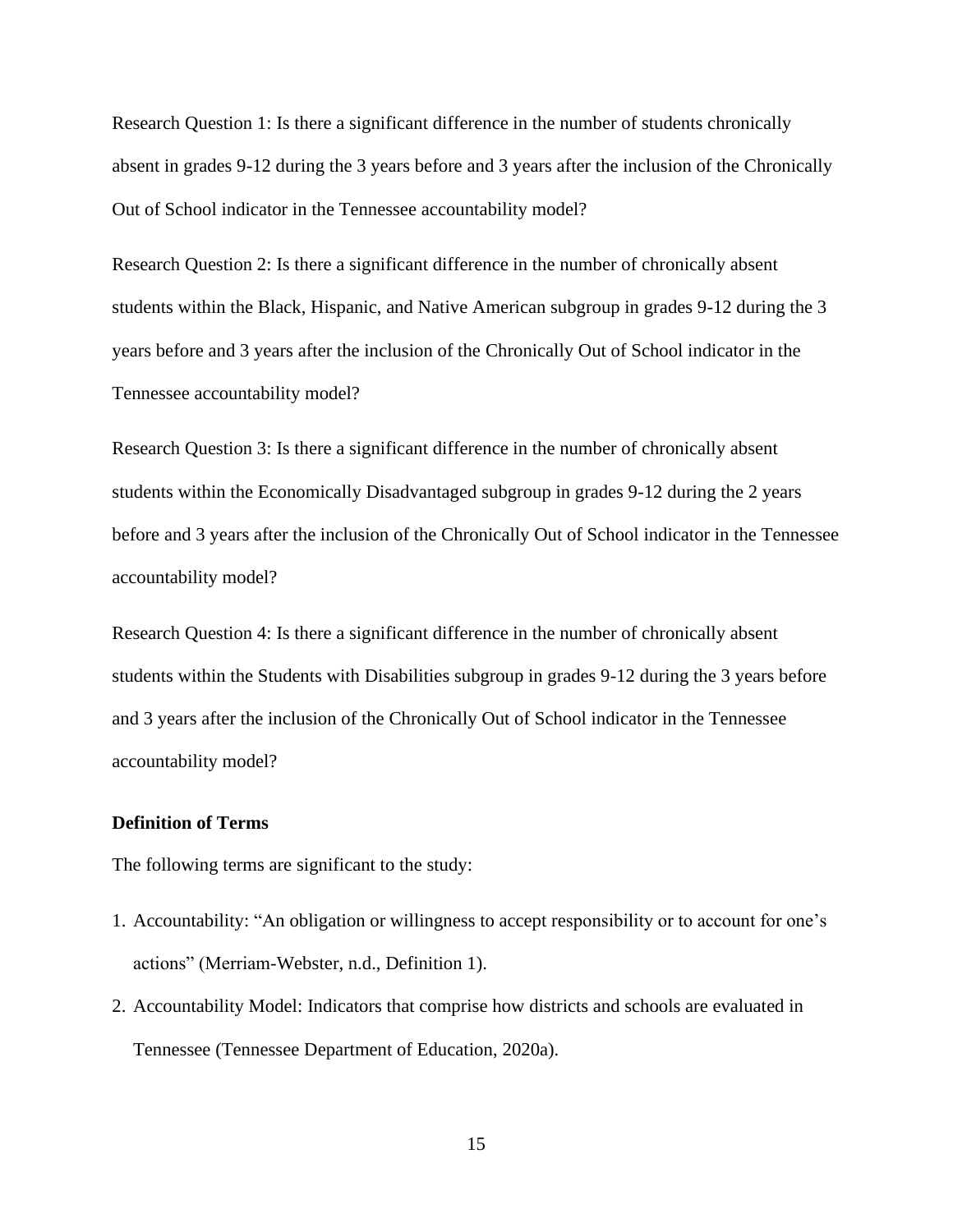- 3. Average Daily Attendance: Aggregate number of days a student is in attendance divided by the number of days school is in session during a designated reporting period (Tenn. Code Ann. § 49-3-302, 2020).
- 4. Chronic Absenteeism: Classification of students absent for 10 percent or more instructional days during the period in which they are enrolled in a Tennessee school or district (Tennessee Department of Education 2020a).
- 5. Chronically Out of School Indicator: Metric included in Tennessee district and school-level accountability models measuring the percentage of students classified as chronically absent within a given school year (Tennessee Department of Education, 2020a).
- 6. Elementary and Secondary Education Act: Legislation passed in 1965, which expanded federal involvement in K-12 education (Casalaspi, 2017; Gamson et al., 2015).
- 7. Every Student Succeeds Act: The 2015 reauthorization of the Elementary and Secondary Education Act of 1965 (Every Student Succeeds Act, 20 U.S.C. § 6301, 2015).
- 8. No Child Left Behind Act: The 2001 reauthorization of the Elementary and Secondary Education Act of 1965 (No Child Left Behind, 2002).

#### **Limitations and Delimitations**

The study was delimited to district-level attendance data for students in grades 9-12 within the state of Tennessee during the 2014-2015, 2015-2016, 2016-2017, 2017-2018, 2018- 2019, and 2019-2020 school years. District composition for each research question varied based on whether or not data points were available for all 6 years of the study. Availability of data points varied based on suppression rules established by the Tennessee Department of Data in an effort to protect student privacy. Chronic absenteeism data were analyzed based on a 3-year average before and a 3-year average after implementation of the Chronically Out of School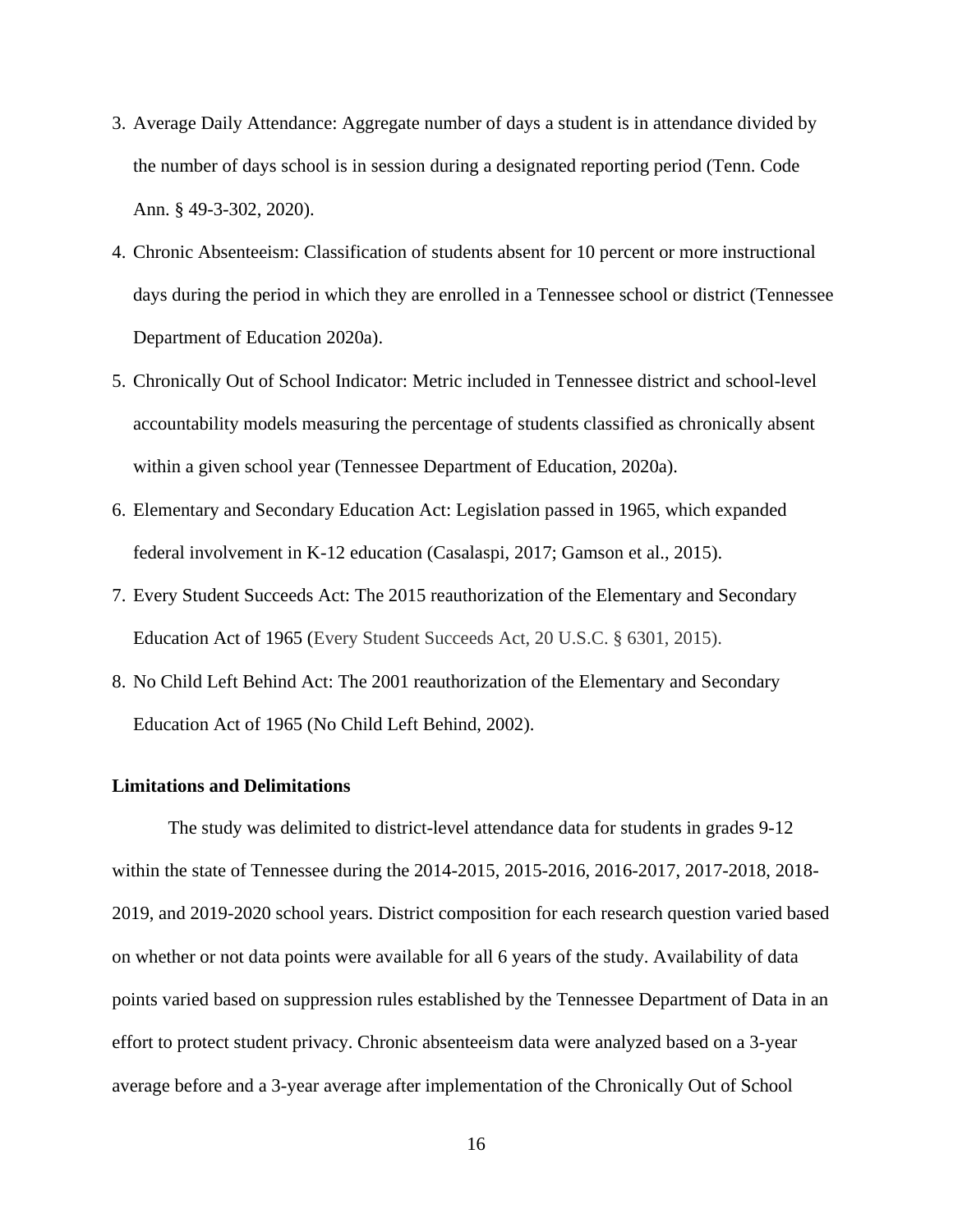indicator. It is possible that future research replicating the methodology used in this study will yield different results due to the changing composition of student data and increased accountability requirements for attendance reporting procedures.

A significant limitation of this study is the potential for factors affecting student attendance rates that are beyond the scope and control of schools and school districts. Potential discrepancies in district level reporting of student attendance could affect the accuracy of data files available from the Tennessee Department of Education. In addition, an analysis of chronic absenteeism rates at regional, district, or school levels may yield different results due to changes in sample size and overall demographics. As accountability for chronic absenteeism rates increases, it is presumed that increased accuracy of reporting procedures and additional information regarding attendance interventions and cohort data will be available to future researchers.

Another significant limitation of this study is the effect of the COVID-19 pandemic on student attendance during the 2019-2020 school year. Attendance data for Tennessee students were collected until March 2, 2020. In accordance with accountability guidance provided by the U.S. Department of Education (2020b), many states, including Tennessee, provided waivers and excluded chronic absenteeism from accountability measures due to the pandemic. While attendance data were collected and calculated based on the proportion of instructional days for which students were enrolled, there is a possibility that chronic absenteeism data for the 2019- 2020 school year are not fully representative of students in Tennessee (Tennessee Department of Education, 2020c).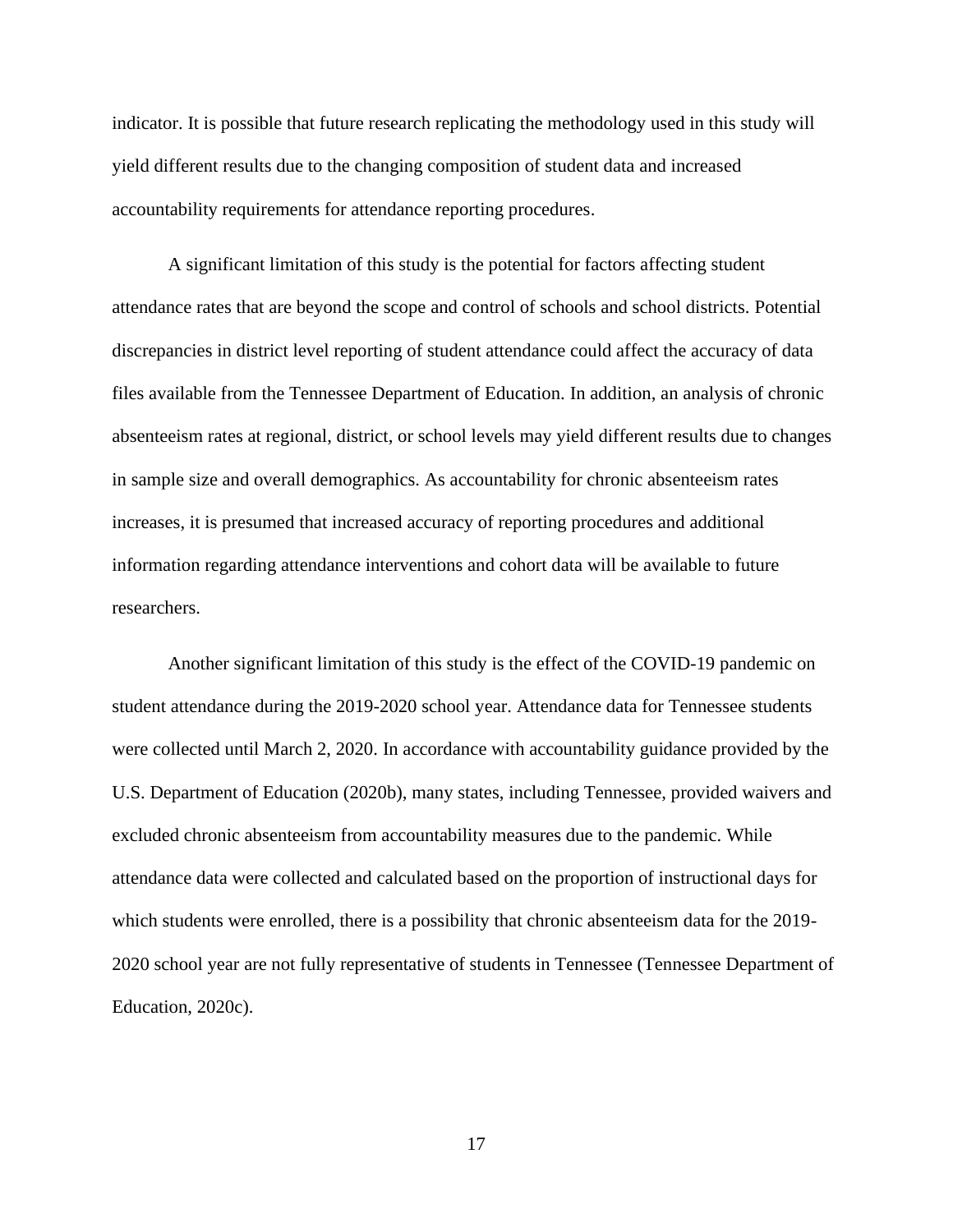## **Chapter Summary**

This study is divided into five chapters. Chapter 1 includes an introduction to chronic absenteeism, accountability, and school attendance requirements throughout the state of Tennessee. In addition, Chapter 1 includes a statement of the problem, description of the significance of the study, the purpose of the study, theoretical framework, research questions, definitions of terms, and limitations and delimitations. Chapter 2 includes a literature review summarizing existing literature focused on the history of accountability in schools and the significant issues surrounding chronic absenteeism in schools. Chapter 3 provides an overview of the methodology used to guide the study as well as research questions and null hypotheses, population, sample, instrumentation, data collection, and data analysis. The research findings from the study are presented in Chapter 4. Chapter 5 includes a summary of the findings, implications, and recommendations for future research and current practice.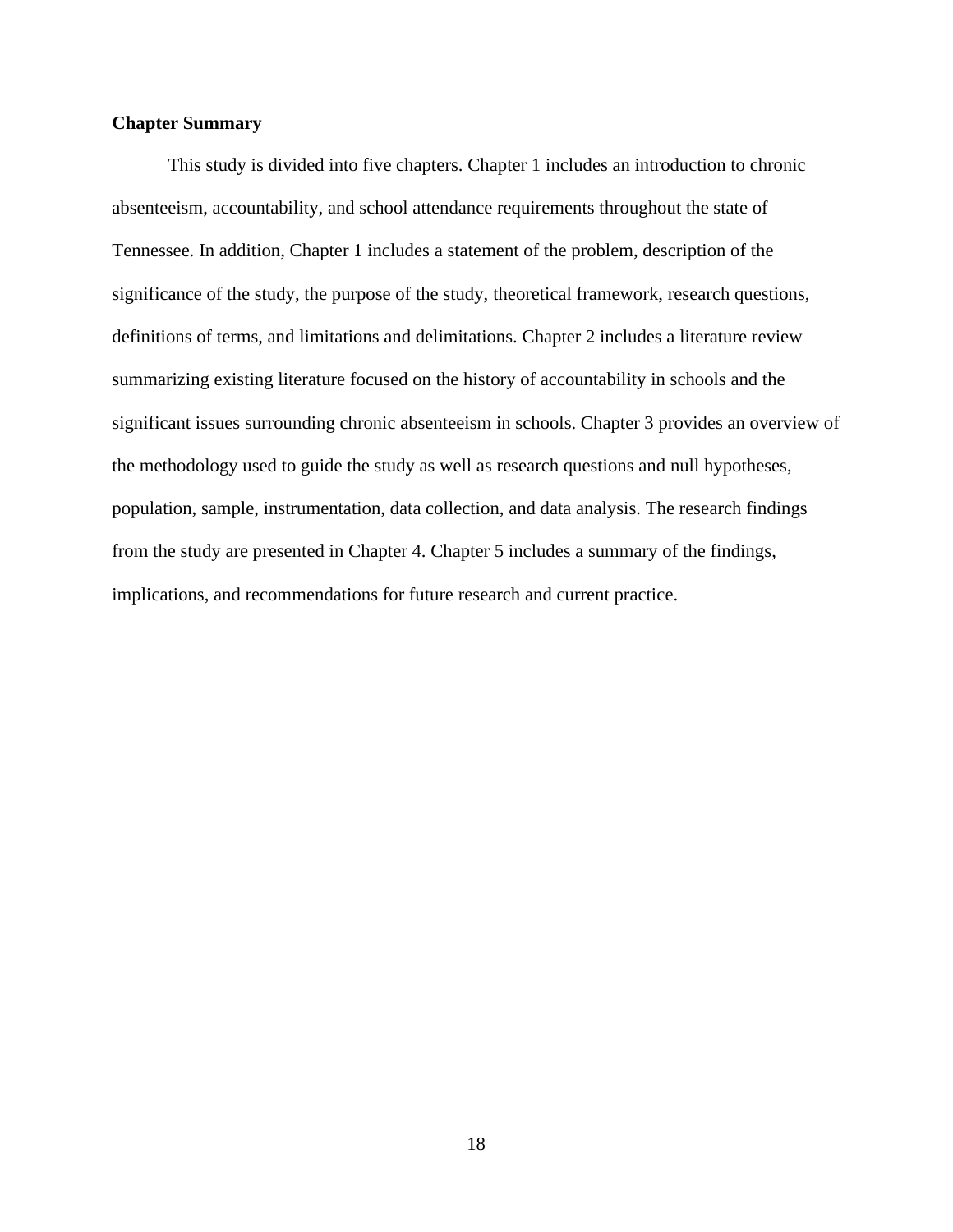#### **Chapter 2. Literature Review**

Implementing policies and programs to address educational issues associated with poverty was the initial justification for the passage of the Elementary and Secondary Education Act (ESEA) in 1965, which expanded the federal government's role in K-12 education (Gamson et al., 2015). Over time, the federal government's presence and influence in education policy have become increasingly common, yet no less controversial. What initially began as an effort to address factors surrounding students in poverty evolved into increased attempts to hold states, districts, and schools accountable for student performance. Supported by the response to *A Nation at Risk*, the standards-based reform movement was designed to tie student performance directly to rigorous educational standards (Bae, 2018).

The reauthorization of ESEA as No Child Left Behind (2001) ushered in a period of school-based accountability focused on student performance and the use of sanctions and rewards (Bae, 2018). According to Supovitz (2009), the accountability policies set in place by NCLB also operated under the expectation that increased stakeholder awareness would ultimately lead to student improvements and achievement. With the expectation that all students make Adequate Yearly Progress (AYP) toward a goal of 100% proficiency by 2014, it quickly became evident that previously successful schools would be labeled as failing (Black, 2017).

NCLB's era of high-stakes testing came to an end with President Barack Obama's election in 2008. Without a reauthorization of ESEA, the new presidential administration began encouraging states to apply for waivers that would allow them to avoid the punitive sanctions associated with NCLB's 100% proficiency deadline (Duncan, 2011). In addition to waivers, a competitive grant program known as Race to the Top was implemented, requiring states to implement new policies and programs aligned with the new administration's goals (Portz  $\&$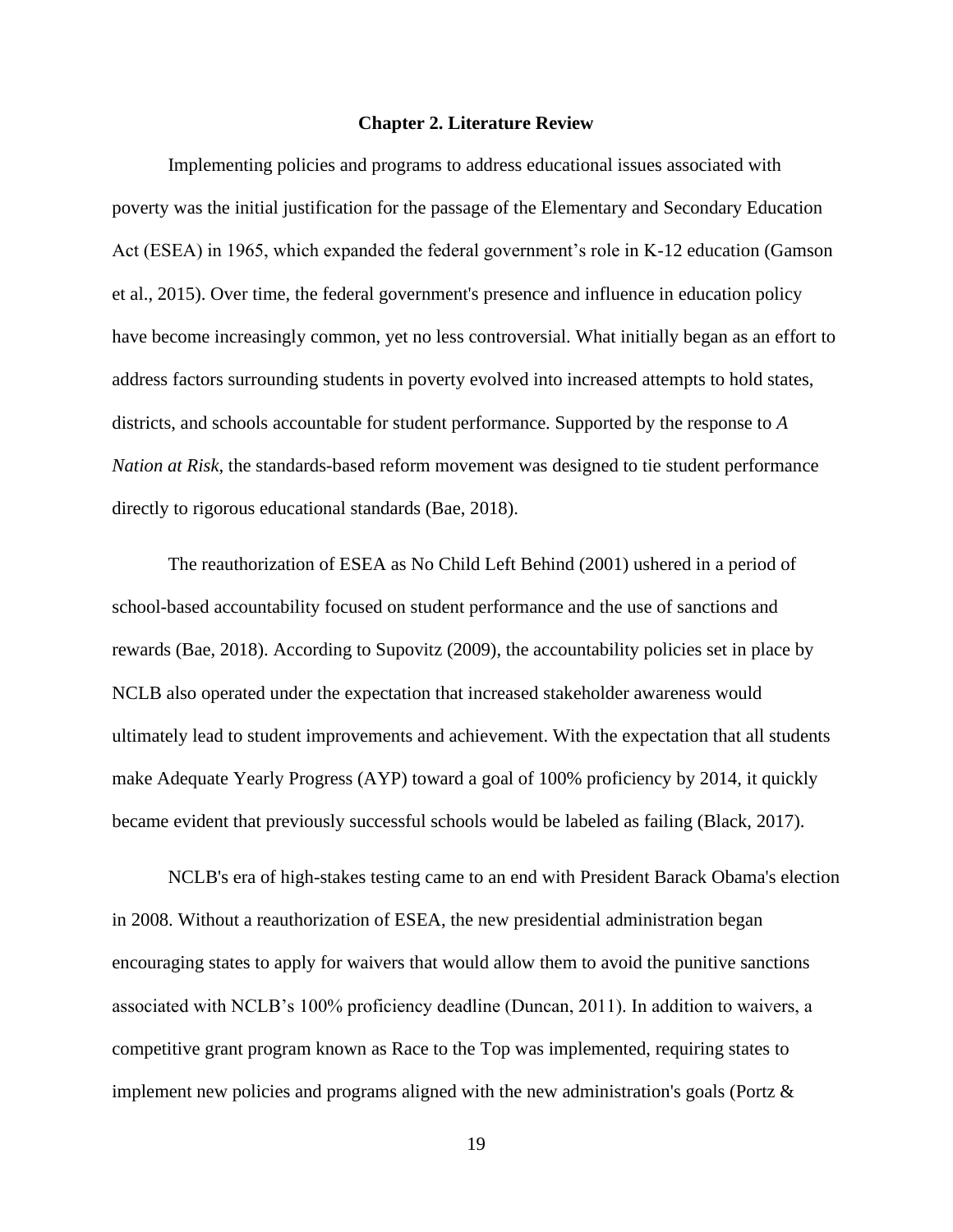Beauchamp, 2020). For many, NCLB waivers and Race to the Top were seen as a way to bypass the rigid requirements and failings of NCLB, while others pushed back against what some viewed as beyond the Department of Educations scope of power (Black, 2015; Black, 2017; McGuinn, 2012)

The passage of the Every Student Succeeds Act in 2015 marked a shift in accountability practices and granted states greater flexibility in determining what accountability indicators to focus on and how they would be measured (Darling-Hammond et al., 2016; Portz & Beauchamp, 2020). All states were required to submit ESSA plans outlining the specific steps that would be taken to meet ESSA requirements and guidelines. The elimination of AYP and emphasis on student growth characterized some of the testing changes made under ESSA. An area of increased focus and interest was the inclusion of at least one school quality or student success measurement (SQSS). Many states chose to use student attendance as their nonacademic indicator, with 37 states including chronic absenteeism as one of their accountability indicators (Kaput, 2018; Portz & Beauchamp, 2020; Rafa, 2017).

The inclusion of attendance in state accountability models was not a new concept, but the focus on rates of chronic absenteeism among K-12 students marked a shift between NCLB and ESSA. Under NCLB, states relied heavily on Average Daily Attendance (ADA). ADA calculations measure the percentage of students present in school each day, without considering the total number of absences individual students acquire throughout the school year (Martin et al., 2016; Rafa, 2017). Unlike ADA, chronic absenteeism takes into account a student's total number of excused and unexcused absences, including those related to disciplinary offenses (Rafa, 2017). However, the exact number of days a student must miss to be categorized as chronically absent varies across states.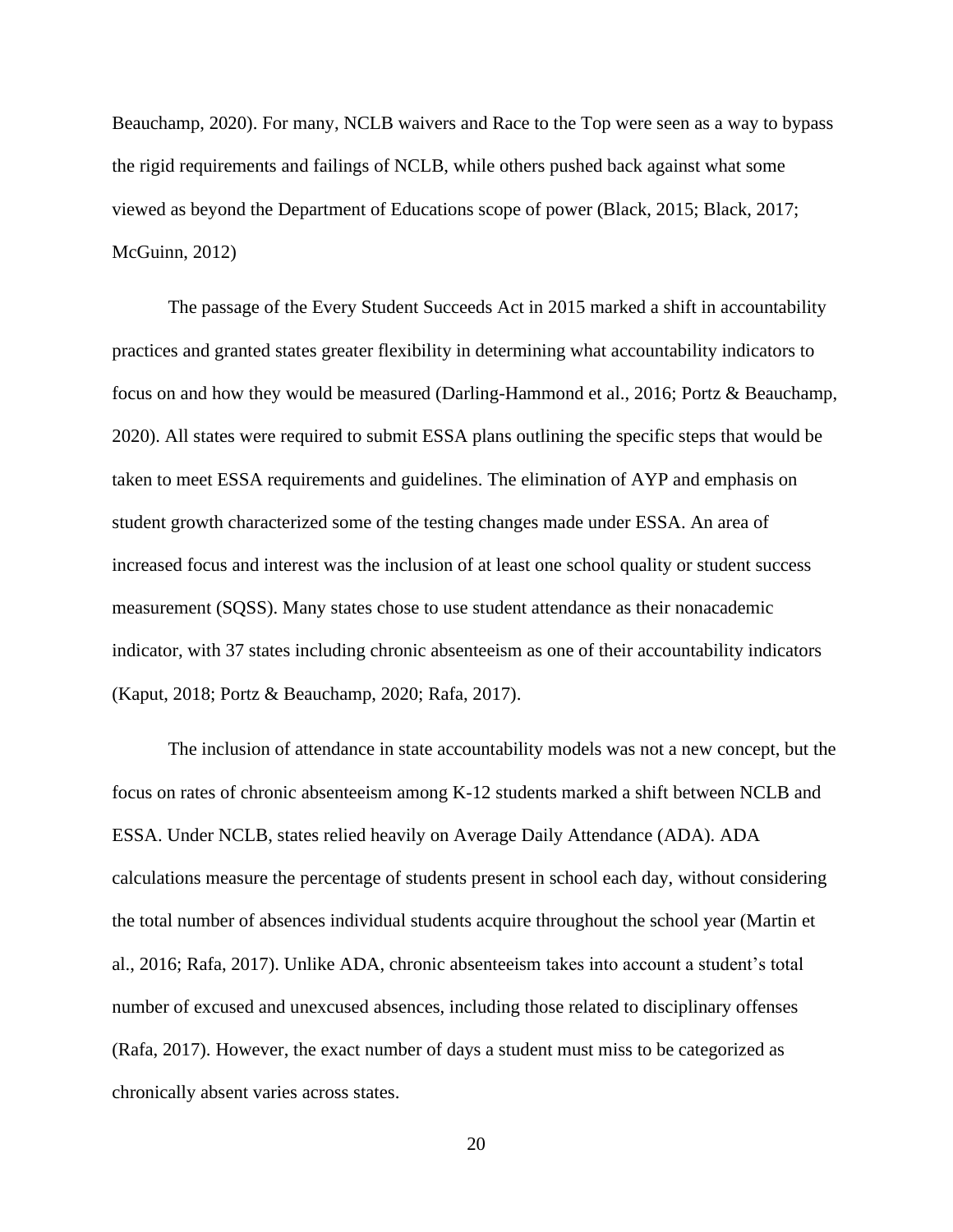Chronic absenteeism was included in Tennessee's accountability framework as one of its SQ/SS measures. Known as the Chronically Out of School indicator, this measurement was implemented during the 2017-2018 school year and is one of six performance indicators that comprise the accountability framework for schools and districts (Tennessee Department of Education, 2020a). In Tennessee, a student is considered chronically absent if they miss 10% of more school days. The indicator includes data related to excused and unexcused absences as well as out-of-school suspensions. The data are disaggregated to show trends in minority student groups, English Language Learners, economically disadvantaged students, and students with disabilities since those groups tend to have higher rates of absences than other groups (Tennessee Department of Education, 2018a)

# **Accountability and Schools**

The definition of accountability is "an obligation or willingness to accept responsibility or to account for one's actions" (Merriam-Webster, n.d., Definition 1). While not a new concept, holding schools accountable for student growth and achievement gained traction in the latter half of the 20<sup>th</sup> century and continues today. Education in the United States has long been the subject of legislation and policies aimed at addressing inequity and achievement gaps among the total population and within subgroups. The term accountability is often used to explain and justify various concepts and policies pertaining to education; however, a lack of consensus remains regarding effective accountability policies. For many years, accountability models focused on goals, actions, and rewards or consequences. Recent shifts have led to the inclusion of capacity building, progress monitoring, and supports to ensure schools can demonstrate effectiveness and meet accountability goals (Darling-Hammond et al., 2014; Perie et al., 2007).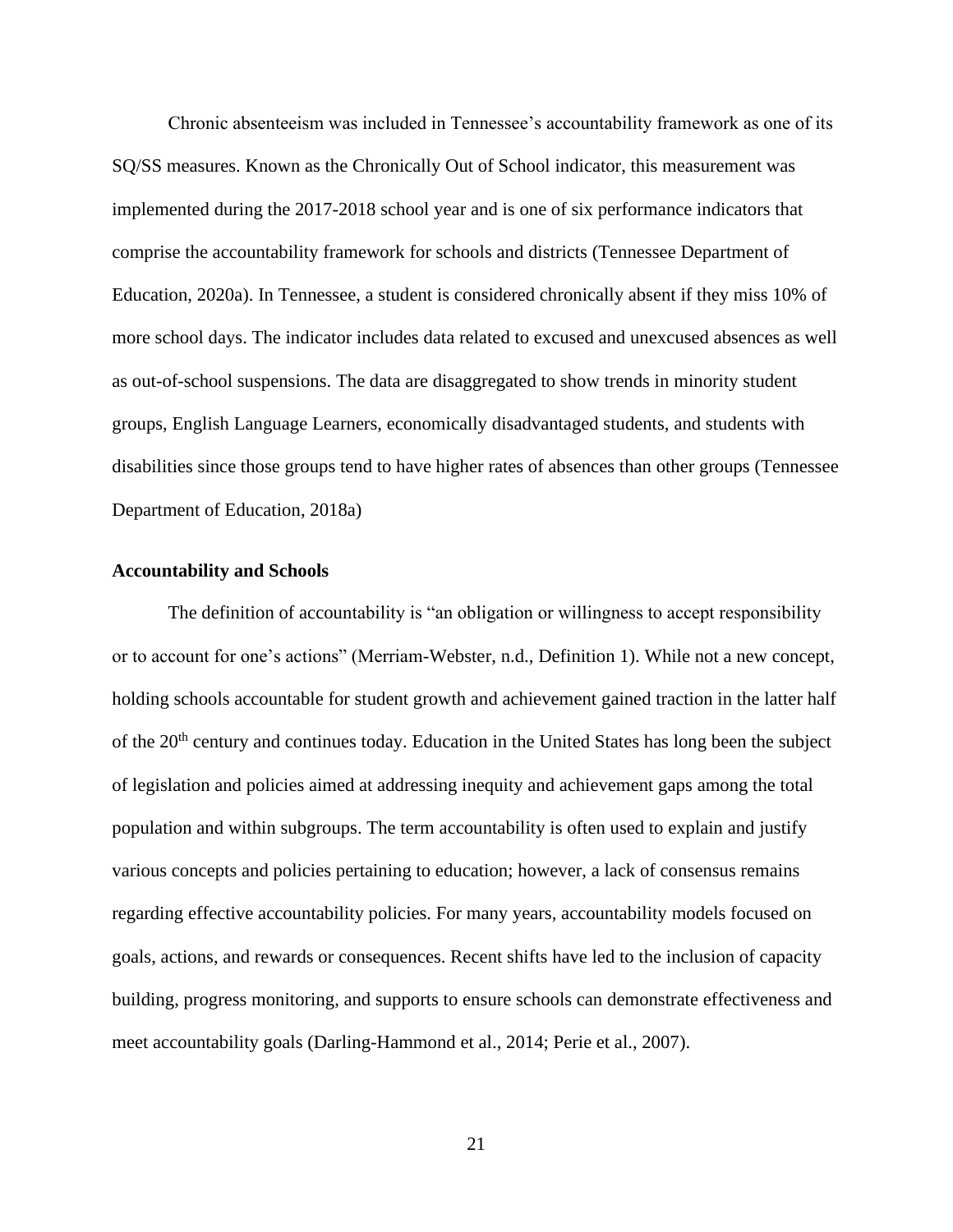In the field of education, accountability is complex and involves a multitude of factors when determining effectiveness. Previously, accountability policies were structured around goals and rewards or consequences. The foundation of accountability policies is the relationship and expectation of reciprocity between all parties (Perie et al., 2007). In schools, this includes dynamic relationships at the federal, state, and local levels and how schools implement goals and attempt to meet performance expectations (Loeb & Byun, 2019; Perie et al., 2007). Effective accountability systems provide a structure of support that enables the schools to continuously monitor performance and build their capacity for change and improvement (Darling-Hammond et al., 2014).

Throughout the  $20<sup>th</sup>$  Century, an increasing amount of accountability policies and legislation emerged. As a result, accountability systems began to include provisions for evaluating schools, organizational support, and capacity building (Perie et al., 2007). The availability of numerous data resources such as student performance on standardized tests, perpupil expenditures, graduation, and attendance has enabled stakeholders and policymakers to evaluate school performance and determine if goals and expectations have been met. The availability of data has led to schools being held accountable in various ways (Loeb & Byun, 2019; Stitzlein, 2015). Economically, schools are expected to demonstrate that taxpayer dollars are used in a fiscally responsible manner and yield positive results (Stitzlein, 2015). There is also an expectation that students in the United States will achieve at comparable or higher levels than their peers in other nations. For many, increases in student achievement and growth are used as signals of effective accountability policies.

As accountability policies became increasingly politicized, federal and state governments played a more active role in creating and evaluating policies and performance (McDonnell,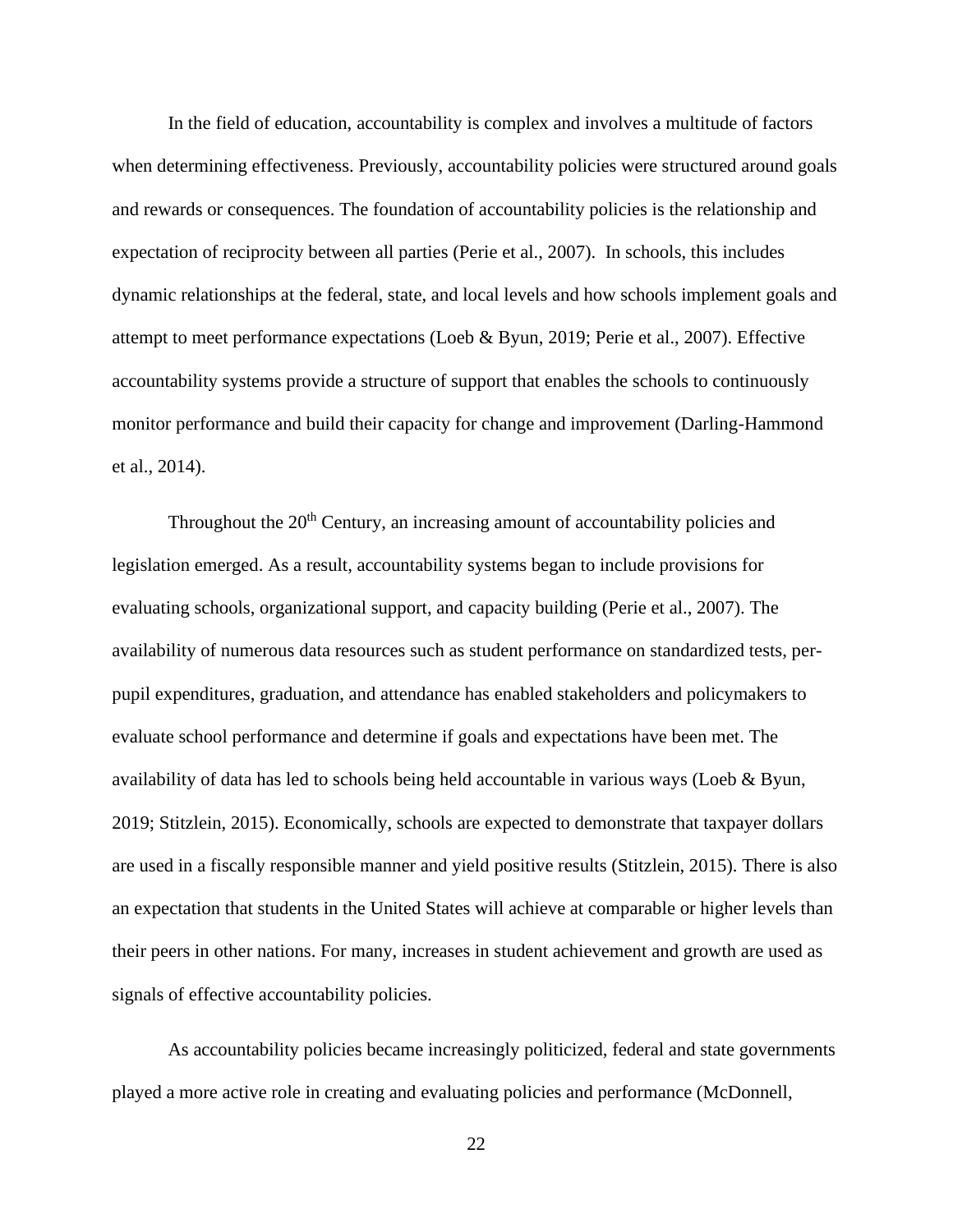2012). Accountability expectations have led to an increased focus on the interconnected relationship between federal, state, and local education agencies. While federal legislation provides the framework for many educational requirements, state governments are tasked with creating policies and holding schools accountable for implementation and student performance (Loeb & Byun, 2019). In turn, states grant local education agencies (LEAs) the authority to determine how best to facilitate the implementation of federal and state policies. Each entity possesses roles and responsibilities that help shape the creation, execution, and evaluation of accountability policies in education (Perie et al., 2007). Modern accountability systems also provide for the communication of information to and from stakeholder groups.

A single framework does not guide accountability research, and many individuals have contributed their views toward research on accountability and school effectiveness. Levin's conceptual framework serves as a foundational resource on accountability in education. For Levin (1974), an effective accountability system should be viewed as a closed-loop guided by needs, actions, outcomes, and feedback (Levin, 1974; Perie et al., 2007). Accountability is seen as a continuous cycle of action, adaptation, and evaluation. When needs emerge, the organization creates goals and action steps that allow for identified needs to be addressed. Review of outcomes provides organizations with the ability to evaluate and measure performance systematically. Internal and external feedback provide policy creators and stakeholders with information necessary to evaluate progress toward goals. In some cases, feedback helps identify other areas for action and growth (Levin, 1974).

Building on Levin's conceptual framework for accountability, Stecher and Hanser (1992) presented an accountability model based on a relationship between two parties in which there is an expectation that an action will occur or a goal will be met. The relationship is based on roles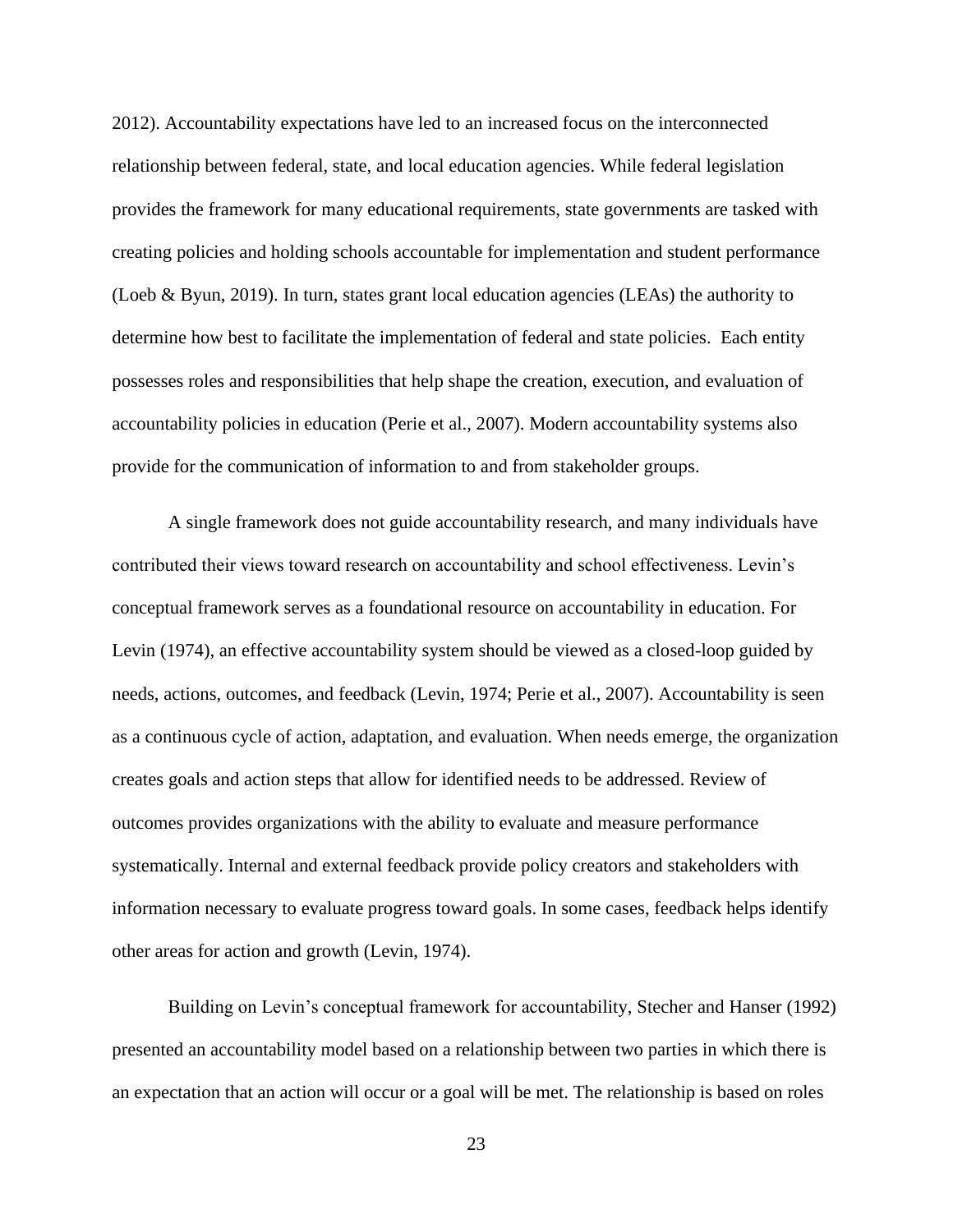in which one party has the authority to make requests of the other and provide a response in the form of rewards or consequences for not meeting goals. For the system to be effective, there must be a structure in place that allows for the creation and assessment of progress toward goals, feedback loops comprised of internal and external stakeholders, and a change process to promote improvement and capacity building based on feedback (Perie et al., 2007, Stecher & Hanser, 1992). To help evaluate the effectiveness of accountability frameworks, Perie et al. (2007) identified seven core concepts: goals, performance indicators, design decisions, communication, support, system evaluation, consequences, monitoring, and improvement.

More recently, Darling-Hammond et al. (2014) introduced an accountability paradigm based on the idea that education should reflect a continuous learning cycle that results in meaningful learning and improvement. This is achieved through the work of skilled educators, with a focus on increasing professional capacity and resource accountability. The purpose of this model is to spur the conversation regarding accountability and how best to prepare students for college and career readiness. Accountability policies should be responsive to the ever-changing landscape of post-secondary challenges and opportunities students will encounter. With a focus on learning, this model calls for building school capacity to evaluate and respond to evidence of student growth and achievement (Darling-Hammond et al., 2014).

As accountability in education continued to focus on assessment results as a measure of student achievement, a movement emerged that emphasized the use of multiple measures in accountability models (Center for American Progress, 2014; Portz, 2017). Also known as nextgeneration accountability, this push called for the establishment of accountability systems that moved beyond the use of test results and incorporated a variety of non-test measurements and goals to evaluate school and student progress (Darling-Hammond et al., 2014; Portz, 2017). In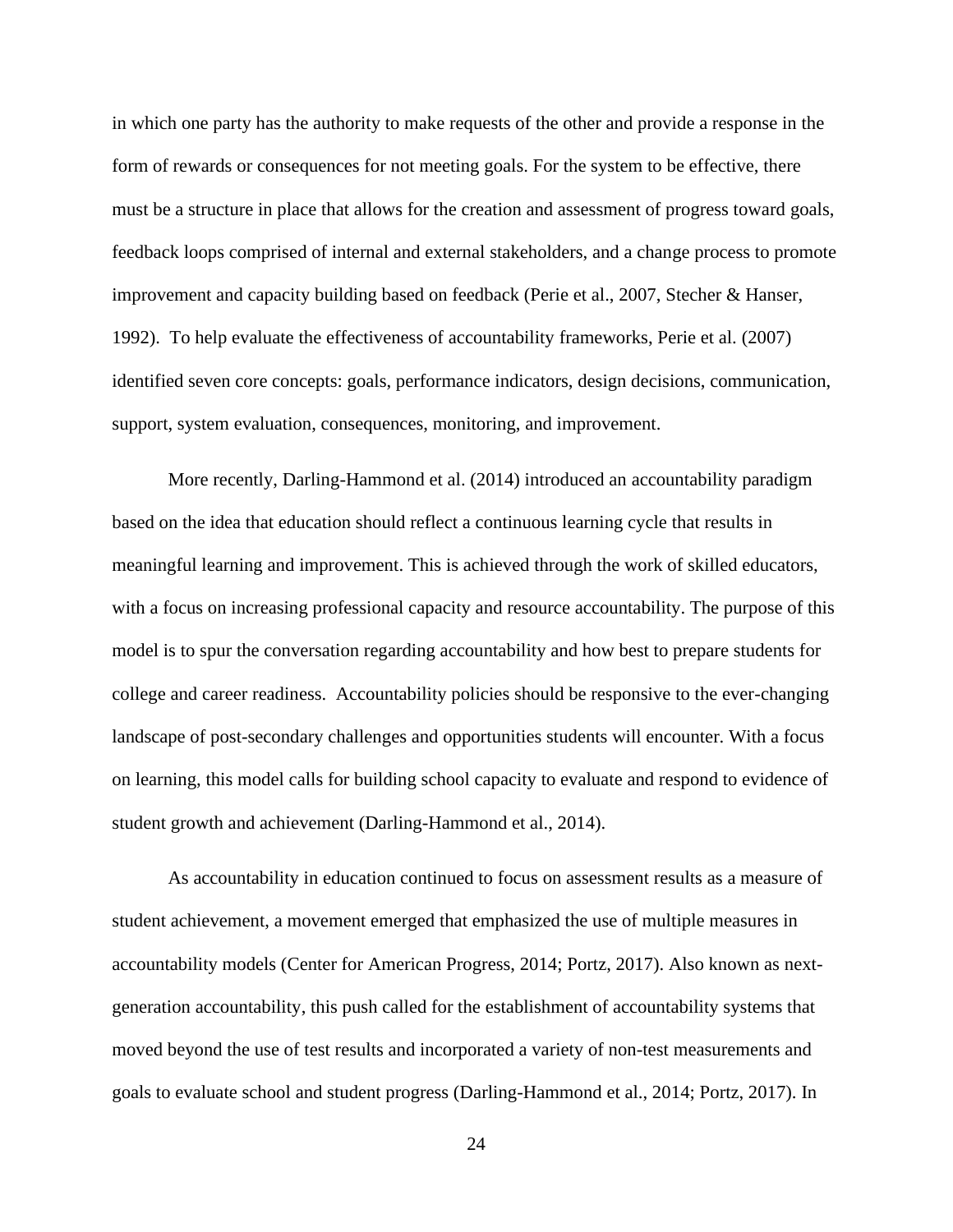addition to graduation cohort data, some states began including student performance on the SAT or ACT and enrollment in early post-secondary opportunities. Part of this shift was due to the recognition that test-based accountability measures are not indicative of a student's college and career readiness (Center for American Progress, 2014). Using multiple measures of accountability allows states to examine multiple factors when assessing overall student, teacher, and school performance.

#### **Accountability and Federal Legislation**

#### *Elementary and Secondary Education Act*

Legislative policies aimed at increasing accountability within the United States' education system have taken many forms in recent years and vary across states. The nature of federalism in the United States, and the division of power between the federal and state governments, limited the federal government's involvement in education for quite some time (Gamson et al., 2015). The absence of explicit references to education in the United States Constitution, and the Tenth Amendment's provision for reserved powers, meant that education has long been the purview of state and local governments (Gamson et al., 2015; McGuinn, 2015; U.S. Const. amend. X). The responsibility for implementing and monitoring school policy was largely left to state and local governments and resulted in a division between individuals who sought to preserve federalism by limiting federal spending for education and those for whom increased expenditures seen were necessary (Casalaspi, 2017).

The federal government's role in education shifted in 1965 with the passage of the Elementary and Secondary Education Act (ESEA) during the administration of President Lyndon B. Johnson. A former educator, Johnson, desired to address the vast inequities that existed in the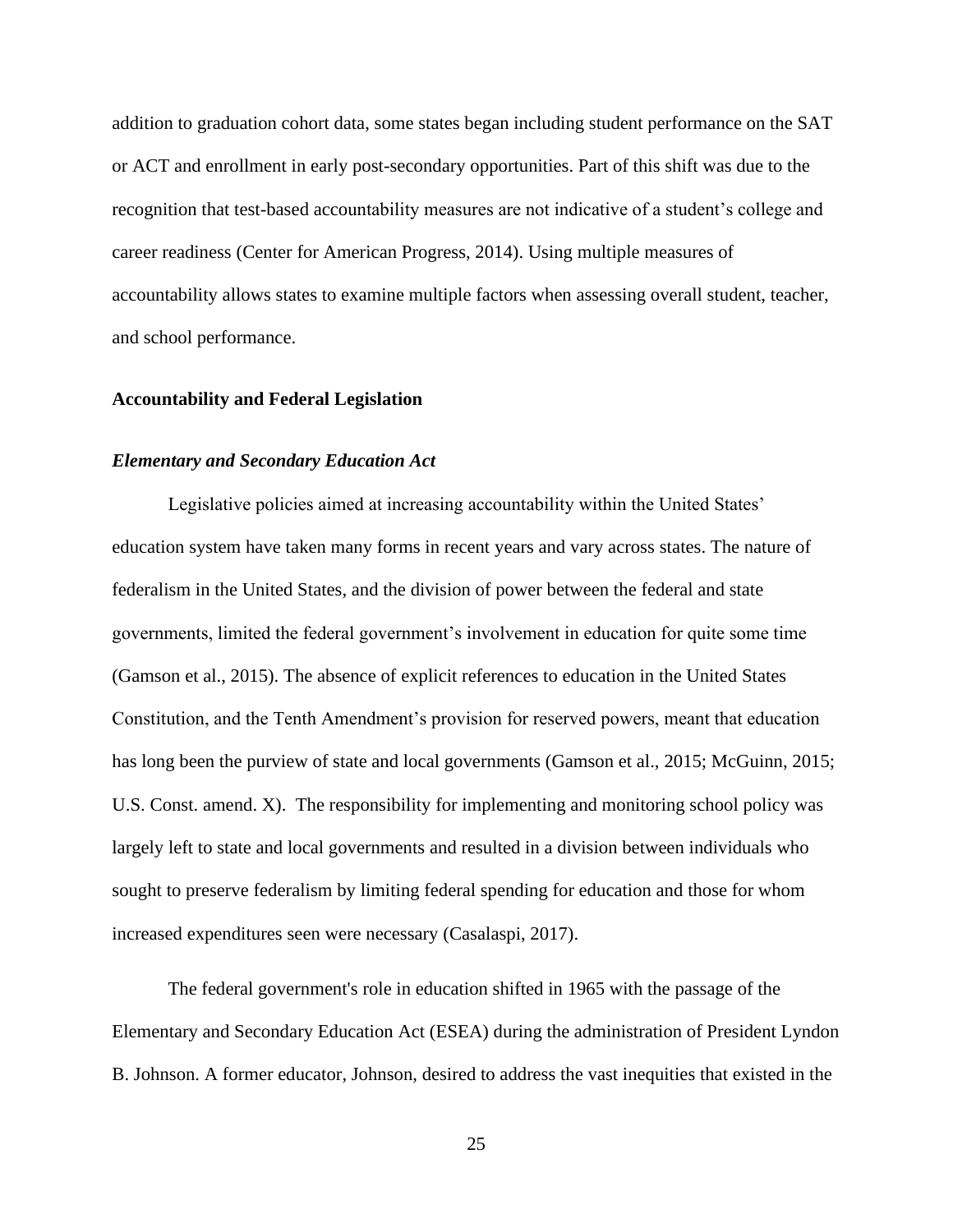U.S. education system. As part of Johnson's War on Poverty, the intent of ESEA was to provide students, particularly those from lower socioeconomic backgrounds, with equitable educational experiences (Thomas & Brady, 2005). The Gardner Commission was created in 1964 and tasked with designing a way of distributing federal education aid while addressing student poverty and inequitable education opportunities (Casalaspi, 2017; Thomas & Brady, 2005).

On January 12, 1965, Johnson gave a special address to Congress in which he shared his education agenda and outlined the framework for ESEA. Consisting of five titles, ESEA would provide federal aid totaling 1.3 billion dollars; however, it lacked direction on how to use the funds other than to provide low-income students with equitable opportunities (Casalaspi, 2017; Gamson et al., 2015). Title I comprised the largest portion of aid at more than 1 billion dollars and was intended to provide an equitable distribution of funding among school districts. Titles II – V consisted of funding provisions for instructional resources and school libraries, education centers and supplemental education services, regional education laboratories to support education research and training, and support for the increased capacity of state education agencies (Johnson, 1965; McGuinn, 2015).

Stemming from progressive education legislation passed by the previous session of Congress and supported by Johnson's desire to address poverty and inequalities in education, the push for ESEA has been viewed as either inevitable or the result of favorable political conditions resulting from political party majorities (Casalaspi, 2017). Regardless of the conditions that led to its passage, ESEA addressed many aspects related to the inequitable distribution of educational resources and opportunities that existed for years among communities (McKenzie & Kress, 2015; Thomas & Brady, 2005). With the passage of the ESEA, a shift occurred in the role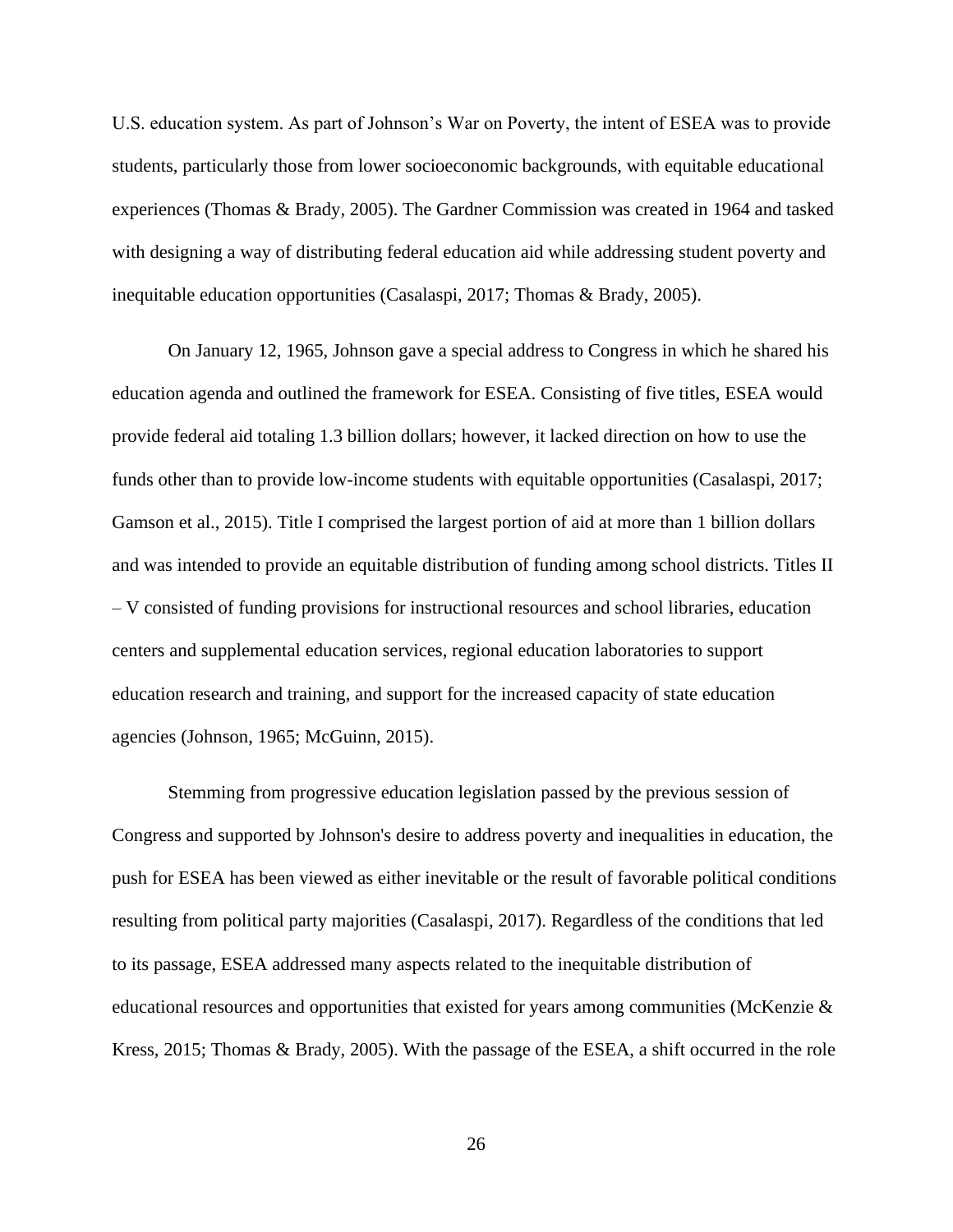the federal government would have in future decisions regarding education policy and school funding (Casalaspi, 2017; Thomas & Brady, 2005).

The passage of the ESEA was controversial and signaled greater federal involvement in the education of K-12 students and opened the door for federal involvement in areas that had typically been left to state and local governments (Casalaspi, 2017; Gamson et al., 2015). To address fears that ESEA was the result of the federal government overstepping its bounds, a provision was added stating ESEA should not be seen as a directive, federal supervision, or an attempt to circumvent state and local control over of curriculum and instruction, personnel, and operational decisions (United States, 1965). The most recent reauthorization of ESEA, the Every Student Succeeds Act of 2015, contains a revision of the "Prohibition Against Federal Mandates, Direction, or Control," which states:

Nothing in this title shall be construed to authorize an officer or employee of the Federal Government to mandate, direct, or control a State, local education agency, or school's specific instructional content, academic achievement standards and assessments, curriculum, or program of instruction. (Elementary and Secondary Education Act of 1965, 20 U.S.C. 6575 § 1604, p. 155)

The political climate surrounding government involvement in education, the nature of federalism, and vague directions on how the money should be spent made the implementation of ESEA challenging (McGuinn, 2015). According to McGuinn (2015), the United States Office of Education (USOE) faced multiple challenges when implementing the first version of ESEA. The legislative act was so large that many of its goals conflicted with one another. ESEA also failed to provide federal administrators the ability to require compliance or enforce punitive measures at the state and local levels. Over time, evidence emerged that ESEA funds were not being used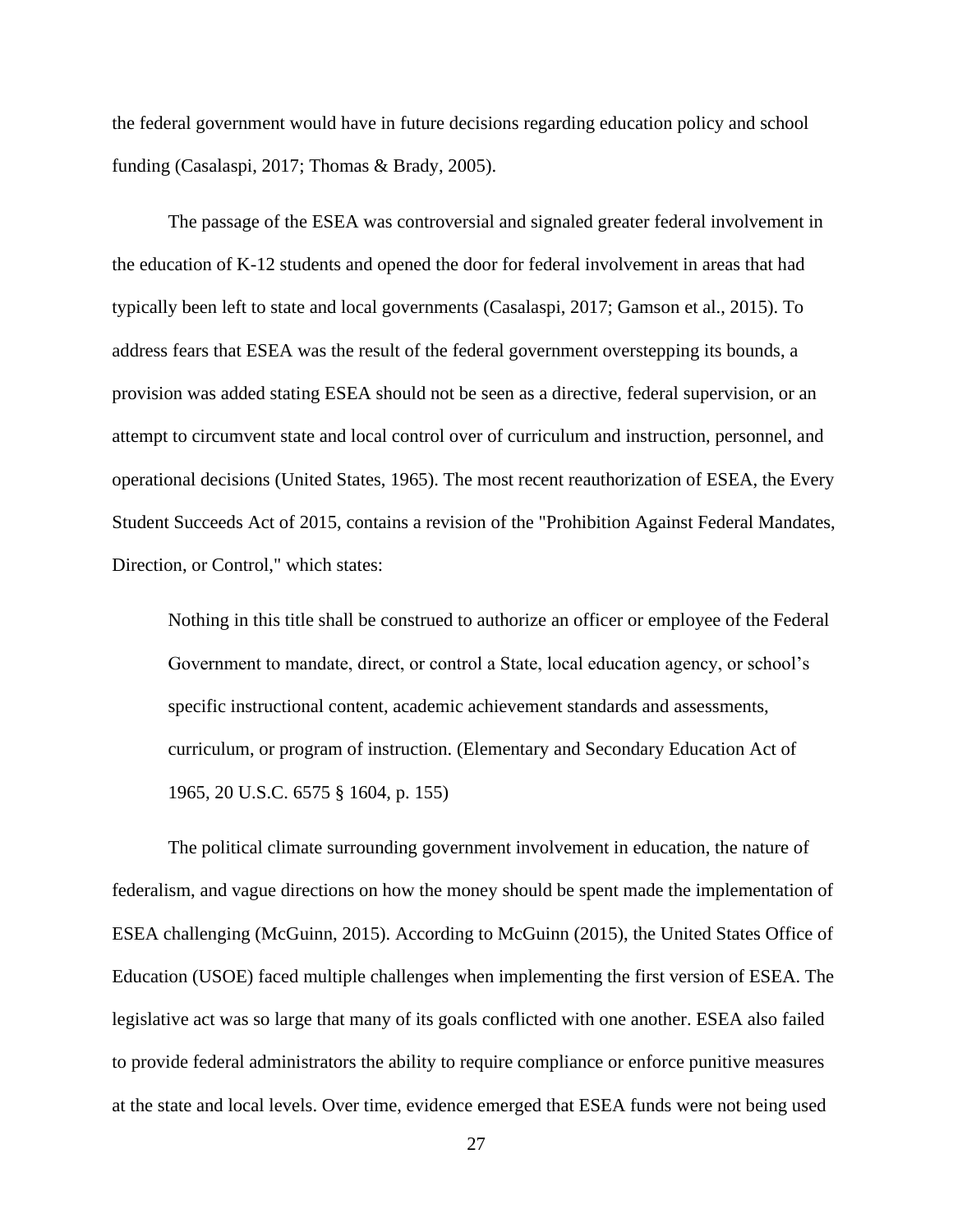as intended nor producing the desired outcomes for students in poverty, but there remained conflicting views on federal influence and authority in education (Black, 2017; McGuinn, 2015; Thomas & Brady, 2005).

# *The Reagan Administration*

Within the legislative framework created by ESEA, subsequent presidential administrations left their mark on U.S. education policy and increased accountability requirements used to monitor the performance and growth of students and schools. ESEA also expanded the role of the federal government in education funding and policy creation. Whereas the first iteration of ESEA was intended to facilitate equitable access to education for all students regardless of economic background, amendments and reauthorizations of the law began incorporating more elements directed towards closing achievement gaps and holding schools accountable for student growth and achievement **(**Casalaspi, 2017; Gamson et al., 2015; Kuehl, 2012). As education reform evolved, student outcomes began to shape presidential rhetoric and government policies at both the federal and state levels (Kuehl, 2012).

The belief that schools and students within the United States were lagging behind other nations originated with the *A Nation at Risk* report published by the U.S. Department of Education's National Commission on Excellence in Education. This report was published during the Reagan administration and shaped educational rhetoric for decades (Ansary, 2007; Glover, 2013). Written by politicians, *A Nation at Risk* was seen as an exposé highlighting the decline of U.S. schools and the United States' inability to compete with other nations (Glover, 2013; National Commission on Excellence in Education, 1983). Describing the performance of U.S. students as mediocre, schools as failing, and the overall success of the nation at imminent risk,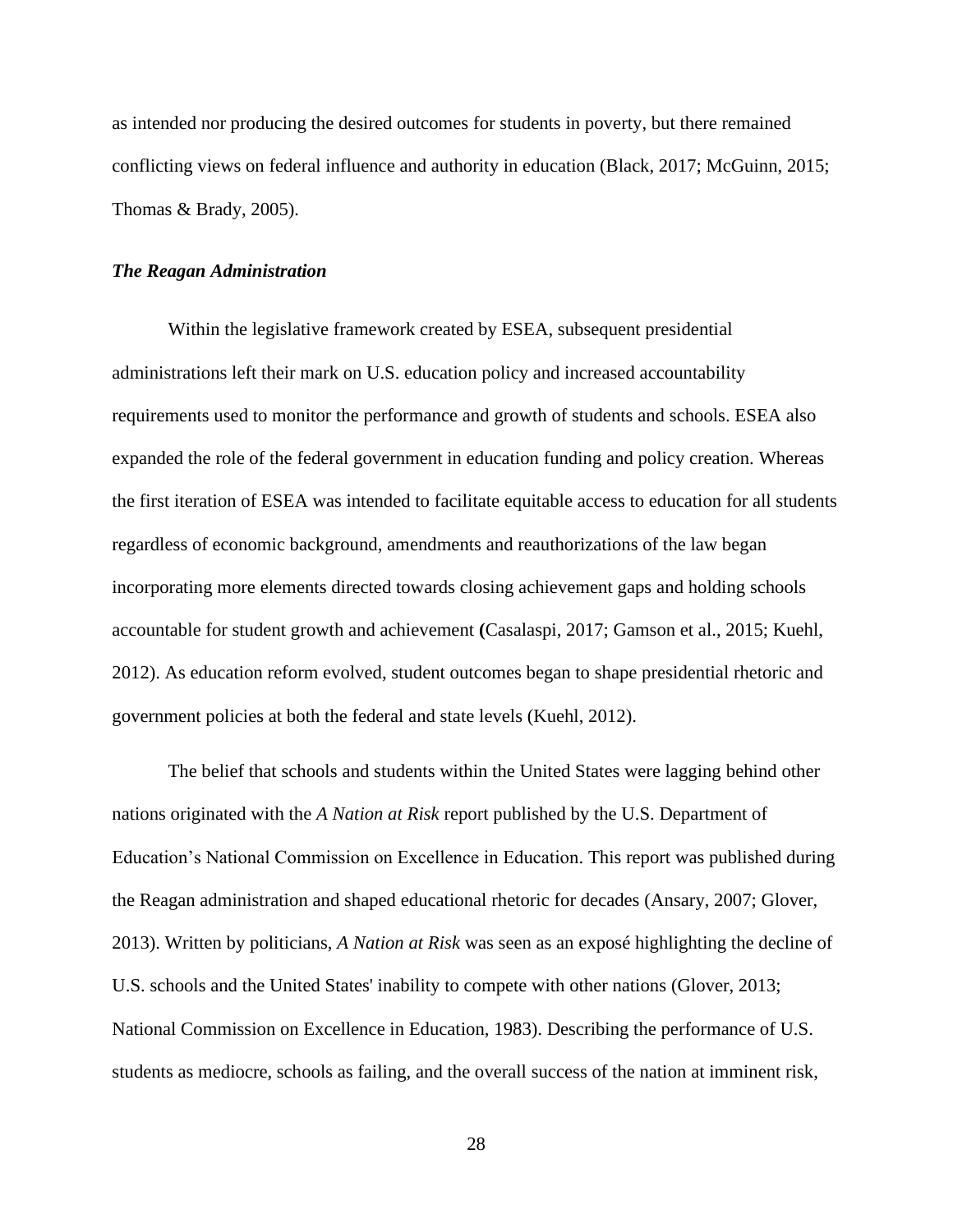the authors of *A Nation at Risk* capitalized on fears of U.S. economic decline in comparison to that of other nations (Ansary, 2007; National Commission on Excellence in Education, 1983; Glover, 2013).

In direct contrast to Reagan's education agenda and desire to decrease the federal government's role in education, *A Nation at Risk* quickly became the focus of his reelection efforts and led to an increased push for school reform (Ansary, 2007; Clabaugh, 2004; Keuhl, 2012). Although Reagan was not supportive of the United States Department of Education created under the Carter Administration and drastically cut education spending while president, the groundwork was set for future presidential administrations (Clabaugh, 2004; McGuinn, 2015). When combined with *A Nation at Risk,* the potential emerged for greater federal involvement in school policy creation and reform (McGuinn, 2015). Many state accountability systems that currently exist emerged out of the Reagan era and the nation's desire to ensure that students within the United States performed at equal levels to their peers in other nations.

The claims outlined in *A Nation at Risk* were proven false or misleading by the Sandia report; however, politicians, corporations, and the American public became fixated on the idea that schools within the United States were lagging behind schools in other nations (Glover, 2013). This led to numerous legislative acts emphasizing a push to close achievement gaps and increase accountability. According to Darling-Hammond, Reagan and other conservative politicians focused on policies that shifted the federal government's role from providing inputs to a focus on student outcomes through high-stakes testing (Darling-Hammond, 2010).

The changes implemented during the Reagan Era aligned with a broader push for accountability and combined with standards-based reform efforts that established performance standards aligned with subject area curriculum. Corresponding performance assessments, such as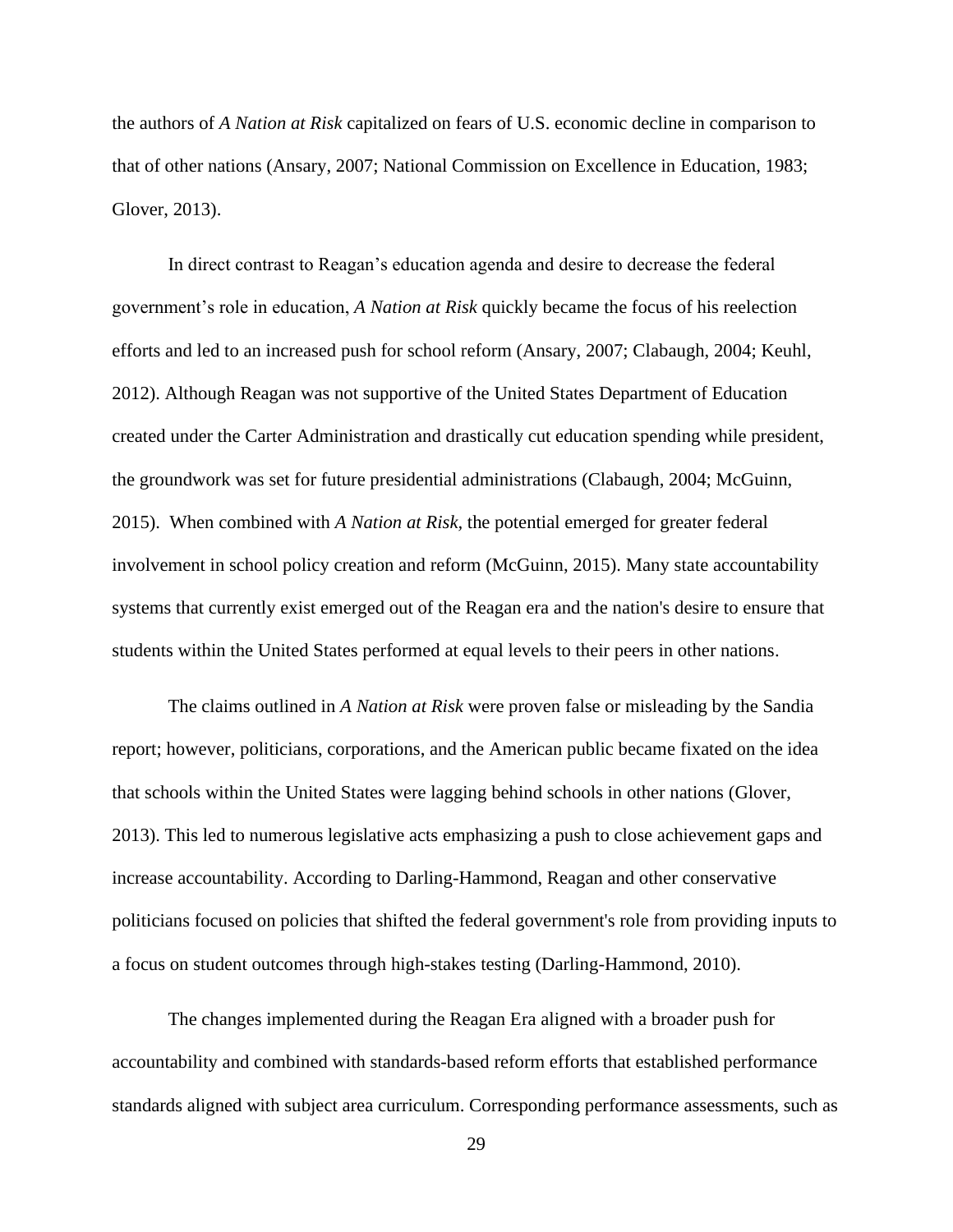the National Assessment of Educational Progress (NAEP), were used to provide data indicating if students were meeting academic expectations and serve as a tool for measuring overall school and teacher performance (Figlio & Loeb, 2011; Hamilton et al., 2008). Student test results provided a metric to evaluate and compare student peer groups and their performance within individual schools, districts, and across states. Schools that failed to meet established standards of performance were expected to implement policies to address and improve student achievement (Figlio & Loeb, 2011).

#### *No Child Left Behind*

Throughout the 1990s and early 2000s, there were continued efforts to expand accountability measures, but enforcement and implementation efforts were not consistent across states (Hamilton et al., 2012; McGuinn, 2015; Shaul & Ganson, 2005). Frustration surrounding achievement gaps increased as NAEP results continued to show disparities between advantaged and disadvantaged students' achievement levels and corresponding subgroups (Shaul & Ganson, 2005). Legislation put in place under the administrations of George H.W. Bush and Bill Clinton was inconsistently implemented as the U.S. Department of Education lacked the capacity to enforce policies and states were slow or unwilling to implement new policies with fidelity (McGuinn, 2015; Shaul & Ganson, 2005). However, the framework for reducing achievement gaps between students through test-based accountability and expanding the federal government's role in education was established.

Under the administration of George W. Bush, the passage of the No Child Left Behind Act (NCLB) in 2001 created an accountability system in which states were required to implement standards-based performance assessments as a measure of student achievement (McKenzie & Kress, 2015; Simpson et al., 2004). Many of the requirements outlined in NCLB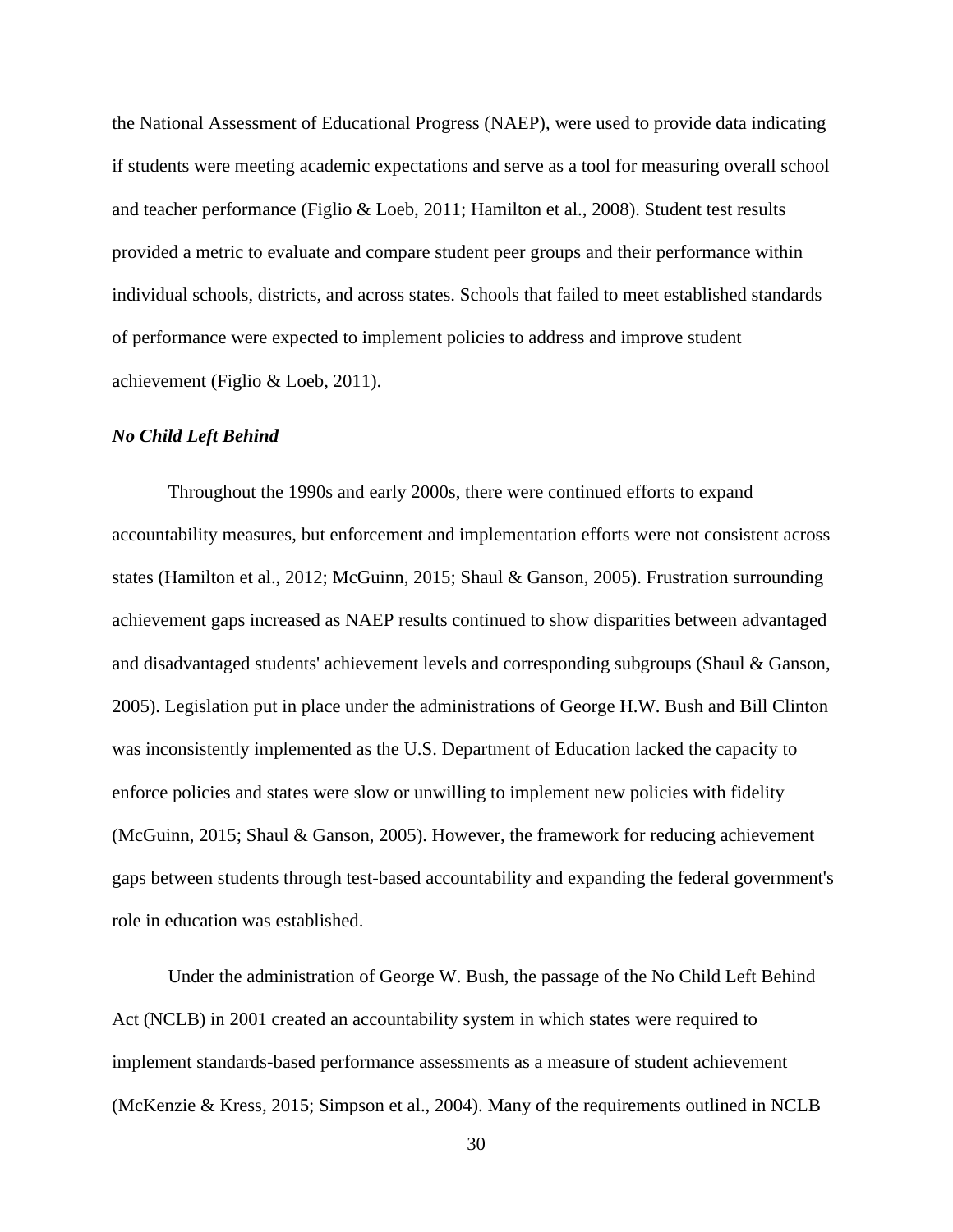focused on closing achievement gaps among students and holding states, LEAs, and schools accountable through annual testing and other metrics (Simpson et al., 2004). Within the accountability model set forth by NCLB, states still had autonomy in designing and implementing policies and programs, but federal monitoring and enforcement increased (Shaul & Ganson, 2004). In some cases, states concerned about the federal government violating federalism's basic premise pushed back against the government's expanded role and the U.S. Department of Education (McGuinn, 2015; Shaul & Ganson, 2004).

NCLB greatly expanded the federal government's role and oversight of K-12 education in the United States and differed from previous reauthorizations of ESEA in that it tied compliance to federal Title I funding (McGuinn, 2015). In addition to the requirement that states administer yearly assessments, all students were required to make adequate yearly progress (AYP) toward proficiency by 2014 - 2015 (Simpson et al., 2004; McGuinn, 2015; Polikoff et al., 2014). NCLB compliance was monitored at the federal level through audits of state-submitted accountability plans and state-reported data (McGuinn, 2015). Schools were also expected to employ educators that met education and licensing requirements to be classified as highly qualified. To promote transparency in education, annual State and LEA report cards were required to disseminate accountability information to parents and members of the general public (No Child Left Behind [NCLB], 2002).

Compared to previous versions of Title I, NCLB created a national accountability system in which schools, districts, and states were directly responsible for ensuring student achievement and growth (Black, 2017; Polikoff et al., 2014; Simpson et al., 2004). The following requirements were included in the accountability model set forth by NCLB (Black, 2017; NCLB, 2002):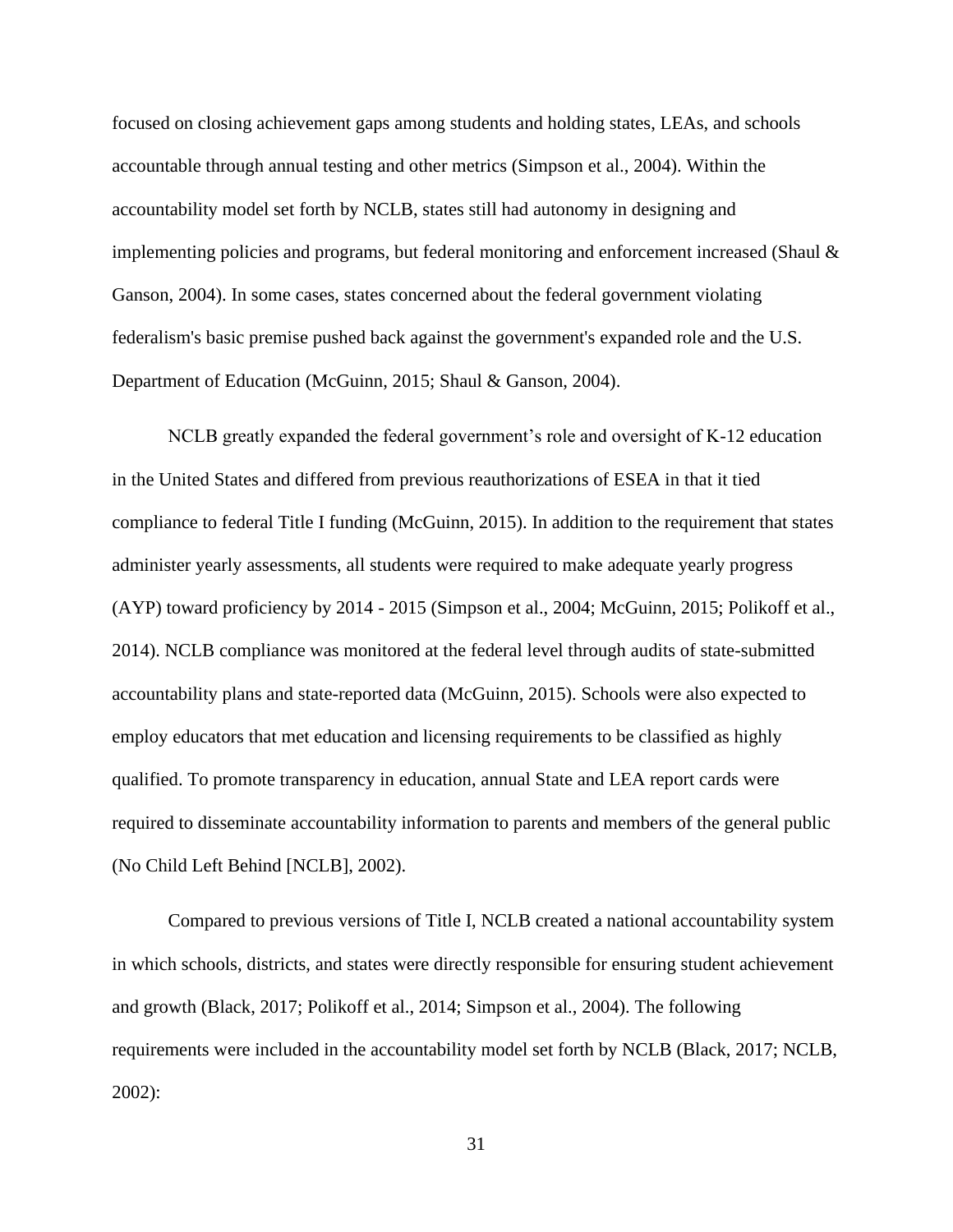- All states were required to adopt rigorous standards emphasizing math, science, and English but retained the flexibility to create their own standards and determine the content and curriculum addressed. Emphasis was placed on the expectation that standards be challenging and rigorous.
- Each state was required to implement annual math and English assessments for students in grades three through eight. The assessments were also expected to be administered at least once at the high school level. An assessment in science was required to be given at least three times between grades three and twelve. Assessments were expected to align to academic standards and measure student mastery at either the proficient or advanced levels.
- Benchmarks were required to determine if students made achievement gains on assessments that demonstrated Adequate Yearly Progress (AYP) with the goal of all students achieving proficiency by 2014. States were given the flexibility to set measurable objectives and intermediate targets that schools and students were expected to meet each year to demonstrate progress toward AYP.
- In addition to aggregate numbers at individual schools, student subgroup results were disaggregated and included in proficiency determinations. Schools and districts were required to collect data for students classified in one of the following subgroups: racial and ethnic groups, economically disadvantaged, students with disabilities, and students with limited English proficiency.
- Schools that failed to make AYP faced escalating sanctions and consequences. After two years, schools were given a needs improvement classification and required to create an improvement plan. Continued failure to achieve AYP opened the door for student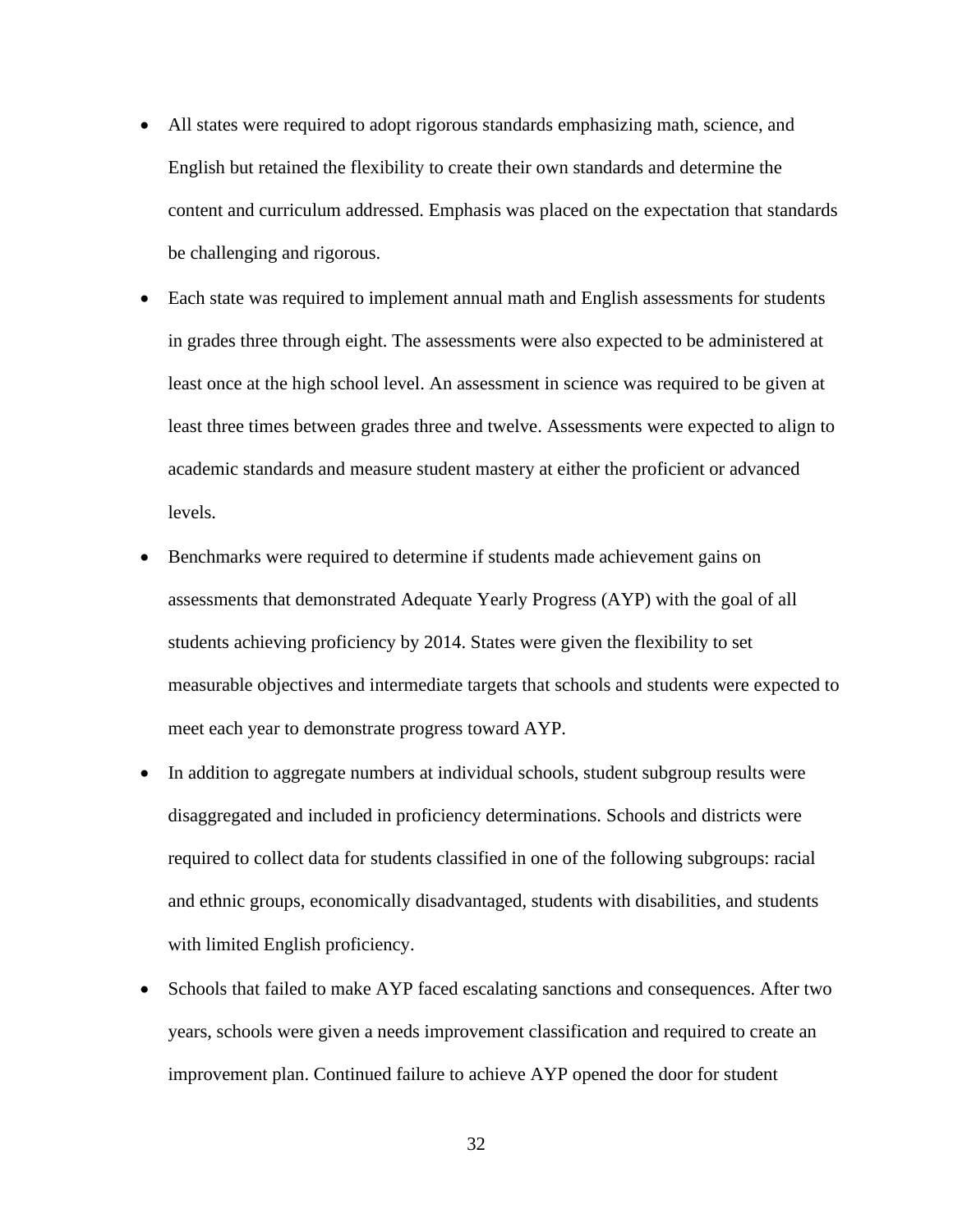transfers, replacement of staff, curriculum modifications, and potentially takeover by the state.

In addition to the accountability requirements previously mentioned, states were required to provide data on high school graduation rates and one additional academic indicator (NCLB, 2002). Schools in which students failed to meet AYP requirements were at risk of receiving sanctions or direct state involvement in daily operations.

The passage of No Child Left Behind changed the dynamic between the federal and state governments as the federal government took on a greater role in education, an area that had historically fallen under state purview (Shaul & Ganson, 2004). While states retained autonomy to create the infrastructure for carrying out NCLB requirements, the federal government was responsible for holding states accountable for compliance and results. For proponents of NCLB, this new level of accountability meant data were more accessible, and schools were required to meet increasingly rigorous requirements for ensuring students were achieving academic growth. However, states retained the ability to determine what constituted as challenging academic standards and design corresponding assessments leading some to wonder if the bar would be set too low (Black, 2017). Critics claimed NCLB mandates such as 100% student proficiency by 2014 were unrealistic, and heavy sanctions would lead to states manipulating performance benchmarks to make AYP more attainable (Black, 2017; Fusarelli, 2004). NCLB's emphasis on testing also led many to question the possibility of narrowed curriculum and instruction focused solely on test preparation at the expense of non-tested subjects and the arts (Black, 2017; Dee & Jacob, 2010).

As states adjusted policies to meet NCLB's accountability requirements, some schools made progress toward closing achievement gaps, but significant concerns remained regarding its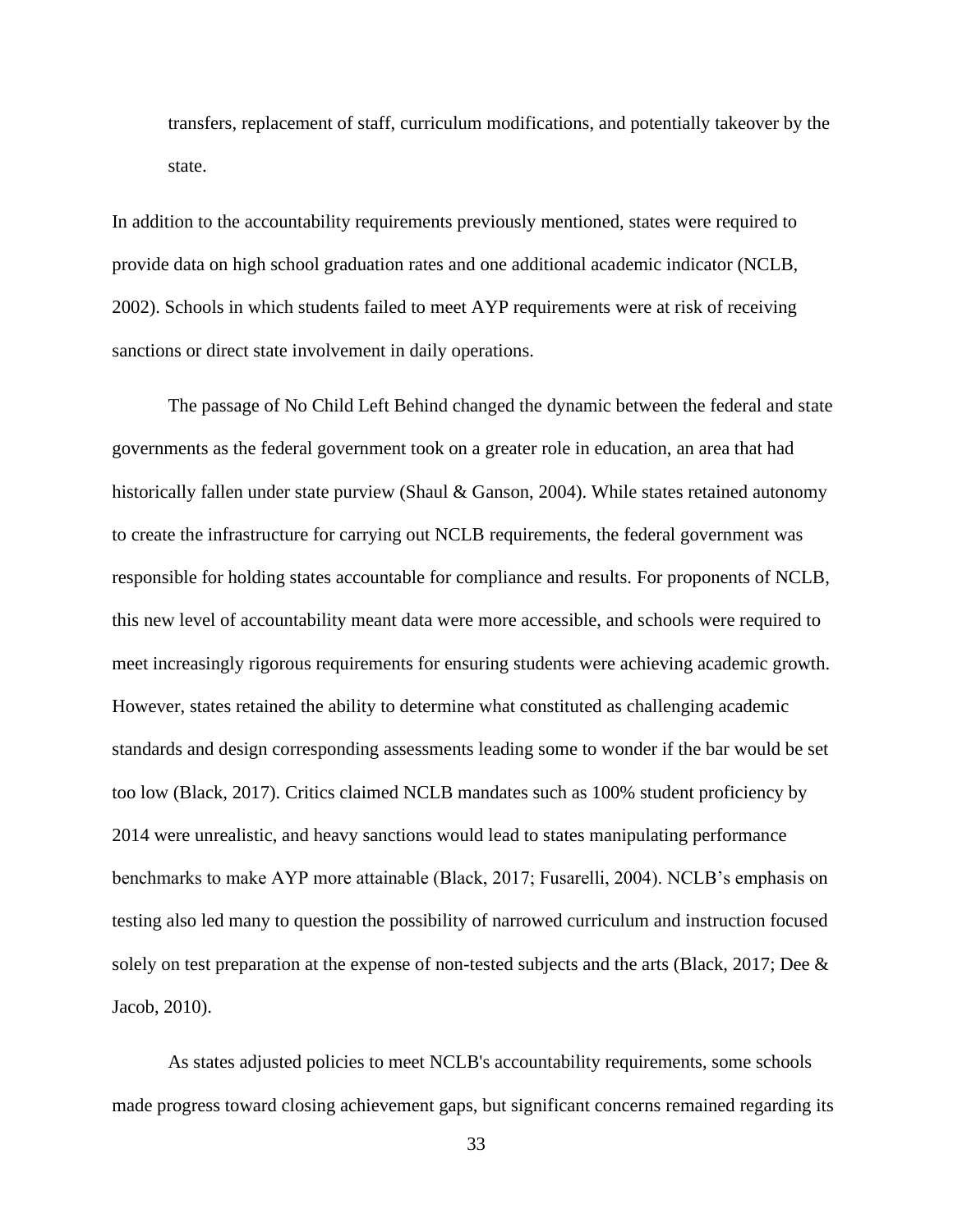yearly and long-term requirements (Black, 2017; Dee & Jacob, 2010). There were many unintended consequences associated with NCLB that gained attention as some schools failed to meet AYP targets within the first few years of implementation (Black 2017; Darling-Hammond, 2007; Fusarelli, 2004). By the 2014-2015 school year, it was apparent that many schools would not meet proficiency requirements for all students and would be labeled as failing even though students were making academic gains (Darling-Hammond, 2007; Education Commission of the States, 2004; Fusarelli, 2004). Instruction and building content knowledge shifted as teachers and schools were forced to focus of instruction to test preparation. In some states, revisions were made to standardized tests and lower cut scores were established to ensure more students demonstrated academic proficiency. The results of test-based accountability were a narrowed curriculum and emphasis on test preparation rather than educational opportunities promoting critical thinking and problem-solving skills (Black, 2015; Darling-Hammond et al., 2016).

#### *NCLB Waivers and Race to the Top*

The election of Barack Obama as President of the United States led to the reevaluation of existing educational policies. The United States Congress's failure to reauthorize NCLB in 2007 enabled the Obama Administration to circumvent many existing NCLB requirements through competitive grant programs and waivers that allowed states and Local Education Agencies to have greater autonomy and flexibility in establishing accountability policies. By 2011, the NCLB deadline for all students to achieve proficiency was rapidly approaching and it became clear the mandate that 100% of students would achieve proficiency was unrealistic and unattainable (Black, 2017). More states began speaking out about the punitive performance measures used to indicate how well public schools were performing (Jimenez  $\&$  Sargrad, 2017).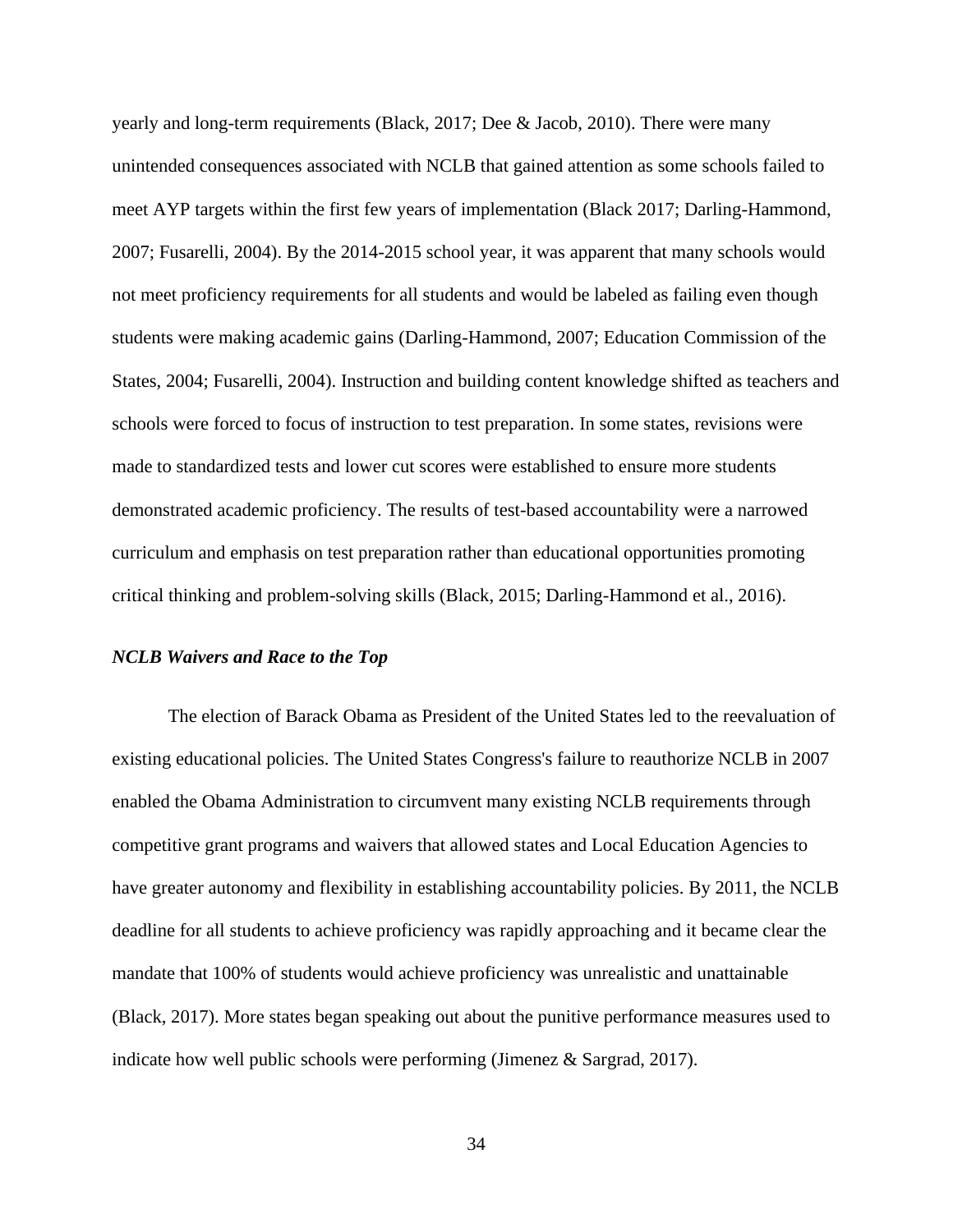Along with NCLB mandates, the financial crisis associated with the Great Recession of 2008 left many states, districts, and schools throughout the nation scrambling to meet budget shortfalls. As the economic downturn continued, many state and local funding resources were drastically cut. Research suggests that changes in spending directly impacted students' academic achievement (Jackson et al., 2018; Shores & Steinberg, 2019). The passage of the American Recovery and Reinvestment Act of 2009 was intended to stimulate the economy and provide needed resources to various areas, including education (United States Department of Education, 2009). As part of the recovery package, a competitive grant program known as Race to the Top (RTTT) was implemented that allowed Secretary of State Arne Duncan the ability to wield power and influence that was unparalleled and controversial (Black, 2017).

Under RTTT, \$4 billion dollars was set aside for competitive grants awarded to states that agreed to develop programs and policies that embodied four key goals of the Obama Administration: the creation of a common set of standards and assessments designed to ensure college and career readiness among U.S. students; the creation of data systems that would allow student growth and achievement to be measured and used to enhance instruction; reevaluating educator accountability by designing evaluation policies tied to student performance while also working to recruit and retain effective teachers and school leaders; and efforts to turn around the trajectory of low-performing schools while promoting school choice (McGuinn, 2012; United States Department of Education, 2009). The implementation of these goals was not without controversy. Many viewed it as an attempt for the federal government to overstep its power in the education realm and questioned Secretary Duncan's constitutional authority to execute and enforce policy requirements associated with RTTT (Black, 2015; Black, 2017).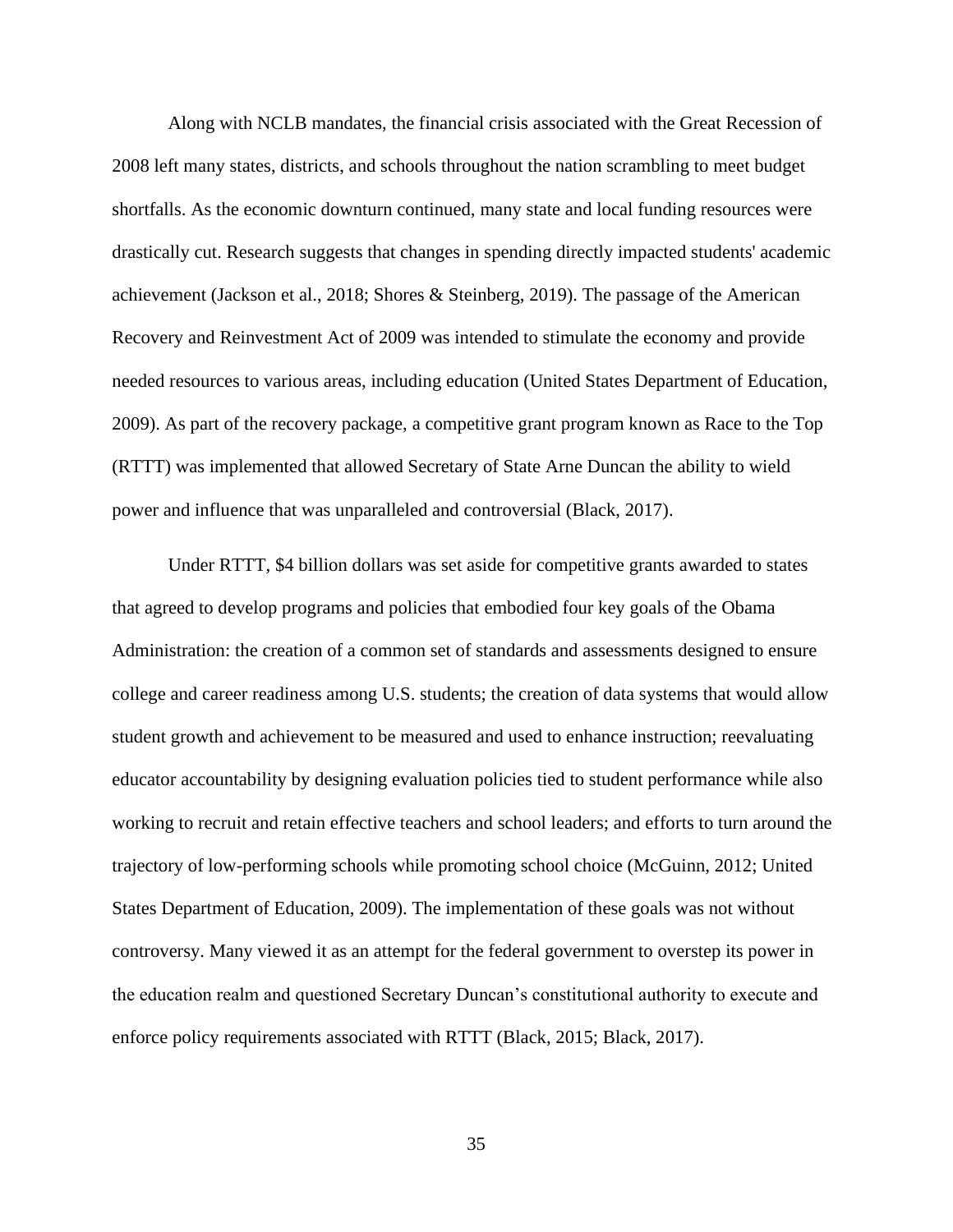To avoid the sanctions associated with NCLB, states were encouraged to apply for waivers with the expectation that policy changes align with the goals of the Obama administration (Black, 2015; Black, 2017; McGuinn, 2012). In a letter to Chief State School Officers, Secretary of Education Arne Duncan praised states for implementing accountability systems, reforms, and other innovations to increase student growth and close achievement gaps. In his letter, Duncan stated he was:

writing to offer you the opportunity to request flexibility on behalf of your State, your LEAs, and your schools in order to better focus on improving student learning and increasing the quality of instruction. This voluntary opportunity will provide educators and State and local leaders with flexibility regarding specific requirements of NCLB in exchange for rigorous and comprehensive State-developed plans designed to improve educational outcomes for all students, close achievement gaps, increase equity, and improve the quality of instruction. This flexibility is intended to build on and support the significant State and local reform efforts already underway in critical areas such as transitioning to college- and career-ready standards and assessments; developing systems of differentiated recognition, accountability, and support; and evaluating and supporting teacher and principal effectiveness. (Duncan, 2011, para.3)

At the same time, Duncan acknowledged that NCLB's focus on punishing schools that failed to meet AYP targets toward proficiency led many schools to lower academic standards. States were encouraged to request waivers that would allow them to continue developing plans focused on increasing the educational outcomes of all students through improved instruction, college and career readiness plans, and measures to increase the effectiveness of teachers and school administrators (Duncan, 2011; United States Department of Education, 2013).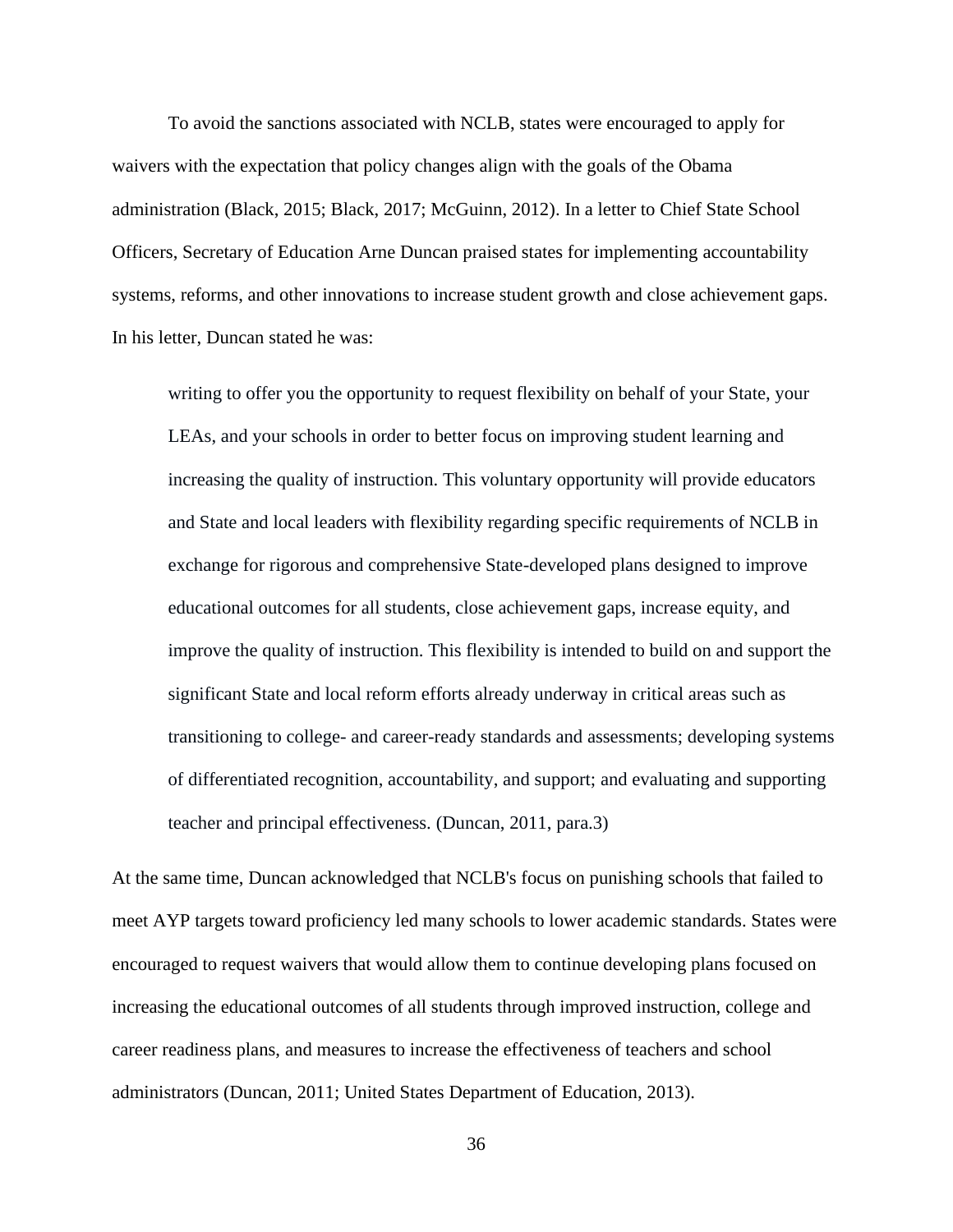The message sent by Duncan and the Obama Administration marked a shift in accountability as states, including Tennessee, were encouraged to create and implement progressive plans designed to provide a multifaceted approach to accountability and student achievement. Through the renewal of waivers and modification of existing NCLB plans, states were required to submit requests demonstrating progress toward ESEA flexibility requirements. States were also required to provide evidence supporting the identification and implementation of targeted interventions for schools and subgroups (United States Department of Education, 2013). The trade-off for flexibility in meeting NCLB requirements was a push toward college and career readiness standards, targeted efforts to close achievement gaps overall and among subgroups, and new accountability measures focused on student growth over time (Portz & Beauchamp, 2020).

# *The Every Student Succeeds Act*

In December of 2015, ESEA was reauthorized as the Every Student Succeeds Act (ESSA), marking a shift in how accountability practices would shape American schools (Portz & Beauchamp, 2020; United States Department of Education, 2020a). In comparison to NCLB, the passage of the ESSA signaled a continuation as well as a reversal of many accountability policies and practices that had shaped the previous decade. Emphasis on systemic changes leading to improvement and student achievement rather than sanctions characterized many policies that emerged from the passage of ESSA. Increased flexibility to determine state-level accountability policies and the use of multiple measures allowed for a multifaceted approach to measuring student achievement and school effectiveness at state and local levels (Darling-Hammond et al., 2016). ESSA also eliminated the requirement that all schools meet AYP targets required by NCLB.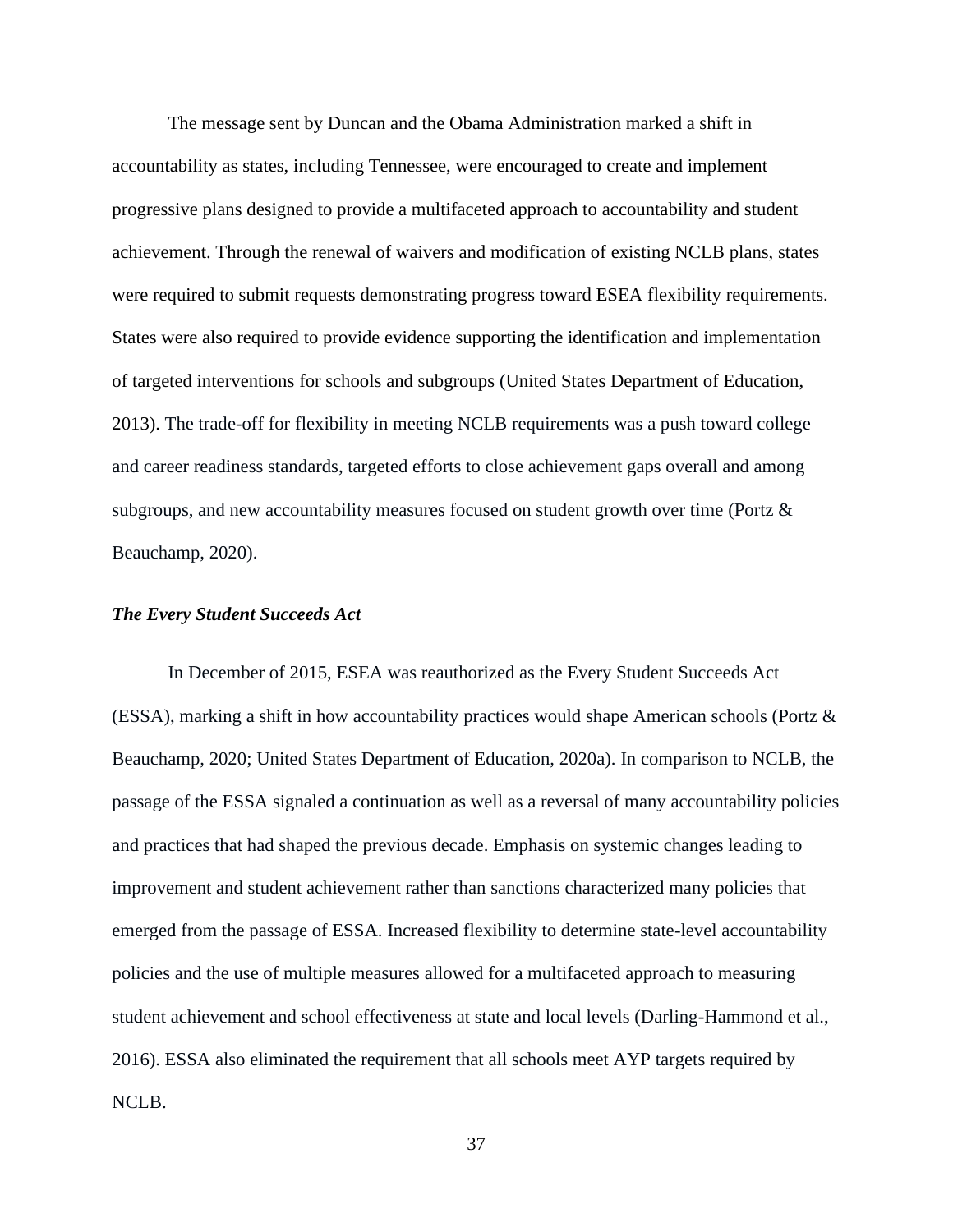Whereas NCLB called for states to implement challenging standards, ESSA clearly specified that challenging standards were designed to provide students with the education and skills needed for college and career success (Black, 2017). However, the push back from RTTT's efforts to establish a collective set of national standards known as the Common Core led to a provision stating:

the Secretary shall not attempt to influence, incentivize, or coerce State— (1) adoption of the Common Core State Standards developed under the Common Core State Standards Initiative or any other academic standards common to a significant number of States, or assessments tied to such standards. (Every Student Succeeds Act [ESSA], 2015, p. 52). Under ESSA, states were not required to submit standards to the federal government for approval, but simply an assurance that standards were appropriately rigorous (Black, 2017). This stipulation reflected the discretion previously afforded to states under NCLB to establish challenging academic standards while specifying the purpose for those standards.

States were required to create and submit individualized ESSA plans outlining how they would meet accountability expectations and address student growth and achievement for all students as well as those belonging to the following subgroups: economically disadvantaged, students with disabilities, English language learners, and ethnic groups (Darling-Hammond et al., 2016; ESSA, 2015). ESSA continued the testing requirements put in place by NCLB but shifted many accountability-related decisions and responsibilities to states and local education agencies (Black, 2017; Jimenez & Sargrad, 2017). At the high school level, states were required to measure English language learners' proficiency rates and monitor 4-year graduation rates among student cohorts.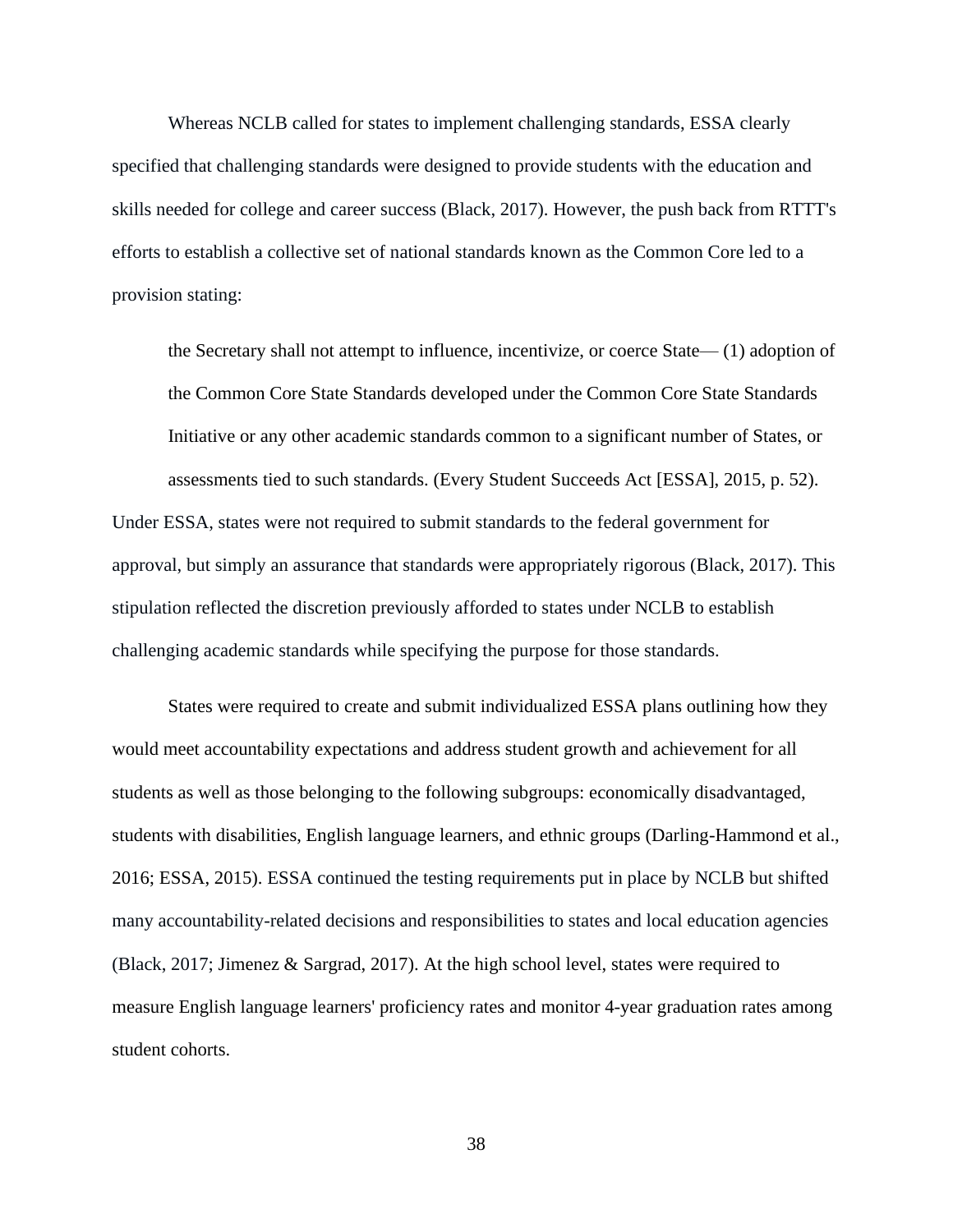States were also required to include one nonacademic indicator in their ESSA plans, with many choosing to incorporate chronic absenteeism (Darling-Hammond et al., 2016; Jimenez & Sargrad, 2017). The inclusion of the nonacademic measure allowed states to shift from solely focusing on test scores to measure educator effectiveness and student growth and achievement. To ensure transparency and inform stakeholder groups, all states and districts were required to report data related to all indicators. States were expected to continue the publication of school data through annual district and school report cards (ESSA, 2015; United States Department of Education, 2019b).

In the state of Tennessee, the accountability framework created to address ESSA requirements was designed to reflect the correlation between the district and state frameworks and the multiple measures used to assess school effectiveness throughout the state (Tennessee Department of Education, 2018b). Beginning with the 2017-2018 school year, high schools throughout the state were evaluated based on the following indicators: Achievement (30%), Growth (25%), Graduation Rate (5%), Ready Graduate (20%), Chronically Out of School (10%), and ELPA (10%). The Chronically Out of School indicator was designed to measure student rates of chronic absenteeism of 10 percent or more resulting from both excused and unexcused absences as well as absences from out-of-school suspensions (Tennessee Department of Education, 2018a).

## **Accountability and Chronic Absenteeism**

### *Chronic Absenteeism*

Taking attendance is a routine procedure that occurs daily in classrooms throughout the nation, yet how absences are accounted for has been the subject of increasing concern. In a 2008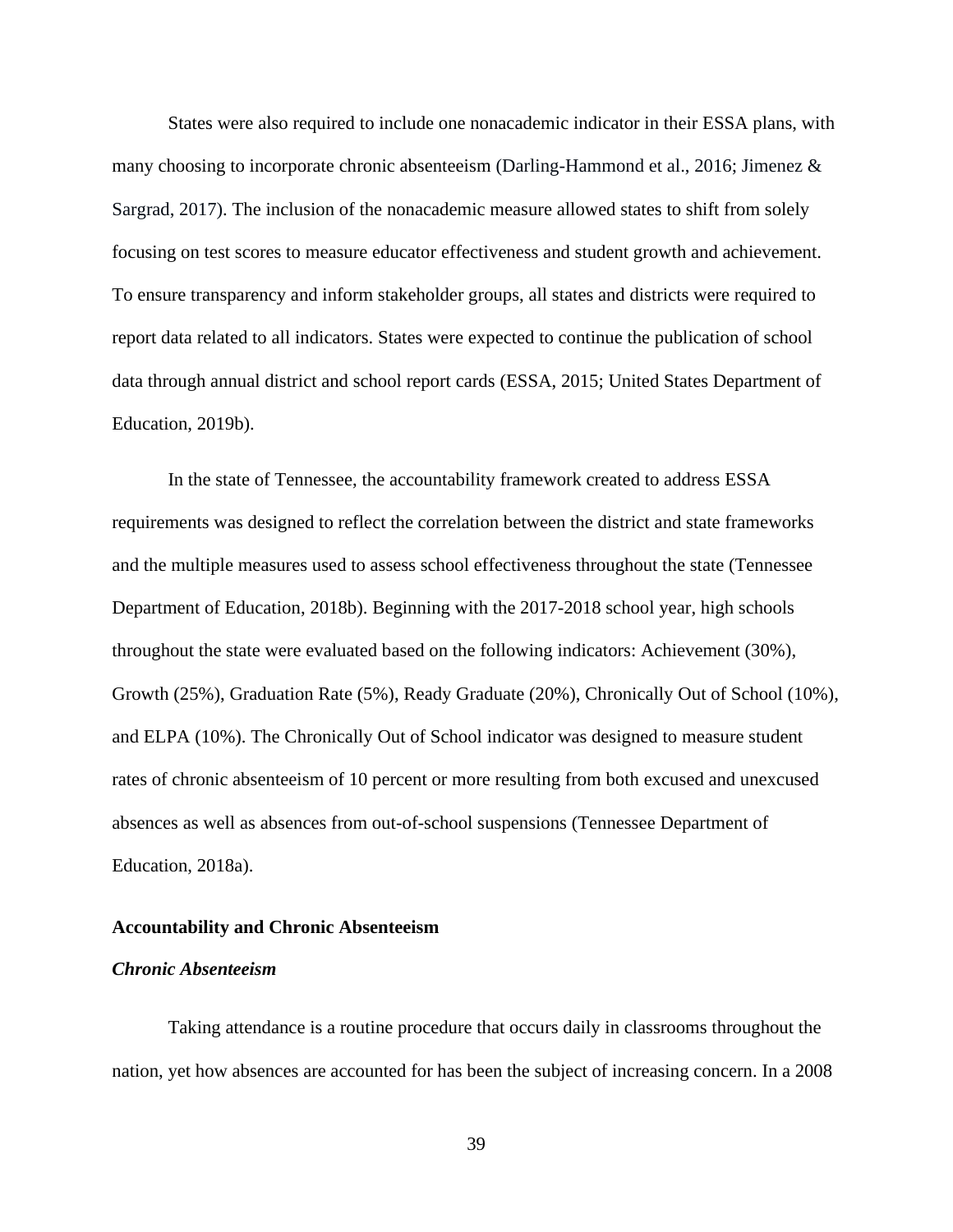report, Chang and Romero found that one out of every ten students in kindergarten and first grade were at risk of being classified as chronically absent. While unexcused absences and average daily attendance rates were tracked, they failed to account for other types of absences such as excused absences and those related to exclusionary discipline policies (Chang & Romero, 2008; Chang et al., 2018). Prior to the passage of ESSA, the collection of attendancerelated data was not consistent as there was an absence of standardized policies and procedures for the collection and reporting of student attendance (Balfanz & Byrnes, 2012; Chang et al., 2018). Definitions surrounding what constitutes an absence and the number of minutes a student must be present to account for an entire day also varied across states and districts (Chang et al., 2018).

The OCR initially defined chronic absenteeism as missing 15 or more days of school per year. However, the U.S. Department of Education, and many states, now define chronic absenteeism as missing 10 percent or more of the days for which the student is enrolled per school year (Chang et al., 2018). During the 2013-2014 school year, the Office for Civil Rights (OCR) collected and subsequently released figures on chronic absenteeism as part of the Civil Rights Data Collection (CRDC). This was the first-time national data on chronic absenteeism were collected and reported. Data were collected again during the 2015-2016 school year and signaled an increase in chronic absenteeism rates among K-12 students in 37 states. The data showed that 16 percent of the United States' student population missed 15 or more days of school during the 2015-2016 school year. Over 7 million students throughout the nation met the reporting criteria necessary to be labeled as chronically absent (United States Department of Education, 2019a).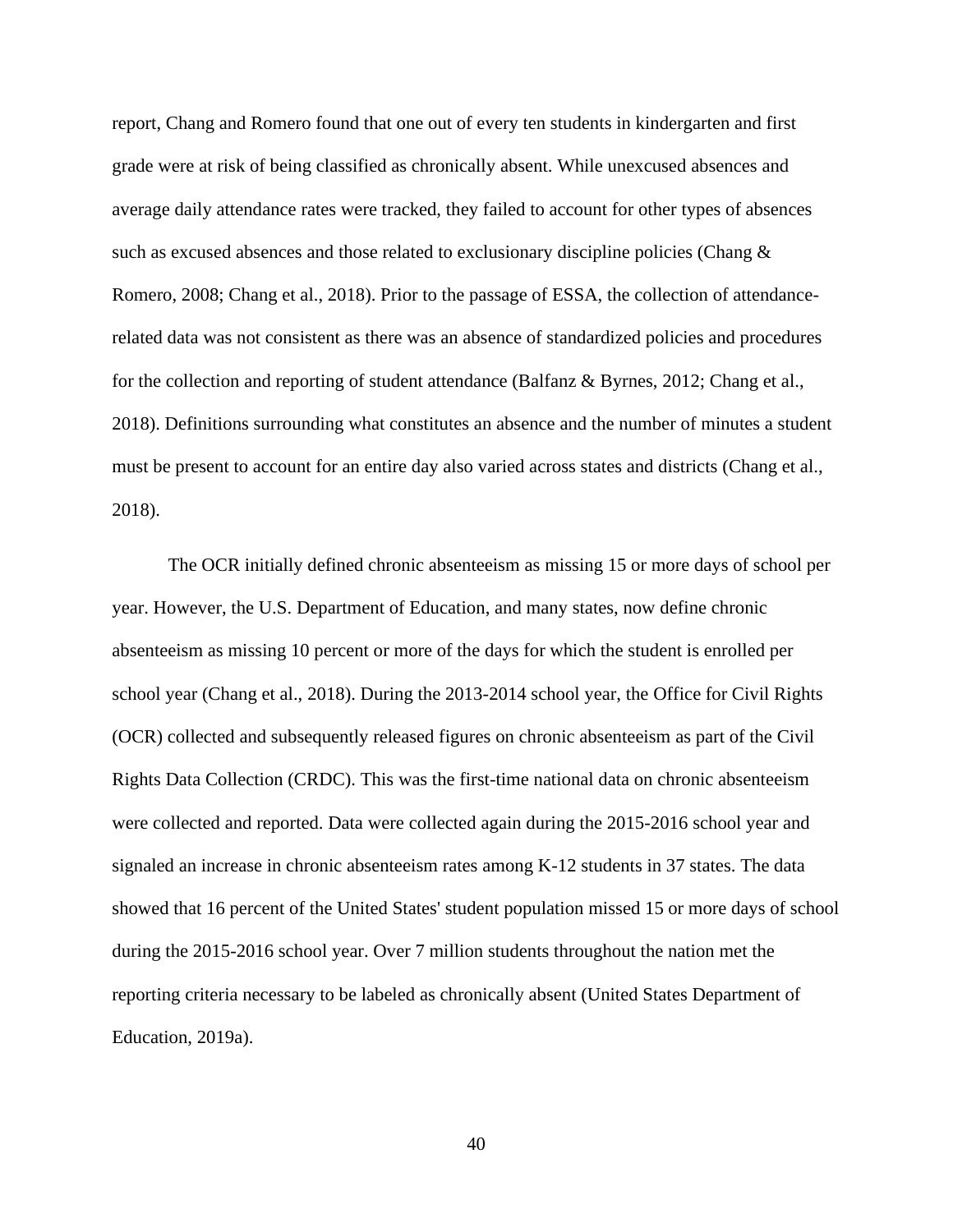According to CRDC released data files, a total of 7,848,626 students were classified as chronically absent in the United States during the 2015-2016 school year compared to 6,731,214 during the 2013-2014 school year (CRDC, 2021). A potential explanation for this increase was improvements in reporting consistency and awareness of OCR reporting policies and procedures. Between 2013-2014 and 2015-2016, there was a decline in schools that reported zero occurrences of chronically absent students. Chang et al. (2018) found that approximately 5,500 schools went from reporting zero occurrences in 2013-2014 to reporting some level of chronic absenteeism during the next phase of data collection. Overall, 44 states reported a decrease in the number of schools that did not report rates of chronic absenteeism. This data trend signifies more accurate and robust data collection and reporting procedures (Chang et al., 2018).

The reauthorization of the Every Student Succeeds Act (ESEA) as the Elementary and Secondary Education Act (ESSA) led to an increased focus on student attendance at both the state and national levels. ESSA required all states to submit implementation plans that included chronic absenteeism in school report cards while including a nonacademic metric focused on school quality or school success. In addition to the District of Columbia, 36 states chose chronic absenteeism as the additional accountability metric and began collecting, monitoring, and reporting data focused on K-12 chronic absenteeism rates (Chang et al., 2018; Darling-Hammond et al., 2016; Jimenez & Sargrad, 2017). As the fifth indicator in many state ESSA plans, chronic absenteeism has gained increased attention at the federal, state, and local levels. Many states, including Tennessee, began including chronic absenteeism rates in district and school accountability models (Jordan & Miller, 2017).

Unless prevented by illness or another excusable factor, there is a fundamental expectation that students attend school regularly. Attendance requirements protect instructional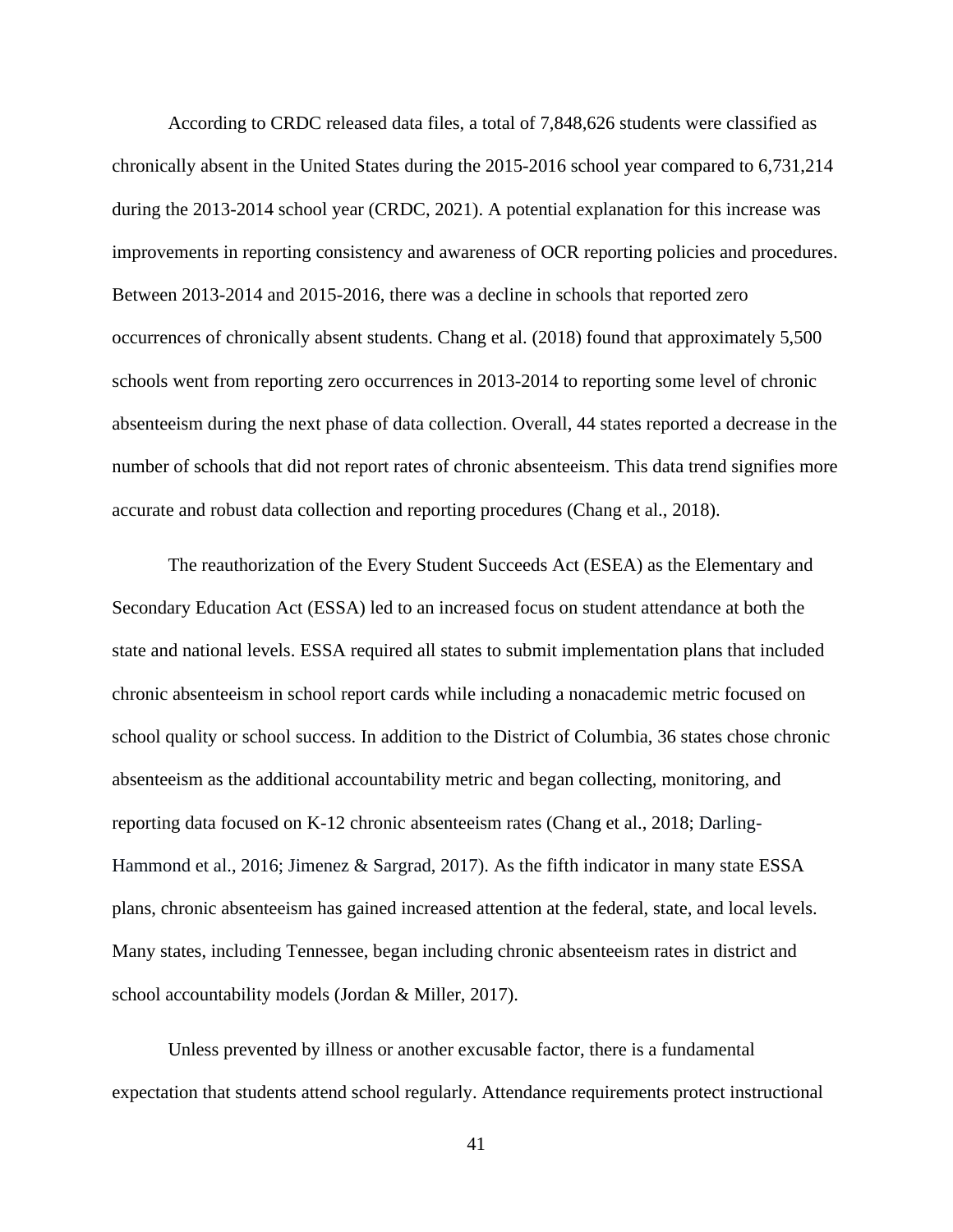time needed to ensure students acquire the skills necessary to meet current and post-secondary demands (Rafa, 2017; Tennessee Department of Education, 2020b). Regular school attendance facilitates the development of academic and social skills necessary to become a contributing member of society. The link between student achievement and attendance has been the focus of numerous research studies. Chronic absenteeism in early grades affects 3<sup>rd</sup>-grade reading proficiency and academic achievement (Attridge et al., 2016; Rafa, 2017). High rates of student absences are associated with decreased rates of mastery on state and national assessments and lower levels of literacy and numeracy proficiency (Balfanz & Byrnes, 2012; Smerillo et al., 2018). In addition, the high school dropout rate is significantly higher for students who do not consistently attend school (Schoenberger, 2012). Student access to post-secondary college and career opportunities is limited by the failure to obtain a high school diploma.

Much of the impetus for tracking rates of chronic absenteeism stems from research that shows high absenteeism rates significantly impact academic performance and increase the likelihood that students will drop out once they reach high school (Rafa, 2017; Schoeneberger, 2012). Students who miss between two and four days within the first month of school are likely to be classified as chronically absent during the school year (Ginsburg et al., 2014). Another motivating factor behind recent chronic absenteeism initiatives is that schools with significant levels of chronically absent students are less likely to meet state achievement and growth measures for both chronic absenteeism and state assessments (Bauer et al., 2018; Holmes, 2019).

### *At-Risk Groups*

Even though chronic absenteeism is an issue at all grade levels, it is most prevalent at the high school level, with 1 in 5 high school students labeled chronically absent based on CRDC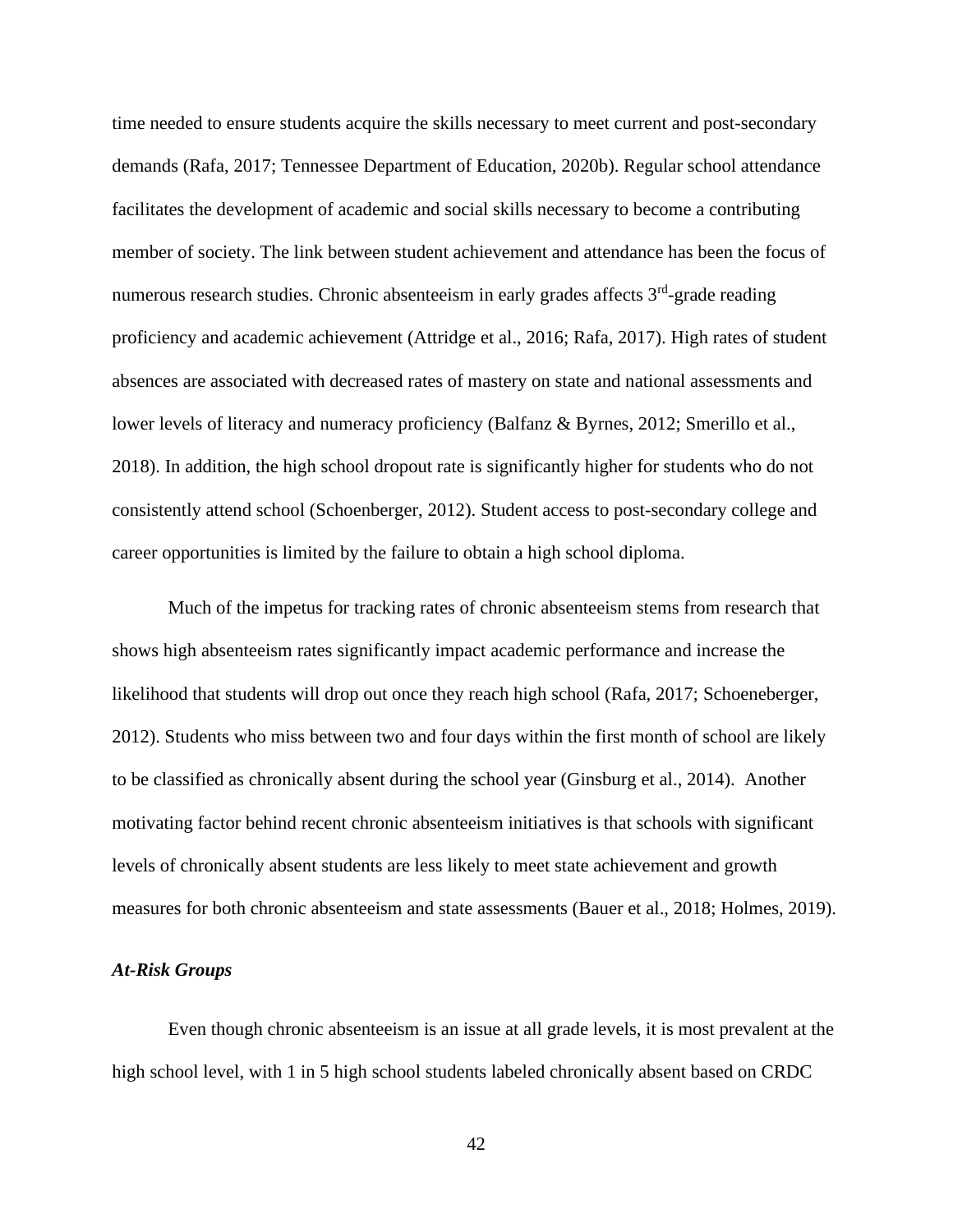data (United States Department of Education, 2019a). Patterns of chronic absenteeism that exist in early grades often persist as students advance into later grades. After an examination of chronic absentee patterns, Balfanz and Byrnes (2012) were able to conclude that chronic absenteeism is most evident during years of transition. Specifically, chronic absenteeism in elementary school begins as early as kindergarten and first grade but tends to stabilize when students enter third and fourth grades. Rates of chronic absenteeism increase again during middle and high school, with the highest number of absences occurring among  $12<sup>th</sup>$ -grade students.

While students of all demographic groups may be classified as chronically absent, specific subgroups are considered at risk. There are wide-ranging disparities between attendance rates of students belonging to racial and ethnic subgroups, those classified as economically disadvantaged, and students with disabilities (Attridge et al., 2016; Balfanz & Byrnes, 2012; Chang et al., 2018; Jacob & Lovett, 2017; United States Department of Education, 2019a). Black, Hispanic, and Native American students are more likely to acquire greater numbers of absences than their White and Asian peers (Ford & Triplet, 2019; Jacob & Lovett, 2017; United States Department of Education, 2019a). High school students with disabilities are 1.4 times more likely to be classified as chronically absent than their non-disabled peers (Rafa, 2017). Economically disadvantaged students are chronically absent in higher numbers, as studies have shown that poverty is a key determinant of student attendance (Chang et al., 2018).

# *Root Causes of Chronic Absenteeism*

While student attendance has been monitored and tracked for quite some time, rates of chronic absenteeism have not been consistently scrutinized and acted upon until recently (Portz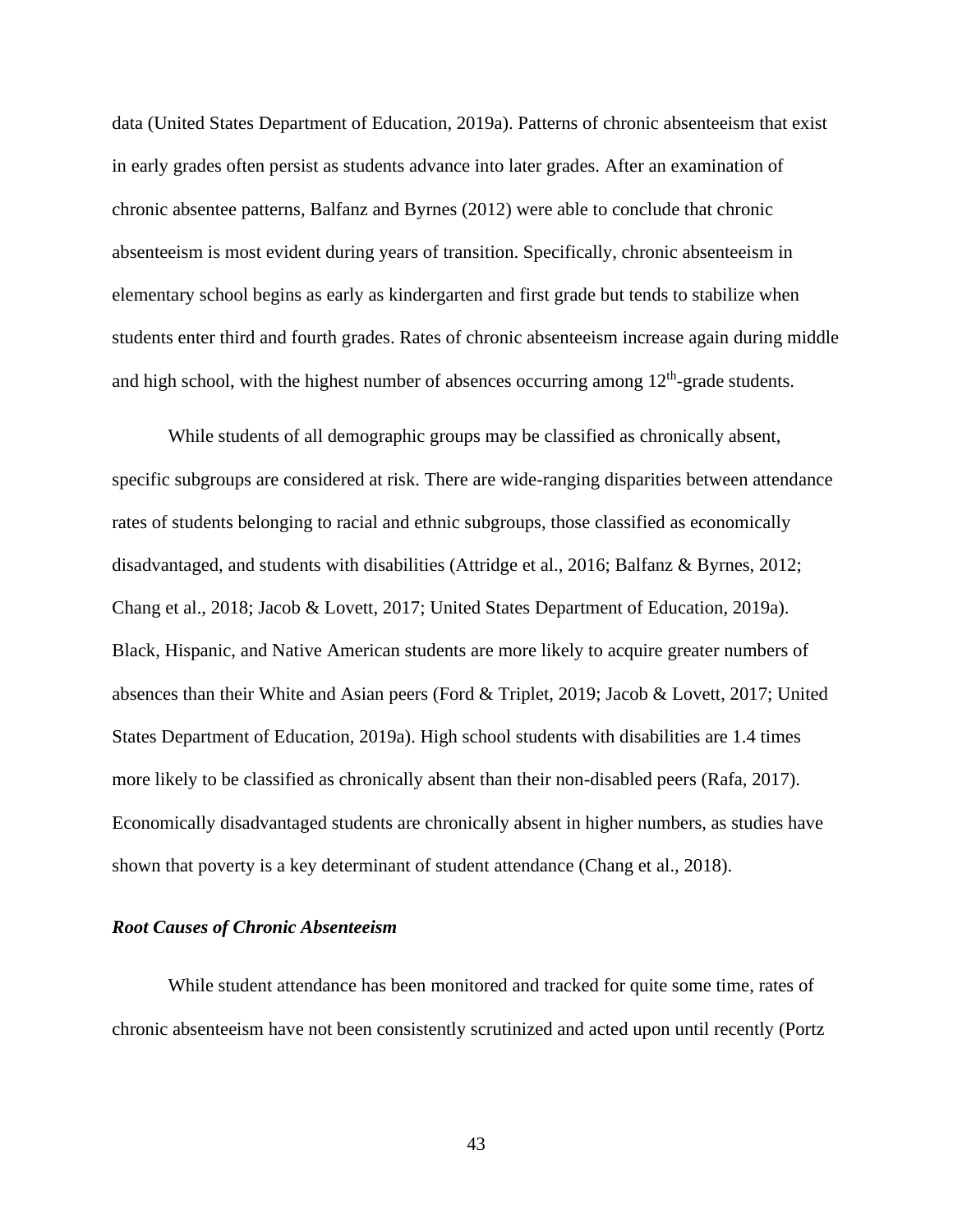& Beauchamp, 2020; United States Department of Education, 2019a). Balfanz and Byrnes (2012) found that causes of chronic absenteeism typically fit into one of 3 categories:

- 1. Students are unable to attend school due to illness, homelessness or housing instability, work commitments, family obligations, or legal issues.
- 2. Students choose not to attend school to avoid bullying, harassment, embarrassment, or other perceived safety issues.
- 3. Students fail to see the value in attending school regularly and lack a family support system to keep them engaged in learning.

In many cases, chronic absenteeism can be attributed to a variety of causes and is seldom due to one specific factor. The root causes of chronic absenteeism vary among students since many families face unique challenges such as transportation issues, poverty, homelessness, and health challenges (Chang et al., 2018; Rafa, 2017; United States Department of Education, 2019a). Other barriers to student attendance include bullying, school discipline practices, diagnosed and undiagnosed student disabilities, and disengagement (Rafa, 2017). Students who feel unsafe or unwelcome are less likely to attend school regularly (Balfanz & Byrnes, 2012; Chang, 2018).

## *Barriers to School Attendance*

**Poverty.** Low-income families often face higher levels of income volatility and less overall stability in housing, family routines, and the ability to provide basic school supplies (Gennetian et al., 2018). Balfanz and Byrnes (2012) found evidence to support the conclusion that a connection exists between economically disadvantaged students and chronic absenteeism. Examining the number of students who qualified for free and reduced lunch, they concluded that schools with a higher number of eligible students were more likely to have high rates of chronic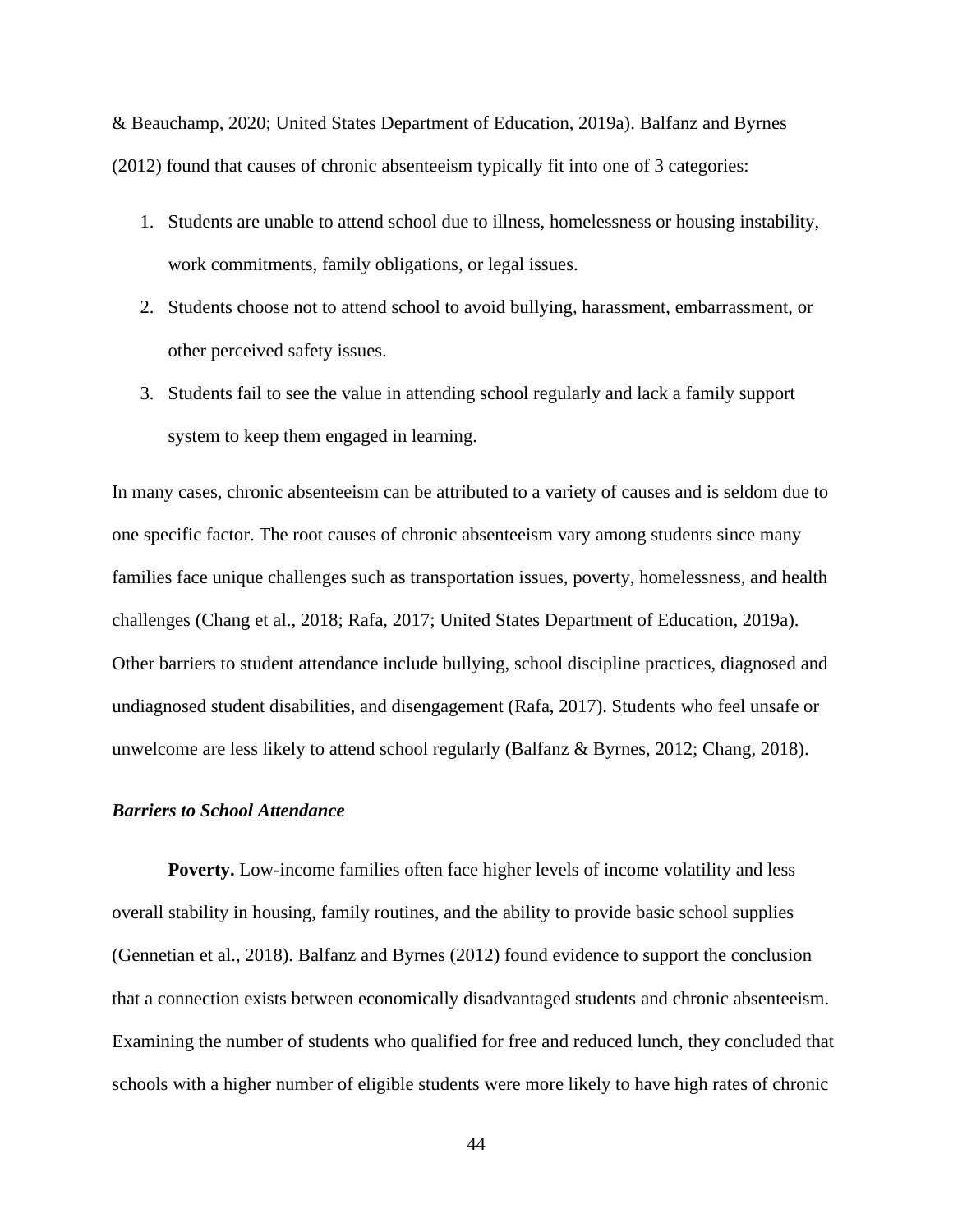absenteeism. Specifically, they found rates of chronic absenteeism were three times higher in high schools with populations of economically disadvantaged students.

**Transportation.** Using survey data from 5,790 students in the  $6<sup>th</sup> - 12<sup>th</sup>$  grades who were considered chronically absent, Brundage et al. (2017) found students cited transportation as a significant barrier to attending school. Students cited reasons such as missing the bus, car problems, and a desire to avoid walking to school during inclement weather. As more schooling options become available to families, students travel further distances from home, and more districts rely on public transportation options. In a study of students enrolled in Baltimore City Schools, Burdick-Will et al. (2019) found that individuals who were required to walk or wait at public transit spots associated with high rates of violent crime were more likely to have higher rates of chronic absenteeism than their peers.

**Housing Instability.** Homelessness or the threat of losing housing is a key barrier to student attendance (Byrnes & Balfanz, 2012; Erb-Downward & Watt, 2018). An analysis of attendance data from the state of Michigan revealed economically disadvantaged and homeless students make up 75% of chronically absent students within the state. Compared to their peers, homeless students were 2 and a half more times likely to be chronically absent than their peers who did not face housing instability (Erb-Downward & Watt, 2018). Homeless students tend to experience multiple school placements as families search for adequate housing. An analysis of data from the New York City Department of Education showed a positive correlation between frequent enrollment changes and chronic absenteeism (da Costa Nunez et al., 2012).

**Student Illness.** Between 15 and 20 percent of students within the United States suffer from one or more chronic health conditions (Arimas-Macalino et al., 2019). Students suffering from chronic ailments are more likely to miss school than their peers. Given that chronic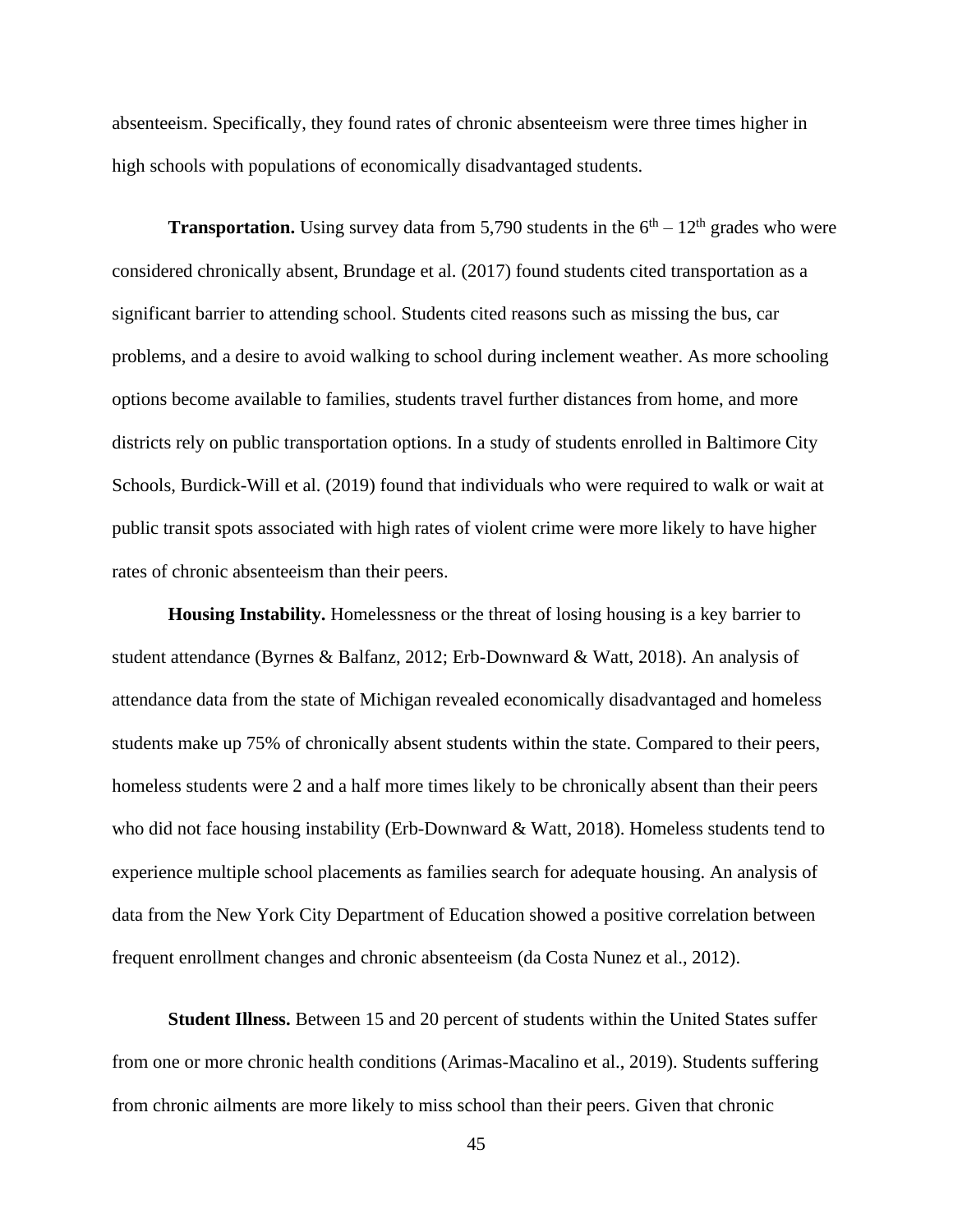absenteeism figures include both excused and unexcused absences, chronic illnesses often lead to attendance troubles. In response to links between illness and chronic absences, the American Academy of Pediatrics issued a statement on the importance of attending school as an important factor in the prevention of health issues that typically develop later in life as a result of diminished education achievement (Allison & Attisha, 2019; Kim et al., 2020).

**Exclusionary Discipline.** Policies and procedures associated with school discipline affect various student outcomes such as academic achievement and attendance. Not only does an out-of-school suspension count toward a student's total absences, but it also increases the likelihood the student will be suspended again and possibly drop out (Balfanz et al., 2014). In addition to the detrimental effects of exclusionary discipline, black males and students with disabilities are suspended at higher numbers than their peers at both the elementary and secondary levels (Executive Office of the President, 2016; Losen et al., 2015). While suspension rates are higher for all student subgroups, black students with disabilities tend to be suspended at higher rates compared to their white peers.

Using data from the CRDC, the Executive Office of the President (2016) found that schools with higher rates of chronic absenteeism tended to suspend students in higher numbers. An analysis of the percentage of students receiving in-school and out-of-school suspensions showed that schools with lower incidences of chronically absent students tend to use suspension less often than schools with higher levels of chronically absent students. The increased awareness of chronic absenteeism among student subgroups, combined with exclusionary discipline practices, has led to many district-level initiatives to foster positive change in school administrators' disciplinary practices and implementation of behavioral support (Losen et al., 2015).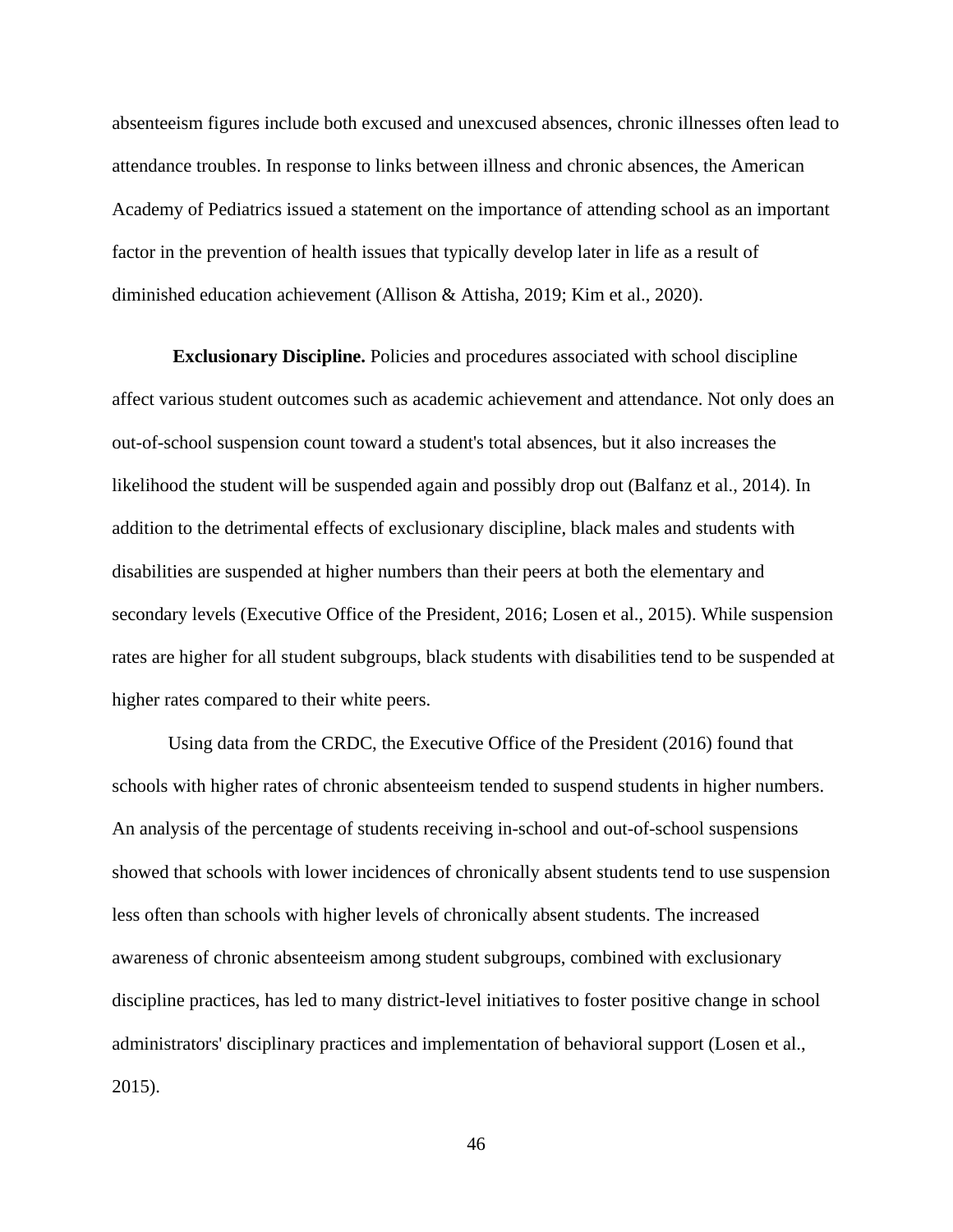**Student Engagement.** While the experiences of individual students vary, schools that emphasize relationships between students, teachers, and families while working to promote a positive school climate tend to have increased levels of student and family engagement along with decreased rates of chronic absenteeism and disciplinary issues (Allensworth & Easton, 2007; Chang & Romero, 2008; Jones et al., 2018). Student engagement plays a significant role in creating a positive educational experience and building relationships and connections within a school (Balfanz et al., 2014; Gottfried, 2019; Jones et al., 2018; Thapa et al., 2013). Allensworth and Easton (2007) found that school engagement is one of the key factors determining whether or not a student chooses to attend school. Students who reported higher levels of trust and support from teachers were likely to have 5 fewer absences per year than students who stated they lacked trusting relationships. In addition, schools that emphasized post-secondary opportunities and success for all students regardless of ability were found to have higher levels of student engagement. Overall, student engagement is a key component of student attendance and high school completion (Allensworth & Easton, 2007; Balfanze & Byrnes, 2012: Smerillo et al., 2018).

**School Refusal.** Many occurrences of student absenteeism can be attributed to school refusal behavior (Kearney, 2019; Maynard et al., 2018). School refusal behaviors present themselves in a variety of ways, with students choosing not to attend certain class periods or an entire day either periodically or on a long-term basis. In many cases, these behaviors are linked to various factors such as family issues, mental health problems, or school factors such as bullying (Maynard et al., 2018). Students exhibiting school refusal behaviors in conjunction with anxiety often have difficulty forming positive peer relationships. Also, individuals who experience bullying are more likely to exhibit school refusal behavior and have high rates of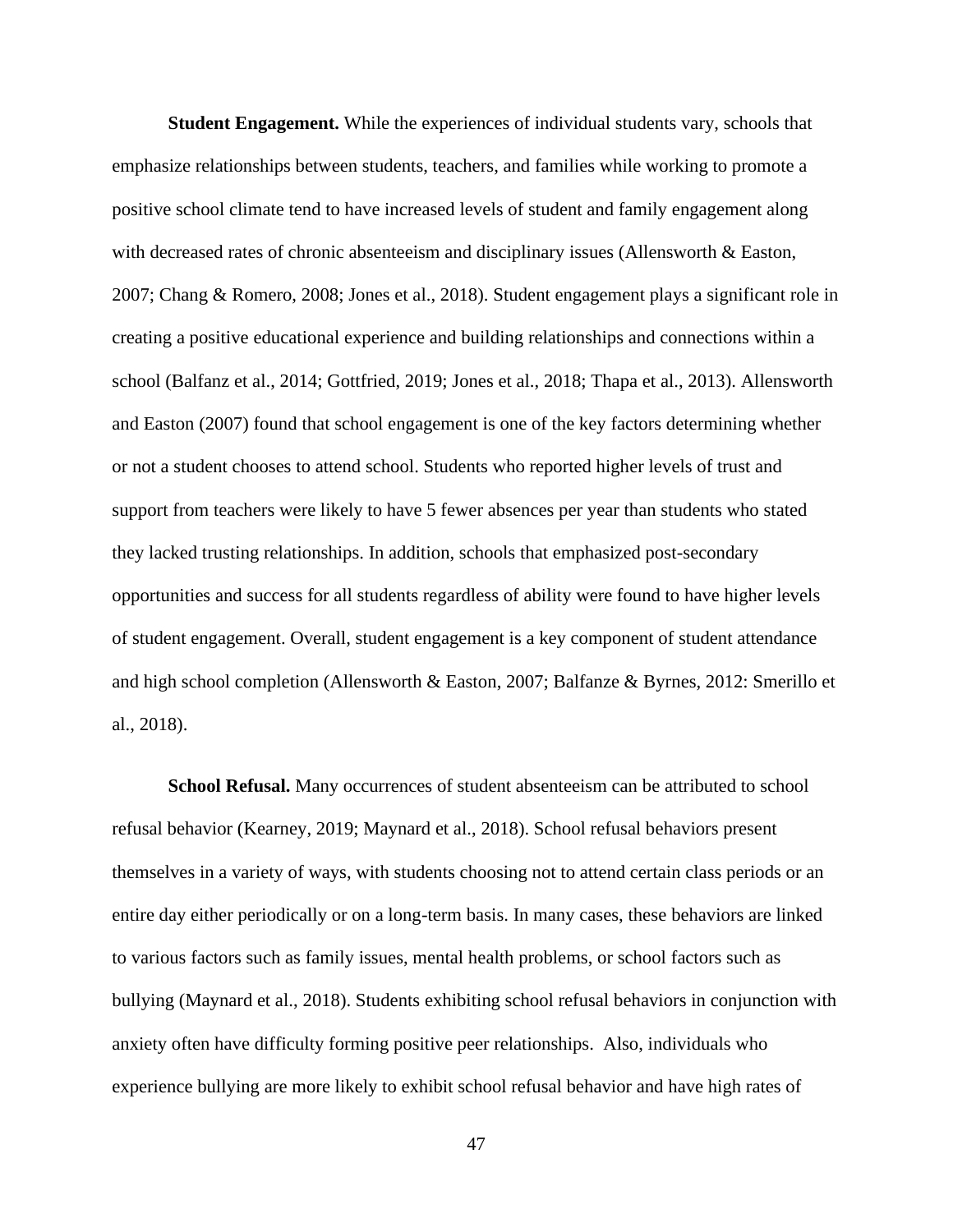chronic absenteeism (Feldman et al., 2014; Kearney, 2019). Overall, school refusal behaviors can lead to long-term academic decline, and students may struggle with social-emotional health or social adjustment (Maynard et al., 2018).

**COVID-19 Pandemic.** In March 2020, many schools within the United States transitioned to distance learning in response to the spread of COVID-19 (Attendance Works, 2021b; Santibanez & Guarino, 2020). Challenges emerged as states and districts scrambled to redesign attendance collection policies for students engaged in distance learning (Attendance Works, 2021a). There are concerns that COVID-19 has led to dramatic increases in chronic absenteeism rates and widened existing achievement gaps across the nation. In an early response to the pandemic, the Connecticut Department of Education began collecting and distributing 2020-2021 attendance reports monthly. Data comparing December 2020 attendance data to the 2019-2020 school year suggests dramatic increases in chronic absenteeism across all students and student subgroups (Attendance Works, 2021b). While student data is still forthcoming, there are concerns inequalities among students and achievement gaps will continue to increase due to challenges associated with distance learning and student engagement (Attendance Works, 2021a; Santibanez & Guarino, 2020).

# **Effects of Chronic Absenteeism on Student Outcomes**

Numerous studies support the conclusion that students who miss school experience lower achievement and academic growth rates than that of their peers (Balfanz & Byrnes, 2012; Gottfried, 2009; Gottfried, 2019; Tennessee Department of Education, 2018b). Occurrences of chronic absenteeism in elementary and middle school, and the corresponding loss of academic achievement, have been linked to an increased risk that a student will drop out of high school (Gottfried, 2019; Schoeneberger, 2012; Smerillo et al., 2018). A study of Chicago Public Schools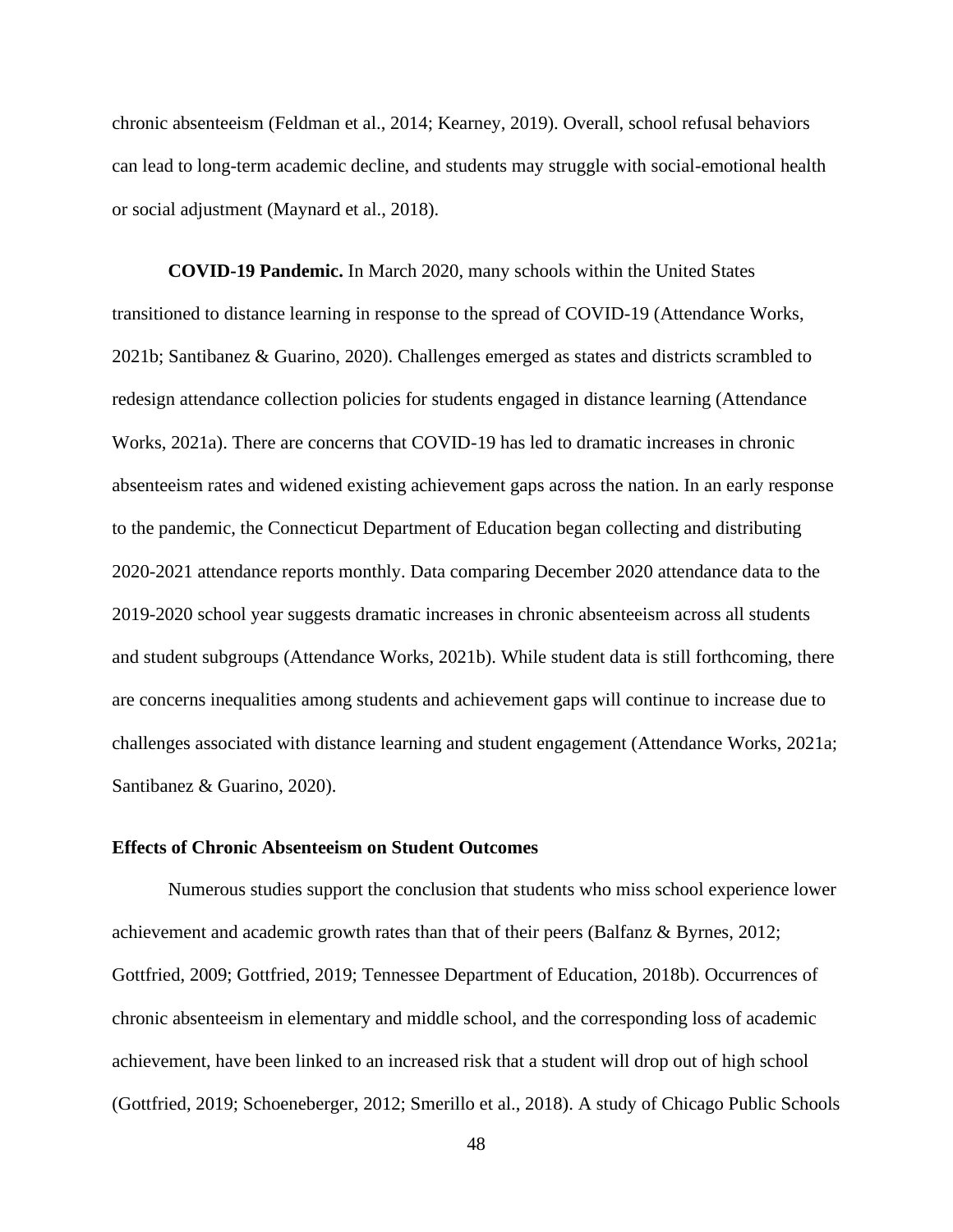found that students with excessive rates of chronic absenteeism as freshman are 10% less likely to graduate than their non-chronically absent peers and are more likely to drop out of high school (Allensworth & Easton, 2007).

### *Academic Achievement*

**S**tudents classified as chronically absent in kindergarten experienced less academic success than their peers upon transitioning to first grade (Chang & Romero, 2008; Ready, 2010). Ready (2010) found that kindergarten students classified as chronically absent gained 14 percent fewer literacy skills than students without attendance concerns, but there was no significant difference in mathematical skills. By first grade, that number increased to 15 percent for literacy and 12 percent for mathematics. Upon entering fifth grade, economically disadvantaged students who were chronically absent in kindergarten performed lower in reading and math than their peers (Chang & Romero, 2008).

Patterns of chronic absenteeism typically continue beyond elementary school, occurring at a higher frequency during periods of educational transition between elementary, middle, and high school as well as a student's senior year (Balfanz & Byrnes, 2012; Chang et al., 2018). According to Smerillo et al. (2018), chronic absenteeism in the early years of middle school has a direct negative impact on math achievement by the time a student reaches  $8<sup>th</sup>$  grade. Allensworth and Easton (2007) found that as students transition to high school, those with even moderate absences have lower grade point averages and often fail to attain necessary credits toward graduation in a timely manner. Schools that promote a culture of learning focused on post-secondary opportunities report higher attendance rates, increased academic achievement, and lower failure rates.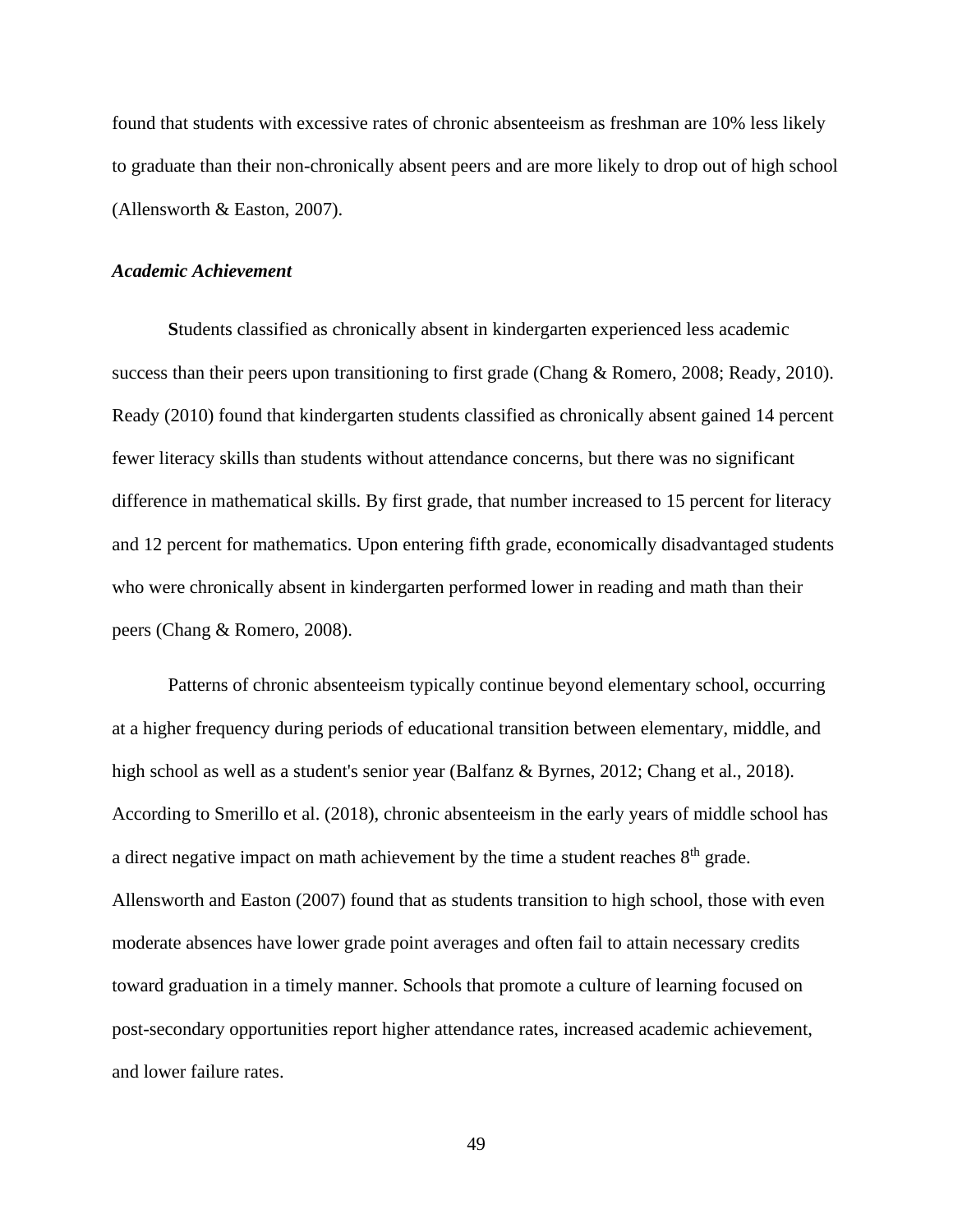# *Spillover Effects*

In a study of elementary students, Gottfried (2019) concluded that chronic absenteeism negatively affects both absent students and their peers' academic achievement. Referred to as spillover effects, these negative consequences lead to decreased academic achievement due to disruptions within the classroom environment as teachers must revise instructional pacing to accommodate students' academic needs. While students who are chronically absent experience greater academic gaps, all students within the classroom are at risk of diminished achievement. Chronically absent students have also been found to have increased behavioral problems and social-emotional needs that require modifications to classroom management policies (Gottfried, 2019).

# *Student Dropouts*

Student attendance is also a key indicator of whether or not students will complete high school with their graduation cohort (Schoenberger, 2012; Smerillo et al., 2018). Using attendance data from middle school, researchers concluded that chronic absenteeism among middle school students could be used to predict whether or not a student will enter high school on track to graduate within four years (Kieffer et al., 2011). Another research study indicated that students who are chronically absent in the fourth through sixth grades are less likely to graduate on time (Smerillo et al., 2018). Students who drop out of school are at risk of future issues such as limited post-secondary enrollment and decreased employment opportunities, as well as potential issues with mental health, relationships, and social-emotional health (Balfanz & Byrnes, 2012; Gubbels et al., 2019). Chronically absent students who are at risk of dropping out are also likely to participate in behaviors classified as risky or life-altering such as drug use,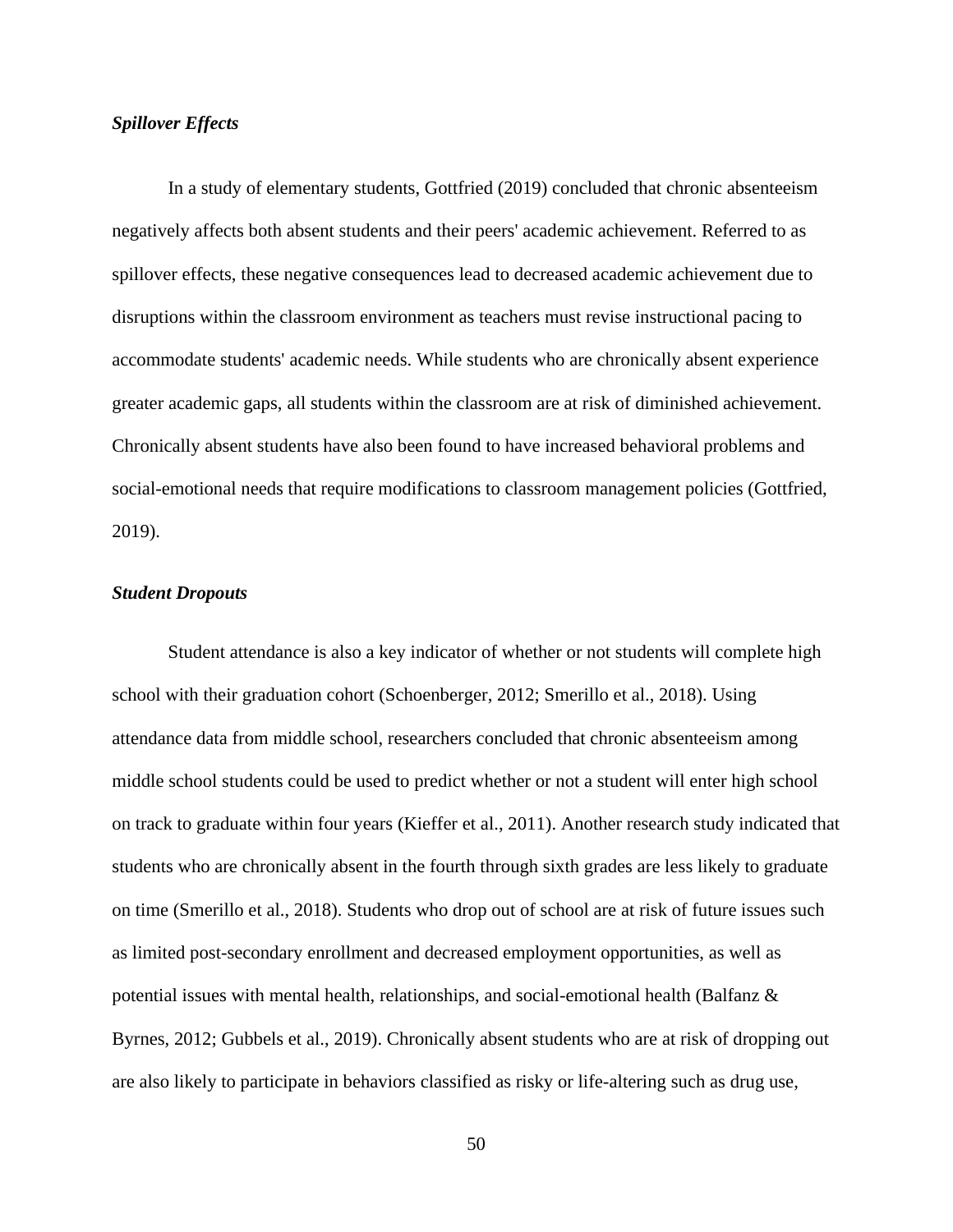sexual activity, pregnancy, alcohol consumption, and juvenile delinquency (Gubbels et al., 2019).

### **Chronic Absenteeism in Tennessee**

In Tennessee, all children between the ages of six and seventeen must attend school unless they meet certain circumstances warranting an exemption (T.C.A. § 49-6-3001). According to the Tennessee Department of Education (TDOE), students may be classified as chronically absent if they miss 10% or more instructional days during the school year (Tennessee Department of Education, 2020b). This classification includes student absences that are excused, unexcused, or related to disciplinary actions (Rafa, 2017). Students in Tennessee are required to attend 180 days of instruction lasting 6.5 hours per day (T.C.A. § 49-6-3004). Missing 10 percent or more instructional days equates to 18 absences over the course of a 180-day school year. Students who accrue a large number of excused and unexcused absences or out-of-school suspensions are at risk of being classified as chronically absent.

It is important to note that chronic absenteeism differs from other attendance calculations such as truancy or Average Daily Attendance (ADA). ADA calculations reflect the percent of enrolled students present while school is in session but do not consider cumulative absence totals for individual students (Attridge et al., 2016; Tennessee Department of Education, 2020b; Rafa, 2017). According to Tennessee Code Annotated § 49-3-302 (2020), ADA calculations include the total number of days a student is present in school during a designated reporting period divided by the number of days school is in session during the same period. In Tennessee, the reporting period is set at 20 days (Tennessee Department of Education, 2020d).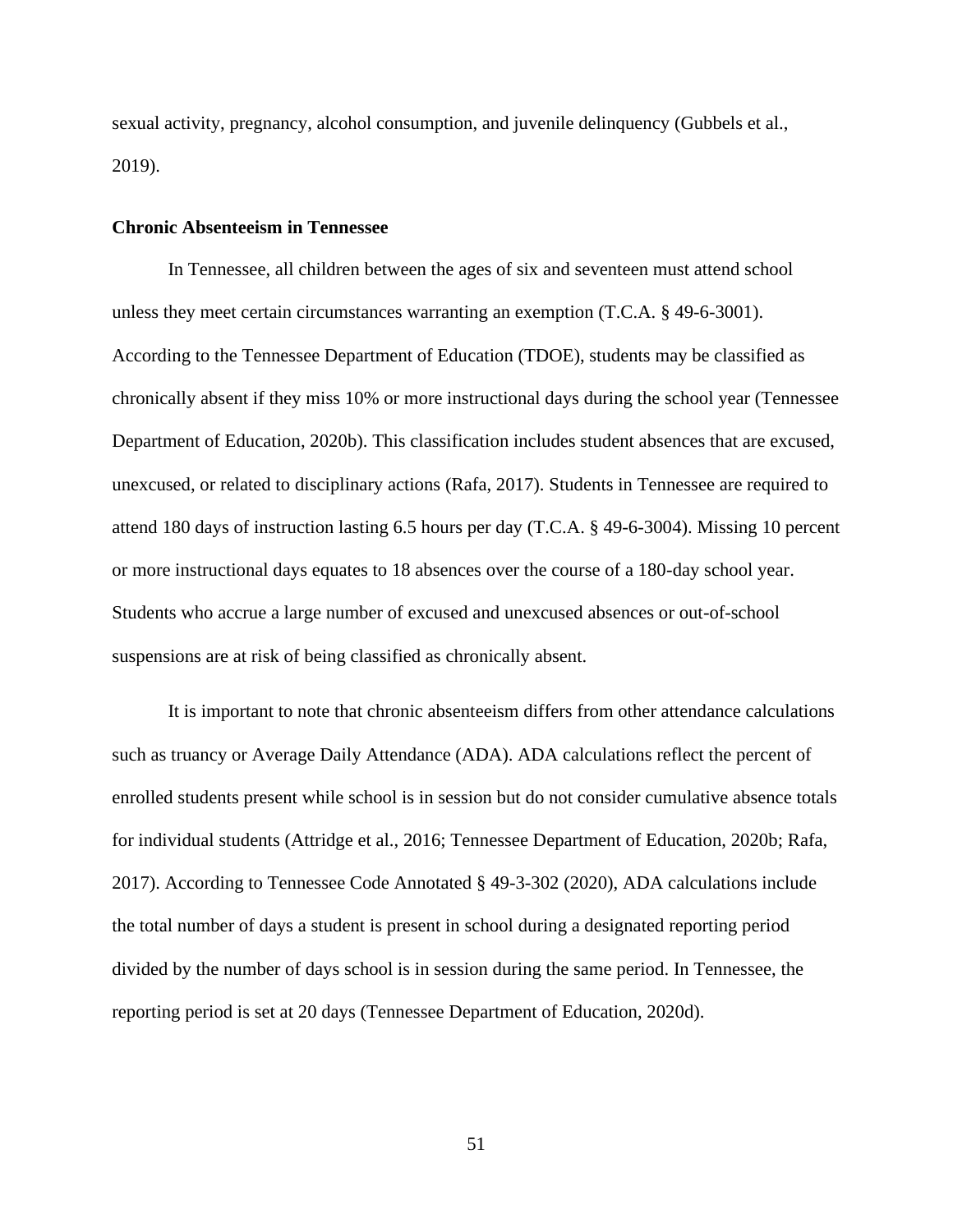Since ADA calculations are based on a designated reporting period, and do not account for the frequency of student absences, it can mask chronic absenteeism issues (Attridge et al., 2016; Bruner et al., 2011). In a report issued on chronic absenteeism rates among K-3 students in Tennessee, schools reported ADA rates of 95 percent during the 2014-2015 school year. However, almost 10 percent of the state's K-3 students met the criteria to be classified as chronically absent (Attridge et al., 2016). ADA rates of less than 97% can be viewed as an indication of chronic absenteeism issues among a school's student body (Bruner et al., 2011).

In the state of Tennessee, students are considered truant if they incur five or more unexcused absences. As part of the state's Truancy Tier System, schools are required to implement a series of progressive interventions and consequences for student absences, including written notification of unexcused absences to parents and guardians, conferences, attendance contracts, and possible referral to the juvenile court system. Parents and guardians are also at risk of being found guilty of educational neglect, a Class C misdemeanor (T.C.A. § 49-6-3009).

## *Chronically Out of School Indicator*

Beginning with the 2017-2018 school year, chronic absenteeism became a component of the accountability framework for schools and districts in Tennessee. The inclusion of the Chronically Out of School indicator required districts and schools to begin reporting chronic absenteeism rates as one of six performance targets (Tennessee Department of Education, 2020a). In Tennessee, a student is classified as chronically absent if they miss 10% or more school days. The indicator includes data related to excused and unexcused absences as well as out-of-school suspensions. To be included in chronic absenteeism calculations, a student must have been enrolled in the school for at least 50% of the total number of instructional days for that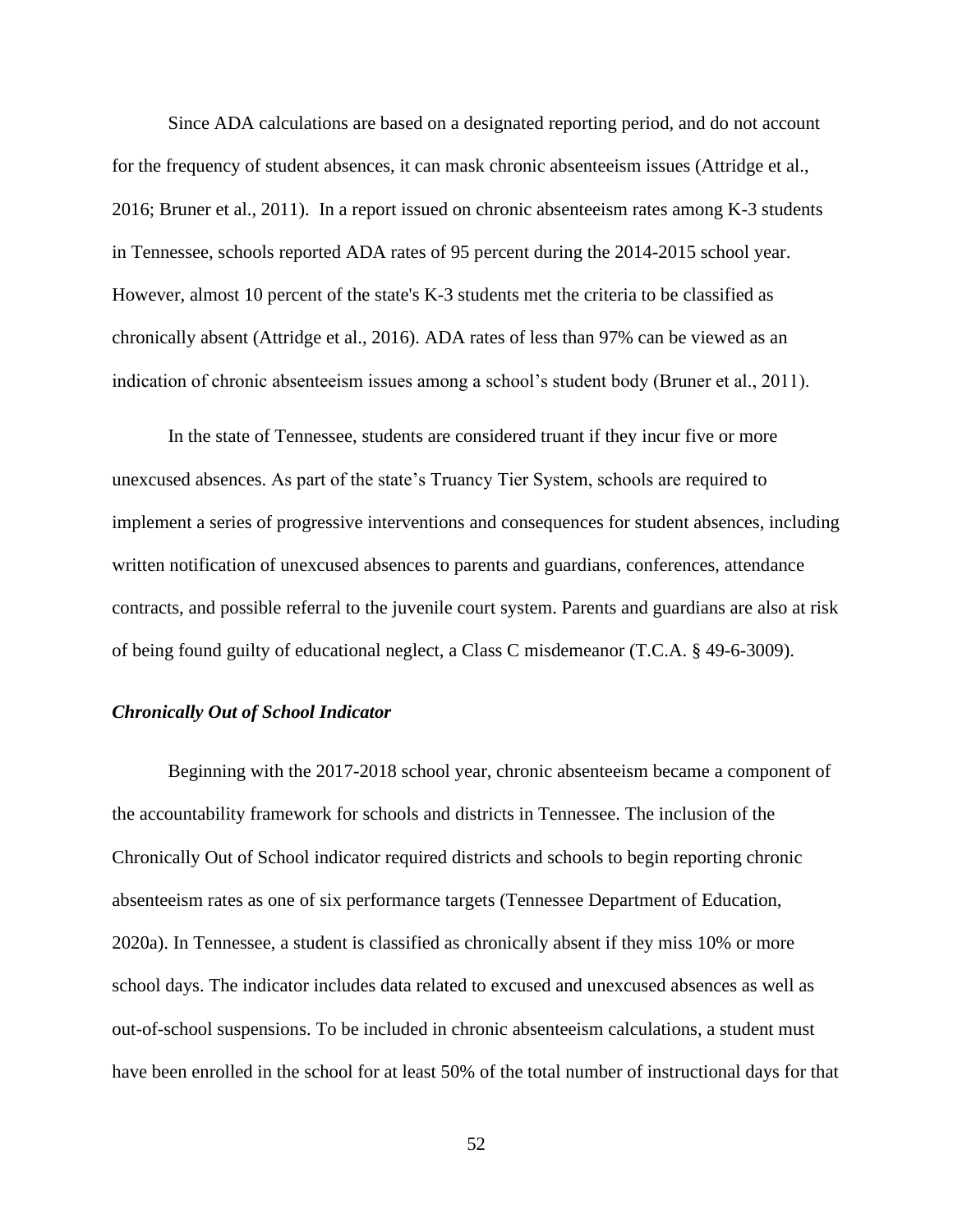school year. District and school level chronic absenteeism figures may vary due to enrollment transfers within and between districts (Tennessee Department of Education, 2020a).

At the district level, chronic absenteeism accounts for one of six indicators that are given equal weights and averaged together based on multiple pathways (Tennessee Department of Education, 2020a). District indicators include 3-5 Success Rate, 6-8 Success Rate, 9-12 Success Rate, K-12 Chronically Out of School, Graduation Rate, and K-12 English Language Proficiency Assessment (ELPA). Districts are scored on a scale of zero to four ranging from in need of improvement to exemplary. Overall scores for each indicator, including the Chronically Out of School indicator for K-12, are calculated based on the district's value-added performance points averaged with the best of either the points received for their absolute performance goal or Annual Measurable Objective (AMO) targets. Calculations are conducted for all students as well as each student group classified as historically underserved. Final scores for each indicator are calculated with all students comprising 60% and historically underserved student groups making up the remaining 40%. Historically underserved students are those classified as Black, Hispanic, and Native American (BHN), Economically Disadvantaged Students (ED), English Learners (EL), and Students with Disabilities (SWD). Districts are classified as exemplary, advancing, satisfactory, or marginal based on their final overall score (Tennessee Department of Education, 2020a).

School accountability designations for Tennessee high schools are based on six indicators comprising different percentage weights: Achievement (30%), Growth (25%), Ready Graduate (20%), Graduation Rate (5%), Chronically Out of School (10%), and English Language Proficiency (10%). To determine a school's performance on each indicator, the best of either absolute performance or AMO targets is used (Tennessee Department of Education, 2019). Final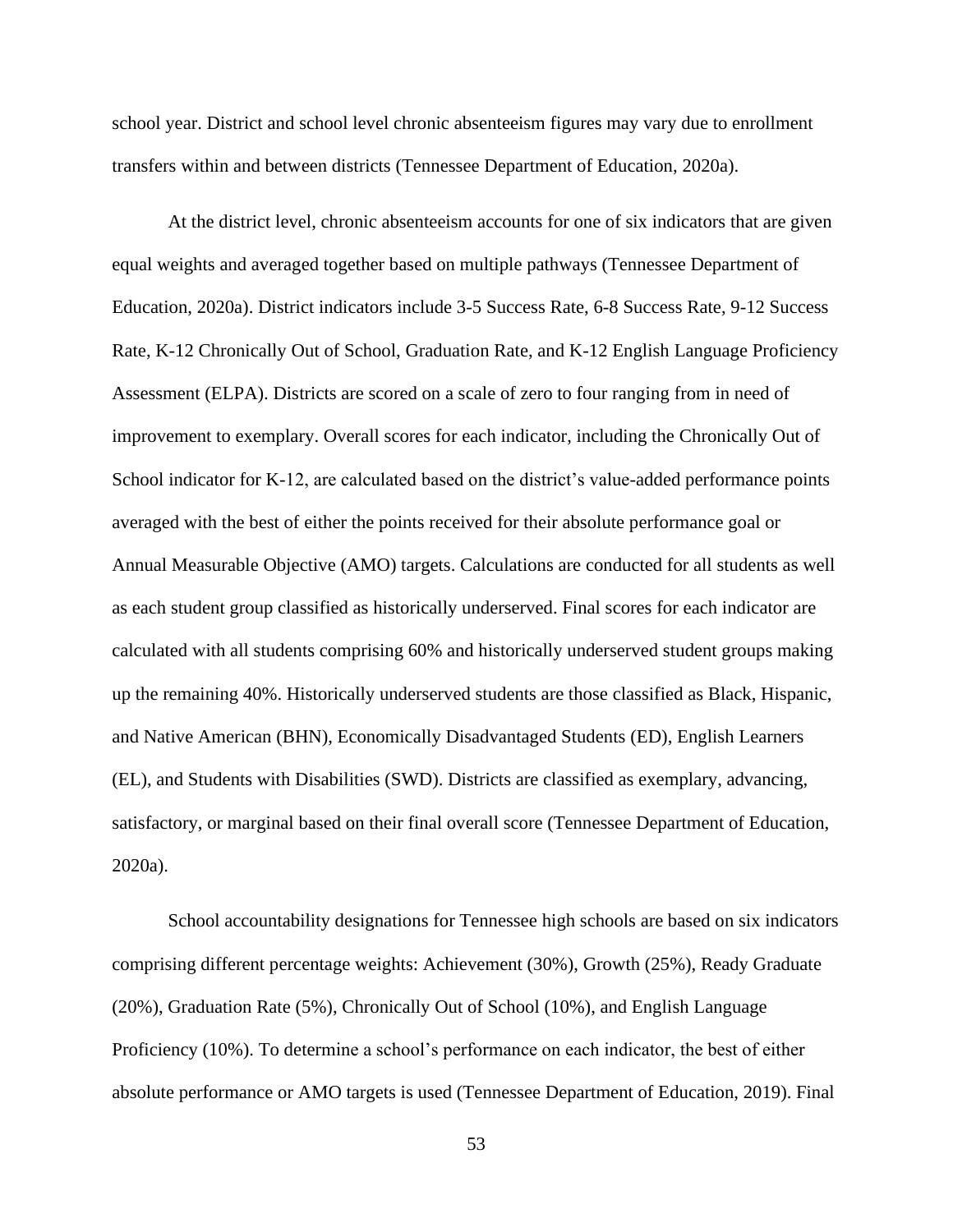indicator scores are calculated with 60% comprising of all students and the remaining 40% made up of historically underserved student groups. Once each indicator percentage is calculated, schools receive a final grade and overall weighted average. Final grades are used to determine focus, priority, and reward school status (Tennessee Department of Education, 2020a).

### **Theoretical Framework**

This study's theoretical framework is guided by three theories – systems theory, accountability theory, and agency theory. Systems theory is used as a framework to understand open systems and the importance of systems thinking when analyzing the complex relationships between schools and external forces. Accountability theory serves as the foundation for supporting the implementation of different measurements used to evaluate the effectiveness of schools. Agency theory is used to demonstrate that schools, as open systems, operate under the assumption that a relationship exists between principals and agents in which balance is achieved through accountability.

# *Systems Theory*

Schools operate as open systems that are influenced by a series of input exchanges with the external environment. Based on Bertalanffy's ideas, systems theory addresses the influence the environment has on all living organisms or systems (Robertson & Klir, 1973). A system is commonly referred to as a set of diverse yet interrelated elements that work together as part of a whole (Senge, 1990). In some cases, systems support one another and combine efforts to work toward a common goal (Robertson & Klir, 1973). This is particularly evident in schools and school systems as their communal efforts are focused on providing quality educational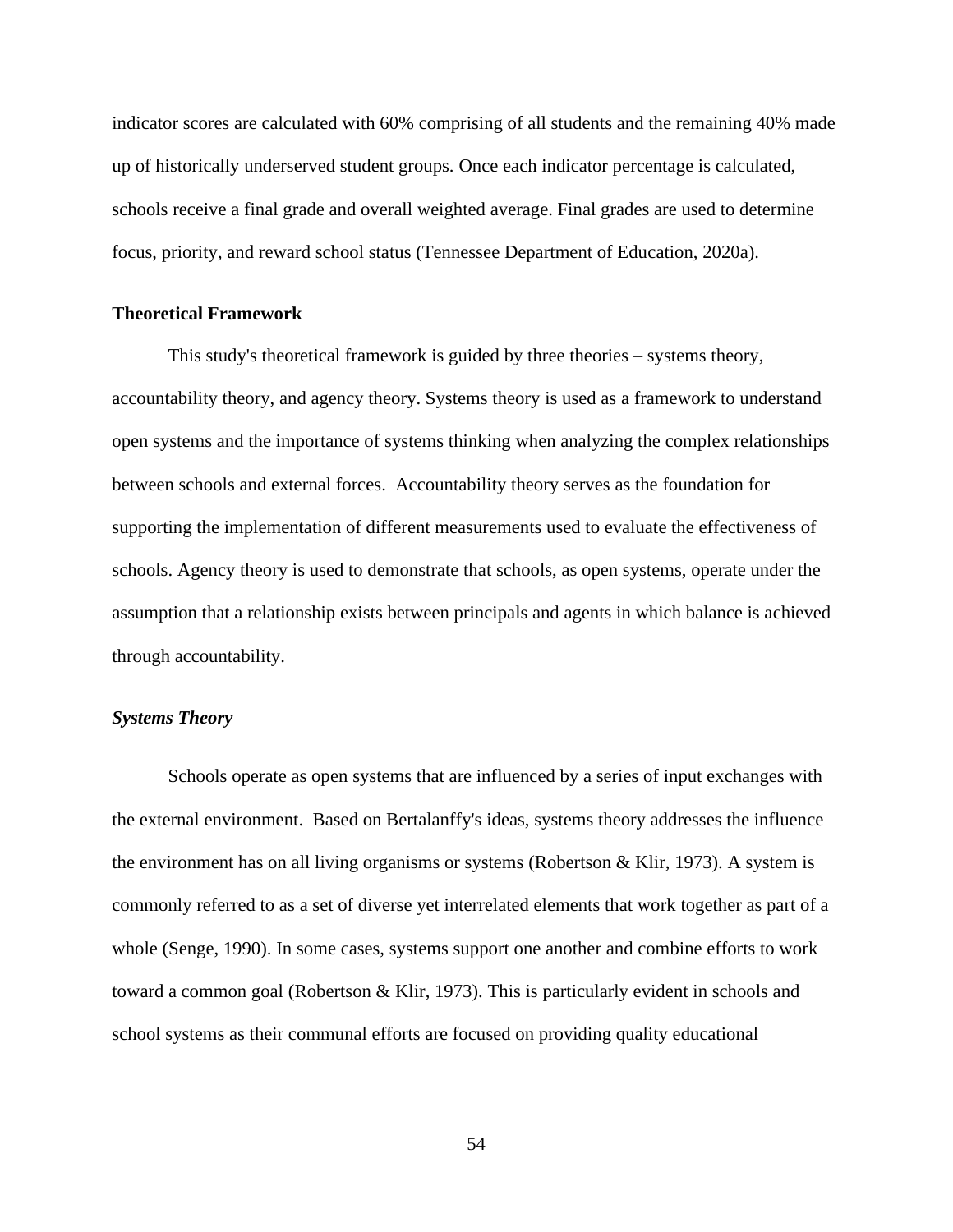experiences to K-12 students. As the amount of inputs changes, schools must adapt and adjust to respond to complex problems and situations that arise (Hoy & Miskel, 2013).

**Systems Thinking.** Rooted in systems theory, systems thinking refers to the interdependency between organizations and the external environment (Arnold & Wade, 2015). Together, the organization and external environment function in a circular pattern to achieve a common goal or purpose. As systems become more complex, the flow of information and resources between the organization and its environment change (Scott & Davis, 2007). External events shape individual organizations' dynamics and functions; therefore, they cannot act in isolation and expect to thrive (Hoy & Miskel, 2013). For systems thinking to be effective, responsibility must be spread throughout the organization (Senge, 1990). By understanding and combining the dynamic working parts of an organization, proponents of systems thinking are able to see the bigger picture and interrelated workings of the individual components.

According to Scott and Davis (2007), systems can be divided into three viewpoints: rational systems, natural systems, and open systems. A rational systems perspective is centered on the idea that organizations are intended to attain established goals efficiently. These systems are characterized by goal specificity and formalization of structures and behavior. Natural systems move beyond decision-making processes and focus on organizational behavior and individuals' actions as they work toward achieving goals. As open systems, schools continuously interact with their environment and must be prepared to accept inputs from various sources (Betts, 1992; Hoy & Miskel, 2013). For an organization to survive, it must be willing and able to accept inputs and adapt to necessary changes. Schools are affected by inputs such as state and federal mandates that require increased accountability measures addressing a variety of items such as student achievement and attendance. As accountability measures change, schools must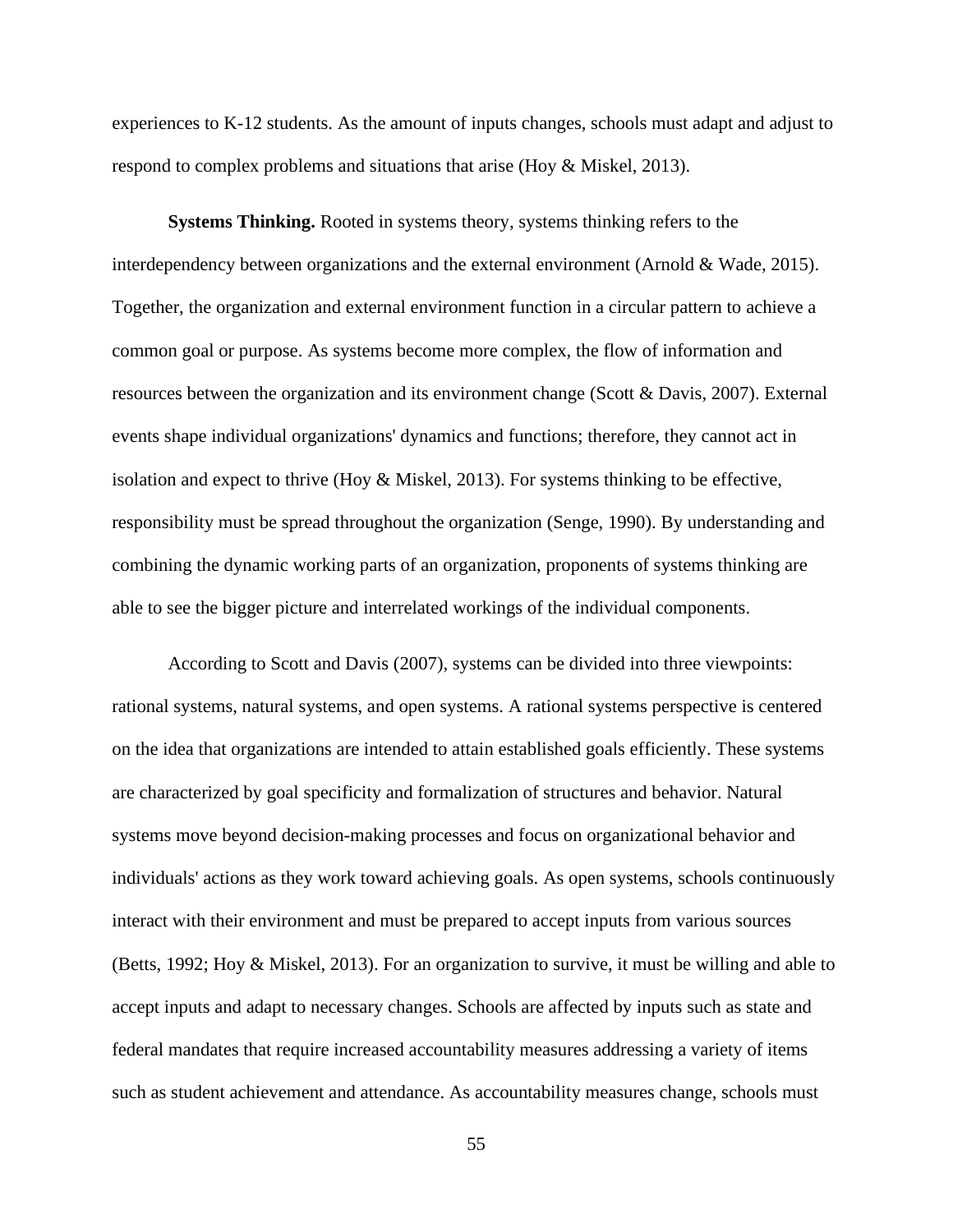adopt policies and procedures for accounting, reporting, and addressing these issues (Cook-Harvey & Stosich, 2016).

#### *Accountability Theory*

Accountability in education centers on the idea that schools are responsible for providing students with a comprehensive education based on three fundamental principles: academic content standards, assessments aligned to standards, and consequences for schools that do not meet or exceed established goals (Hoy & Miskel, 2013). The theory of school-based accountability is built upon the premise that schools must be evaluated and held accountable for transparent reporting of student performance and achievement based on various indicators (Cook-Harvey & Stosich, 2016). Proponents of school accountability measures argue that outcomes for students will be improved due to the availability of information to the general public and the use of incentives and sanctions (Figlio & Loeb, 2011; Supovitz, 2009).

# *Agency Theory*

In agency theory, the principal-agent problem highlights many elements related to schools and accountability. Agents are expected to act on behalf of principals and perform in a manner that is responsive to established goals and objectives (Gailmard, 2012; Ferris, 1992). In return, incentives are provided to agents for aligning decisions and actions with those preferred by principals (Gailmard, 2012). As agents, educators, and school leaders are responsible for carrying out state policies and acting in stakeholders' best interests (Dee & Jacob, 2010). Stakeholders also have the ability to monitor agent actions by accessing published accountability data available on state report cards and websites.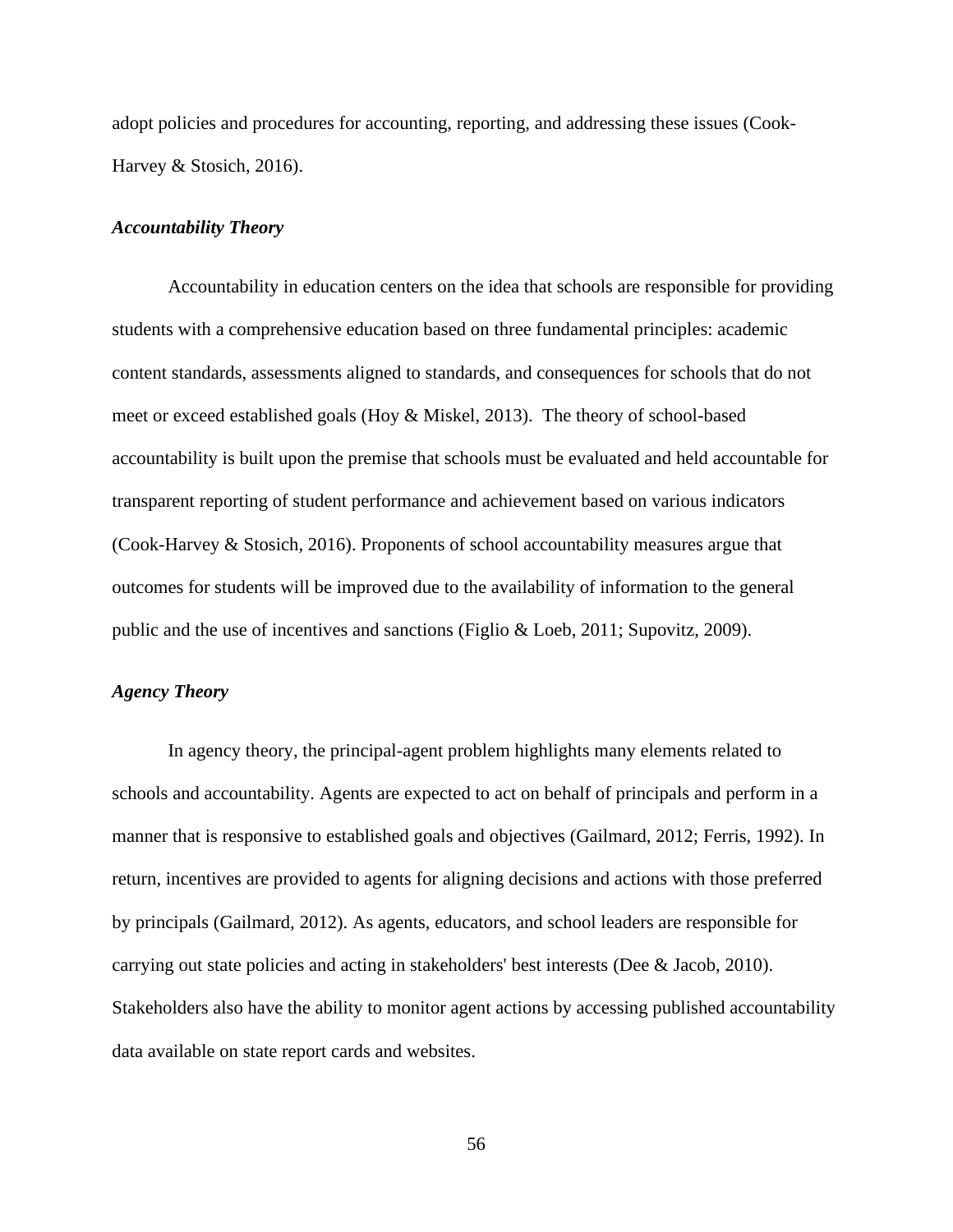Many performance-based accountability measures that emerged in recent decades are based on the idea that sanctions and punishments serve as incentives for agents to carry out principal expectations (Figlio & Loeb, 2011; Finnigan & Gross, 2007). In education, incentives created through accountability systems focus actions towards policies and procedures that will help achieve desired outcomes and allow for stakeholder monitoring (Figlio & Loeb, 2011; Polikoff et al., 2014). Attaching positive or negative consequences to school and student performance is often viewed as an incentive for educators to ensure established standards are being taught with fidelity (Figlio & Loeb, 2011).

### **Chapter Summary**

Monitoring student attendance is not a new concept, as many studies have been devoted to understanding the impact student absences have on attendance and academic achievement. The evolution of federal and state accountability models has led to increased attention on chronic absenteeism rates among K-12 students. As discussed in previous sections, recent studies have shown the connection between chronic absenteeism, low academic achievement and growth, dropout rates, and lack of preparation for post-secondary opportunities. With the 2015 reauthorization of ESEA as the Every Student Succeeds Act, many states submitted ESSA plans that included chronic absenteeism as the required nonacademic indicator (Jordan & Miller, 2017). During the 2017-2018 school year, chronic absenteeism was included as one of the six accountability indicators that comprise the accountability framework for schools and districts throughout Tennessee. The purpose of this study is to examine the *Chronically Out of School Indicator* and determine if it has made a significant impact on the number of chronically absent students in grades 9-12 throughout Tennessee.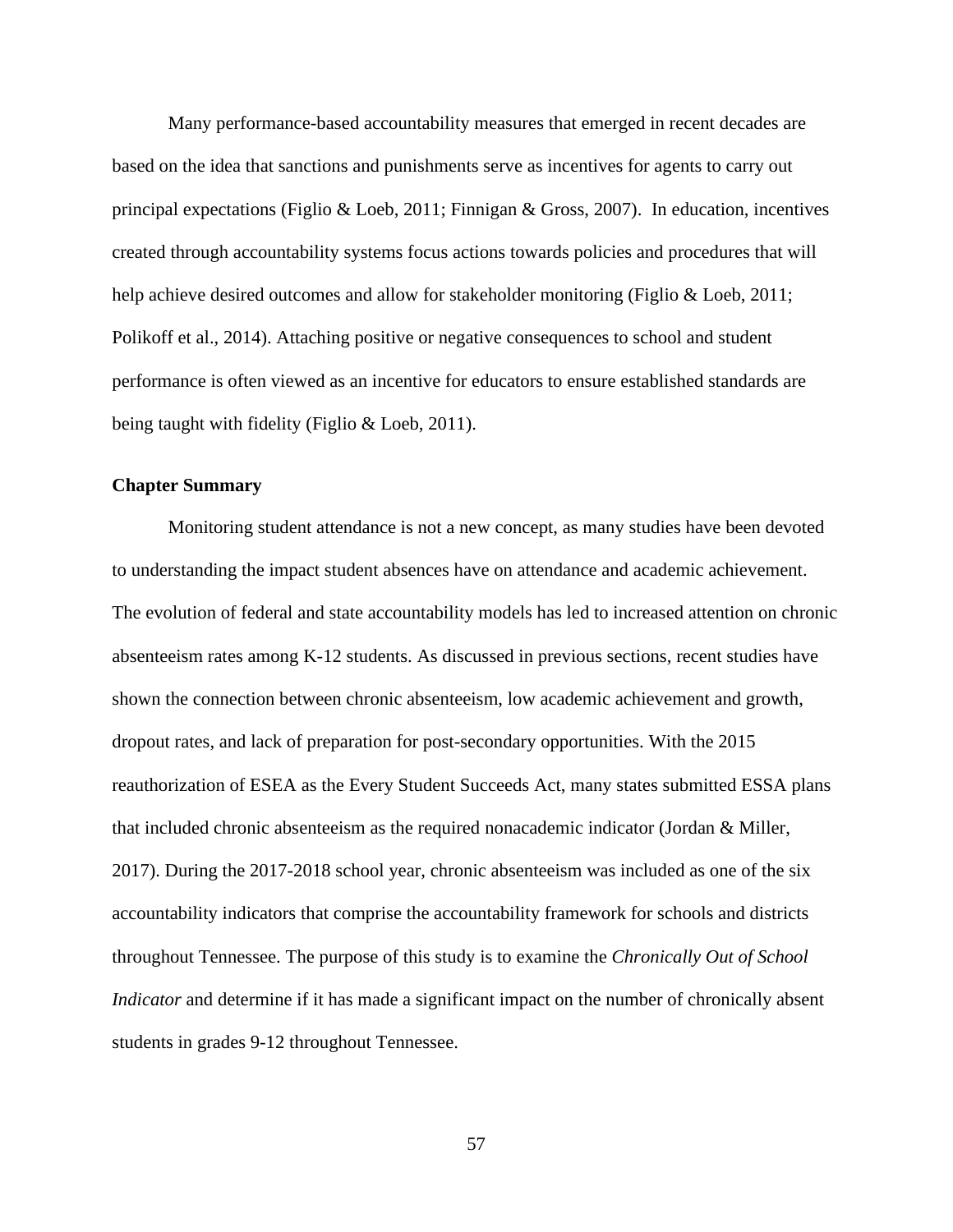#### **Chapter 3. Methodology**

The purpose of this study was to examine the effects of accountability policies on student absenteeism and determine if the inclusion of the Chronically Out of School Indicator in school accountability models had a significant effect on the number of chronically absent students in grades 9-12 throughout the state of Tennessee. Specifically, the research examined trends in the number of students classified as chronically absent in grades 9-12 during the 3 years before and 3 years from the inclusion of chronic absenteeism as one of the six indicators that comprise the Tennessee Accountability Model. The study examined data beginning with the 2015-2016 school year and ending with the 2019-2020 school year. The Chronically Out of School Indicator was included in the school accountability model beginning with the 2017-2018 school year.

In addition to the number of chronically absent students in grades 9-12, the following student subgroups were examined for districts reporting 6 years of data: Black/Hispanic/Native American (BHN), Students with Disabilities (SWD), Black/African American, and Hispanic. The number of chronically absent students in the Economically Disadvantaged subgroup were examined for districts reporting 5 years of data due to a lack of data for the 2014-2015 school year. Data for 9-12 students were examined at the district level to account for schools that report additional student populations in their accountability figures.

The Statistical Package for the Social Sciences (SPSS) was used to conduct data analysis and determine if a significant difference occurred in the average number of student absences prior to implementation of the Chronically Out of School Indicator and the three years since its inclusion in school accountability models. This chapter includes a description of the research design, research questions and null hypotheses, population, sample size, instrumentation, data collection, data analyses, and chapter summary.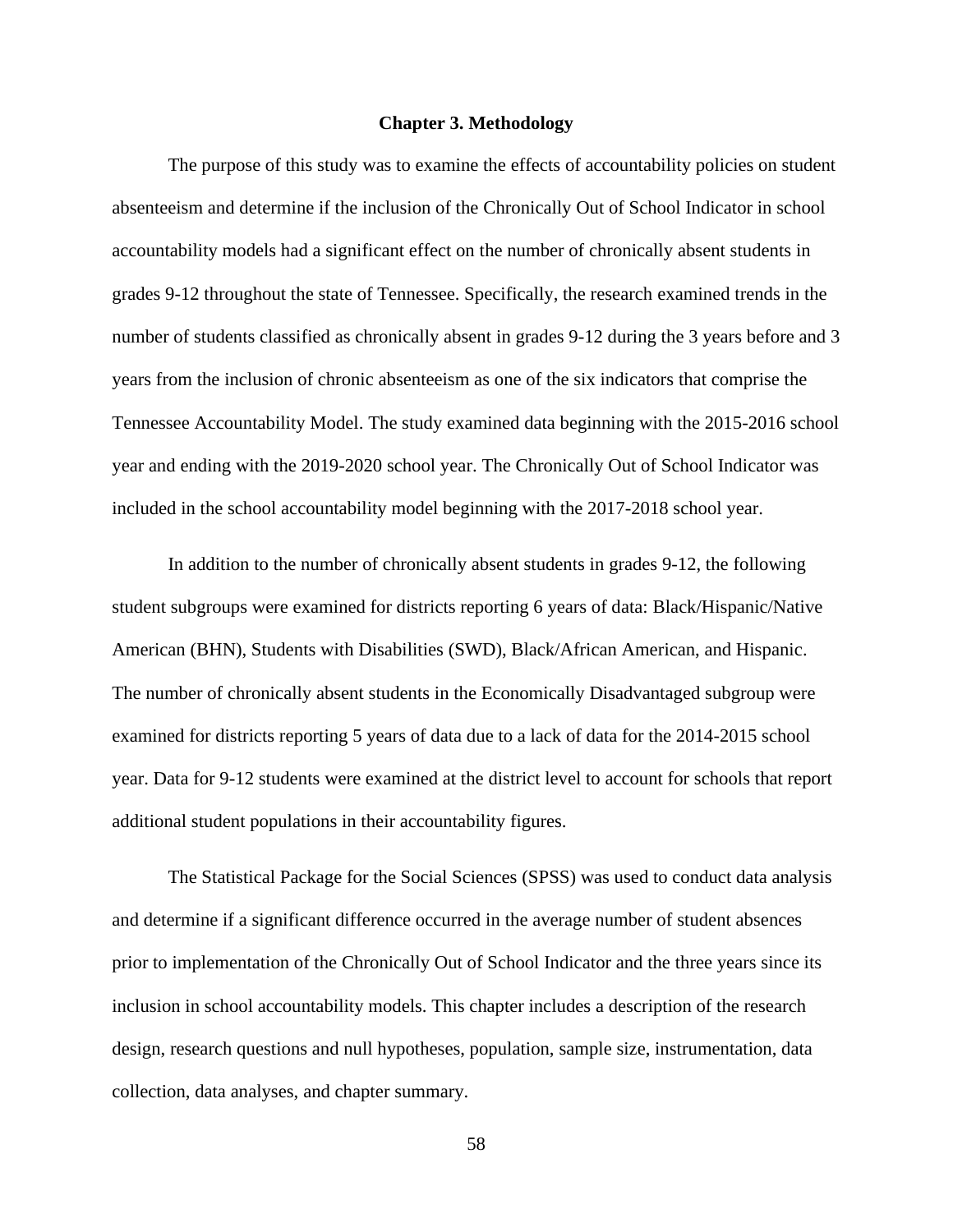## **Research Questions and Null Hypotheses**

The following research questions and null hypotheses were used as part of this nonexperimental quantitative study. Post-hoc analysis was conducted for research questions found to have a significant difference.

RQ1: Is there a significant difference in the number of students chronically absent in grades 9- 12 during the 3 years before and 3 years after the inclusion of the Chronically Out of School indicator in the Tennessee accountability model?

H01: There is no significant difference in the number of students chronically absent in grades 9-12 during the 3 years before and 3 years after the inclusion of the Chronically Out of School indicator in the Tennessee accountability model.

RQ2: Is there a significant difference in the number of chronically absent students within the Black, Hispanic, and Native American subgroup in grades 9-12 during the 3 years before and 3 years after the inclusion of the Chronically Out of School indicator in the Tennessee accountability model?

H02: There is no significant difference in the number of chronically absent students within the Black, Hispanic, and Native American subgroup in grades 9-12 during the 3 years before and 3 years after the inclusion of the Chronically Out of School indicator in the Tennessee accountability model.

RQ3: Is there a significant difference in the number of chronically absent students within the Economically Disadvantaged subgroup in grades 9-12 during the 2 years before and 3 years after the inclusion of the Chronically Out of School indicator in the Tennessee accountability model?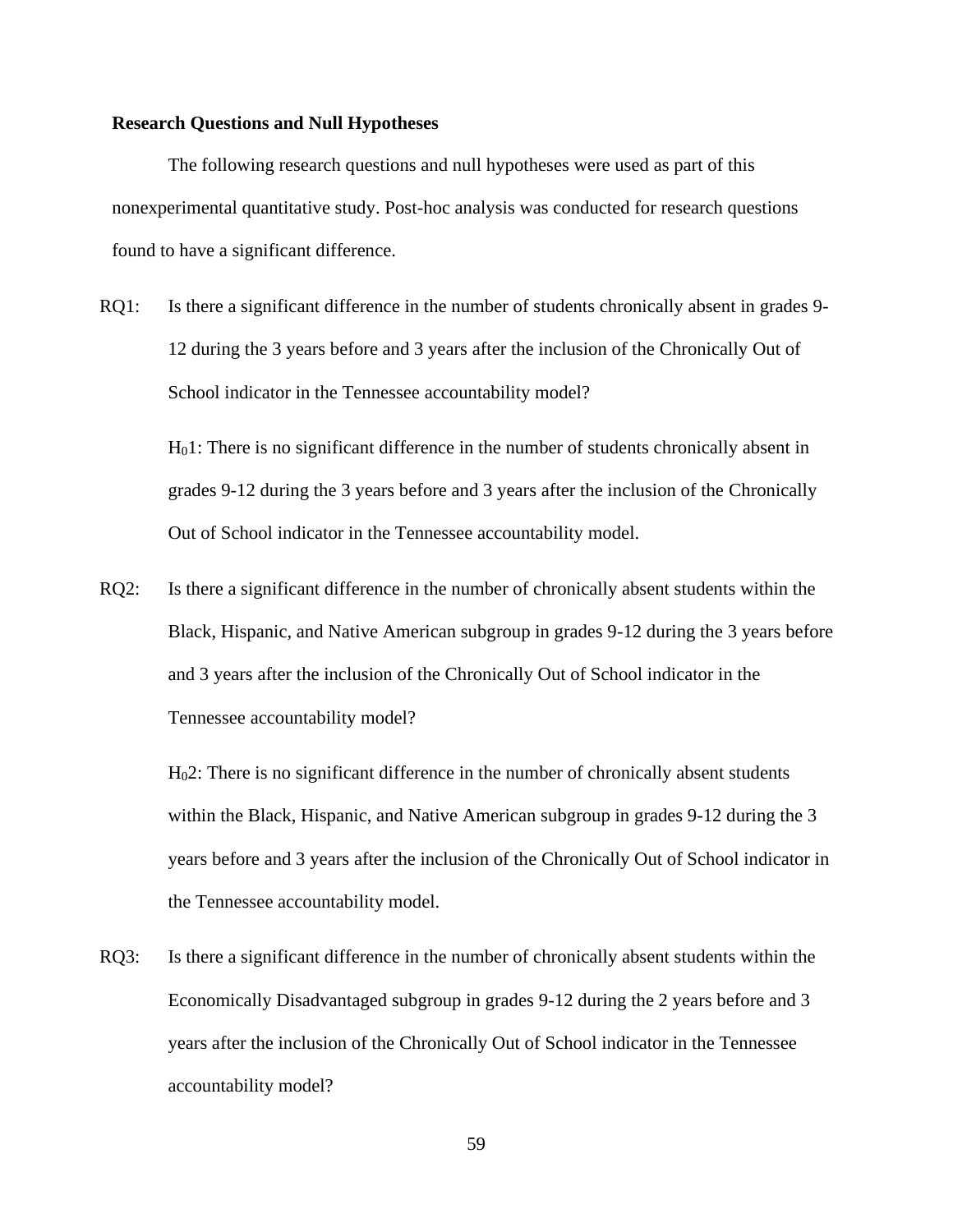H03: There is no significant difference in the number of chronically absent students within the Economically Disadvantaged subgroup in grades 9-12 during the 2 years before and 3 years after the inclusion of the Chronically Out of School indicator in the Tennessee accountability model.

RQ4: Is there a significant difference in the number of chronically absent students within the Students with Disabilities subgroup in grades 9-12 during the 3 years before and 3 years after the inclusion of the Chronically Out of School indicator in the Tennessee accountability model?

H04: There is no significant difference in the number of chronically absent students within the Students with Disabilities subgroup in grades 9-12 during the 3 years before and 3 years after the inclusion of the Chronically Out of School indicator in the Tennessee accountability model.

RQ5: For the above Research Question 2 found to have a significant difference, as a result of post-hoc analysis, is the statistical difference by Black/African American subgroup during the 3 years before and 3 years after the inclusion of the Chronically Out of School indicator in the Tennessee accountability model?

H05: There is no significant difference in the number of chronic absences among Black/African American students in grades 9-12 during the 3 years before and 3 years after the inclusion of the Chronically Out of School indicator in the Tennessee accountability model.

RQ6: For the above Research Question 2 found to have a significant difference, as a result of post-hoc analysis, is the statistical difference by the Hispanic subgroup during the 3 years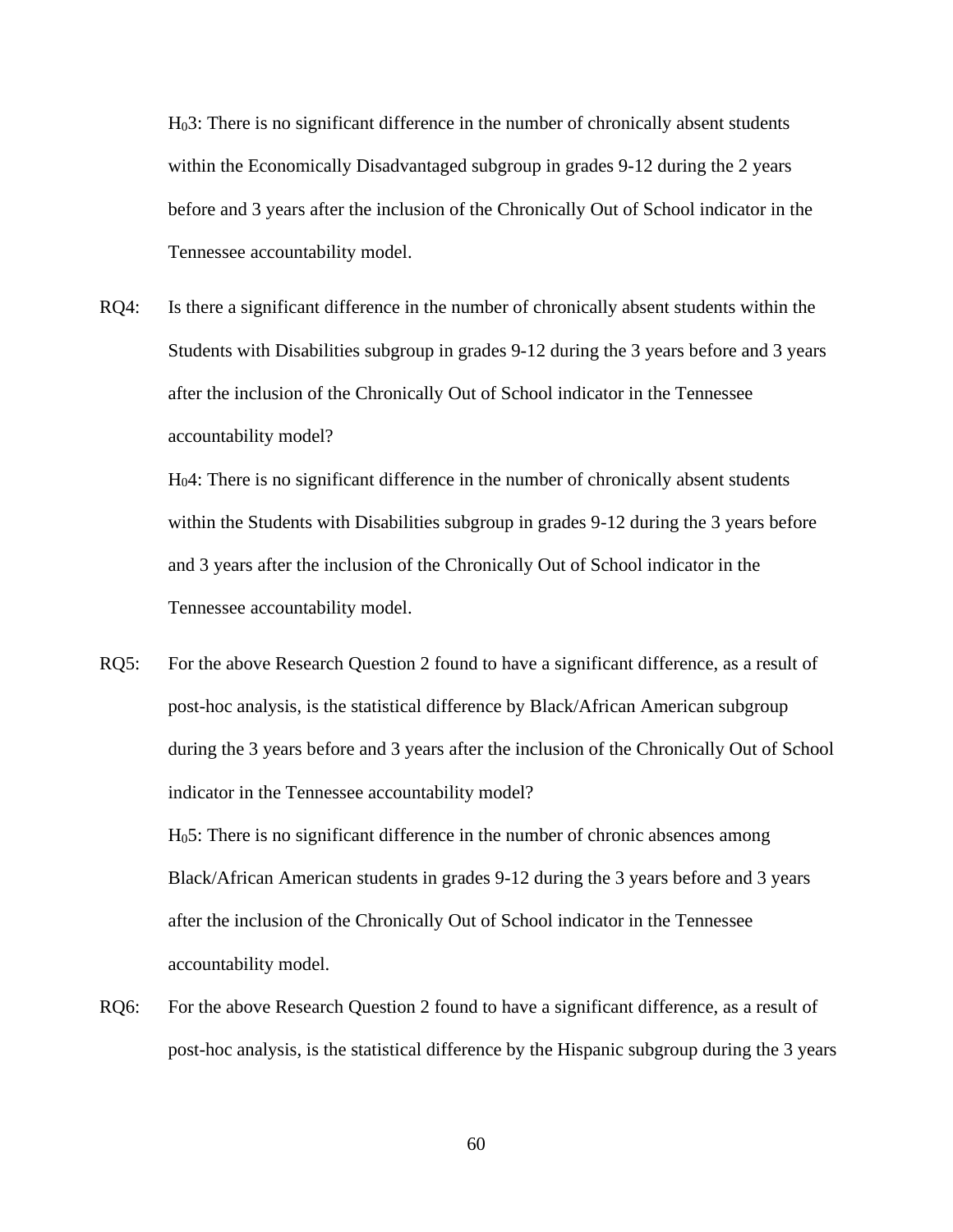before and 3 years after the inclusion of the Chronically Out of School indicator in the Tennessee accountability model?

H05: There is no significant difference in the number of chronic absences among Hispanic students in grades 9-12 during the 3 years before and 3 years after the inclusion of the Chronically Out of School indicator in the Tennessee accountability model.

# **Research Design**

This study was conducted using a nonexperimental, quantitative research framework to determine if a relationship existed between the expansion of the school accountability model and the number of chronically absent students in grades 9-12. Using an ex post facto research design, the study was intended to determine if there was a significant difference in the number of chronically absent students in grades 9-12 after the inclusion of the Chronically Out of School Indicator in the state accountability model. Publicly available secondary data were accessed through the Tennessee Department of Education's Data Downloads and Requests webpage (Tennessee Department of Education, 2020c).

# **Population**

This quantitative, nonexperimental study consisted of school districts reporting 6 years of data for students in grades 9-12 in Tennessee. Data sets were analyzed at the district level for students in grades 9-12 since a few high schools consist of additional grade levels such as PreK-12, K-12, or 6-12. Due to the inclusion of those students in school-level data, it was determined that an analysis of data at the district level would allow the researcher to isolate students in grades 9-12 when conducting the study. Data collected by the Civil Rights Data Collection survey show that chronic absenteeism rates tend to be highest among high school students in grades 9-12 (United States Department of Education, 2019a). The 9-12 student population within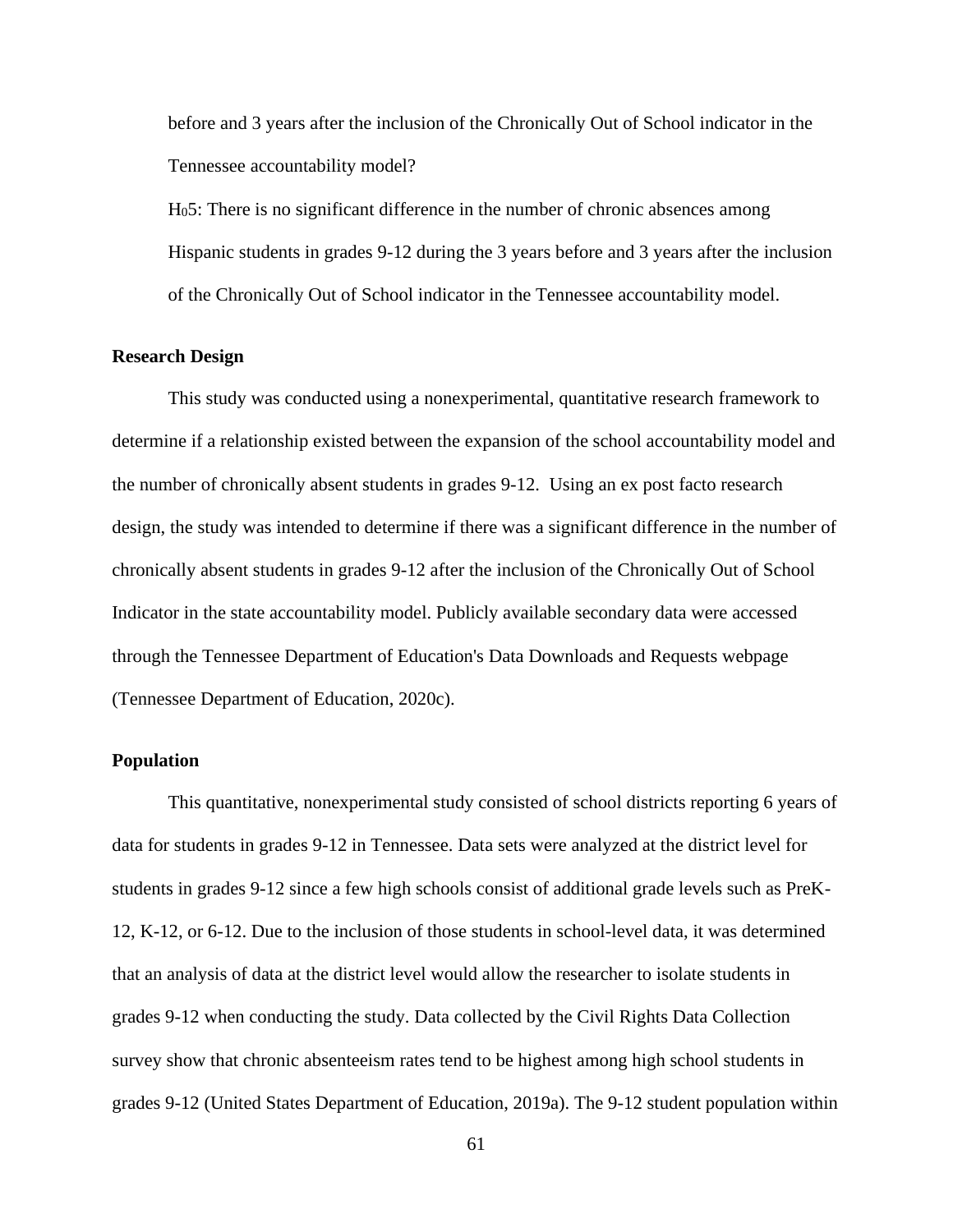a district was analyzed for the number of chronically absent students between the 2014-2015 school year and the 2019-2020 school year. In addition to aggregate numbers of chronically absent students, data were analyzed for the following student subgroups: Black/Hispanic/Native American, Economically Disadvantaged, and Students with Disabilities.

The sample for Research Questions 1-5 included all districts serving students in grades 9- 12 for which the necessary data points were available. Due to variations in data availability for the years examined by each research question, the total sample analyzed varied based on whether the district met the criteria for that question. For example, a district may have reported the overall number of chronically absent students in grades 9-12 for the 6 years examined in this study but lack significant data points for one or more of the research questions analyzing student subgroups. The sample size for each research question was also affected by Tennessee's requirements for protecting the identities of individual students. Tennessee data suppression rules prevent data from being published if fewer than 10 valid students are included in the sample. In addition, the chronic absenteeism rate is suppressed if it is greater than 99% at the district level (Tennessee Department of Education, 2019).

# **Instrumentation**

Data for this study consisted of data files published and made publicly available on the Tennessee Department of Education Data Downloads and Requests webpage (Tennessee Department of Education, 2020c). Accountability data are compiled and released annually to reflect current school year data reported by the state, districts, and individual schools. Accountability data are reported on district and school report cards as well as used in calculations to determine if achievement and performance targets are met by schools and districts. Based on overall performance, districts may be classified as exemplary, advancing,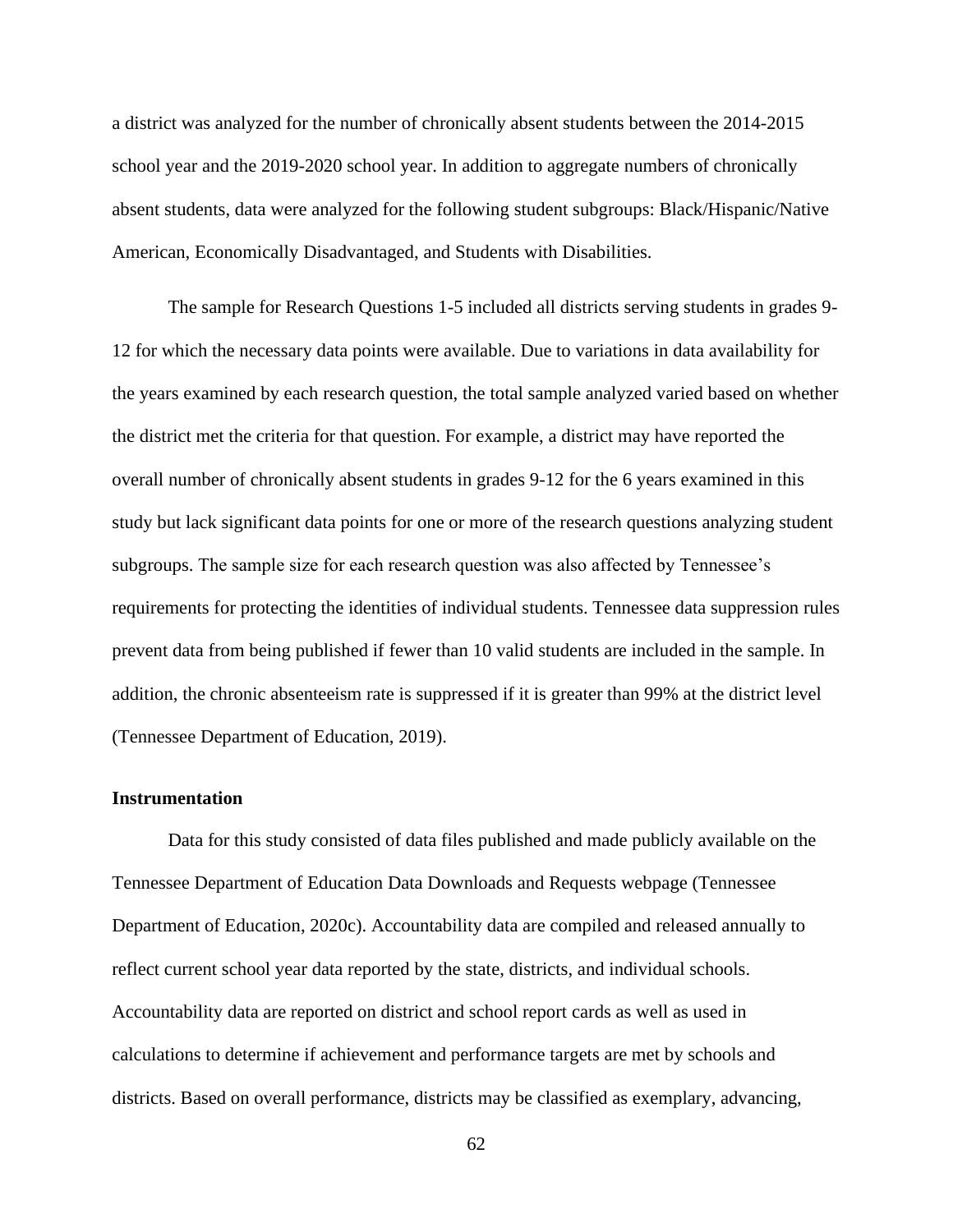satisfactory, or in need of improvement (Tennessee Department of Education, 2018b). At the school level, accountability data are used to determine if schools are classified as reward, priority, or focus (Tennessee Department of Education, 2020a). Districts and schools throughout the state are required to accurately record and report attendance data at various times throughout the year via the Education Information System (EIS) as directed by the TDOE's procedures for reporting student membership and attendance (Tennessee Department of Education, 2020d). The validity and reliability of the data were considered strong, given the data consists of information districts are mandated to report by the State of Tennessee for inclusion in accountability models and classifications for schools and districts.

### **Data Collection**

This study consisted of secondary analyses of publicly available ex post facto data from the Tennessee Department of Education. While the Tennessee Department of Education collected the available data sets for various purposes, they contain the necessary data points for the completion of this research study. For Research Questions 1-5, data were downloaded in an Excel spreadsheet and organized according to the years and groups addressed by the study. District-level data sets for chronic absenteeism were used to identify and sort relevant data points for students in grades 9-12 throughout the State of Tennessee. After data organization, a statistical analysis was conducted through SPSS to determine the relationship between each of the study variables.

# **Data Analysis**

Data were analyzed using a nonexperimental quantitative methodology. Data analysis procedures were conducted using *the Statistical Package for Social Sciences (SPSS)* Version 27.0 software. Research Questions 1-5 were analyzed using a paired samples *t-*test to identify if a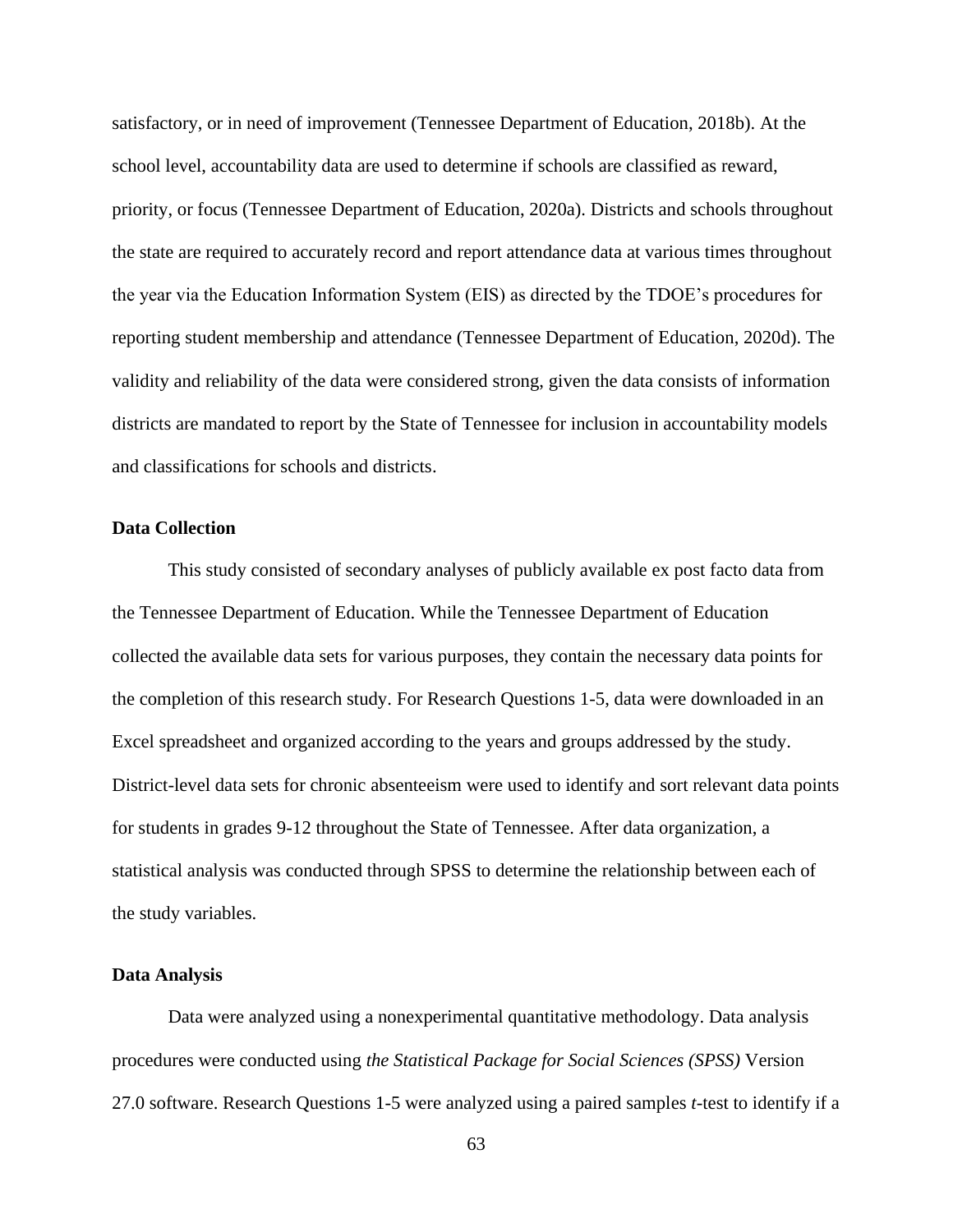statistical significance existed within the data. Using a repeated measures design allowed data to be analyzed with each district serving as its own control group resulting in a comparison of district to district. By comparing each district to itself, rather than one district to another district, the unique factors that may affect outcomes in one district did not affect outcomes in others (Zimmerman, 1997). For Research Question 5, the researcher disaggregated the data by individual subgroup to identify if significant differences existed in the number of students chronically absent among the Black and Hispanic subgroup.

Before analysis in SPSS, the average number of chronically absent students was calculated for the designated period of time before and after implementation of the Chronically Out of School Indicator. Research questions 1, 2, 4, and 5, were examined based on the 3 years prior to implementation of the indicator (2014-2015, 2015-2016, and 2016-2017) and the 3 years after (2017-2018, 2018-2019, and 2019-2020). Research question 3 was examined based on the 2 years prior to implementation of the indicator (2015-2016 and 2016-2017) and the 3 years after (2017-2018, 2018-2019, and 2019-2020) due to limited data for the 2014-2015 school year. All research questions included an analysis of the first year of implementation (2017-2018) as part of the 3 years examined after the indicator was included in the Tennessee Accountability model.

### **Assessment of Quality and Rigor**

The data used for this study comprised of publicly available data sets published by the Tennessee Department of Education (TDOE). The data consisted of files that included districtlevel totals of chronically absent students for all 9-12 students as well as selected subgroups. Reporting requirements set forth by the TDOE ensure the validity of the data sets. Attendance data from the 2019-2020 school year were collected through March 2, 2020, due to the COVID-19 pandemic and tornados that affected many students throughout Tennessee (Tennessee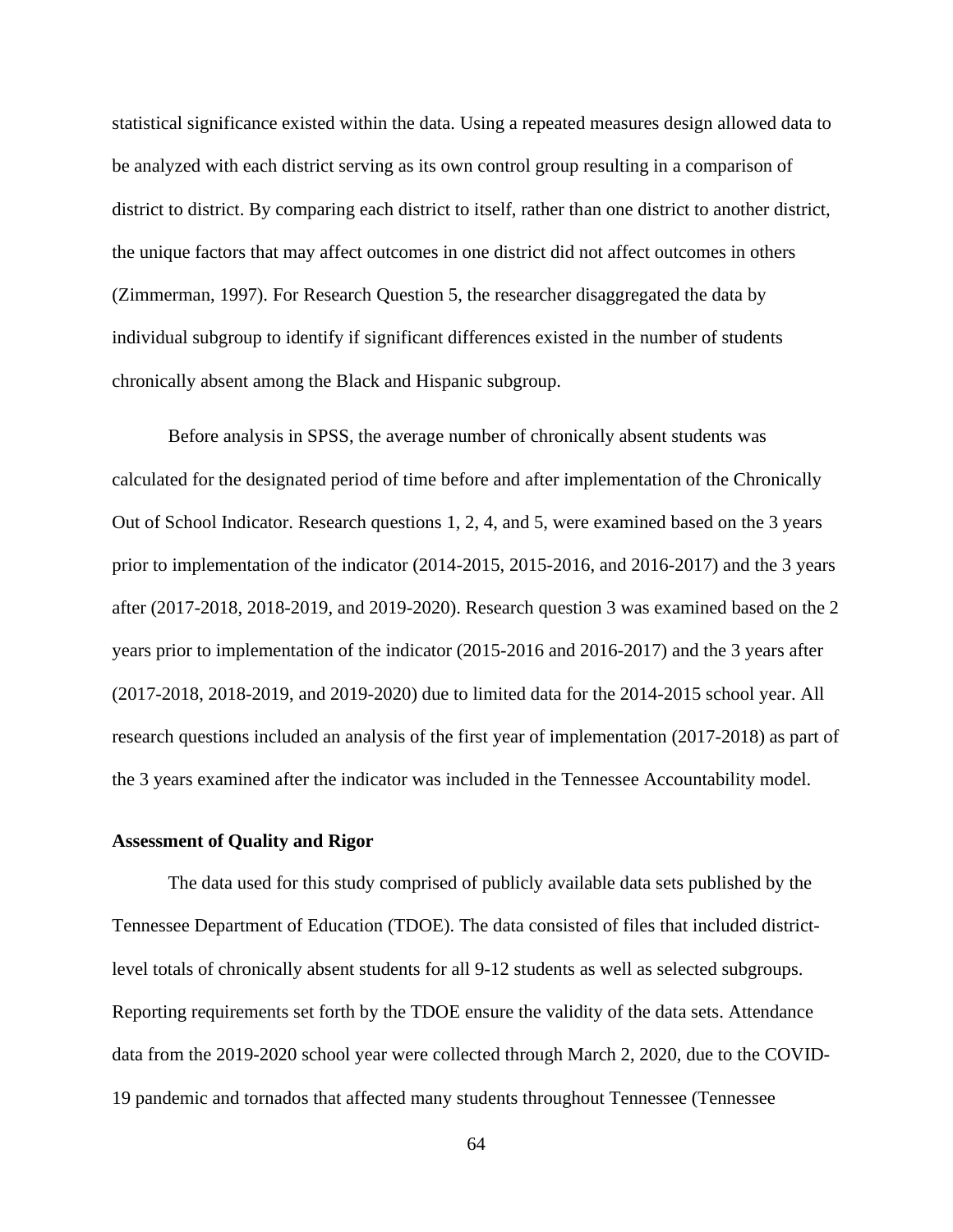Department of Education, 2020c). For reporting purposes, March 2, 2020, is considered the last instructional date for the 2019-2020 school year. Students were considered chronically absent if they missed 10% or more school days prior to March 2, 2020. While schools were not held accountable for a variety of data during this time, the data were considered useful and valid for this study since absences were calculated based on the proportion of instructional days for which the student was enrolled prior to March 2, 2020.

### **Ethical Considerations**

When releasing information to the general public, the Tennessee Department of Education suppresses certain data points to protect students' identities. For this reason, the districts included in analysis of each research question varied based on the availability of grade 9-12 data points spanning the years examined by each research question. Chronic absenteeism rates are included on district and school report cards. Student data are suppressed if the metric is calculated based on the performance of fewer than 10 students. In addition, chronic absenteeism data at the district level are suppressed if it is greater than 99% (Tennessee Department of Education, 2019). By establishing suppression rules for publicly available data, the TDOE has taken steps to ensure that identifiable information is not released that could jeopardize student privacy.

## **Chapter Summary**

Chapter 3 presents information outlining the methodology of the research study and included the following components: Research Questions and Null Hypotheses, Research Design, Population, Instrumentation, Data Collection, Data Analysis, Assessment of Quality and Rigor, and Ethical Considerations. A nonexperimental, ex post facto study was designed to determine if there was a statistical significance between the number of chronically absent students before and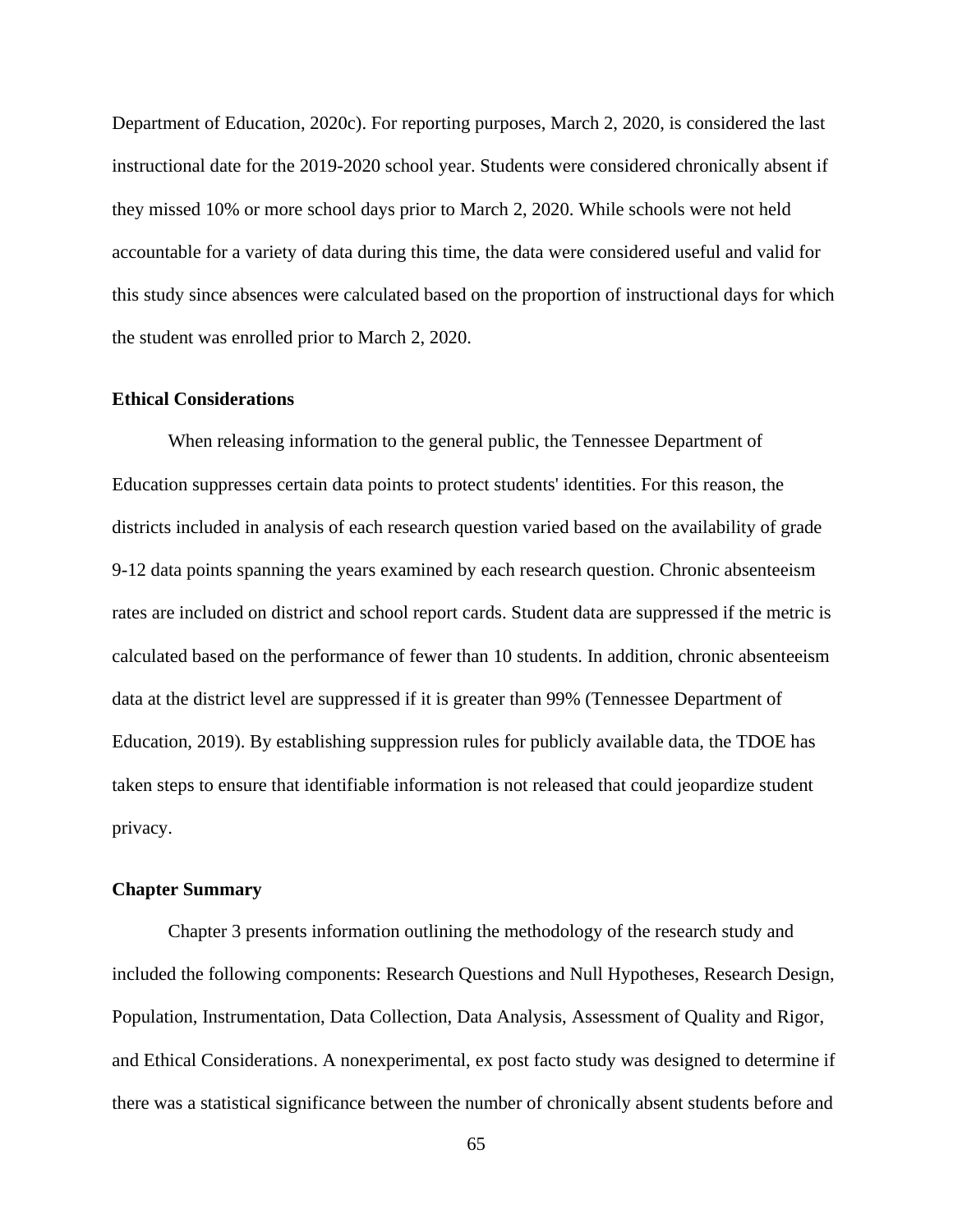after the inclusion of the Chronically Out of School indicator in district accountability models. Data used in the study consisted of 6 years, allowing for an analysis of the number of chronically absent students 3 years before and 3 years after the inclusion of the indicator. The data used to analyze the 3 years after implementation included the first year the Chronically Out of School indicator was added to the accountability model.

The study was conducted using quantitative research methods. The study sample consisted of all 9-12 students in school districts throughout Tennessee. Data were analyzed at the district level to ensure data analysis focused solely on data involving students in grades 9-12. Paired samples *t*-tests were conducted to determine if there was a statistical significance between the average number of chronically absent students before and after the inclusion of the Chronically Out of School indicator in the district accountability model. When a significant difference was found, post hoc analysis was done on data the researcher was able to further disaggregate. This study is intended to serve as preliminary research regarding accountability and chronic absenteeism. Chapter 4 outlines the findings of the study. Chapter 5 includes a discussion on the implications of the study and recommendations for future research and practice based on the findings.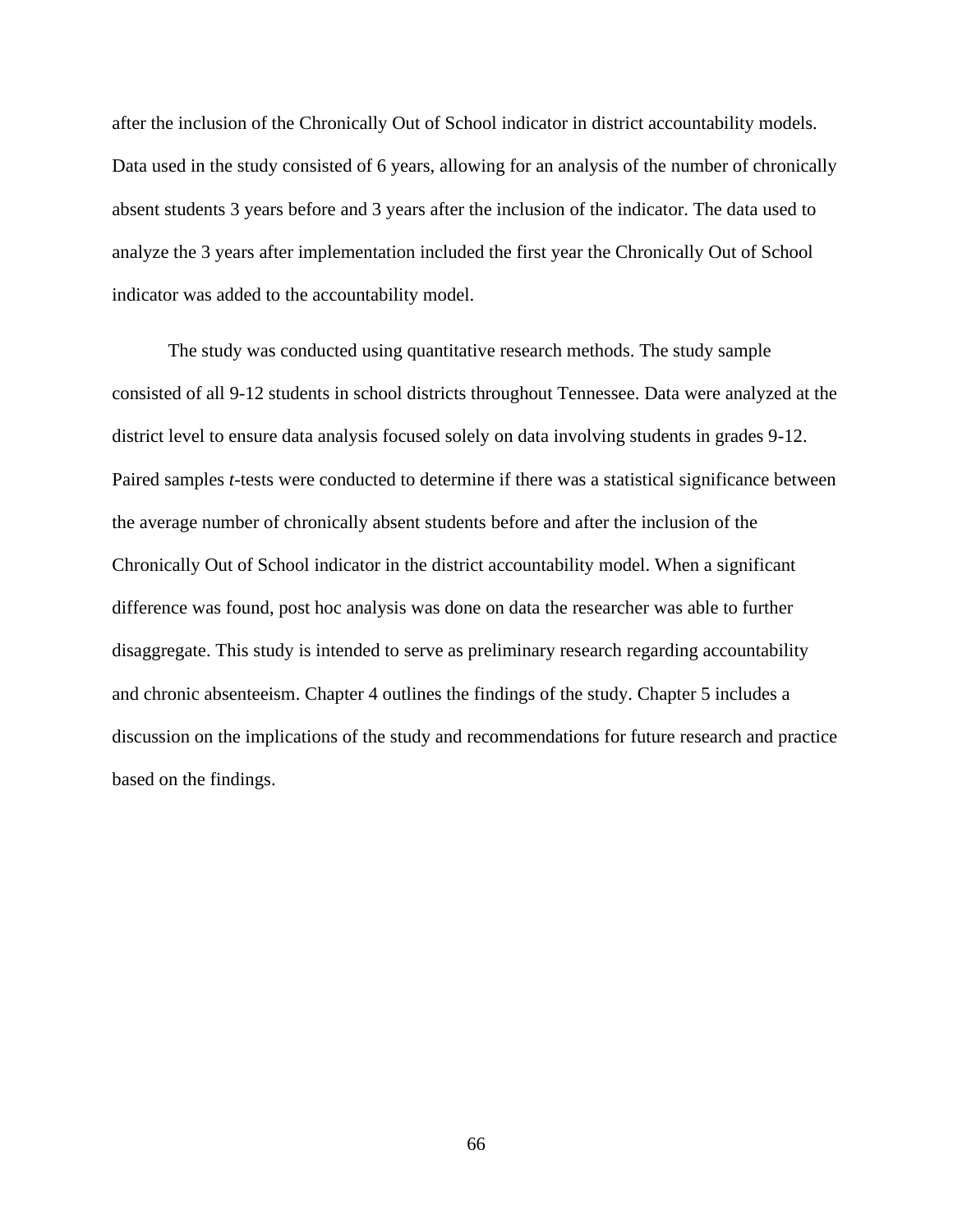### **Chapter 4. Findings**

The purpose of this ex post facto quantitative study was to determine if there were significant differences in the number of students in grades 9-12 classified as chronically absent before and after the inclusion of the Chronically Out of School Indicator in the accountability model for schools and school districts. Using statistical analyses, the researcher focused on district-level chronic absenteeism numbers for students in grades 9-12 and the following student subgroups: Black/Hispanic/Native American (BHN), Economically Disadvantaged, Students with Disabilities (SWD). For post-hoc analysis, data for the BHN subgroup were disaggregated into Black/African American and Hispanic subgroups. The sample for each question included students in grades 9-12 for districts that reported the data points necessary to conduct statistical analysis of each research question. Data analysis did not include districts lacking data for the period examined by each research question in the statistical analysis. Research Questions 1, 2, 4, and 5 were analyzed using the 3year average of the number of students chronically absent before and after the inclusion of the Chronically Out of School Indicator. Research Question 3 was analyzed using an average of the 2 years before and 3 years after inclusion of the indicator. The 2017-2018 school year was the first year of implementation and was included as one of the three years analyzed after implementation.

### **Research Question 1**

RQ1: Is there a significant difference in the number of students chronically absent in grades 9-12 during the 3 years before and 3 years after the inclusion of the chronically out of school indicator in the Tennessee accountability model?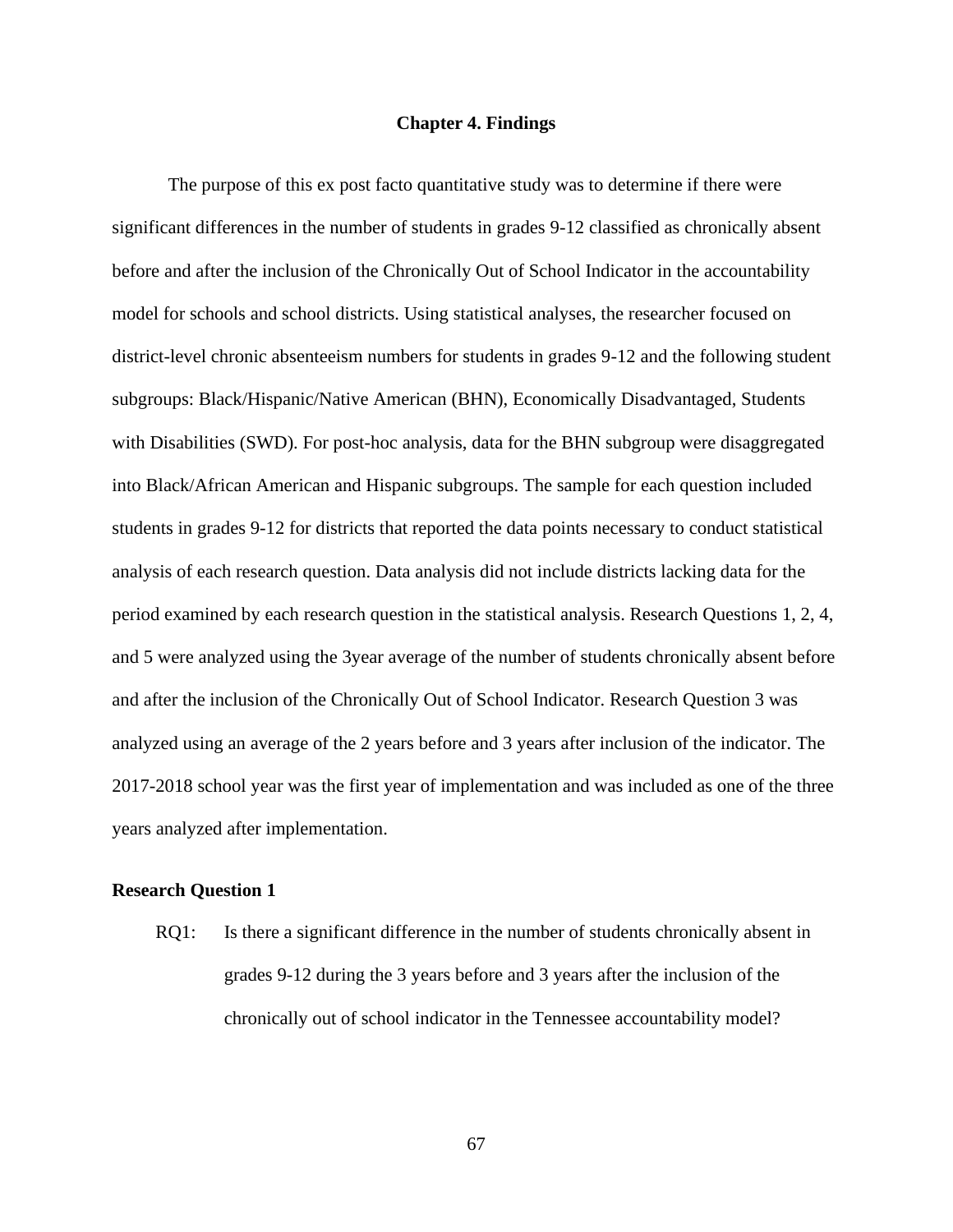H01: There is no significant difference in the number of students chronically absent in grades 9-12 during the 3 years before and 3 years after the inclusion of the chronically out of school indicator in the Tennessee accountability model.

A paired samples *t-*test was conducted to determine if there was a significant difference between the number of students chronically absent in grades 9-12 during the 3 years before and 3 years after the inclusion of the chronically out of school indicator in the Tennessee accountability model. The test was significant,  $t(118) = 2.85$ ,  $p = .005$ . Therefore, the null hypothesis was rejected. The results indicated that the mean rate of the number of students chronically absent in grades 9-12 for the 3 years prior to implementation of the Chronically Out of School indicator  $(M = 455.13, SD = 975.04)$  was significantly greater than the number of students chronically absent in grades 9-12 for the 3 years after  $(M = 431.41, SD = 989.49)$ . The 95% confidence interval for the difference in means was 7.24 to 40.20. The standardized effect size index, *d*, was .26, which indicated a small effect size. Figure 1 shows the distribution for the average number of students classified as chronically absent for the 3 years before and 3 years after implementation of the Chronically Out of School Indicator.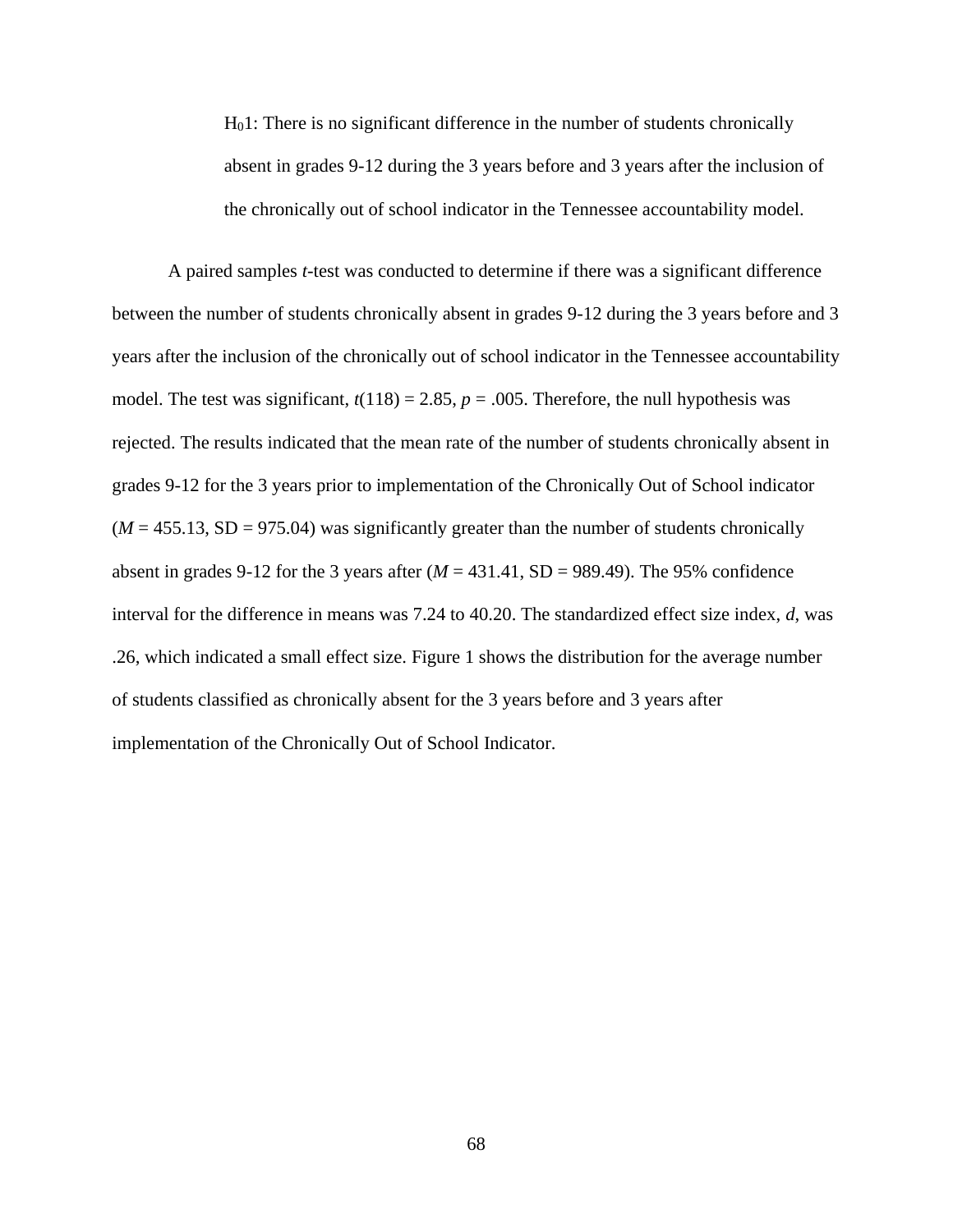# **Figure 1**

*Average Number of Students in Grades 9-12 Classified as Chronically Absent Before and After Implementation of the Chronically Out of School Indicator*



District Level Chronic Absenteeism Grades 9-12

The data were reanalyzed after the extreme values identified in Figure 1 were removed. An additional paired samples *t-*test was conducted to determine if there was a significant difference between the number of students chronically absent in grades 9-12 during the 3 years before and 3 years after the inclusion of the chronically out of school indicator in the Tennessee accountability model. The test remained significant,  $t(109) = 3.57$ ,  $p = .001$ . Therefore, the null hypothesis was again rejected. The results indicated that the mean rate of the number of students chronically absent in grades 9-12 for the 3 years prior to implementation of the Chronically Out of School indicator ( $M = 246.20$ , SD = 211.29) was significantly higher than the number of students chronically absent in grades 9-12 for the 3 years after (*M* = 223.20, SD = 210.69). The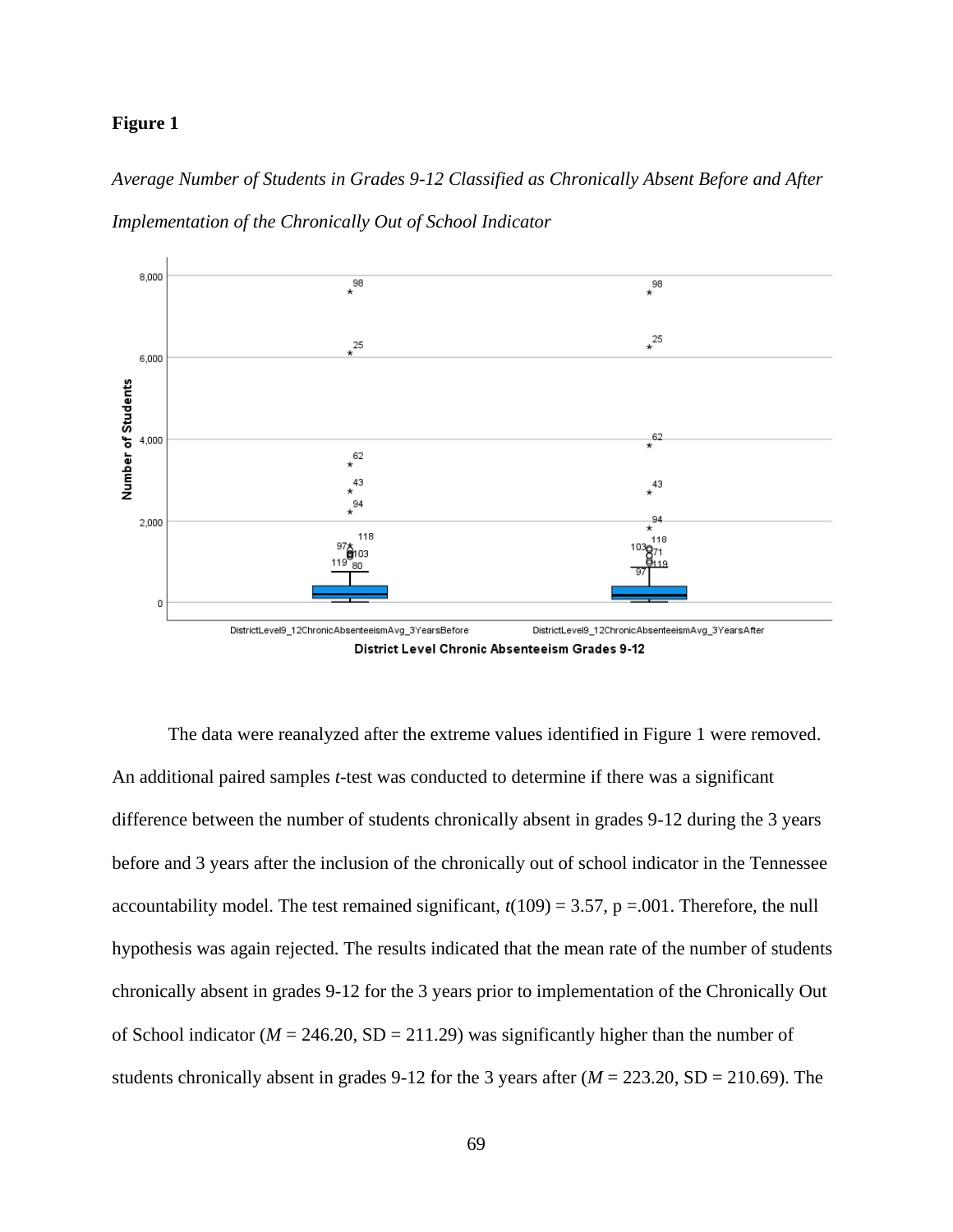95% confidence interval for the difference in means was 10.22 to 35.78. The standardized effect size index, *d*, was .34, which indicated a small effect size. Figure 2 shows the distribution for the two groups, excluding initial extreme values.

# **Figure 2**

*Average Number of Students in Grades 9-12 Classified as Chronically Absent Before and After Implementation of the Chronically Out of School Indicator, Excluding Initial Extreme Values*



# **Research Question 2**

RQ2: Is there a significant difference in the number of chronically absent students within the Black, Hispanic, and Native American subgroup in grades 9-12 during the 3 years before and 3 years after the inclusion of the chronically out of school indicator in the Tennessee accountability model?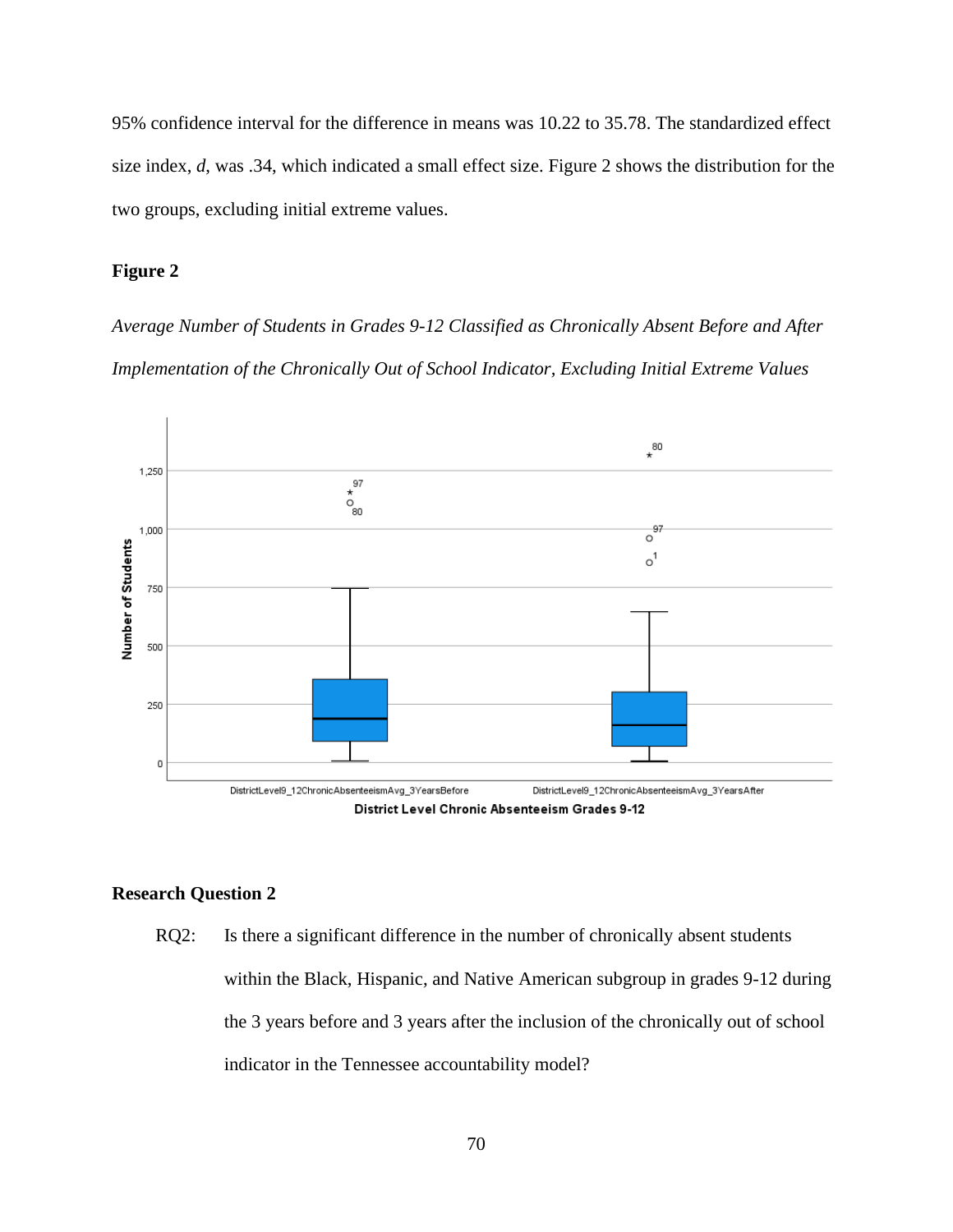H02: There is no significant difference in the number of chronically absent students within the Black, Hispanic, and Native American subgroup in grades 9- 12 during the 3 years before and 3 years after the inclusion of the chronically out of school indicator in the Tennessee accountability model.

A paired samples *t-*test was conducted to determine if there was a significant difference between the number of chronically absent students within the Black, Hispanic, and Native American subgroup in grades 9-12 during the 3 years before and the 3 years after implementation of the Chronically Out of School indicator in the Tennessee accountability model. The test was significant,  $t(101) = -2.32$ ,  $p = .022$ . Therefore, the null hypothesis was rejected. The results indicated the mean number of chronically absent students within the Black, Hispanic, and Native American subgroup in grades 9-12 for the 3 years prior to implementation of the Chronically Out of School indicator ( $M = 186.31$ , SD = 781.59) was significantly less than the mean number of chronically absent students with the Black, Hispanic, and Native American subgroup in grades 9-12 for the 3 years after  $(M = 200.18, SD 817.77)$ . The 95% confidence interval for the difference in means was -25.73 to -1.99. The standardized effect size index, *d*, was .23, which indicated a small effect size. Figure 3 shows the distribution for the two groups.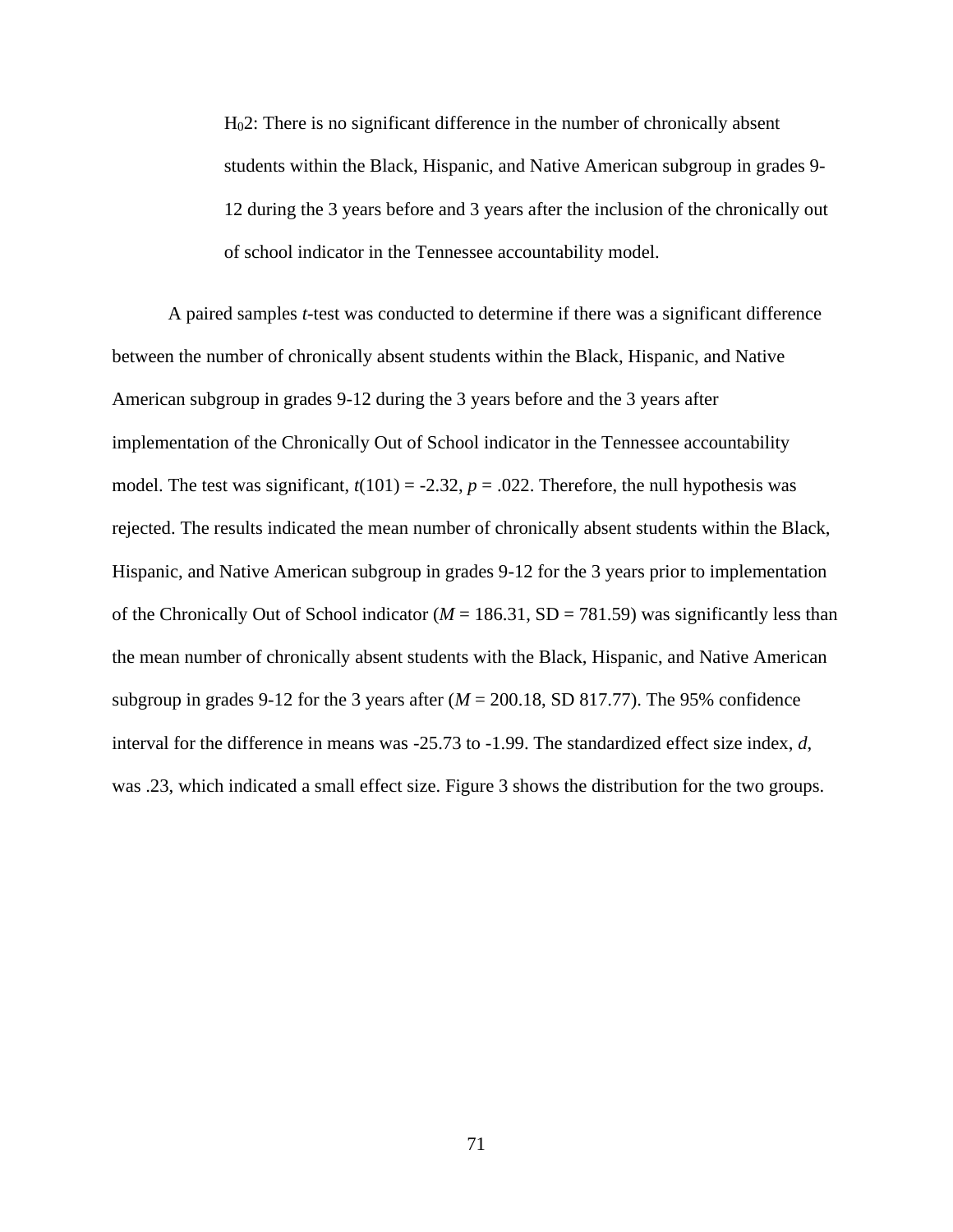## **Figure 3**

*Average Number of Black/Hispanic/Native American Students in Grades 9-12 Classified as Chronically Absent Before and After Implementation of the Chronically Out of School Indicator*



The data were reanalyzed after the extreme values identified in Figure 3 were removed. An additional paired samples *t-*test was conducted to determine if there was a significant difference between the number of chronically absent students within the Black, Hispanic, and Native American subgroup in grades 9-12 during the 3 years before and the 3 years after implementation of the Chronically Out of School indicator in the Tennessee accountability model. The test was not significant,  $t(90) = -1.53$ ,  $p = .130$ . Therefore, the null hypothesis was retained. The number of Black, Hispanic, and Native American students classified as chronically absent tended to be similar during the 3 years prior to the implementation of the Chronically Out of School Indicator (*M* = 32.51, SD = 33.04) compared to the 3 years after implementation (*M*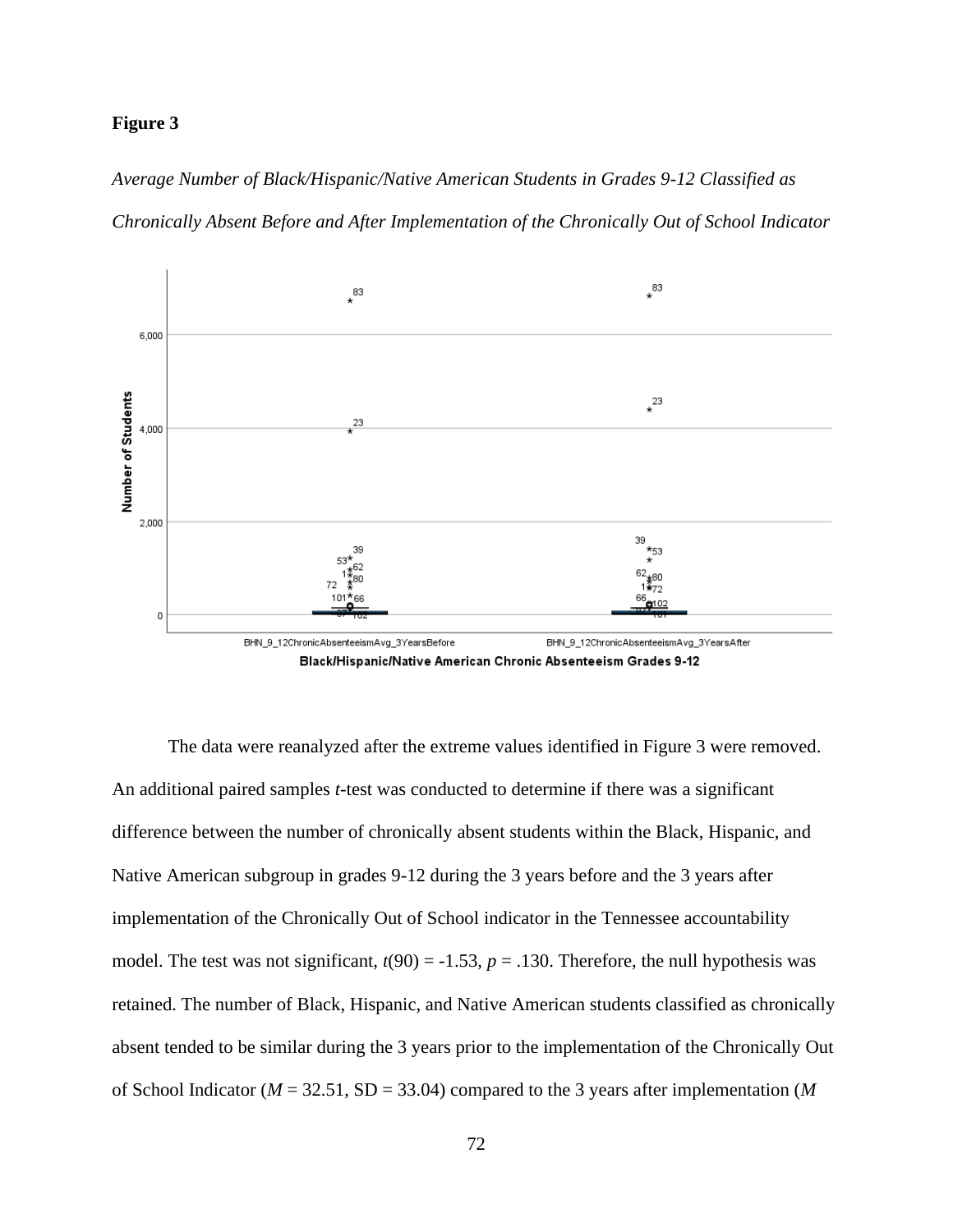$=35.25$ , SD  $= 37.97$ ). The 95% confidence interval for the difference in means was  $-6.32$  to .82. The standardized effect size index, *d*, was .16, which indicated a small effect size. Figure 4 shows the distribution for the two groups, excluding initial extreme values.

# **Figure 4**

*Average Number of Black/Hispanic/Native American Students in Grades 9-12 Classified as Chronically Absent Before and After Implementation of the Chronically Out of School Indicator, Excluding Initial Extreme Values*





### **Research Question 3**

RQ3: Is there a significant difference in the number of chronically absent students within the Economically Disadvantaged subgroup in grades 9-12 during the 2 years before and 3 years after the inclusion of the chronically out of school indicator in the Tennessee accountability model?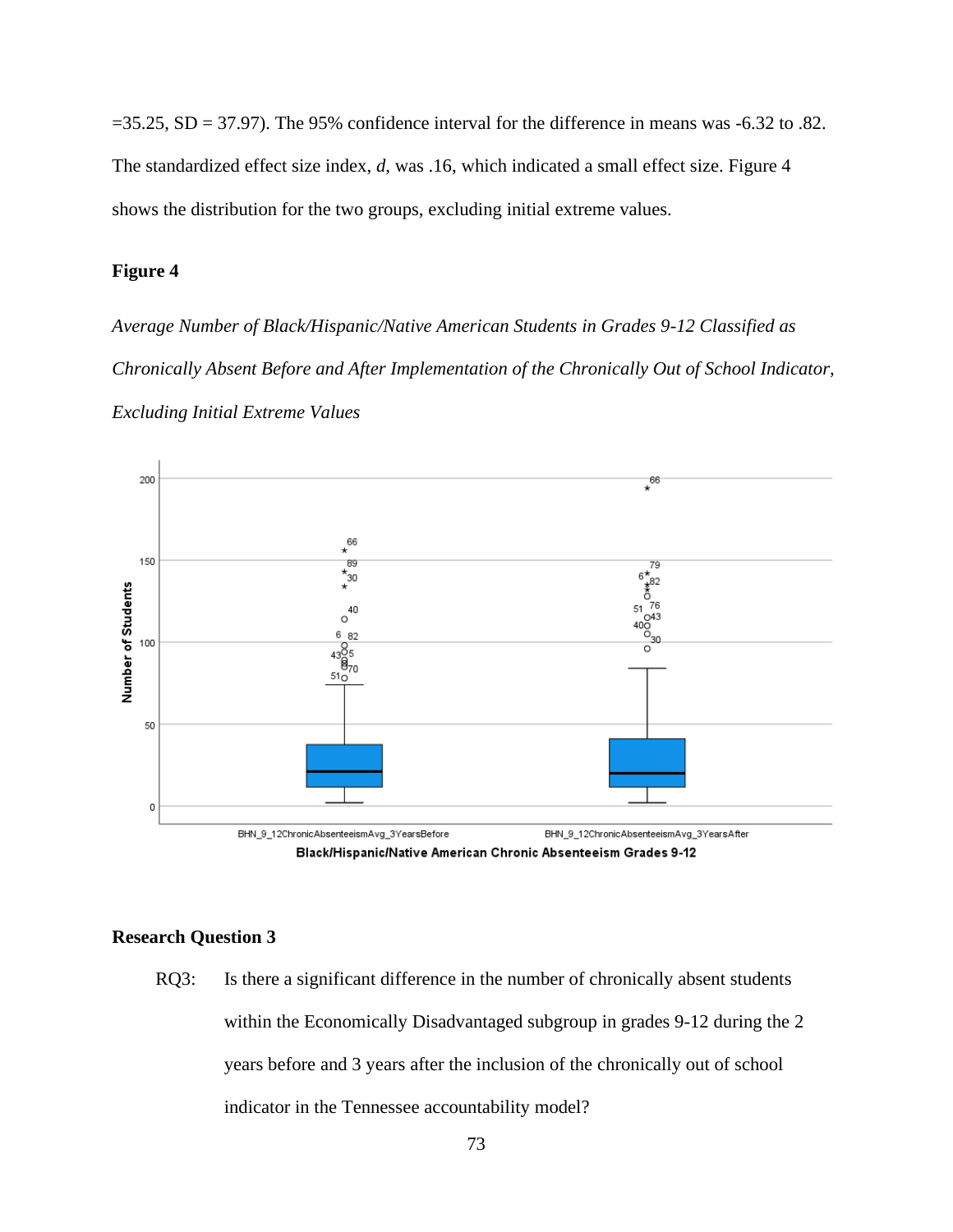H03: There is no significant difference in the number of chronically absent students within the Economically Disadvantaged subgroup in grades 9-12 during the 2 years before and 3 years after the inclusion of the chronically out of school indicator in the Tennessee accountability model.

A paired samples *t-*test was conducted to determine if there was a significant difference between the number of chronically absent students within the Economically Disadvantaged subgroup in grades 9-12 during the 2 years before and the 3 years after implementation of the Chronically Out of School indicator in the Tennessee accountability model. The test was not significant,  $t(71) = -.817$ ,  $p = .417$ . Therefore, the null hypothesis was retained. The number of Economically Disadvantaged students classified as chronically absent tended to be similar during the 2 years prior to the implementation of the Chronically Out of School Indicator (*M* =228.03, SD = 523.98) compared to the 3 years after implementation ( $M = 245.43$ , SD = 671.18). The 95% confidence interval for the difference in means was -59.86 to 25.06. The standardized effect size index, *d*, was .096, which indicated a small effect size. Figure 5 shows the distribution for the two groups.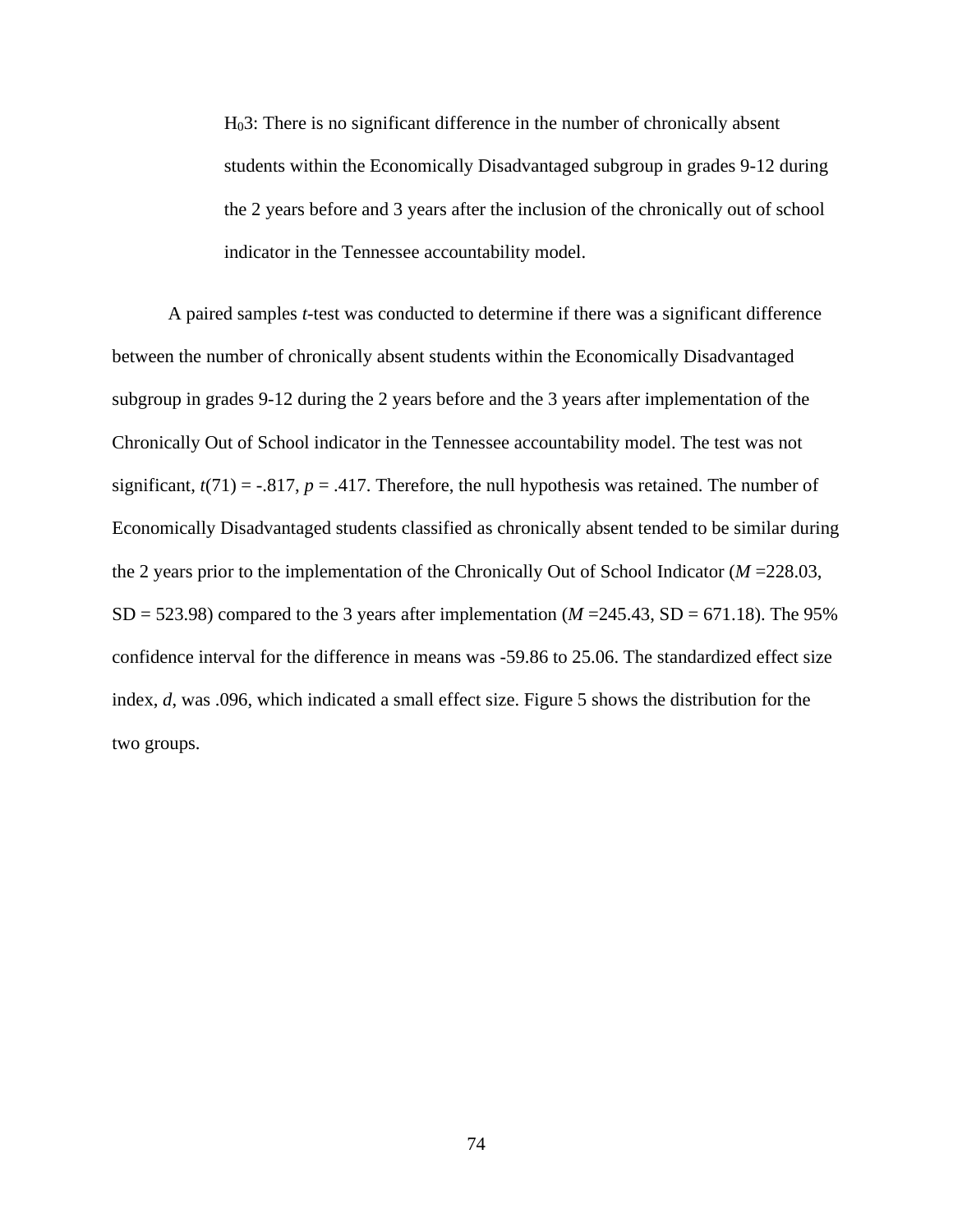### **Figure 5**

*Average Number of Economically Disadvantaged Students in Grades 9-12 Classified as* 





The data were reanalyzed after the extreme values identified in Figure 5 were removed. An additional paired samples *t-*test was conducted to determine if there was a significant difference between the number of chronically absent students within the Economically Disadvantaged subgroup in grades 9-12 during the 2 years before and the 3 years after implementation of the Chronically Out of School indicator in the Tennessee accountability model. The test was significant,  $t(65) = 2.37$ ,  $p = .021$ . Therefore, the null hypothesis was rejected. The results indicated the mean number of chronically absent students within the Economically Disadvantaged subgroup in grades 9-12 for the 2 years prior to implementation of the Chronically Out of School indicator ( $M = 100.02$ , SD = 81.90) was significantly greater than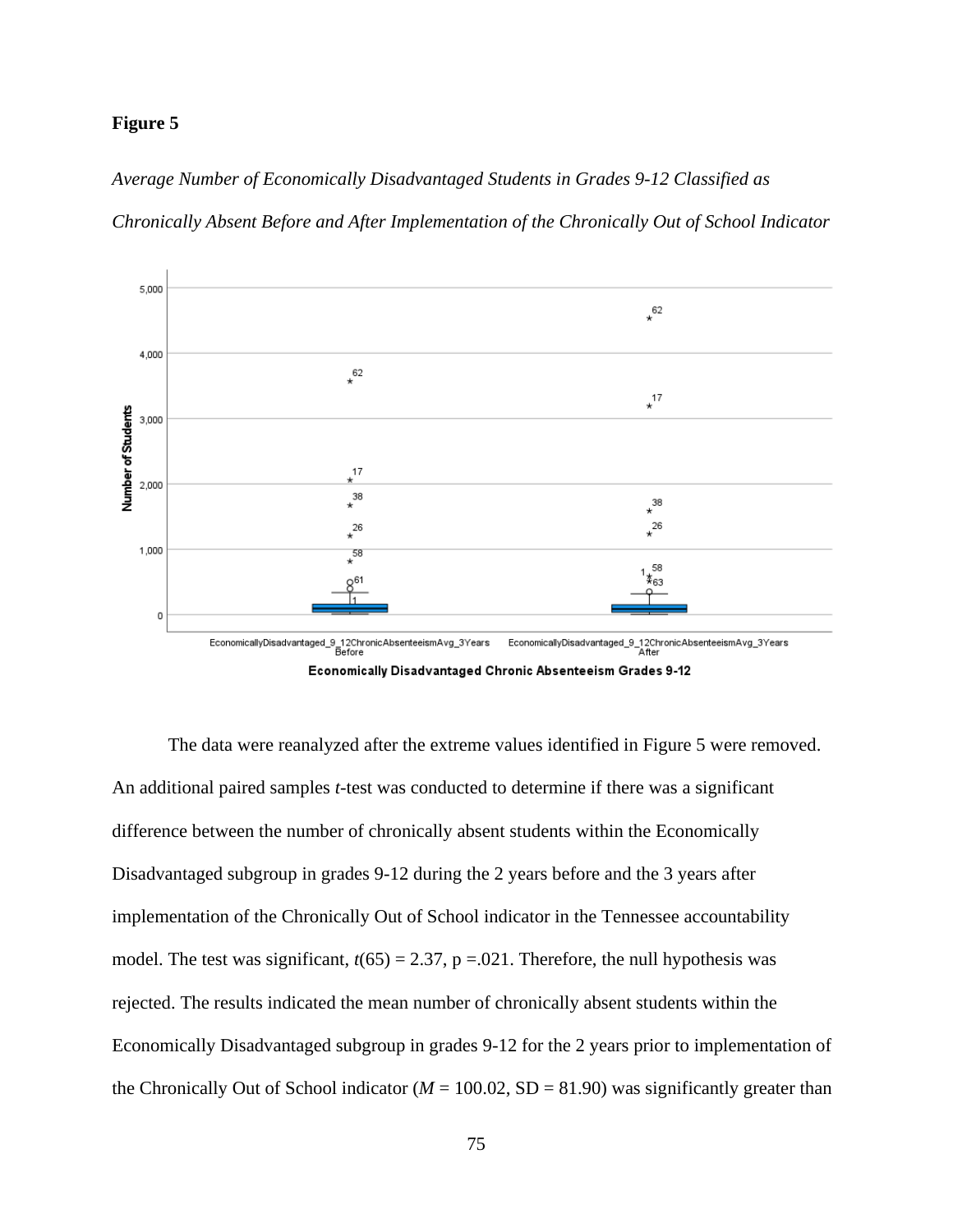the mean rate of chronic absenteeism for the 3 years after  $(M = 91.29, SD = 76.01)$ . The 95% confidence interval for the difference in means was 1.36 to 16.09. The standardized effect size index, *d*, was .29, which indicated a small effect size. Figure 6 shows the distribution for the two groups, excluding initial extreme values.

# **Figure 6**

*Average Number of Economically Disadvantaged Students in Grades 9-12 Classified as Chronically Absent Before and After Implementation of the Chronically Out of School Indicator, Excluding Initial Extreme Values*



### **Research Question 4**

RQ4: Is there a significant difference in the number of chronically absent students within the Students with Disabilities subgroup in grades 9-12 during the 3 years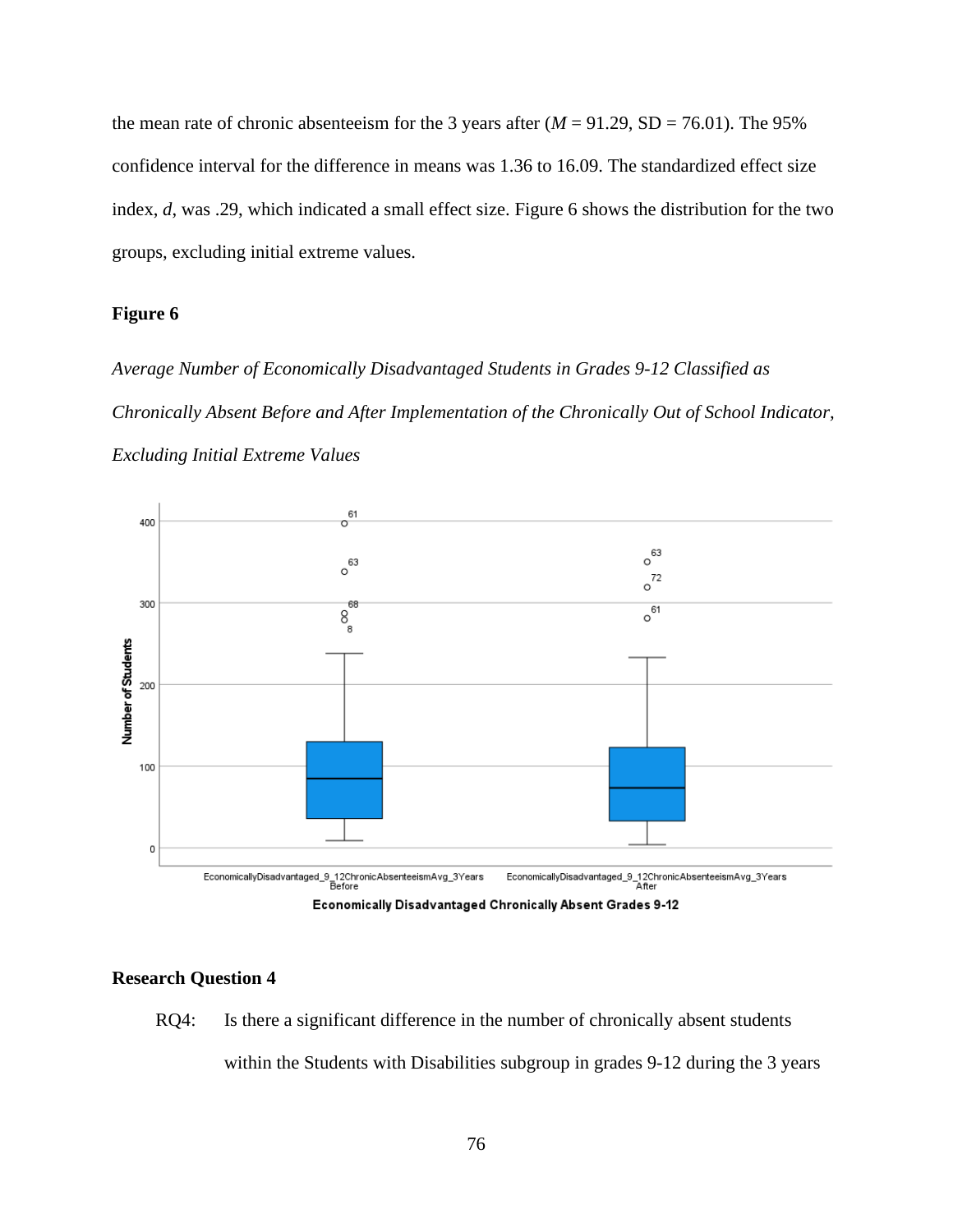before and 3 years after the inclusion of the chronically out of school indicator in the Tennessee accountability model?

H04: There is no significant difference in the number of chronically absent students within the Students with Disabilities subgroup in grades 9-12 during the 3 years before and 3 years after the inclusion of the chronically out of school indicator in the Tennessee accountability model.

A paired samples *t-*test was conducted to determine if there was a significant difference between the number of chronically absent students within the Students with Disabilities subgroup in grades 9-12 during the 3 years before and the 3 years after implementation of the Chronically Out of School indicator in the Tennessee accountability model. The test was not significant,  $t(114) = -.398$ ,  $p = .692$ . Therefore, the null hypothesis was retained. The number of students with the Students with Disabilities subgroup classified as chronically absent tended to be similar during the 3 years prior to the implementation of the Chronically Out of School Indicator ( $M = 68.39$ , SD = 147.06) compared to the 3 years after implementation ( $M = 68.94$ , SD  $= 150.75$ ). The 95% confidence interval for the difference in means was  $-3.28$  to 2.18. The standardized effect size index, *d*, was .037, which indicated a small effect size. Figure 7 shows the distribution for the two groups.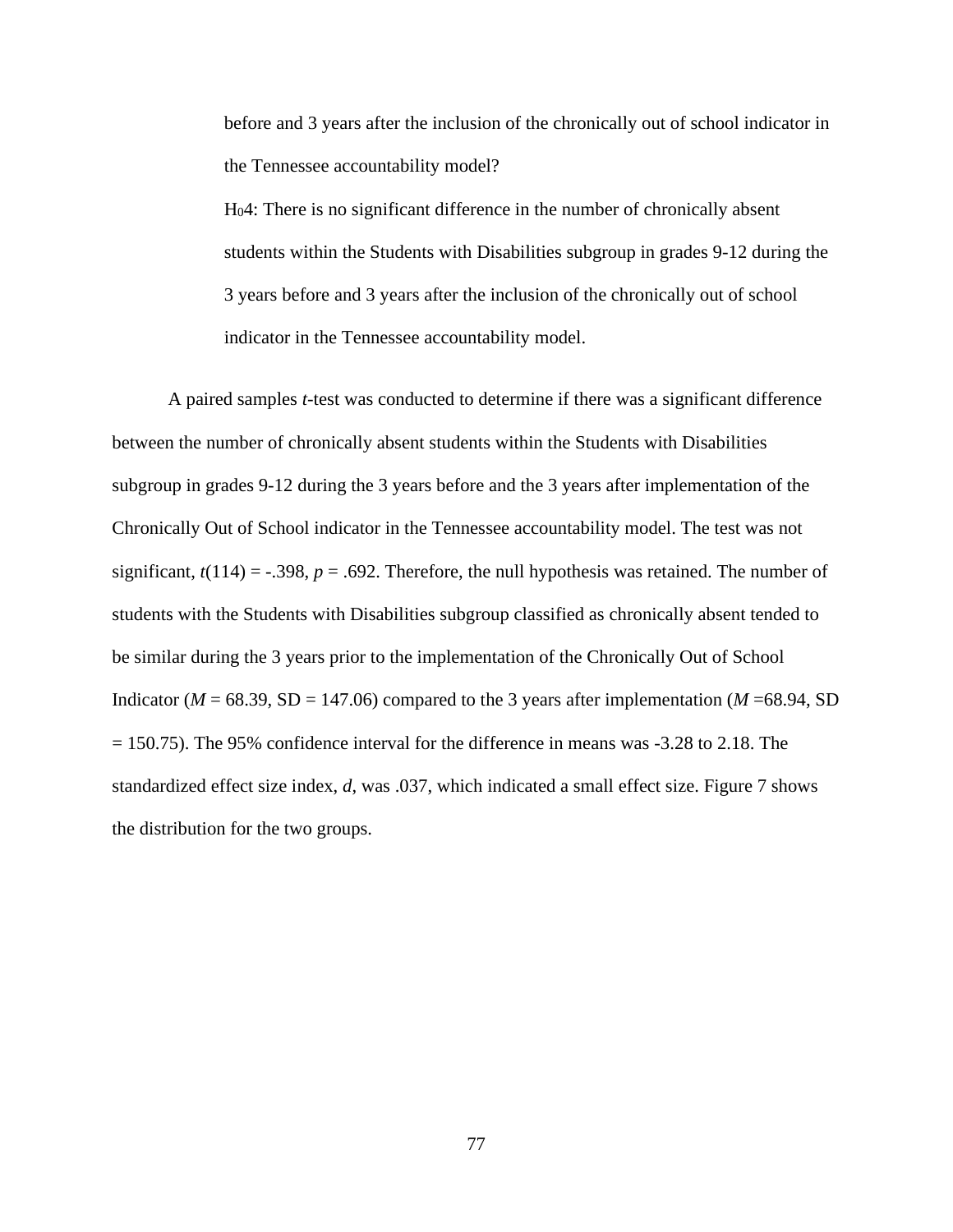### **Figure 7**

*Average Number of Students with Disabilities in Grades 9-12 Classified as Chronically Absent Before and After Implementation of the Chronically Out of School Indicator*



The data were reanalyzed after the extreme values identified in Figure 7 were removed. An additional paired samples *t-*test was conducted to determine if there was a significant difference between the number of chronically absent students within the Students with Disabilities subgroup in grades 9-12 during the 3 years before and the 3 years after implementation of the Chronically Out of School indicator in the Tennessee accountability model. The test remained not significant,  $t(105) = .170$ ,  $p = .859$ . Therefore, the null hypothesis was again retained. The number of students with the Students with Disabilities subgroup classified as chronically absent tended to be similar during the 3 years prior to the implementation of the Chronically Out of School Indicator (*M* = 37.91, SD = 31.68) compared to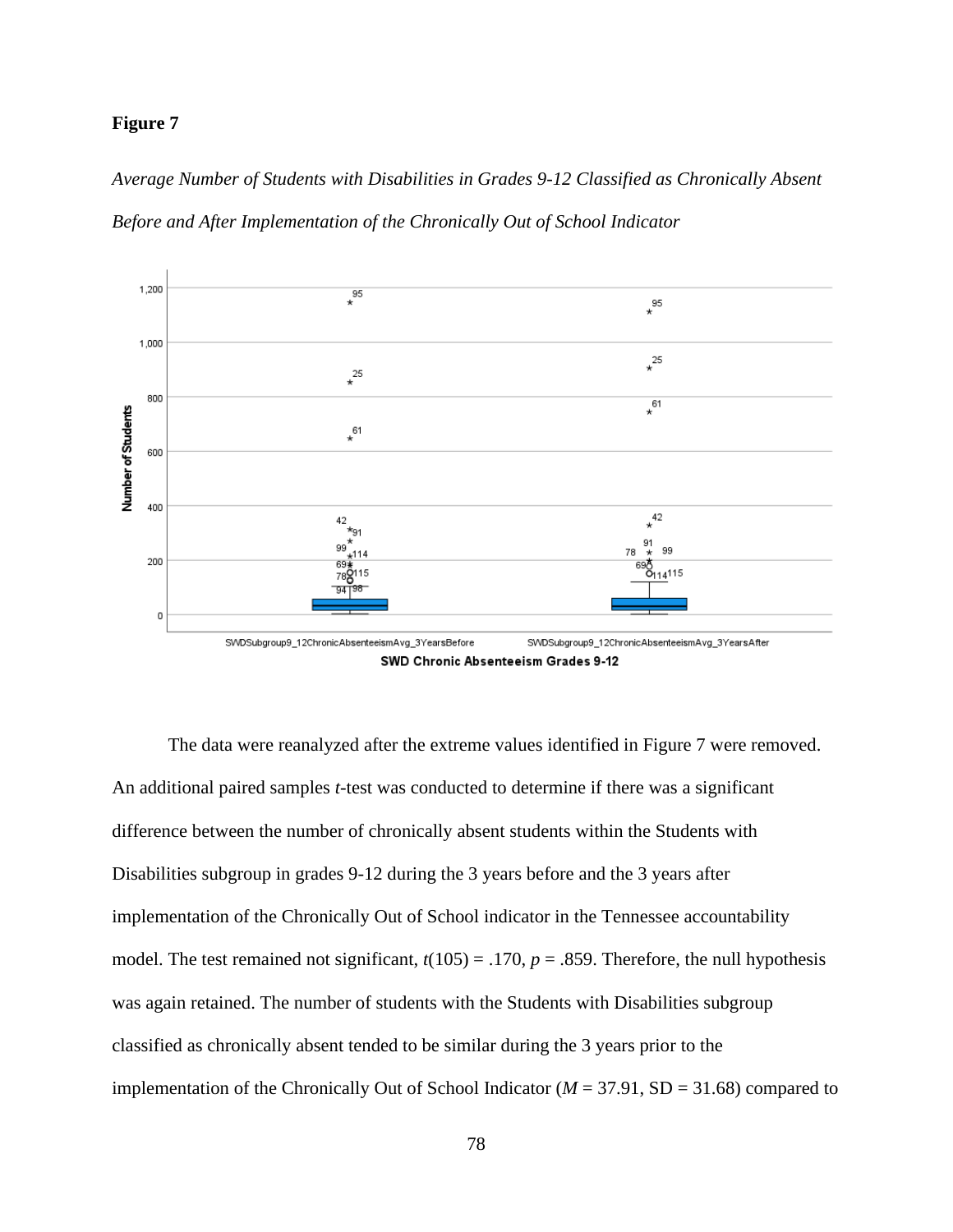the 3 years after implementation ( $M = 37.75$ , SD = 31.72). The 95% confidence interval for the difference in means was -1.61 to 1.92. The standardized effect size index, *d*, was .017, which indicated a small effect size. Figure 8 shows the distribution for the two groups, excluding initial extreme values.

# **Figure 8**

*Average Number of Students with Disabilities in Grades 9-12 Classified as Chronically Absent Before and After Implementation of the Chronically Out of School Indicator, Excluding Initial Extreme Values*



# **Research Question 5**

RQ5: For the above Research Question 2 found to have a significant difference, as a result of post-hoc analysis, is the statistical difference by ethnic subgroup during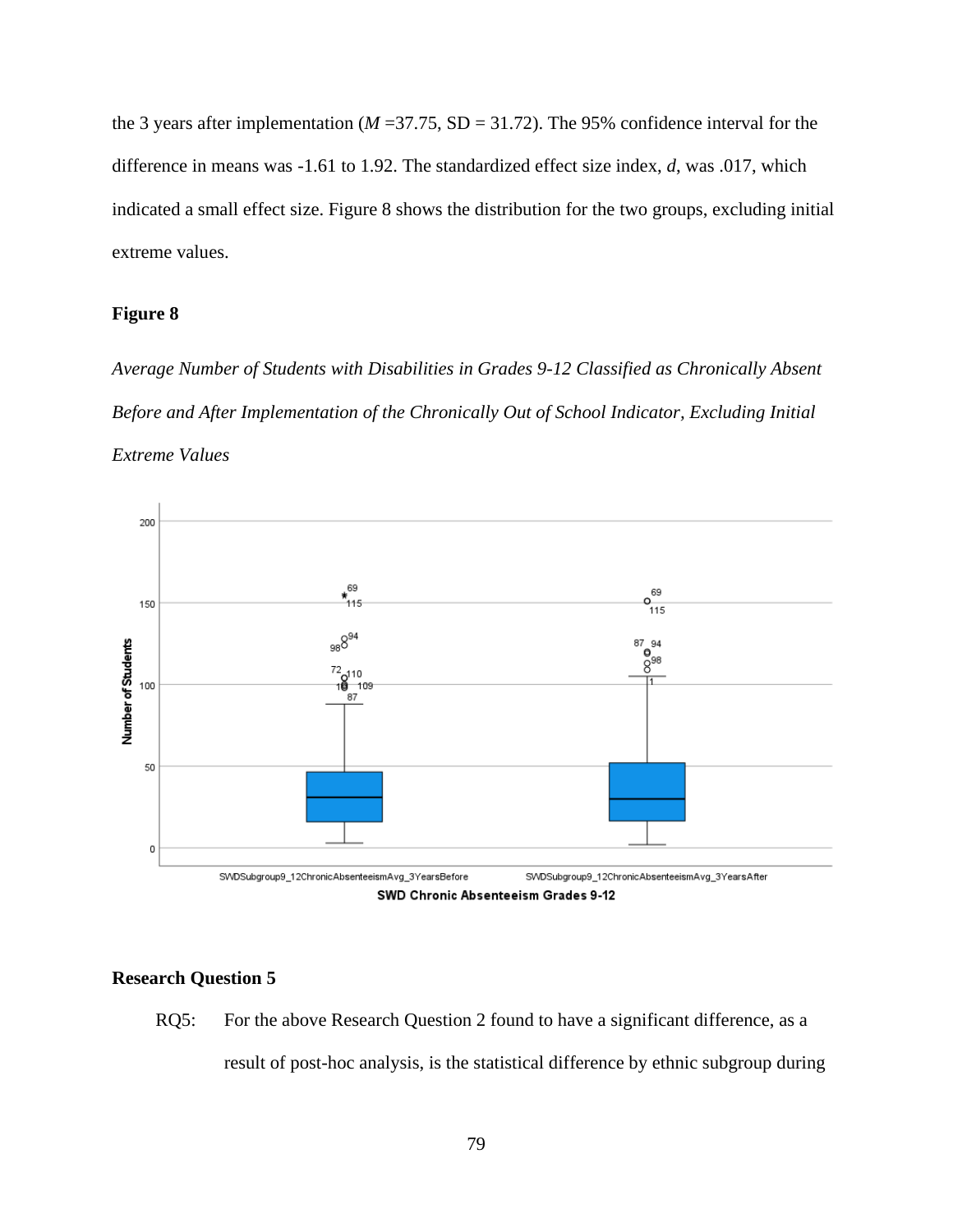the 3 years before and 3 years after the inclusion of the chronically out of school indicator in the Tennessee accountability model?

H05: There is no significant difference in the number of chronic absences among Black/African American students in grades 9-12 during the 3 years before and 3 years after the inclusion of the chronically out of school indicator in the Tennessee accountability model.

Due to significant difference in the number of chronically absent students in the Black/Hispanic/Native American subgroup, paired samples *t-*tests were conducted to determine whether the difference was by race. For Research Question 5, a paired samples *t*-test was conducted to determine if there was a significant difference between the number of chronic absences among Black/African American students in grades 9-12 during the 3 years before and the 3 years after implementation of the Chronically Out of School indicator in the Tennessee accountability model. The test was not significant,  $t(87) = -.337$ ,  $p = .737$ . Therefore, the null hypothesis was retained. The number of Black/African American students classified as chronically absent tended to be similar during the 3 years prior to the implementation of the Chronically Out of School Indicator ( $M = 171.86$ , SD = 729.83) compared to the 3 years after implementation ( $M = 173.03$ ,  $SD = 721.46$ ). The 95% confidence interval for the difference in means was -8.08 to 5.74. The standardized effect size index, *d*, was .036, which indicated a small effect size. Figure 9 shows the distribution for the two groups.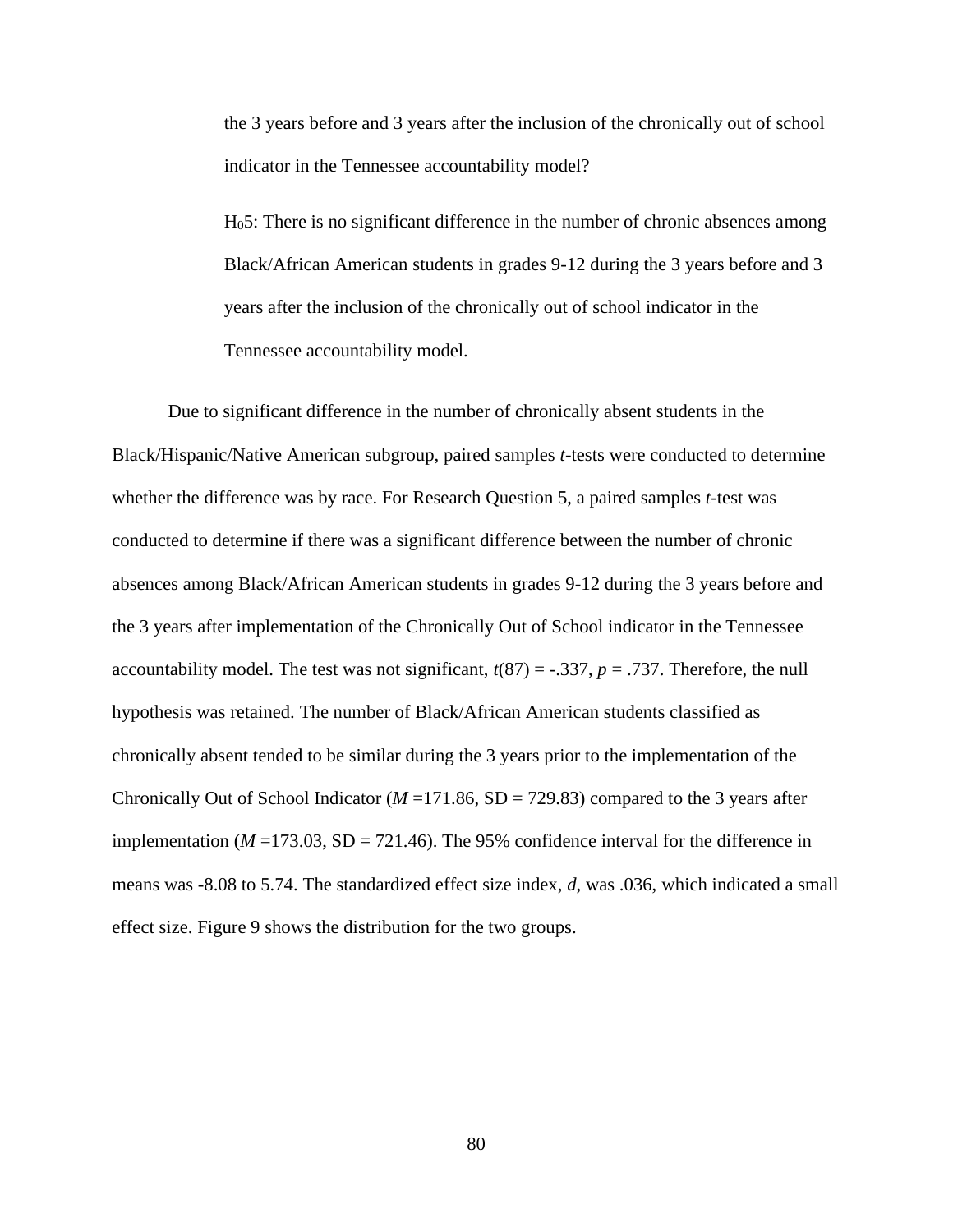### **Figure 9**

*Average Number of Black/African American Students in Grades 9-12 Classified as Chronically Absent Before and After Implementation of the Chronically Out of School Indicator*



The data were reanalyzed after the extreme values identified in Figure 9 were removed. An additional paired samples *t*-test was conducted to determine if there was a significant difference between the number of chronic absences among Black/African American students in grades 9-12 during the 3 years before and the 3 years after implementation of the Chronically Out of School indicator in the Tennessee accountability model. The test remained not significant,  $t(77) = .602$ ,  $p = .549$ . Therefore, the null hypothesis was again retained. The number of Black/African American students classified as chronically absent tended to be similar during the 3 years prior to the implementation of the Chronically Out of School Indicator (*M* =25.64, SD = 28.59) compared to the 3 years after implementation  $(M = 24.82, SD = 26.89)$ . The 95%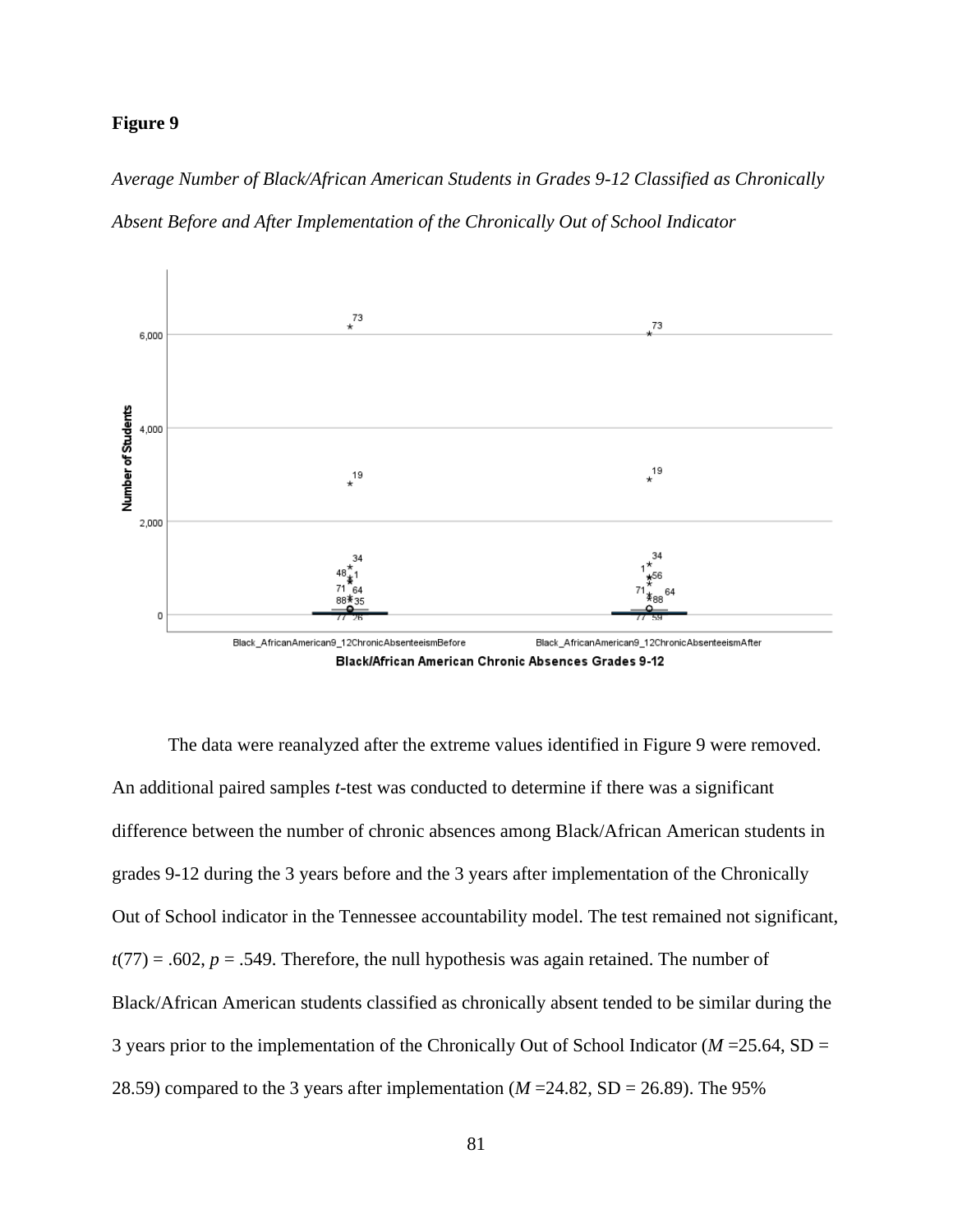confidence interval for the difference in means was -1.89 to 3.54. The standardized effect size index, *d*, was .068, which indicated a small effect size. Figure 10 shows the distribution for the two groups, excluding initial extreme values.

# **Figure 10**

*Average Number of Black/African American Students in Grades 9-12 Classified as Chronically Absent Before and After Implementation of the Chronically Out of School Indicator, Excluding Initial Extreme Values*





### **Research Question 6**

RQ6: For the above Research Question 2 found to have a significant difference, as a result of post-hoc analysis, is the statistical difference by ethnic subgroup during the 3 years before and 3 years after the inclusion of the chronically out of school indicator in the Tennessee accountability model?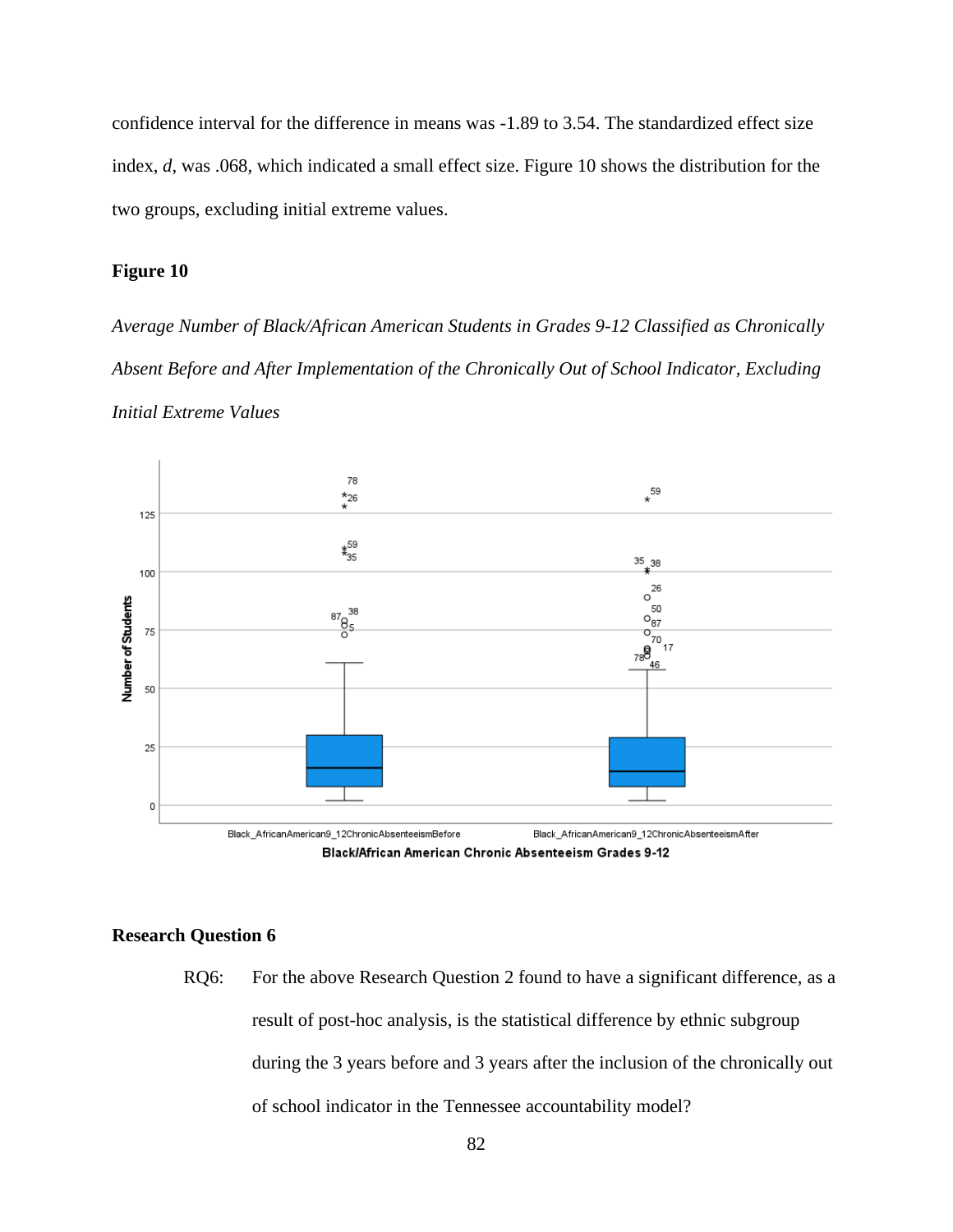H06: There is no significant difference in the number of chronic absences among Hispanic students in grades 9-12 during the 3 years before and 3 years after the inclusion of the chronically out of school indicator in the Tennessee accountability model.

Due to significant difference in the number of chronically absent students in the Black/Hispanic/Native American subgroup, paired samples *t-*tests were conducted to determine whether the difference was by race. For Research Question 6, a paired samples *t-*test was conducted to determine if there was a significant difference between the number of chronic absences among Hispanic students in grades 9-12 during the 3 years before and the 3 years after implementation of the Chronically Out of School indicator in the Tennessee accountability model. The test was significant,  $t(80) = -2.65$ ,  $p = .010$ . Therefore, the null hypothesis was rejected. The results indicated that the mean number of chronically absent Hispanic students for the 3 years prior to implementation of the Chronically Out of School indicator ( $M = 44.85$ , SD = 141.31) was significantly less than the mean rate of chronic absenteeism for the 3 years after (*M*   $=60.59$ , SD = 193.25). The 95% confidence interval for the difference in means was -27.57 to -3.92. The standardized effect size index, *d*, was .294, which indicated a small effect size. Figure 11 shows the distribution for the two groups.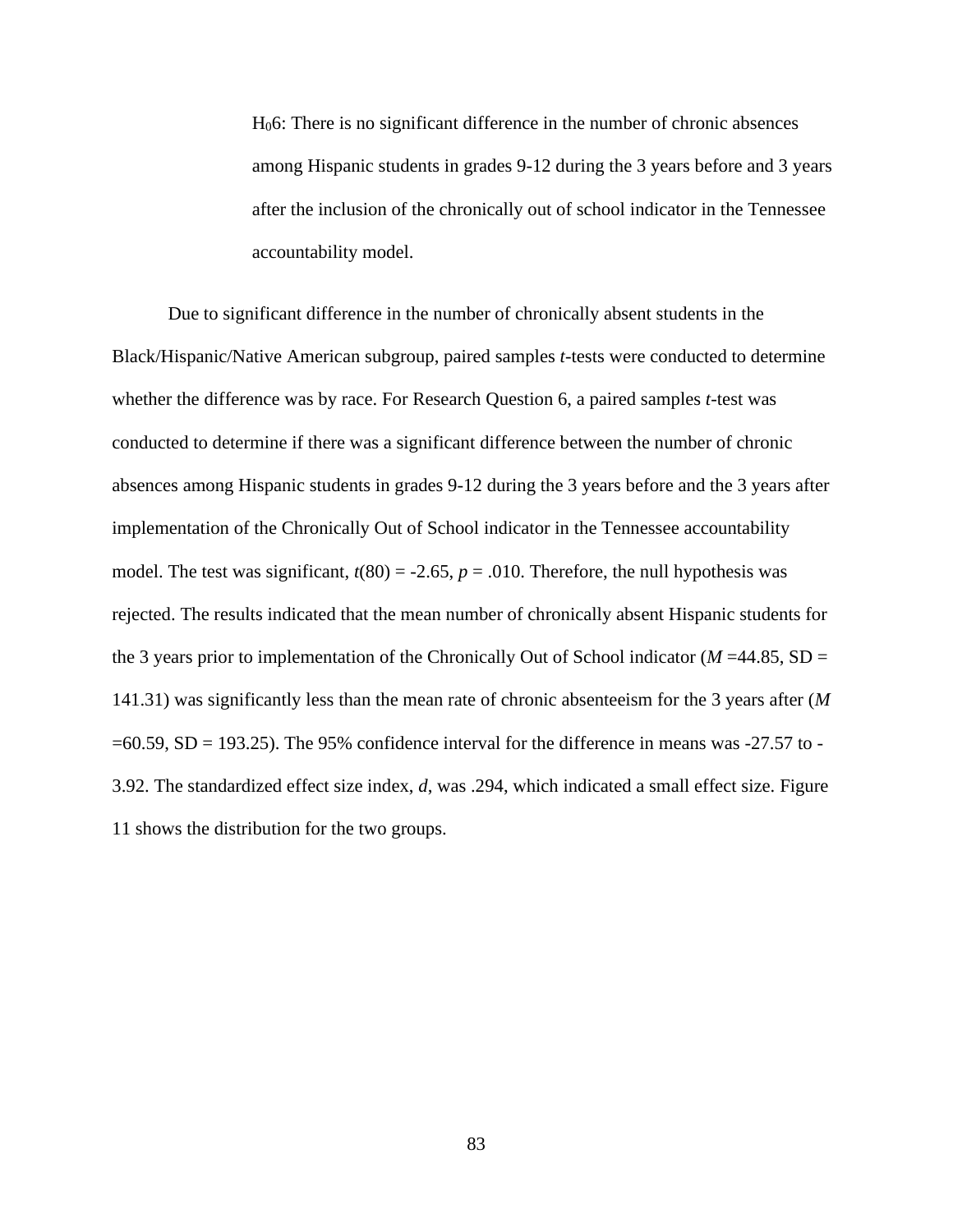### **Figure 11**

*Average Number of Hispanic Students in Grades 9-12 Classified as Chronically Absent Before and After Implementation of the Chronically Out of School Indicator*



The data were reanalyzed after the extreme values identified in Figure 11 were removed. An additional paired samples *t-*test was conducted to determine if there was a significant difference between the number of chronic absences among Hispanic students in grades 9-12 during the 3 years before and the 3 years after implementation of the Chronically Out of School indicator in the Tennessee accountability model. The test remained significant,  $t(70) = -2.72$ ,  $p =$ .008. Therefore, the null hypothesis was again rejected. The results indicated that the mean number of chronically absent Hispanic students for the 3 years prior to implementation of the Chronically Out of School indicator ( $M = 12.34$ , SD = 13.49) was significantly less than the mean rate of chronic absenteeism for the 3 years after  $(M = 15.61, SD = 18.97)$ . The 95% confidence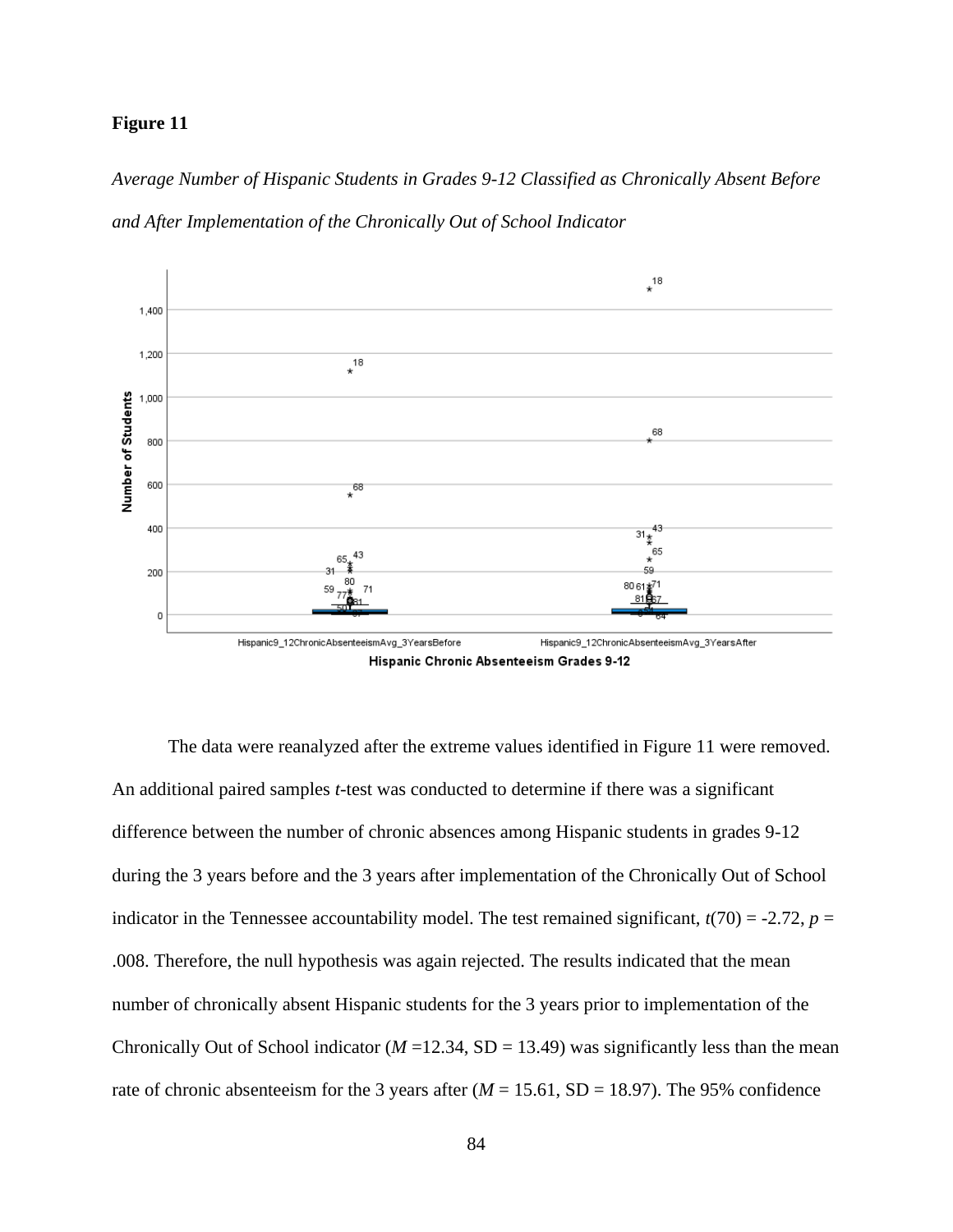interval for the difference in means was -5.66 to -.87. The standardized effect size index, *d*, was .32, which indicated a small effect size. Figure 12 shows the distribution for the two groups, excluding initial extreme values.

### **Figure 12**

*Average Number of Hispanic Students in Grades 9-12 Classified as Chronically Absent Before and After Implementation of the Chronically Out of School Indicator, Excluding Initial Extreme Values*



Hispanic Chronic Absenteeism Grades 9-12

# **Chapter Summary**

The purpose of this study was to explore the possibility of significant differences between the number of students chronically absent before and after the inclusion of the Chronically Out of School indicator in the Tennessee Accountability Model. A series of paired samples *t*-tests were used to determine if significant differences existed between the number of chronically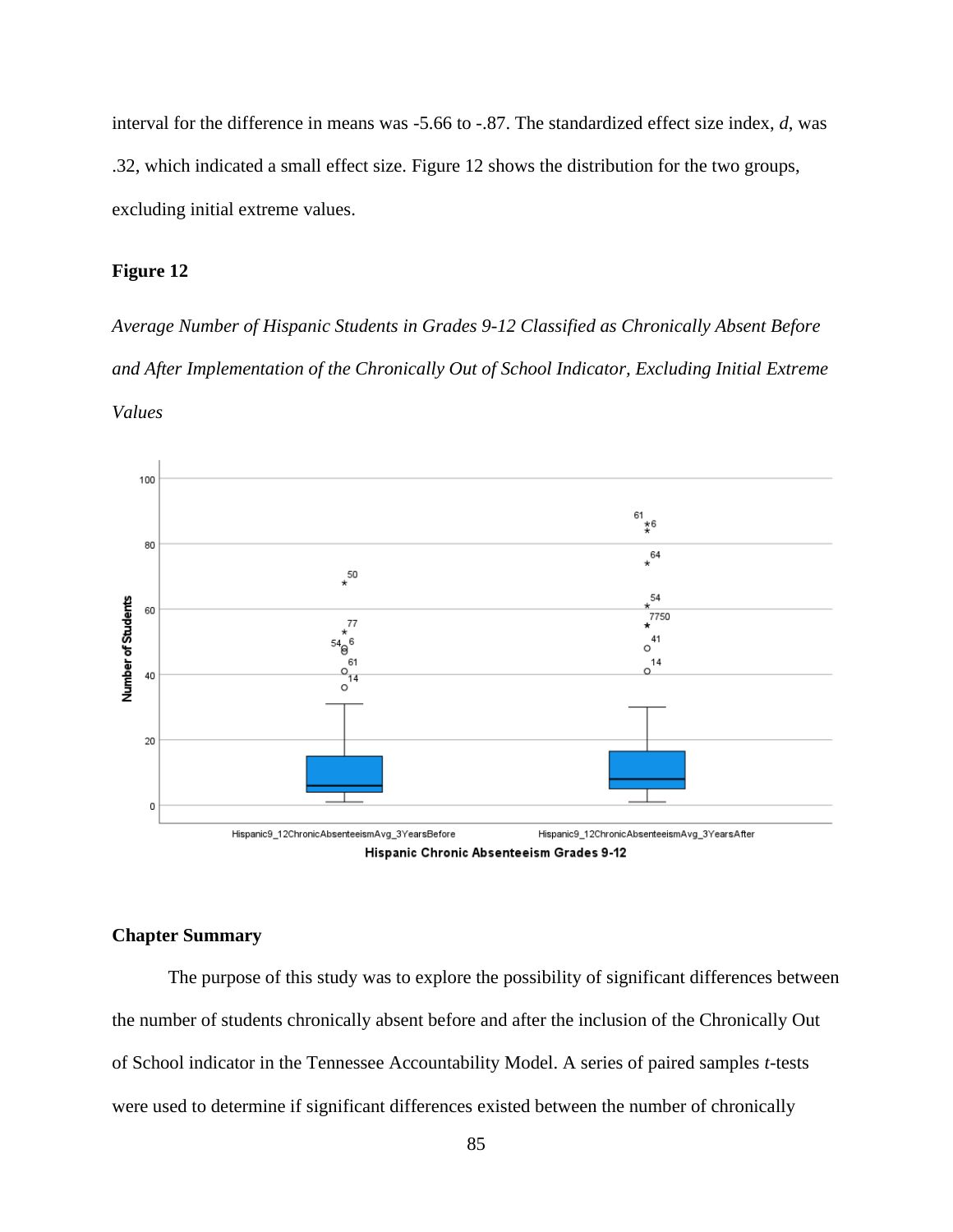absent students before and after implementation of the Chronically Out of School Indicator. Data analysis included the number of chronically absent students in grades 9-12 at the district level and the following student subgroups: Black/Hispanic/Native American, Economically Disadvantaged, and Students with Disabilities. Post-hoc analysis included subgroup data for Black/African American and Hispanic students classified as chronically absent in grades 9-12. The null hypotheses were rejected for Research Questions 1 and 2 as the results of paired samples *t-*tests were found to be significant. The null hypotheses were retained for Research Questions 3 and 4 as results of the paired samples *t*-tests were not significant.

Due to the varied size of districts included in the study, extreme values were present in each data set. After the initial paired samples *t-*tests were run for each research question, extreme values were excluded and a second series of paired samples *t-*tests were used to determine if significant differences existed between the number of chronically absent students before and after implementation of the Chronically Out of School Indicator. The null hypotheses were rejected for Research Questions 1 and 3 as the results of paired samples *t-*tests were found to be significant. The null hypotheses were retained for Research Questions 2 and 4 as results of the paired samples *t*-tests were not significant.

Research Question 5 and 6 were a post-hoc analyses of significant differences found for Research Question 2. Due to the significant difference found in Research Question 2, the BHN subgroup data were disaggregated by ethnicity into Black/African American and Hispanic groups. Paired sample *t-*tests were conducted on the number of Black/African American and Hispanic students classified as chronically absent in grades 9-12. The first post-hoc paired samples *t*-test compared the number of Black/African American students classified as chronically absent during the 3 years before and 3 years after implementation of the Chronically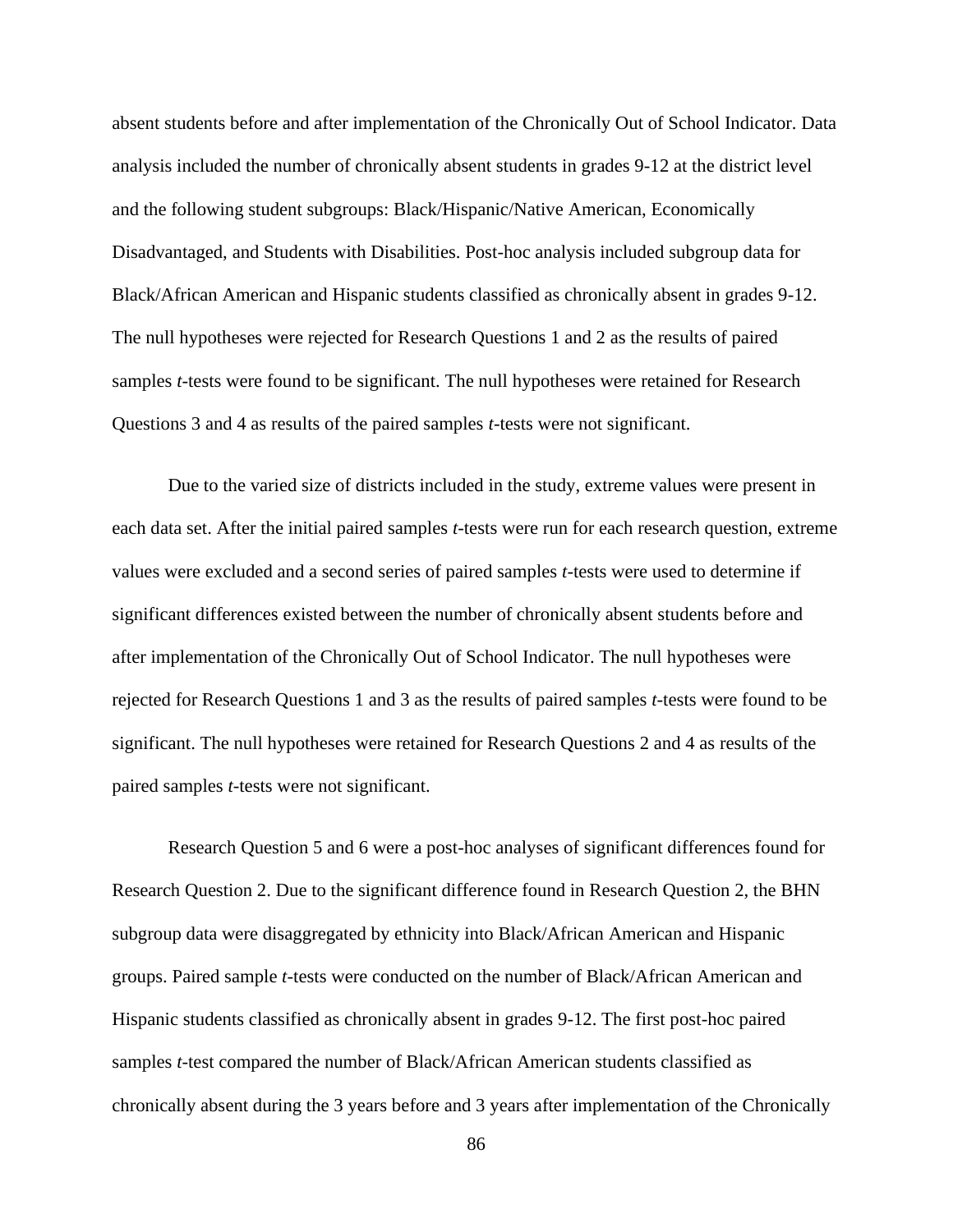Out of School Indicator. The test was insignificant, indicating the number of Black/African American students classified as chronically absent during the 3 years before and 3 years after was not significantly different ( $M = 171.86$  and  $M = 173.03$  respectively). The second post-hoc paired samples *t*-test compared the number of Hispanic students classified as chronically absent during the 3 years before and 3 years after implementation of the Chronically Out of School Indicator. The test was significant, indicating the number of Hispanic students classified as chronically absent during the 3 years before and 3 years after was significantly different ( $M =$ 44.85, and  $M = 60.59$  respectively). While the test was significant, the mean number of chronically absent Hispanic students increased during the 3 years after implementation. Chapter 5 includes a summary of the findings, implications, and recommendations for future research and current practice.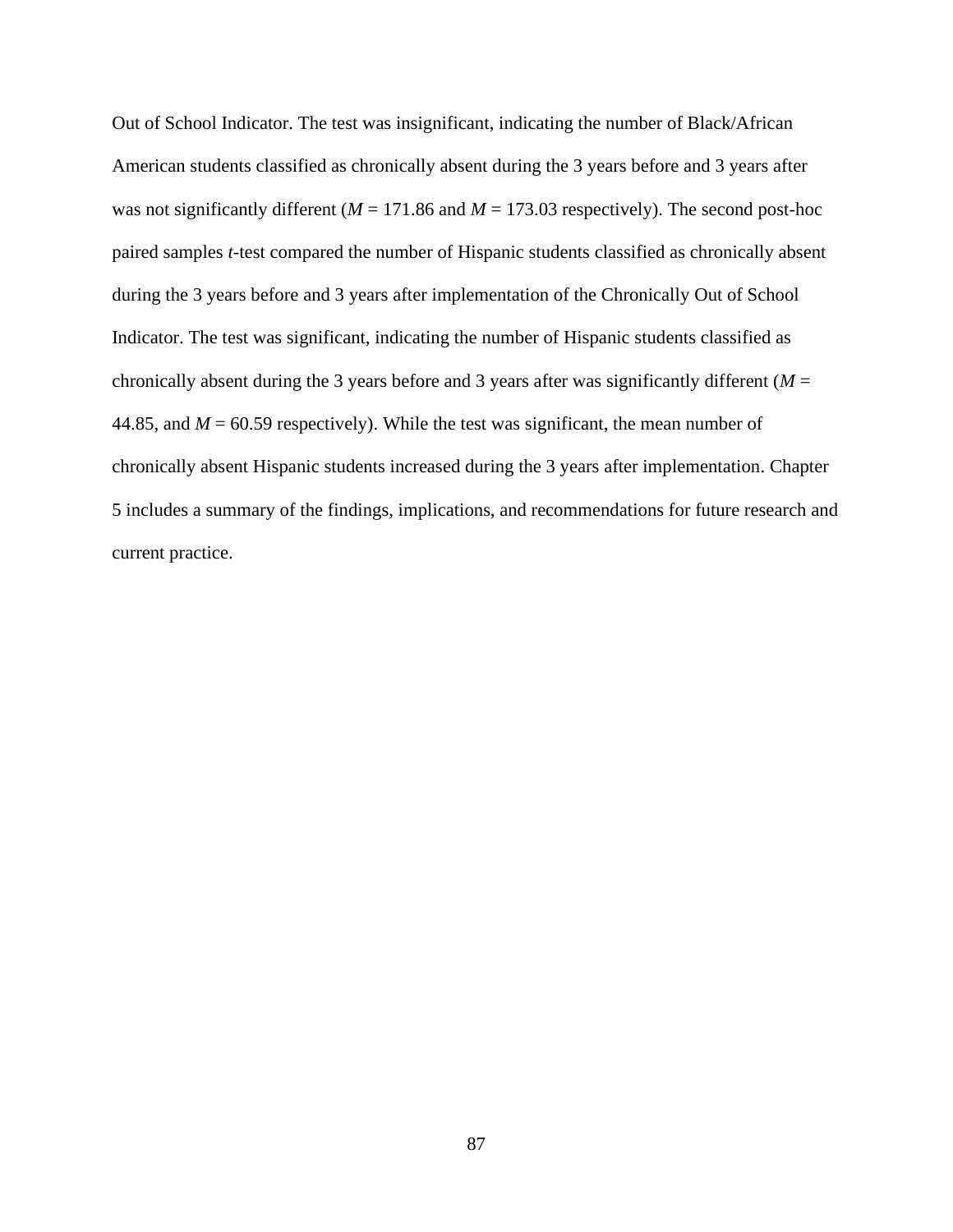#### **Chapter 5. Conclusions**

### **Introduction**

Since the passage of the Elementary and Secondary Education Act of 1965 (ESEA), accountability measures used to evaluate schools have shaped the landscape of education. The most recent reauthorization of the ESEA, the Every Student Succeeds Act (ESSA), allowed states greater flexibility in creating and implementing accountability policies. As part of ESSA, states were required to include a nonacademic indicator related to school quality or student success (SQSS) within accountability models (Kaput, 2018; Portz & Beauchamp, 2020; Rafa, 2017). Chronic absenteeism was selected as a nonacademic indicator by 37 states, including Tennessee. The inclusion of attendance in state accountability models highlighted a longstanding concern that traditional methods of tracking attendance masked chronic absenteeism among students (Attridge et al., 2016; Bruner et al., 2011).

The purpose of this quantitative study was to explore the effects of implementing the Chronically Out of School indicator on the number of students classified as chronically absent by comparing the average number of chronically absent students before and after the indicator's inclusion in Tennessee's accountability models for schools and districts. District level chronic absenteeism data were obtained from the Tennessee Department of Education's Data Downloads and Requests webpage. The data files included the number of students chronically absent in grades 9-12 overall and among the following subgroups: Black/Hispanic/Native American, Economically Disadvantaged, and Students with Disabilities.

Statistical tests were conducted to explore the possibility of differences in the number of chronically absent students before and after implementation of the Chronically Out of School indicator in school and district accountability models. For significant differences found in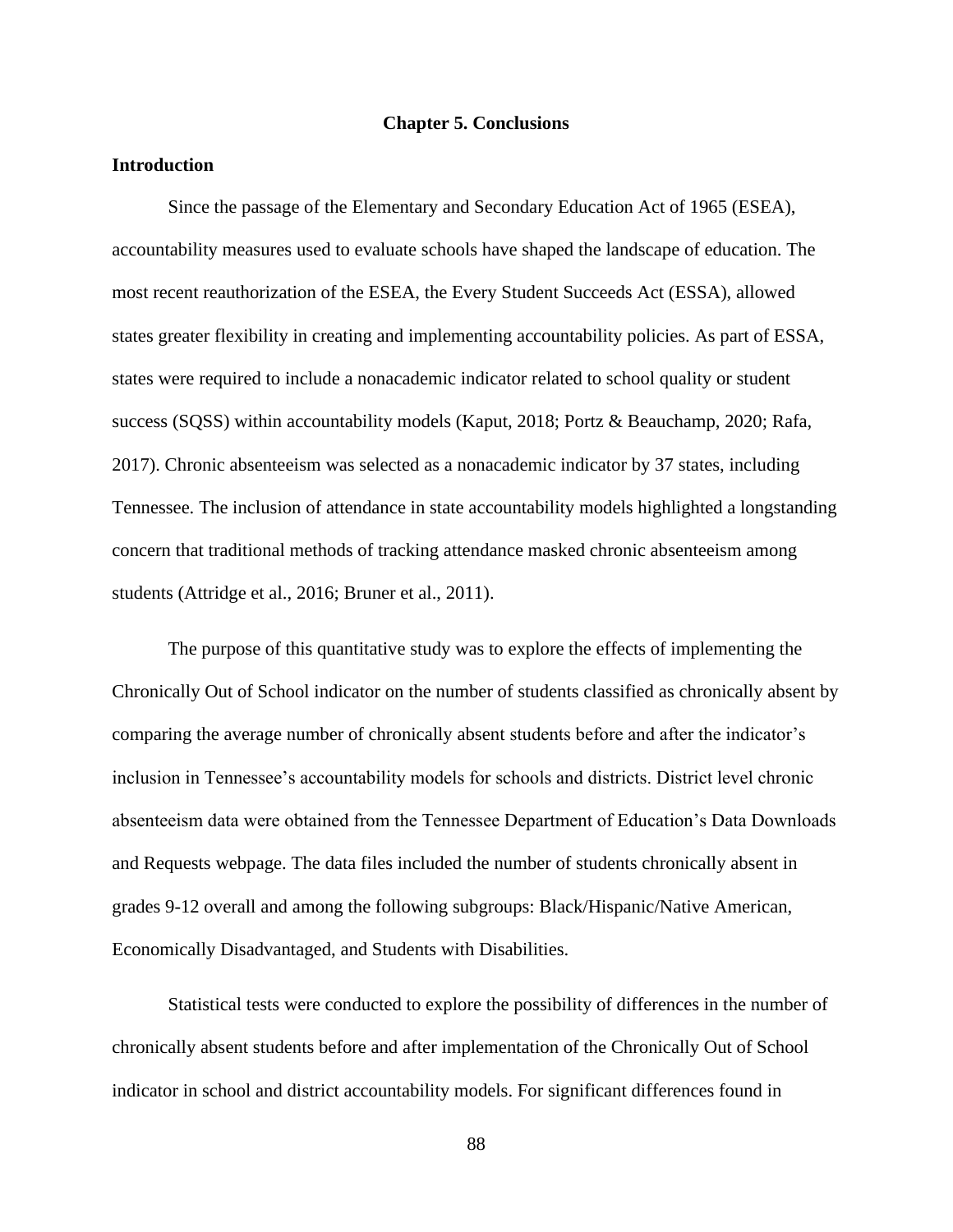Research Question 2, the researcher conducted post hoc analyses to examine the possibility of significant differences based on race. Chapter 5 includes a discussion of the findings, implications, and recommendations for future research and current practice.

### **Discussion**

The research questions examined in this study centered on the effects of implementing the Chronically Out of School Indicator on the number of chronically absent students in grades 9-12 and various subgroups. The Chronically Out of School Indicator is a component of school and district accountability models in Tennessee.

### *Research Question 1*

Research Question 1 was analyzed using a paired-samples *t*-test to compare the mean number of chronically absent students in grades 9-12 during the 3 years before and 3 years after the inclusion of the Chronically Out of School Indicator in the Tennessee accountability model for schools and school districts. The results of the paired samples *t*-test were significant, indicating that the number of students in grades 9-12 classified as chronically absent was significantly lower ( $M = 431.41$ ) compared to the number of chronically absent students before implementation of the Chronically Out of School Indicator ( $M = 455.13$ ). The results continued to be significant when extreme values were removed, and an additional paired samples *t*-test was conducted.

The inclusion of a nonacademic indicator in state ESSA plans resulted in many states placing an increased focus on chronic absenteeism (Darling-Hammond et al., 2016; Jimenez & Sargrad, 2017). Prior to the passage of ESSA, there was a lack of standardized policies and procedures focused on collecting and tracking student absences (Balfanz & Byrnes, 2012; Chang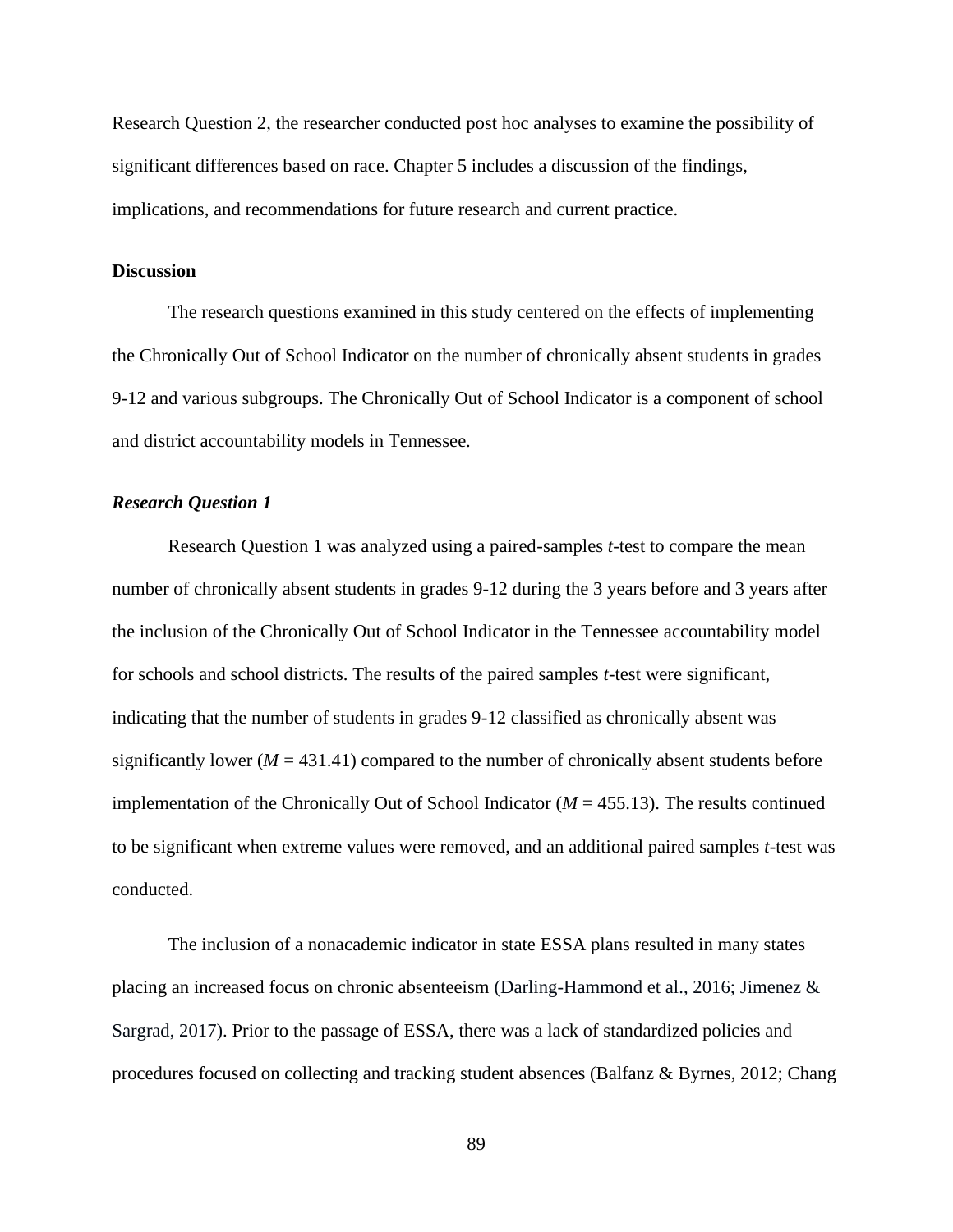et al., 2018). In addition, varied definitions regarding what constitutes an absence and chronic absenteeism led to varied absentee reports (Chang et al., 2018). Variations in attendance reporting procedures across schools and districts before ESSA demonstrate the importance of establishing standardized reporting procedures across schools and districts for the 37 states that chose to use chronic absenteeism as the nonacademic indicator included in accountability models.

The results of Research Question 1 correspond to existing literature focused on the importance of accountability practices for attendance reporting and the inclusion of attendance measures in accountability models (Chang et al., 2018). The results indicated a decrease in the number of chronically absent students in grades 9-12 after including the Chronically Out of School indicator in the state accountability model. While the data were analyzed at the district level to allow for the inclusion of students in grades 9-12 who attend schools that serve students outside this grade band, it is possible an analysis of school-level chronic absenteeism data could yield different results. In addition, the differences in overall enrollment and student subgroup numbers across districts indicate the need to further disaggregate and analyze the data.

# *Research Question 2*

Research Question 2 was analyzed using a paired-samples *t*-test to compare the mean number of chronically absent students in grades 9-12 who belonged to the Black/Hispanic/Native American subgroup during the 3 years before and 3 years after the inclusion of the Chronically Out of School Indicator in the Tennessee accountability model for schools and school districts. The results of the paired samples *t*-tests were significant, indicating that the number of students in the Black/Hispanic/Native American subgroup classified as chronically absent was significantly higher  $(M = 200.18)$  compared to the number of chronically absent students before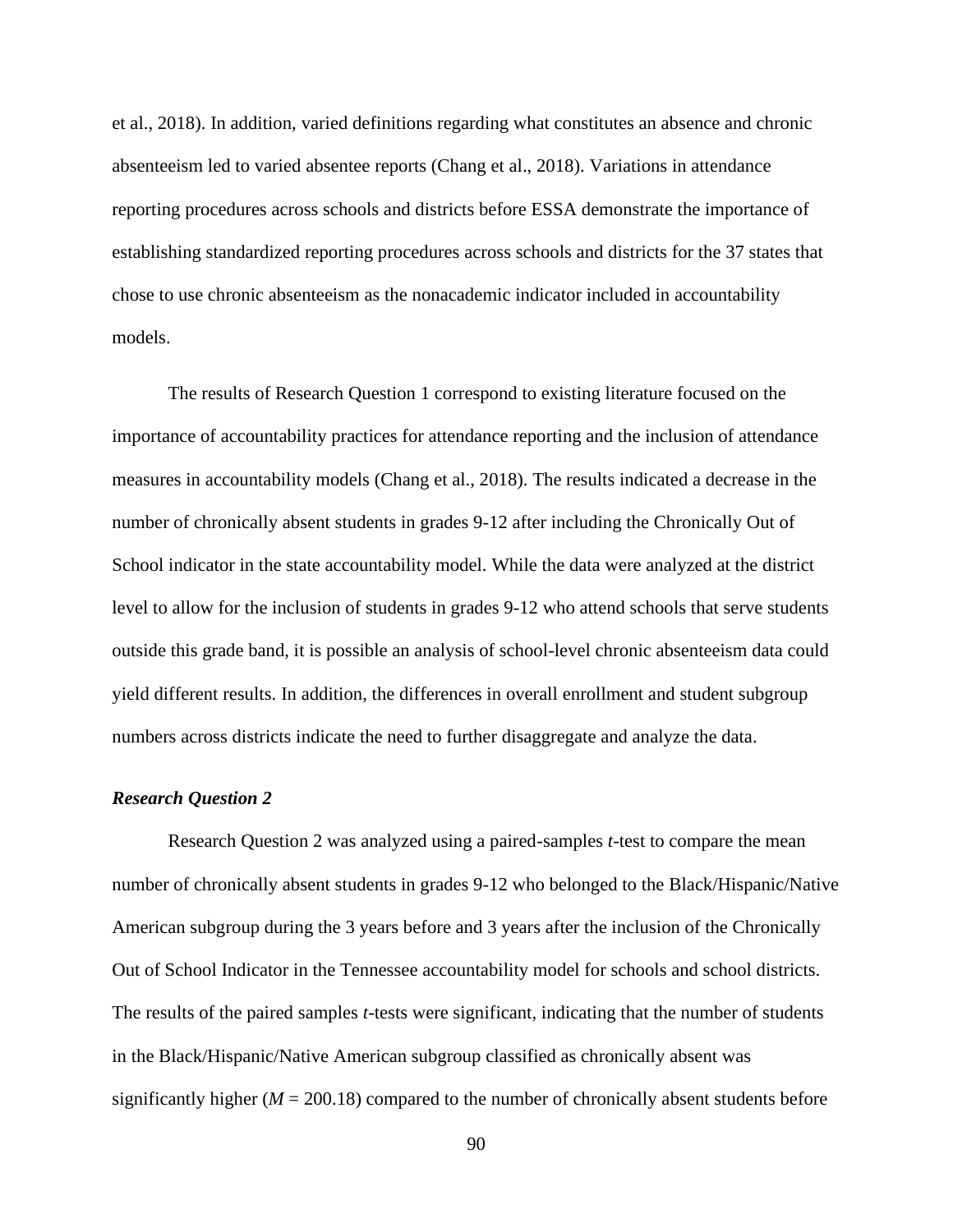implementation of the Chronically Out of School Indicator (*M* = 186.31). An additional paired samples *t*-test was conducted after the removal of extreme values. The results of the second test were not significant, indicating that the number of students in the Black/Hispanic/Native American subgroup classified as chronically absent (*M* = 35.25) was not significantly different compared to the number of chronically absent students before implementation of the Chronically Out of School Indicator  $(M = 32.51)$ .

As discussed in the literature review, students in the Black/Hispanic/Native American subgroup tend to be absent more often than their White and Asian peers (Ford & Triplet, 2019; Jacob & Lovett, 2017; United States Department of Education, 2019a). The initial results of Research Question 2 coincided with existing literature addressing higher rates of chronic absenteeism among student subgroups. However, the results indicated an increase in the number of chronically absent students within the BHN subgroup after the implementation of the Chronically Out of School Indicator. In addition, due to data being examined at the district level, differences in aggregate student enrollment across districts may have affected the results of the paired samples *t-*tests. For example, larger districts throughout Tennessee reporting higher numbers of chronically absent students within the BHN subgroup may have different results when compared to districts with fewer students. It is possible that future research focused on individual districts or schools will allow for better results due to a smaller sample size.

#### *Research Question 3*

Research Question 3 was analyzed using a paired-samples *t*-test to compare the mean number of chronically absent students in grades 9-12 who belonged to the Economically Disadvantaged subgroup during the 2 years before and 3 years after the inclusion of the Chronically Out of School Indicator in the Tennessee accountability model for schools and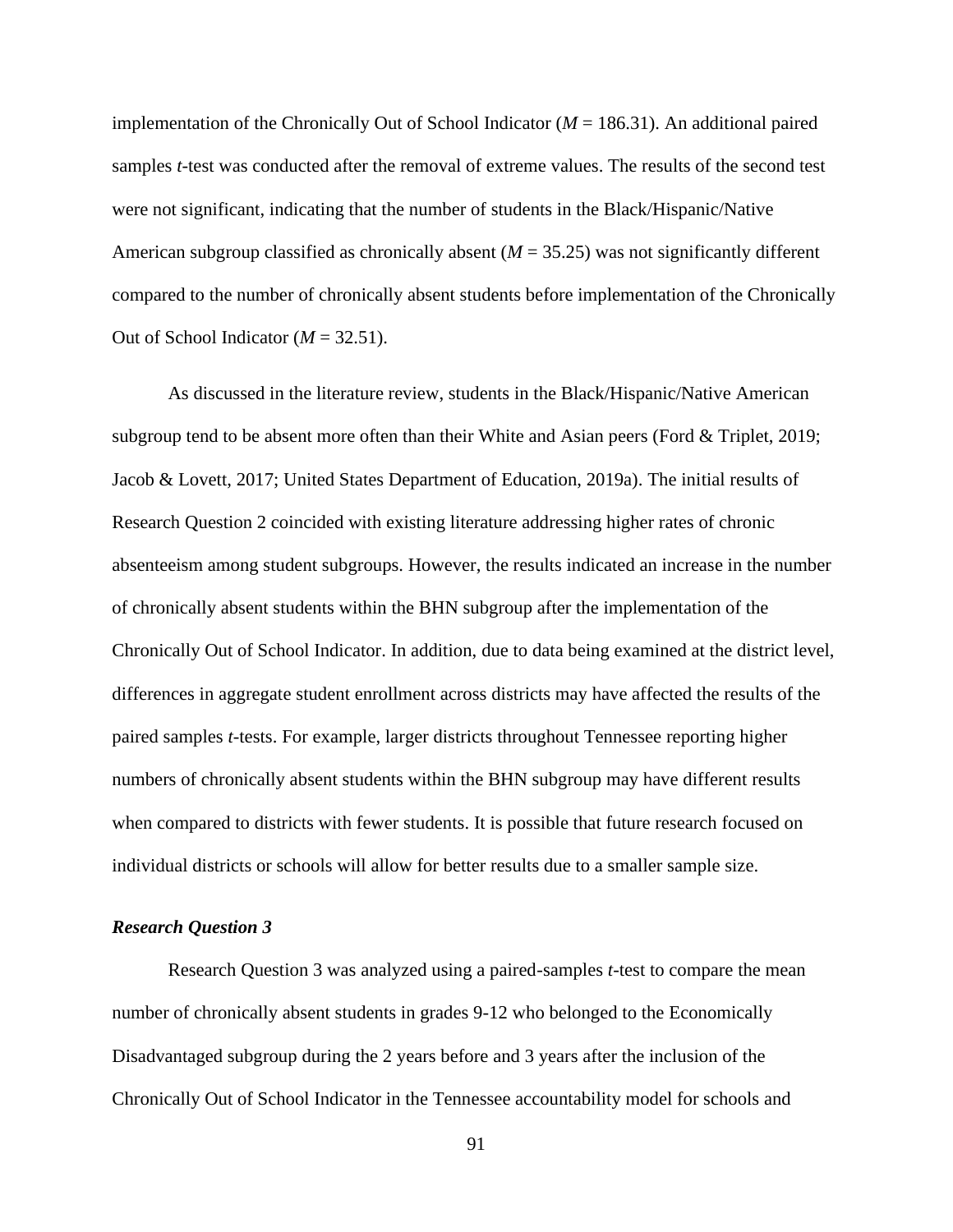school districts. The period before implementation was limited to 2 years due to limited data available for the 2014-2015 school year. The results of the paired samples *t*-test were not significant, indicating that the number of students in the Economically Disadvantaged subgroup classified as chronically absent  $(M = 245.43)$  was not significantly different compared to the number of chronically absent students before implementation of the Chronically Out of School Indicator (*M* = 228.03). An additional paired samples *t*-test was conducted after the removal of extreme values. The results of the second test were significant, indicating that the number of students in the Economically Disadvantaged subgroup classified as chronically absent (*M* = 91.29) after implementation of the Chronically Out of School indicator was significantly different compared to the number of chronically absent students before implementation ( $M =$ 100.02).

Existing literature supports the connection between poverty and higher rates of chronic absenteeism due to factors such as housing instability, lack of basic necessities, unreliable transportation, and disruption of family relationships (Balfanz & Byrnes, 2012; Gennetian et al., 2018). Studies citing the connection between chronic absenteeism and qualification for free and reduced lunch could provide further insight on the effects of poverty on student attendance and lead to successful interventions (Balfanz & Byrnes, 2012). The results of the paired samples *t*test after removal of extreme values support the assertion that districts with higher student enrollment may mask significant differences among districts with lower student enrollment.

### *Research Question 4*

Research Question 4 was analyzed using a paired-samples *t*-test to compare the mean number of chronically absent students in grades 9-12 who belonged to the Students with Disabilities subgroup during the 3 years before and 3 years after the inclusion of the Chronically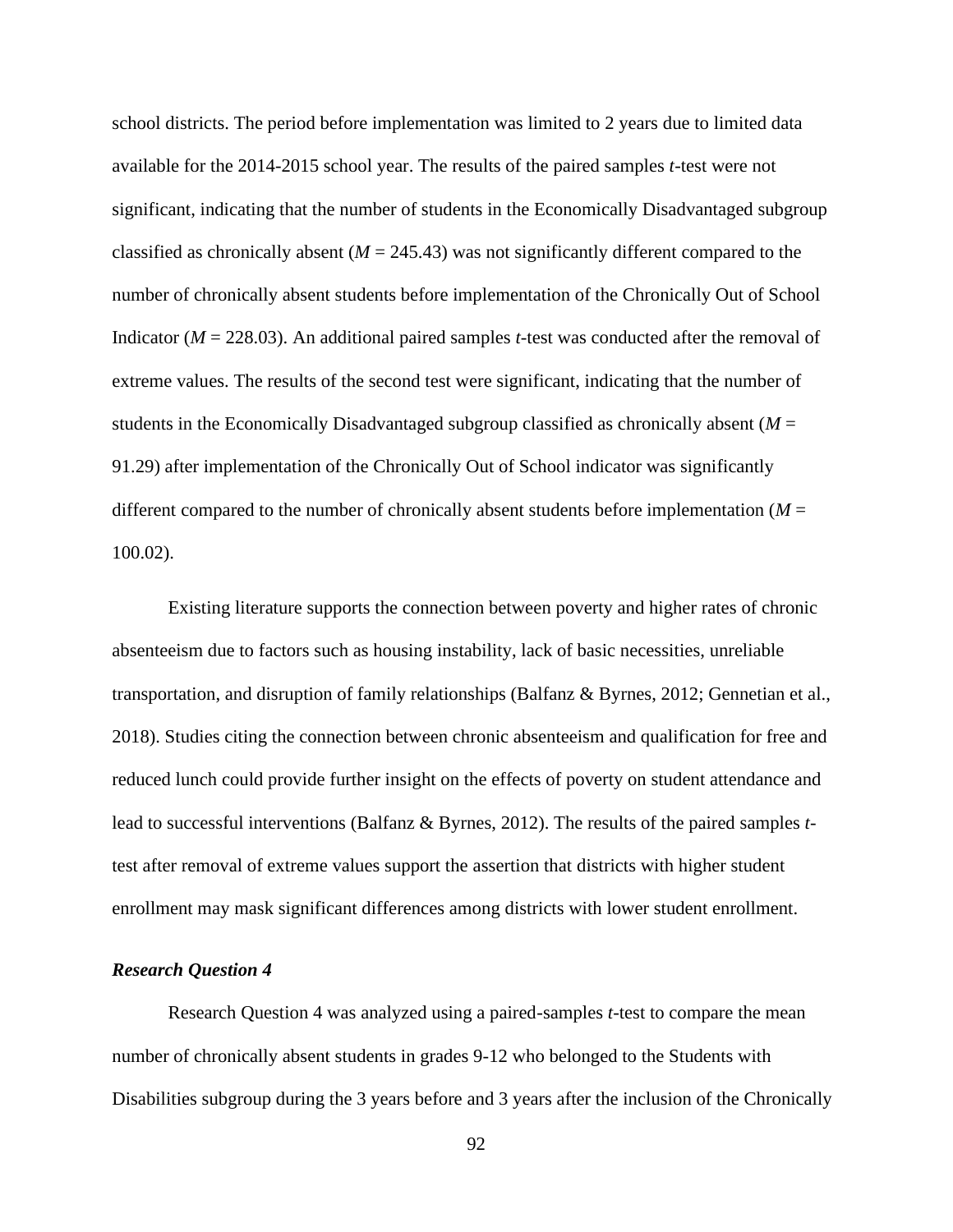Out of School Indicator in the Tennessee accountability model for schools and school districts. The results of the paired samples *t*-test were not significant, indicating that the number of students in the Students with Disabilities subgroup classified as chronically absent  $(M = 68.94)$ was not significantly different compared to the number of chronically absent students before implementation of the Chronically Out of School Indicator  $(M = 68.39)$ . The results continued to be not significant when extreme values were removed, and an additional paired samples *t*-test was conducted.

#### *Research Questions 5 and 6*

As a follow-up to the significant difference indicated in the analysis of Research Question 2, the Black/Hispanic/Native American subgroup was disaggregated to conduct posthoc analyses. For Research Questions 5 and 6, paired-samples *t*-tests were conducted to compare the mean number of chronically absent Black/African American and Hispanic students in grades 9-12 during the 3 years before and 3 years after the inclusion of the Chronically Out of School Indicator in the Tennessee accountability model for schools and school districts, respectively. The results of the paired samples *t*-test on the number of chronically absent Black/African American students were not significant, indicating that the number of Black/African students classified as chronically absent  $(M = 173.03)$  was not significantly different compared to the number of chronically absent Black/African American students before implementation of the Chronically Out of School Indicator ( $M = 171.86$ ). The results continued to be not significant when extreme values were removed, and an additional paired samples *t*-test was conducted.

The results of the paired samples *t*-test on the number of chronically absent Hispanic students were significant, indicating that the number of Hispanic students classified as chronically absent  $(M = 60.59)$  was significantly greater compared to the number of chronically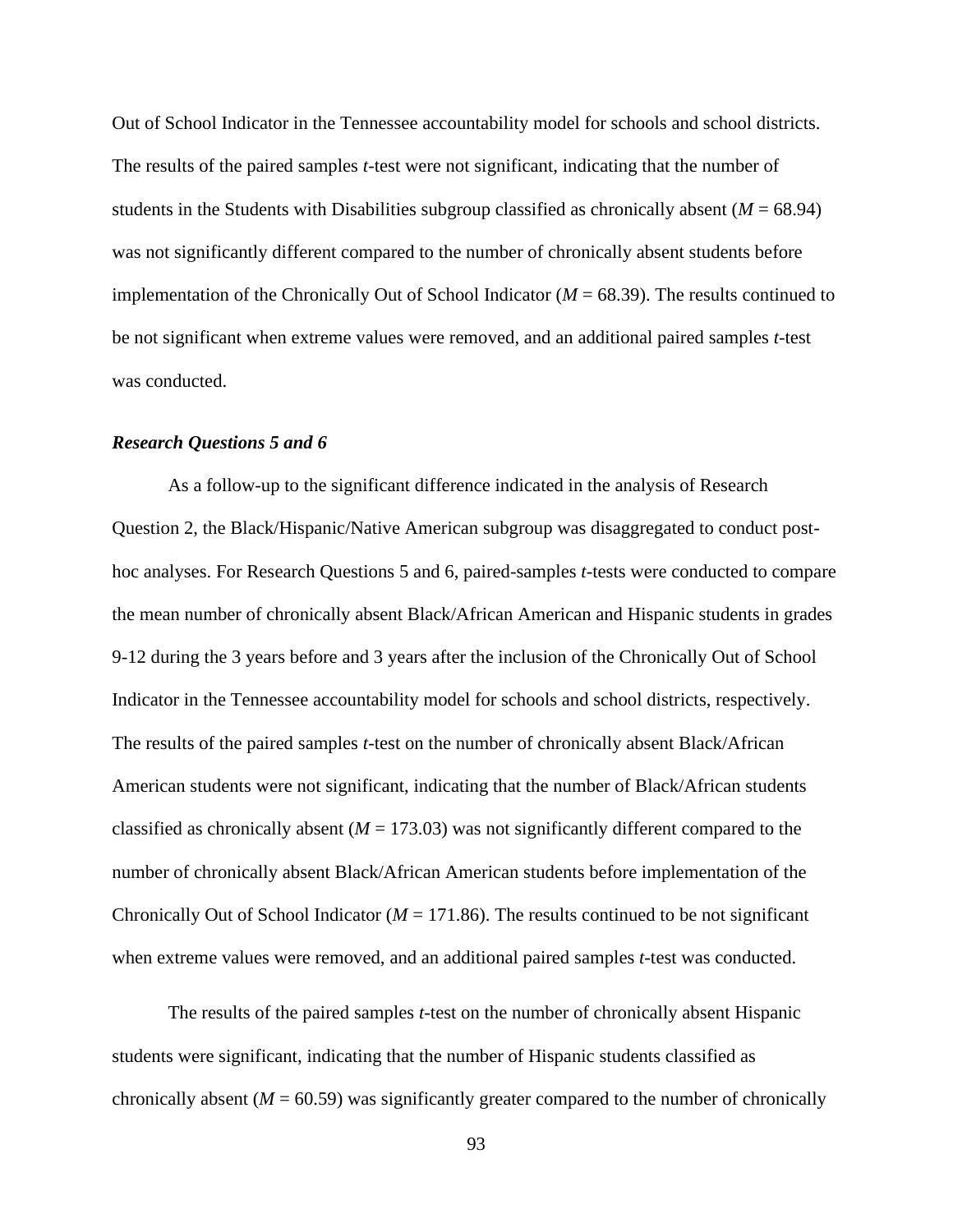absent Black/African American students before implementation of the Chronically Out of School Indicator  $(M = 44.85)$ . The results continued to be significant when extreme values were removed, and an additional paired samples t-test was conducted. Both paired samples *t*-tests indicated an increase in the mean number of chronically absent students after the inclusion of the Chronically Out of School Indicator.

As stated in the analysis of Research Question 2, the results of Research Questions 5 and 6 support existing literature that students belonging to the BHN subgroup tend to experience a higher number of chronic absences compared to their White and Asian peers (Ford & Triplet, 2019; Jacob & Lovett, 2017; United States Department of Education, 2019a). Additionally, exclusionary discipline policies tend to disproportionally affect minority students (Davis et al., 2019; Executive Office of the President, 2016; Losen et al., 2015). Therefore, further investigation is needed to determine the factors leading to increased numbers of chronic absences among Black/African American and Hispanic students despite accountability policies aimed at reducing chronic absences among students.

#### **Possible Factors Contributing to Results**

While the research study results indicate areas of significant difference in the overall number of chronically absent students, further analysis of subgroups yielded varied results. A possible contributing factor to these results is the analysis of data at the district level. Due to the inclusion of additional grades outside the 9-12 grade band in school-level data, the researcher decided to use district-level data to analyze the number of chronically absent students in grades 9-12. Variations in enrollment numbers across districts could have led to larger districts affecting the statistical significance of the paired samples *t*-tests. For example, larger districts with higher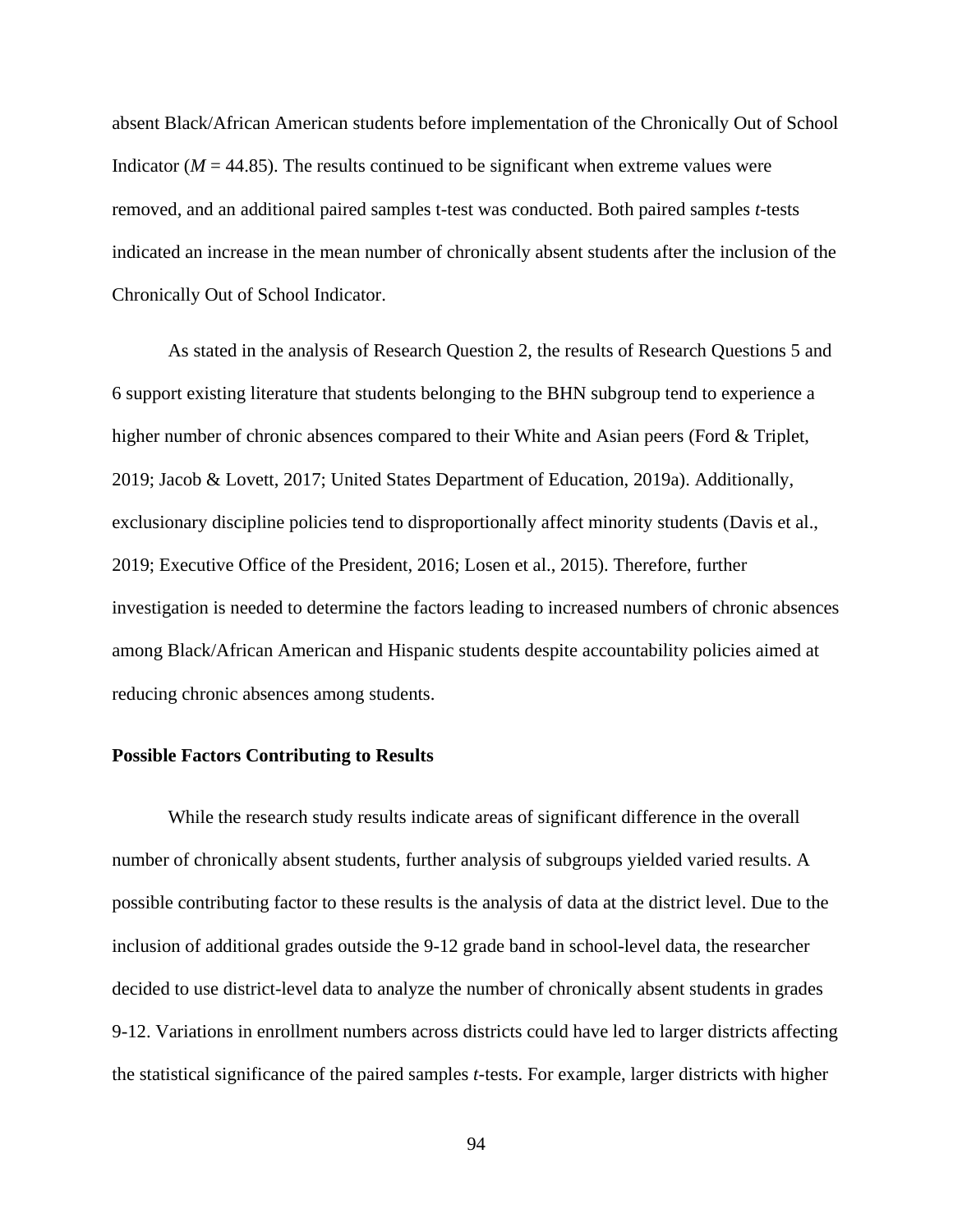aggregate and subgroup enrollment numbers may have masked changes in the average number of chronically absent students in smaller districts.

In addition to variations in district enrollment, the following items were identified as possible contributing factors.

### *COVID-19 Pandemic*

The COVID-19 pandemic caused unprecedented disruptions to the education of Tennessee students. In March 2020, schools were forced to transition to virtual learning due to the pandemic (Attendance Works, 2021b; Santibanez & Guarino, 2020). The Tennessee State Board of Education passed an emergency rule allowing schools to take attendance but restricting their ability to record unexcused absences or implement truancy policies (Tullos, 2020). Attendance records were for schools and districts to evaluate student access to online instruction and the effectiveness of virtual instruction but could not count against the student.

Due to these unprecedented challenges, state accountability policies regarding attendance and chronic absenteeism were suspended for the 2019-2020 school year. Therefore, available chronic absenteeism data from the state was calculated based on student attendance until March 2, 2020, which represents the last day of in-person instruction for Tennessee students (Tennessee Department of Education, 2020c). This was acknowledged as a limitation of this research study due to the possibility that reported data may not represent the full scope of the number of chronically absent students during the 2019-2020 school year. However, the lack of existing research on the effectiveness of accountability and attendance policies, specifically implementation of the Chronically Out of School Indicator, led the researcher to conclude this study would serve as a starting point for further research.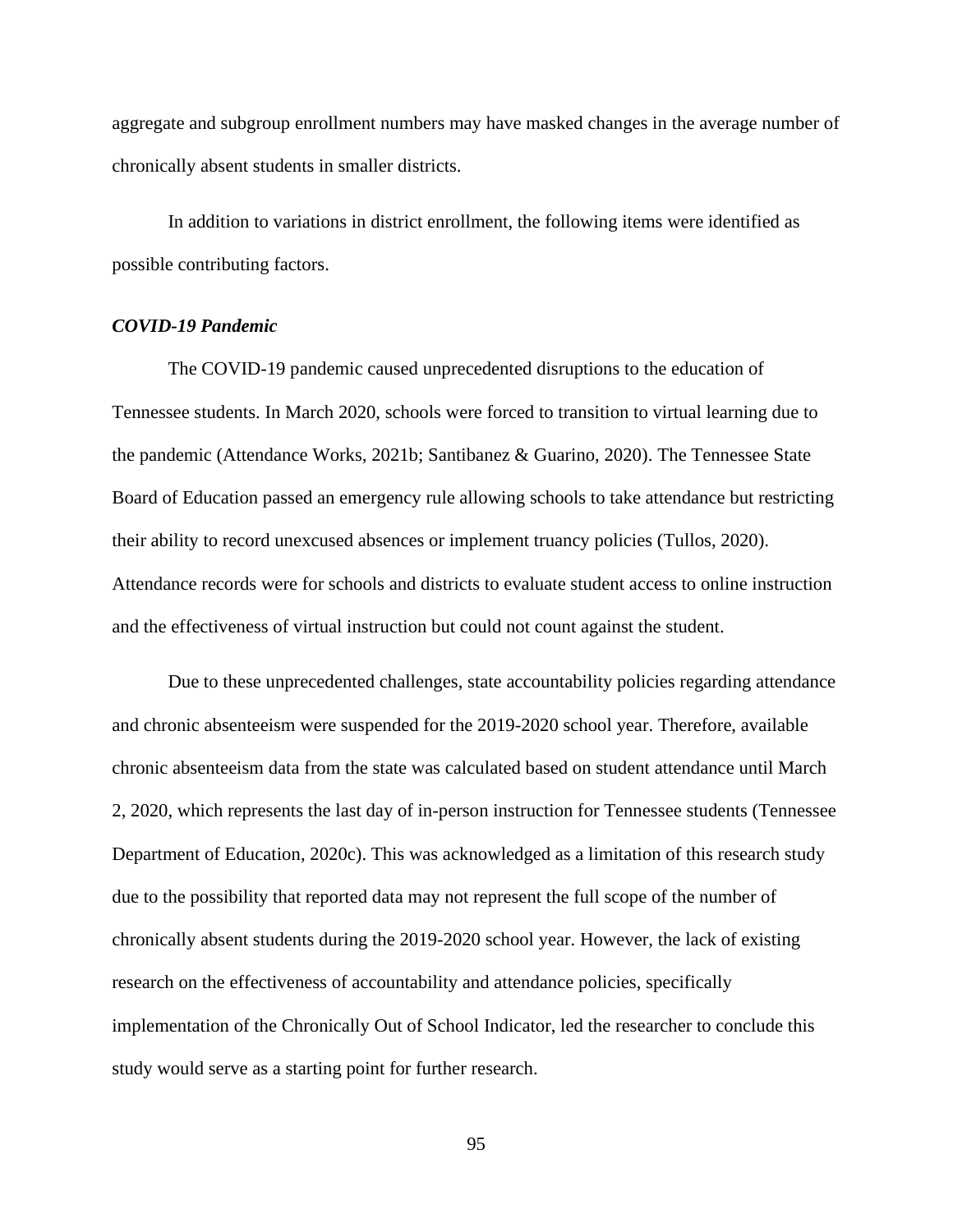At the time this research study was conducted, the COVID-19 pandemic continued to hinder regular school attendance for many student groups. While attendance data were available until March  $2<sup>nd</sup>$  of the 2019-2020 school year, attendance data collection during the 2020-2021 school year was affected due to the differences between online, hybrid, and in-person instruction (Attendance Works, 2021). Districts were left to answer questions about what constitutes attendance during periods of synchronous and asynchronous instruction. The differences in attendance policies across districts and modes of instruction led to questions about the quality and reliability of attendance procedures during the period of remote learning.

#### *Contributing Factors Beyond School*

Students with a history of chronic absenteeism often have other factors affecting their ability to attend school regularly. As stated in the literature review, Balfanz and Byrnes (2012) found that most cases of chronic absenteeism were typically caused by outside barriers, avoidance of issues affecting the student at school, or a lack of engagement and family support. While the root causes of chronic absenteeism vary from student to student, districts, and schools that take a proactive approach in partnering with outreach services and improving school culture often experience the greatest success in improving student attendance (Chang et al., 2019).

The COVID-19 pandemic exposed many inequities students face daily in addition to financial difficulties, job loss, and food or housing insecurity. As schools transitioned to virtual learning, districts that did not provide student devices found that many families lacked access to a computer or reliable internet services. Preliminary studies indicate that the transition to virtual learning affected at-risk and minority students at disproportionately higher levels than their nonchronically absent peers (Attendance Works, 2021; Bailey, 2020; The Hunt Institute, 2021).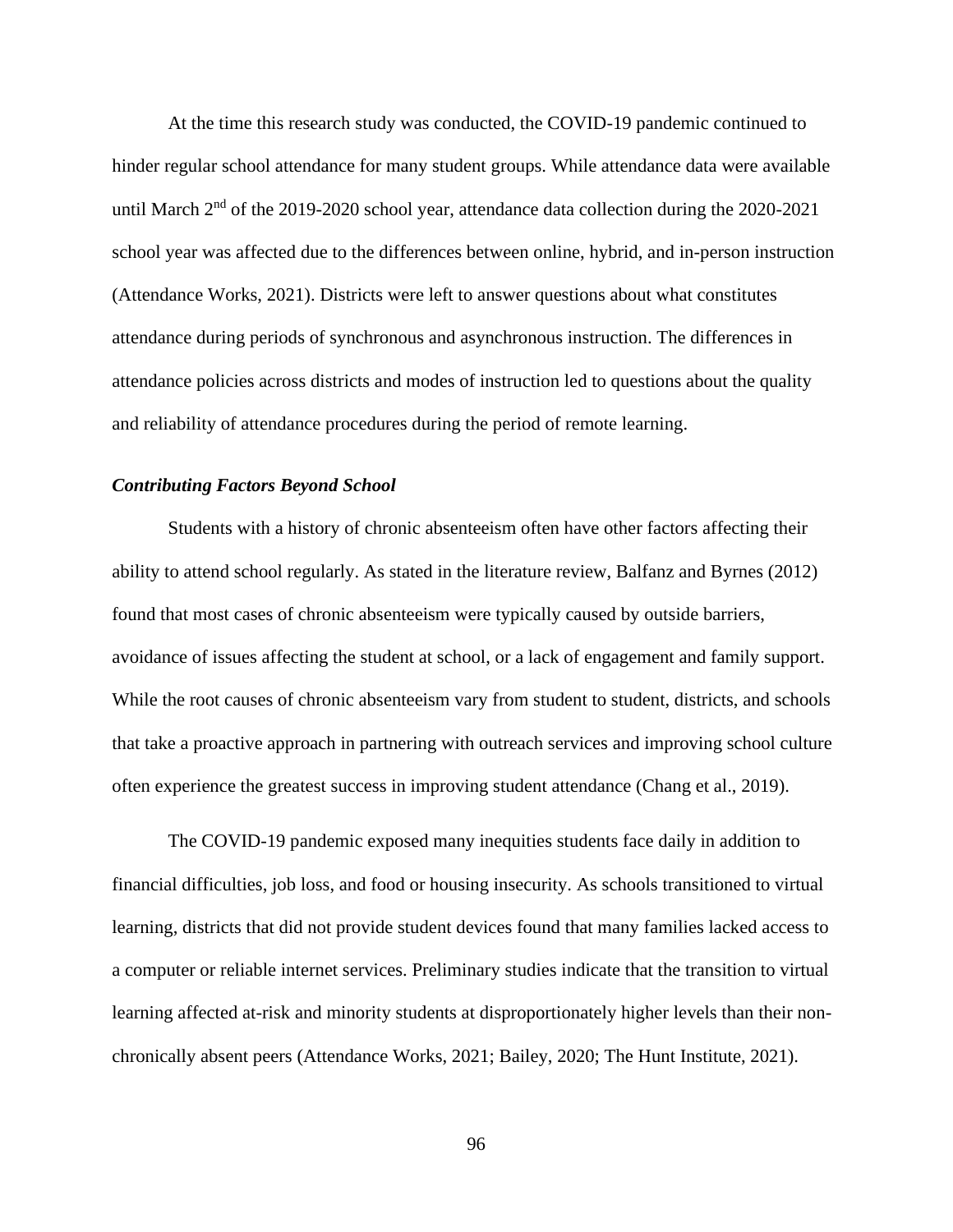#### *Data Reporting and Collection*

As stated by Chang et al. (2018), reported incidents of chronic absenteeism were not widespread prior to the ESSA's requirement of a nonacademic accountability metric. While there are a variety of factors that cause variations in the number of chronically absent students from year to year, increased monitoring and oversight most likely led to increased accuracy in attendance reporting and tracking. Over time, long-range attendance data will provide more opportunities to analyze the effectiveness of the Chronically Out of School Indicator on chronic absenteeism.

The inclusion of the Chronically Out of School Indicator in the accountability model for Tennessee schools and districts began with the 2016-2017 school year. Due to data availability, this research study included the initial year of implementation as part of the three years analyzed after the inclusion of the Chronically Out of School Indicator in Tennessee district and school accountability models. Analysis of the data indicates that the number of chronically absent students at the district level has increased within many subgroup areas analyzed in this study. It is possible districts and schools are in the midst of an implementation dip as they work to create policies and procedures designed to decrease the number of students classified as chronically absent. According to Fullan (2007), implementation dips often occur when new policies are put into place. In this case, districts and schools may still be working toward effective policies and procedures aimed at decreasing chronic absenteeism.

### **Implications for Current Practice**

The number of chronically absent students and overall chronic absenteeism rates continue to be tracked as part of the Tennessee accountability model. In addition, the COVID-19 pandemic continues to impact student attendance and those classified as chronically absent.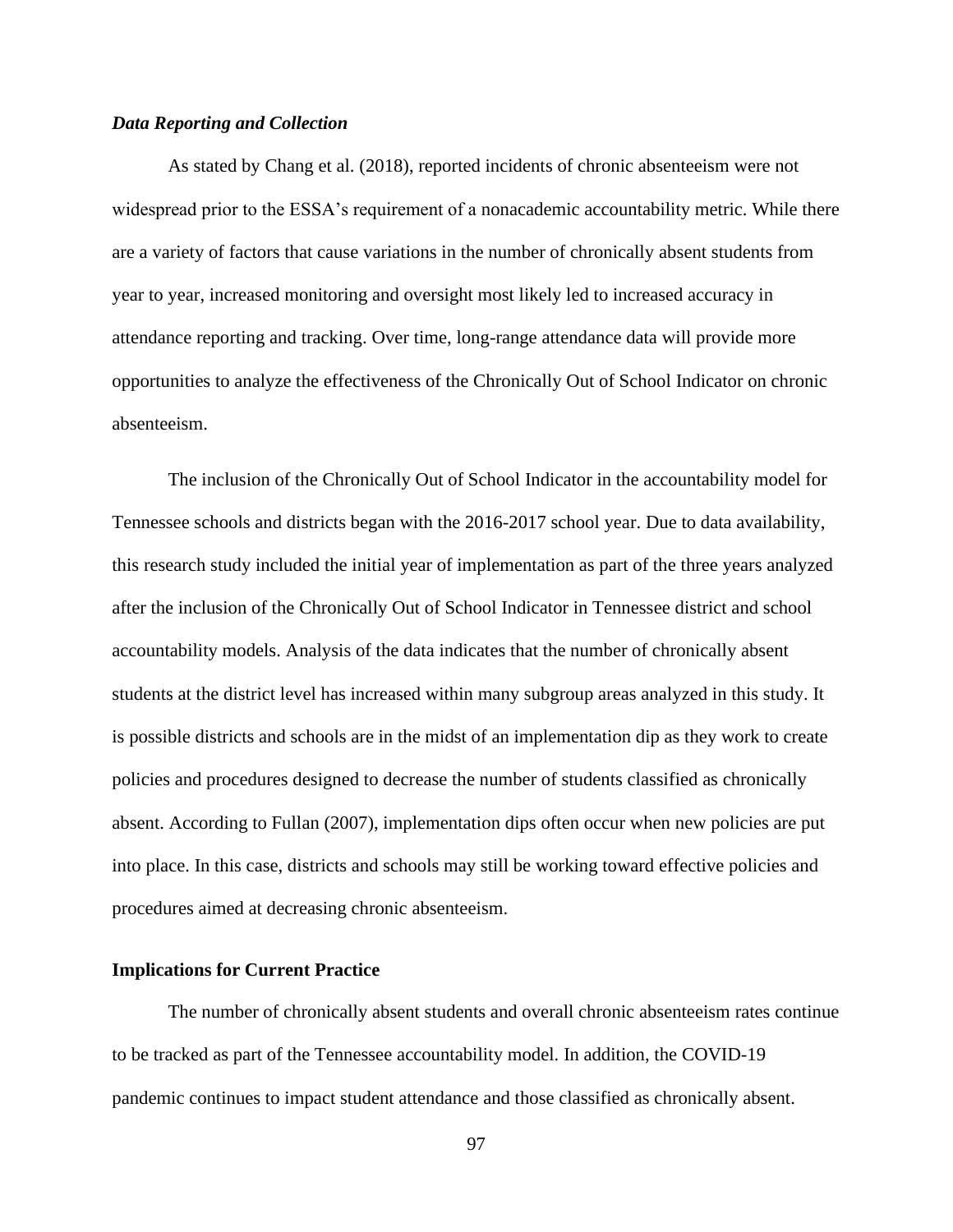Based on the results of this study and current literature on chronic absenteeism, the researcher suggests the following practices for district and school leaders:

- Districts and schools should monitor student attendance daily to identify attendance trends of individual students to identify those at risk of chronic absenteeism. Routine monitoring of attendance will allow school and district leaders to take a proactive approach in tracking student attendance and implementing interventions to combat unnecessary student absences.
- Professional development should be provided to educators on how to reengage students with learning. Many students spent the 2020-2021 school year either learning behind a computer screen or socially distanced away from peers. Students who are engaged often develop deeper connections and relationships with their teachers and peers (Balfanz et al., 2014; Gottfried, 2019; Jones et al., 2018; Thapa et al., 2013). Preliminary research from the 2020-2021 school year indicates students lacked motivation and engagement with their coursework during periods of virtual learning (Patrick et al., 2021).
- Schools should continue developing partnerships with community outreach resources to assist families in need. When students have their basic needs met, they are less likely to miss school (Balfanz & Byrnes, 2012). In addition, by reducing or removing barriers to school attendance, students are less likely to develop patterns of chronic absences.
- Exclusionary discipline policies should be reevaluated to determine if alternative interventions could best support students with behavioral challenges since suspension patterns are often an indicator of future behavioral issues and chronic absenteeism (Balfanz et al., 2014). Therefore, schools should proactively work to address patterns of student suspensions and provide behavioral supports.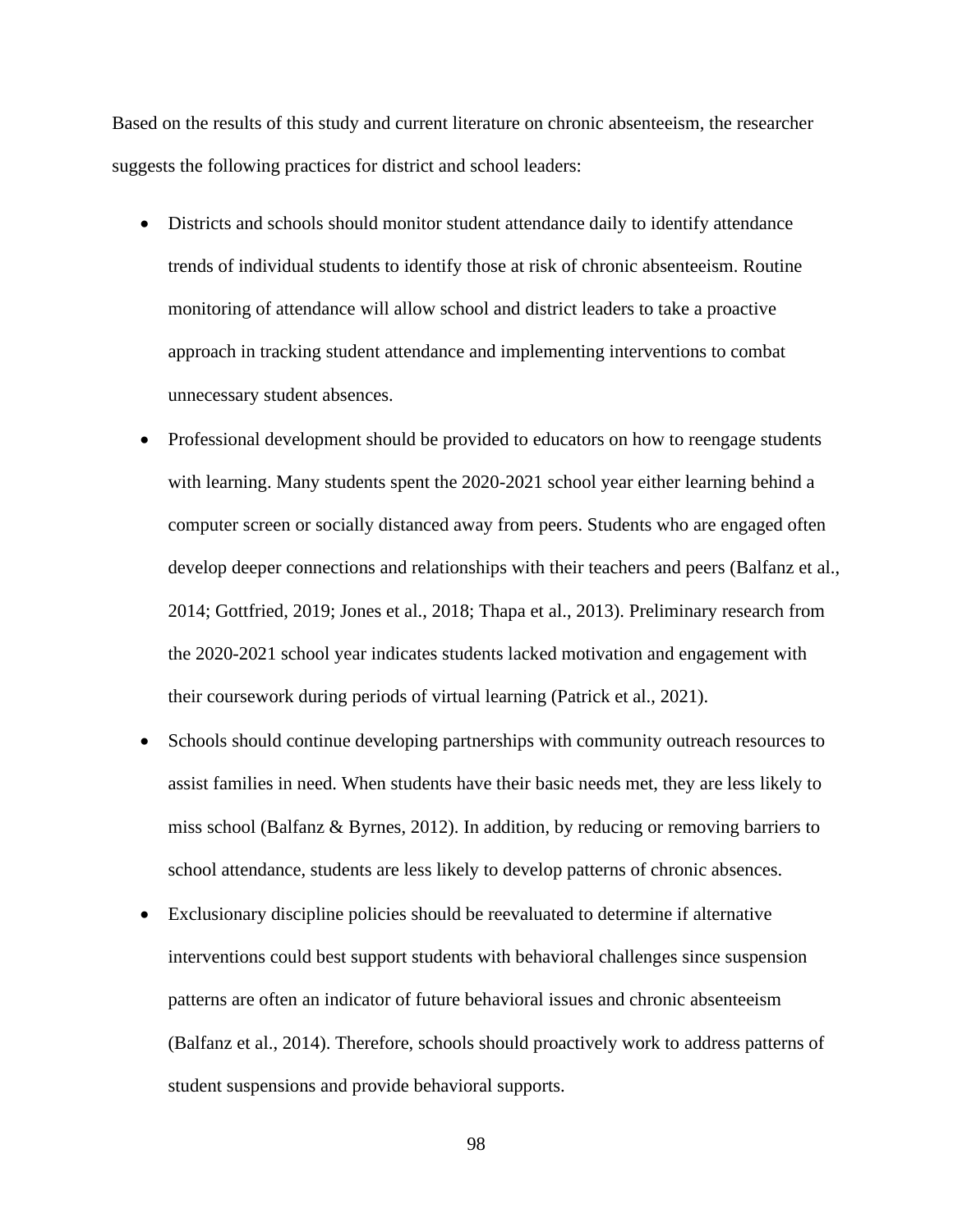- Using school-level data, school leadership teams should identify and implement interventions to prevent chronic absenteeism and improve student attendance both overall and among subgroups.
- Schools should provide frequent communication to students and families. Clear and consistent communication between schools and families helps develop the mindset that school is a partnership. These communications also provide schools with a resource to share messages about the importance of regular school attendance.

## **Recommendations for Future Research**

The results of this research study indicated that chronic absenteeism remains an issue for students in grades 9-12 throughout Tennessee. While significant differences in the number of chronically absent students were noted, in some cases, the significance was due to an increase in the number of students classified as chronically absent. Recommendations for further research and educational studies include the following:

- Conduct similar studies using data from individual schools to determine if accountability policies aimed at student attendance are effective at the school level. In addition, data should be disaggregated to explore school-level absences related to at-risk students and students belonging to one or more subgroups.
- By narrowing the scope of the research study, future researchers should identify schools and districts that have experienced significant improvements in chronic absenteeism rates. Policies and procedures implemented at these schools should be identified and studied as potential strategies for schools and districts with higher incidents of chronic absenteeism.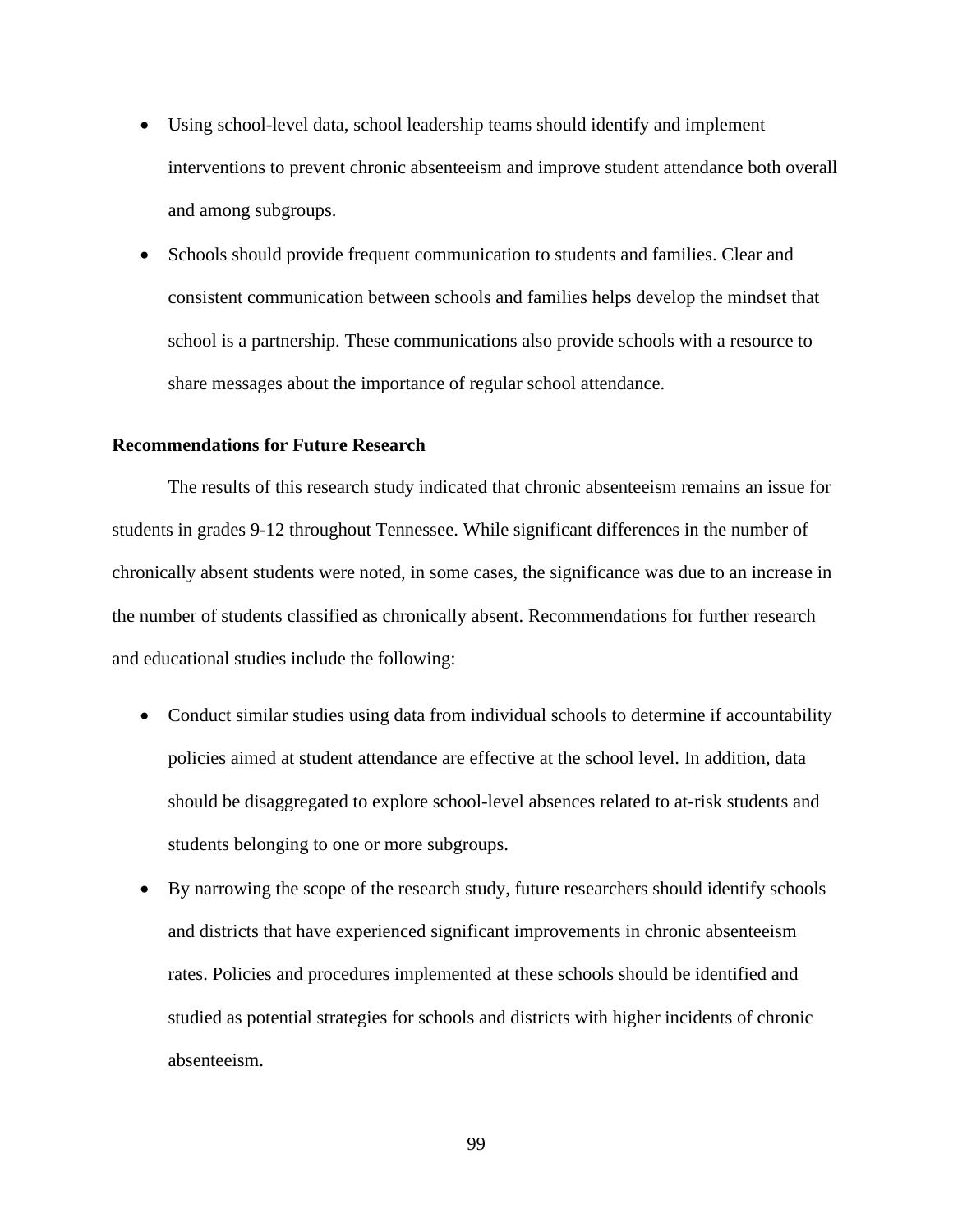- Conduct interviews with students and families to identify barriers to attendance that may be unique to individual schools or geographic regions. Information gleaned from these conversations will allow for the development of specific interventions based on student and family needs.
- Research centered on attendance during the COVID-19 pandemic should examine external factors affecting student attendance and engagements during synchronous and asynchronous instruction.
- Chronic absenteeism research during the COVID-19 pandemic should explore the possibility of a link between student subgroups and populations most affected by the illness. In particular, the Hispanic and Black/African American communities, since these groups are historically absent at higher rates than their non-minority peers (Ford & Triplet, 2019; Jacob & Lovett, 2017; United States Department of Education, 2019a).
- Longitudinal studies analyzing attendance of student cohorts from grades K-12 would be beneficial to identifying attendance patterns across a student's educational career. In addition, a comparison of similar student cohorts will allow for a different approach to analyzing the effectiveness of the Chronically Out of School Indicator.

### **Chapter Summary**

Chronic absenteeism is an issue affecting all districts and schools throughout the nation. With the reauthorization of the Elementary and Secondary Education Act (1965) as the Every Student Succeeds Act (2015), many states began incorporating student attendance as a nonacademic indicator in district and state accountability models. In Tennessee, this resulted in the inclusion of the Chronically Out of School Indicator in district and school-level accountability models. The purpose of this research study was to determine if there was a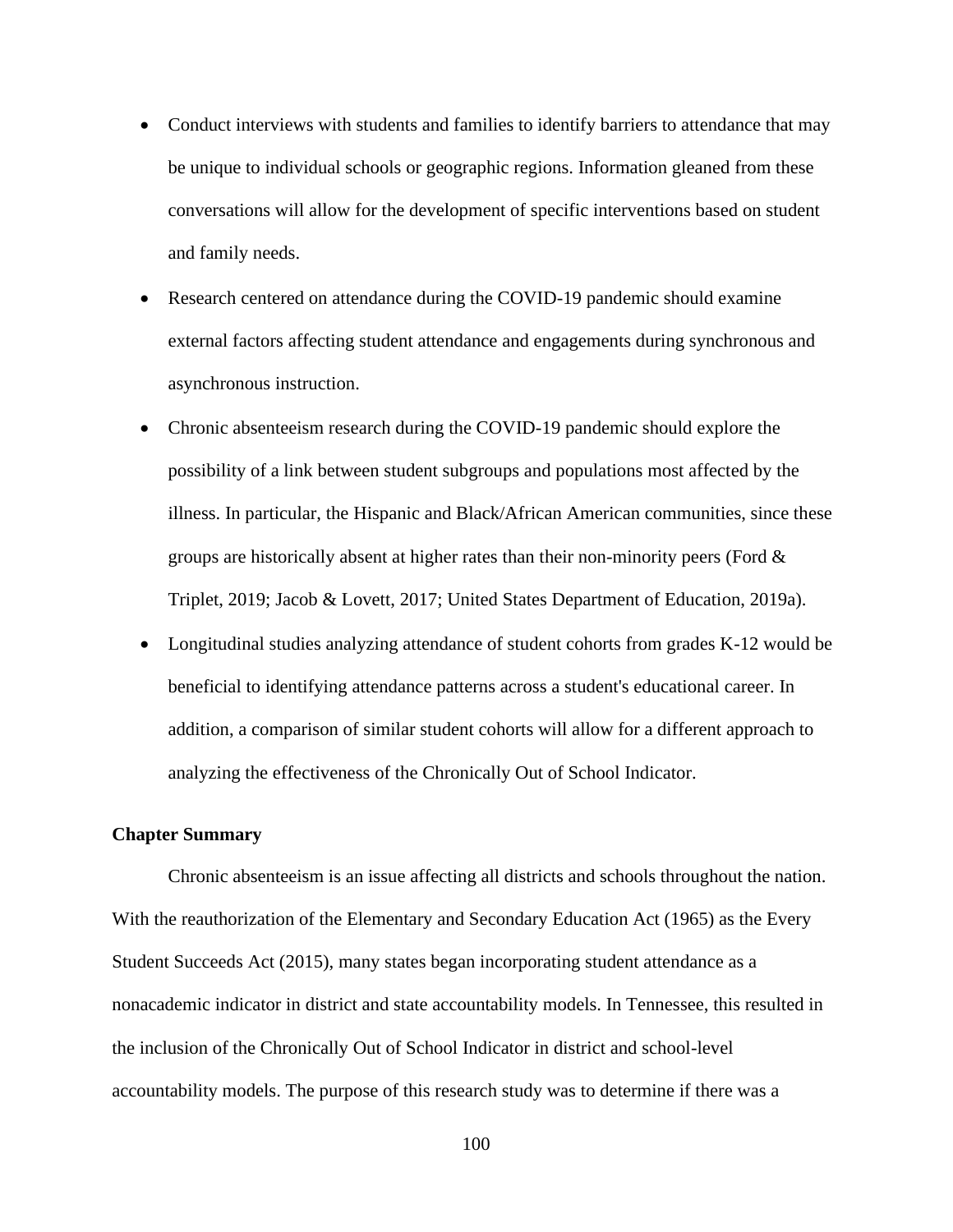significant difference in district-level chronic absences among students in grades 9-12 both overall and among student subgroups. This study represents one of the first attempts to analyze student attendance data prior to and after the inclusion of student attendance in Tennessee district and school accountability models.

The study's findings indicate significant differences in the number of chronically absent students in grades 9-12 at the district level and among the Black/Hispanic/Native American (BHN) subgroup, supporting the idea that holding schools accountable for student attendance results in significant differences in the number of chronic absences. Further analysis of the BHN subgroup indicated no significant differences in the number of Black students classified as chronically absent. Significant differences in the number of chronically absent Hispanic students resulted from increases in the number of students classified as chronically absent during the 3 years after implementation. Analysis of the Economically Disadvantaged and Students with Disabilities subgroups did not yield significant results.

Due to extreme values resulting from varied district enrollment numbers, initial extreme values were removed from each data set, and data were reanalyzed for each research question. Results remained significant for the overall number of students in grades 9-12 classified as chronically absent. However, data for the BHN subgroup did not indicate significant differences with the removal of initial extreme values. In addition, the removal of the extreme values resulted in significant differences in the mean number of Economically Disadvantaged and Hispanic students. The significant difference among Hispanic students continued to result from increased numbers of students classified as chronically absent during the 3 years after inclusion of the Chronically Out of School Indicator in district and school accountability models. Results remained insignificant for Black students and Students with Disabilities, indicating no significant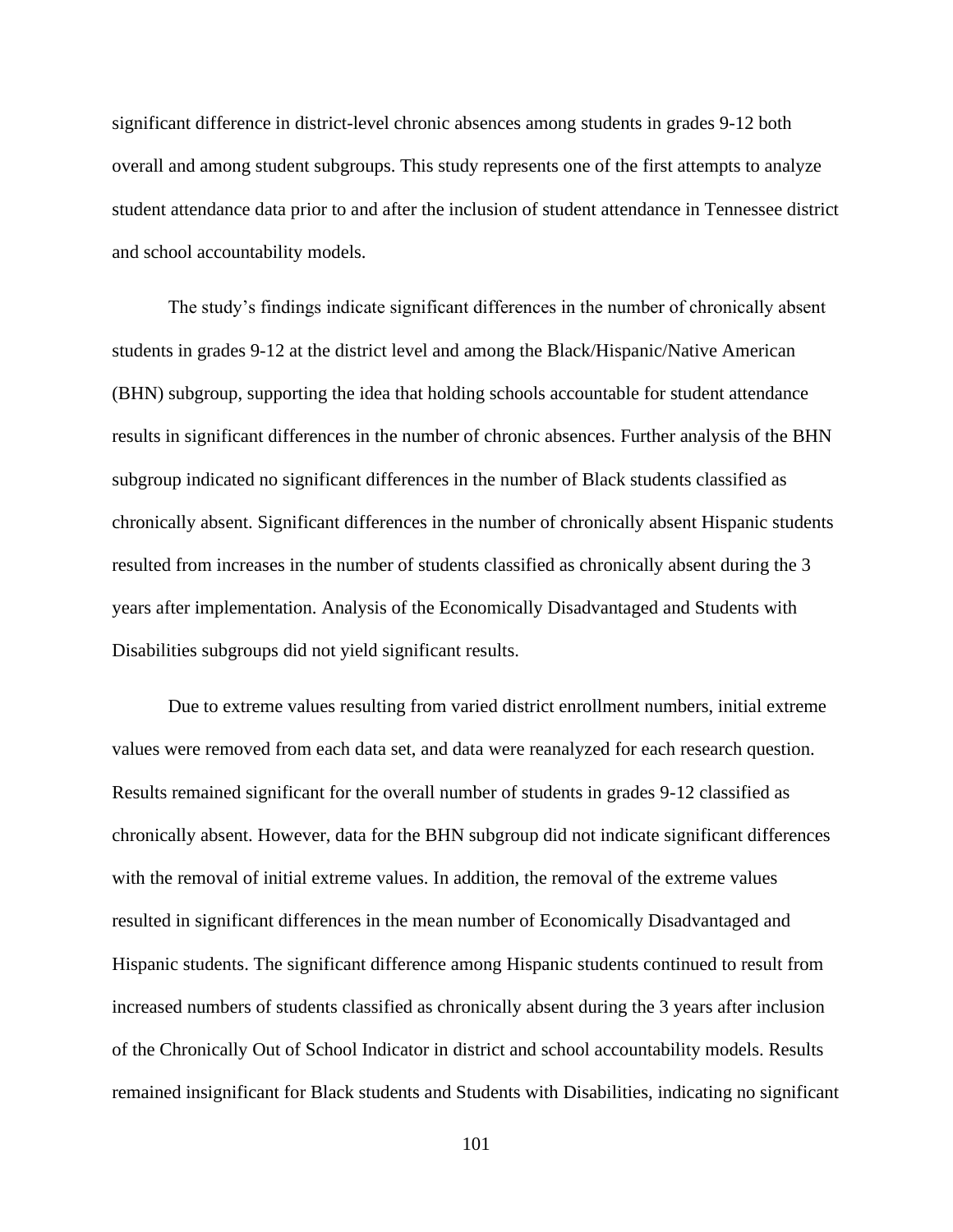difference in the number of chronically absent students after implementing the Chronically Absent Indicator.

The results of the study indicate the importance of continuing research and data analysis focused on the implications of including chronic absenteeism in district and school accountability models. Further inquiry and investigation are needed to examine school-level chronic absences since the inclusion of attendance accountability policies. Significant findings should be used to further explore effective interventions and school or district policies that positively impact the number of chronically absent students. While the effects of the COVID-19 pandemic on student attendance have yet to be fully examined, preliminary research indicates that chronic absenteeism has increased among students at all grade levels. Additional analyses will help state, district, and school-level officials devise accountability policies and interventions to decrease chronic absenteeism at all levels.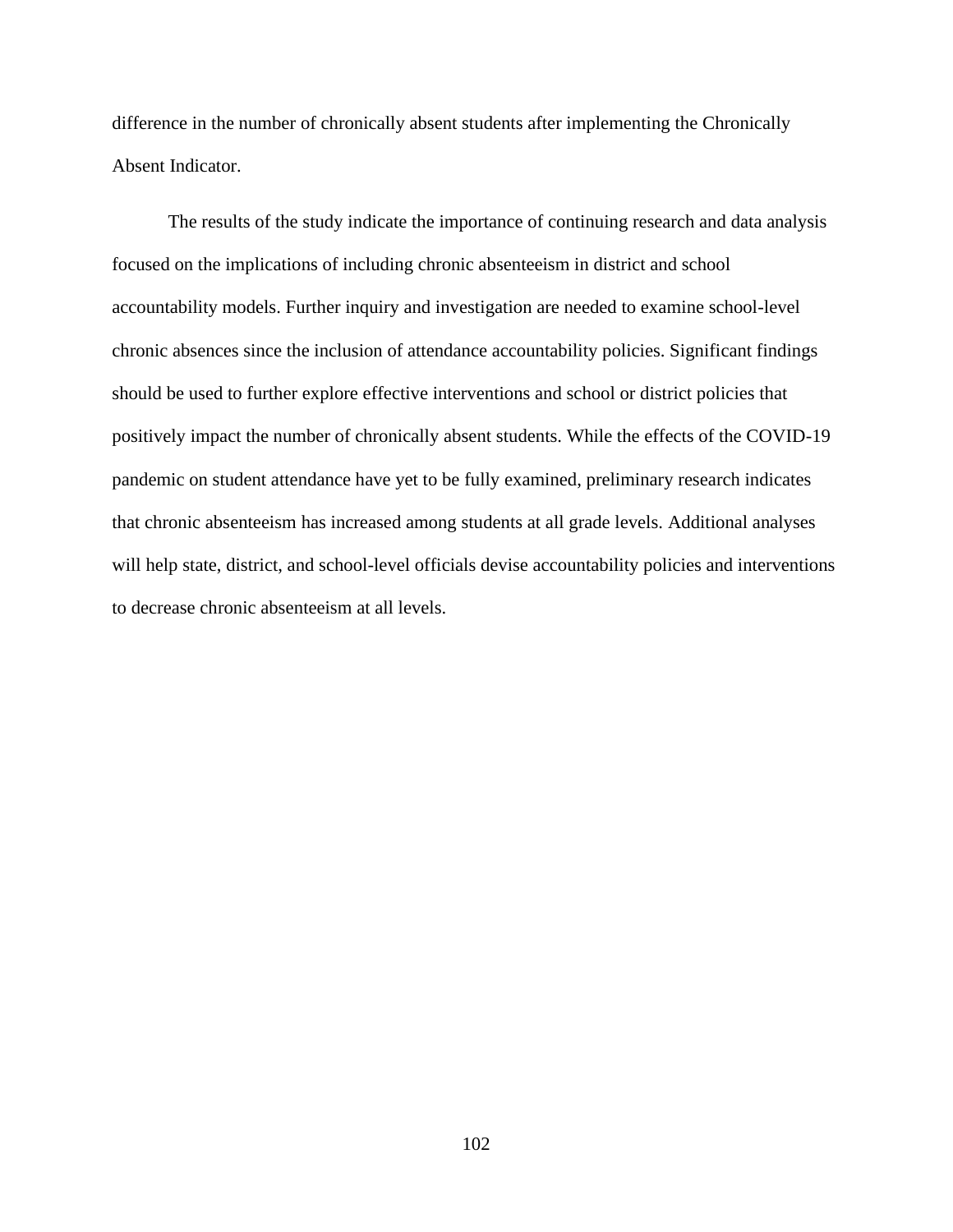#### **References**

- Accountability. (n.d.). In *Merriam-Webster's Online Dictionary.* [https://www.merriam](https://www.merriam-webster.com/dictionary/accountability)[webster.com/dictionary/accountability](https://www.merriam-webster.com/dictionary/accountability)
- Ansary, T. (2007, March 9). *Education at risk: Fallout from a flawed report* [Web blog post]. Retrieved October 20, 2020 from [https://www.edutopia.org/landmark-education-report](https://www.edutopia.org/landmark-education-report-nation-risk)[nation-risk](https://www.edutopia.org/landmark-education-report-nation-risk)
- Allensworth, E. M., & Easton, J. Q. (2007). *What matters for staying on-track and graduating in Chicago Public high Schools: a close look at course grades, failures, and attendance in the Freshman Year*. Retrieved November 3, 2020 from [https://consortium.uchicago.edu/sites/default/files/2018-](https://consortium.uchicago.edu/sites/default/files/2018-10/07%20What%20Matters%20Final.pdf) [10/07%20What%20Matters%20Final.pdf](https://consortium.uchicago.edu/sites/default/files/2018-10/07%20What%20Matters%20Final.pdf)
- Arnold, R. D., & Wade, J. P. (2015). A definition of systems thinking: A systems approach. *Procedia Computer Science*, *44*(C), 669–678.<https://doi.org/10.1016/j.procs.2015.03.050>
- Attridge, J. (2016). *Chronic Absenteeism in Tennessee's Early Grades*. Retrieved September 9, 2020 from<https://files.eric.ed.gov/fulltext/ED572950.pdf>
- Bae, S. (2018). Redesigning Systems of School Accoutability: A Multiple Measures Approach to Accountability and Support. *Education Policy Analysis Archives*, *26*. <https://doi.org/10.14507/epaa.26.2920>
- Balfanz, R., & Byrnes, V. (2012). The Importance of Being In School: A Report on Absenteeism in the Nation's Public Schools. *Education Digest*, *78*(May), 1–46.
- Bauer, L., Liu, P., Schanzenbach, D. W., & Shambaugh, J. (2018). *Reducing Chronic*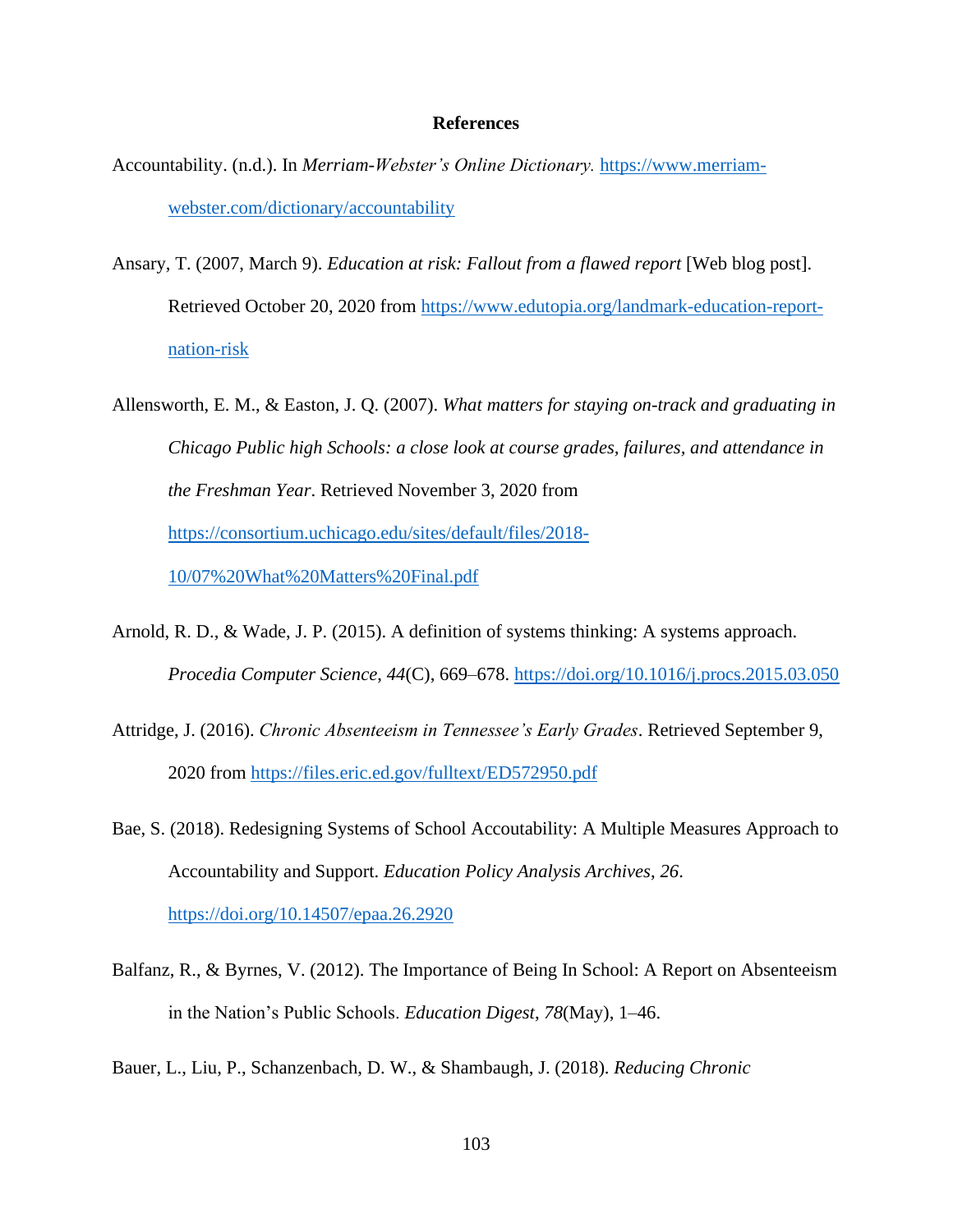*Absenteeism under the Every Student Succeeds Act*. Retrieved September 9, 2020 from [https://www.brookings.edu/wp-](https://www.brookings.edu/wp-content/uploads/2018/04/reducing_chronic_absenteeism_under_the_every_student_succeeds_act2.pdf)

[content/uploads/2018/04/reducing\\_chronic\\_absenteeism\\_under\\_the\\_every\\_student\\_succe](https://www.brookings.edu/wp-content/uploads/2018/04/reducing_chronic_absenteeism_under_the_every_student_succeeds_act2.pdf) [eds\\_act2.pdf](https://www.brookings.edu/wp-content/uploads/2018/04/reducing_chronic_absenteeism_under_the_every_student_succeeds_act2.pdf)

- Betts, F. (1992) How systems thinking applies ot education. *Educational Leadership, 50*(3), 38- 41. Retrieved November 10, 2020 from [http://www.ascd.org/publications/educational](http://www.ascd.org/publications/educational-leadership/nov92/vol50/num03/How-Systems-Thinking-Applies-to-Education.aspx)[leadership/nov92/vol50/num03/How-Systems-Thinking-Applies-to-Education.aspx](http://www.ascd.org/publications/educational-leadership/nov92/vol50/num03/How-Systems-Thinking-Applies-to-Education.aspx)
- Black, D. W. (2015). Federalizing education by waiver? *Vanderbilt Law Review*, *68*(3), 607– 680.
- Black, D. W. (2017). Abandoning the federal role in education: The Every Student Succeeds Act. *California Law Review*, *105*(5), 1309–1374.<https://doi.org/10.15779/Z38Z31NN9K>
- Bruner, C., Discher, A., & Chang, H.N. (2011). Chronic Elementary Absenteeism: A Problem Hidden in Plain Sight. A Research Brief from Attendance Works and Child & Family Policy Center.
- Casalaspi, D. (2017). The making of a "legislative miracle": The elementary and secondary education act of 1965. *History of Education Quarterly*, *57*(2), 247–277. <https://doi.org/10.1017/heq.2017.4>
- Center for American Progress (2014). *Next-Generation accountability systems: An overview of current state policies and practices*. Retrieved January 19, 2021 from [https://www.americanprogress.org/issues/education-k-12/reports/2014/10/16/99107/next](https://www.americanprogress.org/issues/education-k-12/reports/2014/10/16/99107/next-generation-accountability-systems/)[generation-accountability-systems/](https://www.americanprogress.org/issues/education-k-12/reports/2014/10/16/99107/next-generation-accountability-systems/)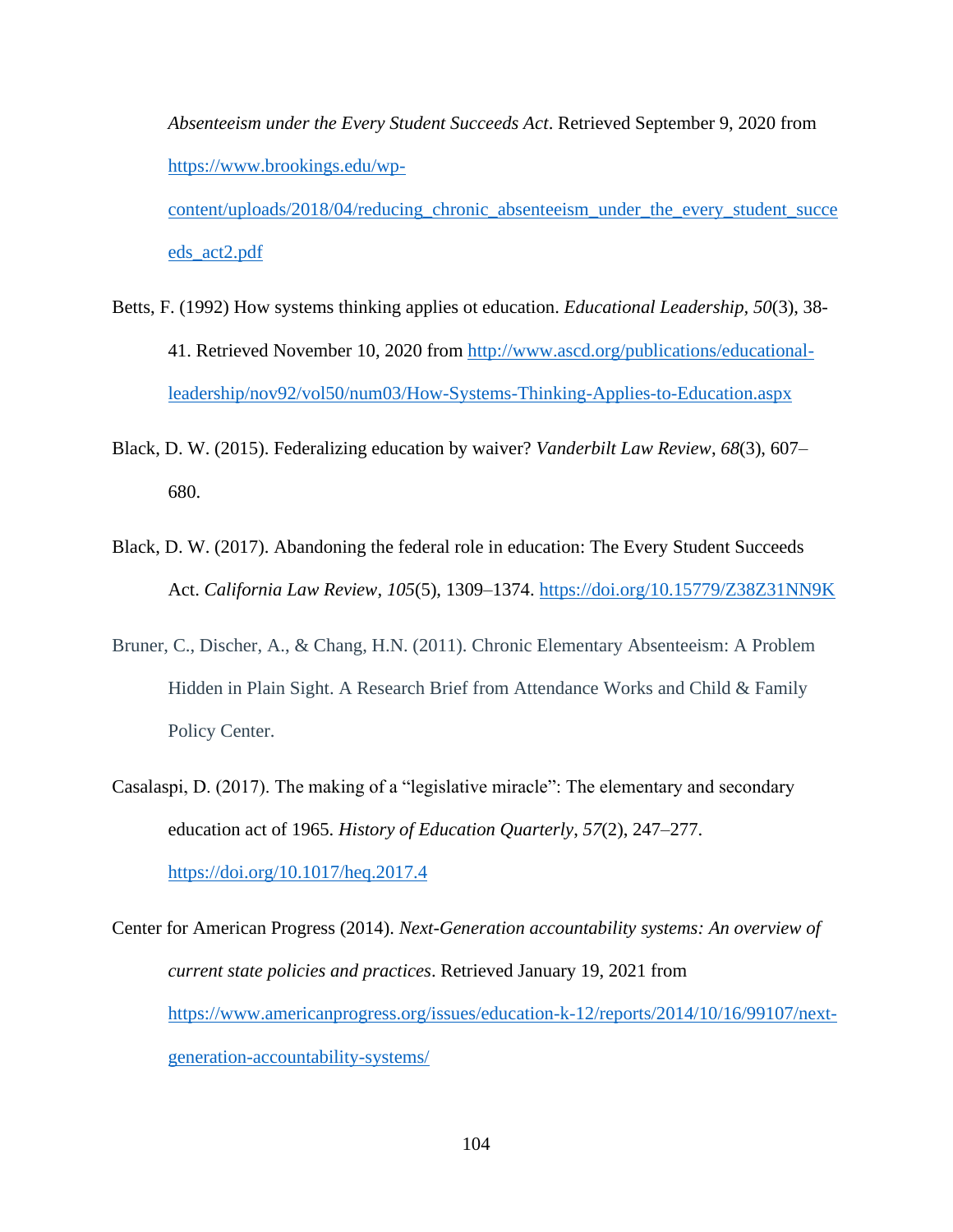- Chang, H. N., Bauer, L., Byrnes, V. (2018). *Data matters: Using chronic absence to accelerate action for student success*. Retrieved October 8, 2020 from [http://new.every1graduates.org/wp-content/uploads/2018/09/Data-](http://new.every1graduates.org/wp-content/uploads/2018/09/Data-Matters_083118_FINAL-2.pdf)[Matters\\_083118\\_FINAL-2.pdf](http://new.every1graduates.org/wp-content/uploads/2018/09/Data-Matters_083118_FINAL-2.pdf)
- Chang, H.N., Osher, D., Schanfield, M., Sundius, J., Bauer, L. (2019). *Using chronic absence data to improve conditions for learning.* Retrieved September 4, 2021 from [https://www.attendanceworks.org/wp-](https://www.attendanceworks.org/wp-content/uploads/2019/06/Attendance_Works_Using_Chronic_Absence__091619.pdf)

[content/uploads/2019/06/Attendance\\_Works\\_Using\\_Chronic\\_Absence\\_\\_091619.pdf](https://www.attendanceworks.org/wp-content/uploads/2019/06/Attendance_Works_Using_Chronic_Absence__091619.pdf)

- Clabaugh, G. (2004). The Educational Legacy of Ronald Reagan. The Cutting Edge. *Educational Horizons*, *82*(4), 256–259.
- Congress. (1965). ESEA Act. *Pub. L. No. 114-95 114*, 449. <https://www2.ed.gov/documents/essa-act-of-1965.pdf>
- Cook-Harvey, C.M., Stosich, E. L. (2016). *Redesigning school accountability and support: Progress in pioneering states*. Retrieved October 8, 2020 from [https://learningpolicyinstitute.org/sites/default/files/product](https://learningpolicyinstitute.org/sites/default/files/product-files/Redesigning_School_Accountability_and_Support.pdf)[files/Redesigning\\_School\\_Accountability\\_and\\_Support.pdf](https://learningpolicyinstitute.org/sites/default/files/product-files/Redesigning_School_Accountability_and_Support.pdf)
- Darling-Hammond, L. (2007). Race, inequality and educational accountability: The irony of "No Child Left Behind." *Race Ethnicity and Education*, *10*(3), 245–260. <https://doi.org/10.1080/13613320701503207>
- Darling-Hammond, L. (2010, June 14). *Restoring our schools*. The Nation, 290, 14–20.

Darling-Hammond, L., Bae, S., Cook-Harvey, C. M., Lam, L., Mercer, C., Podolsky, A., &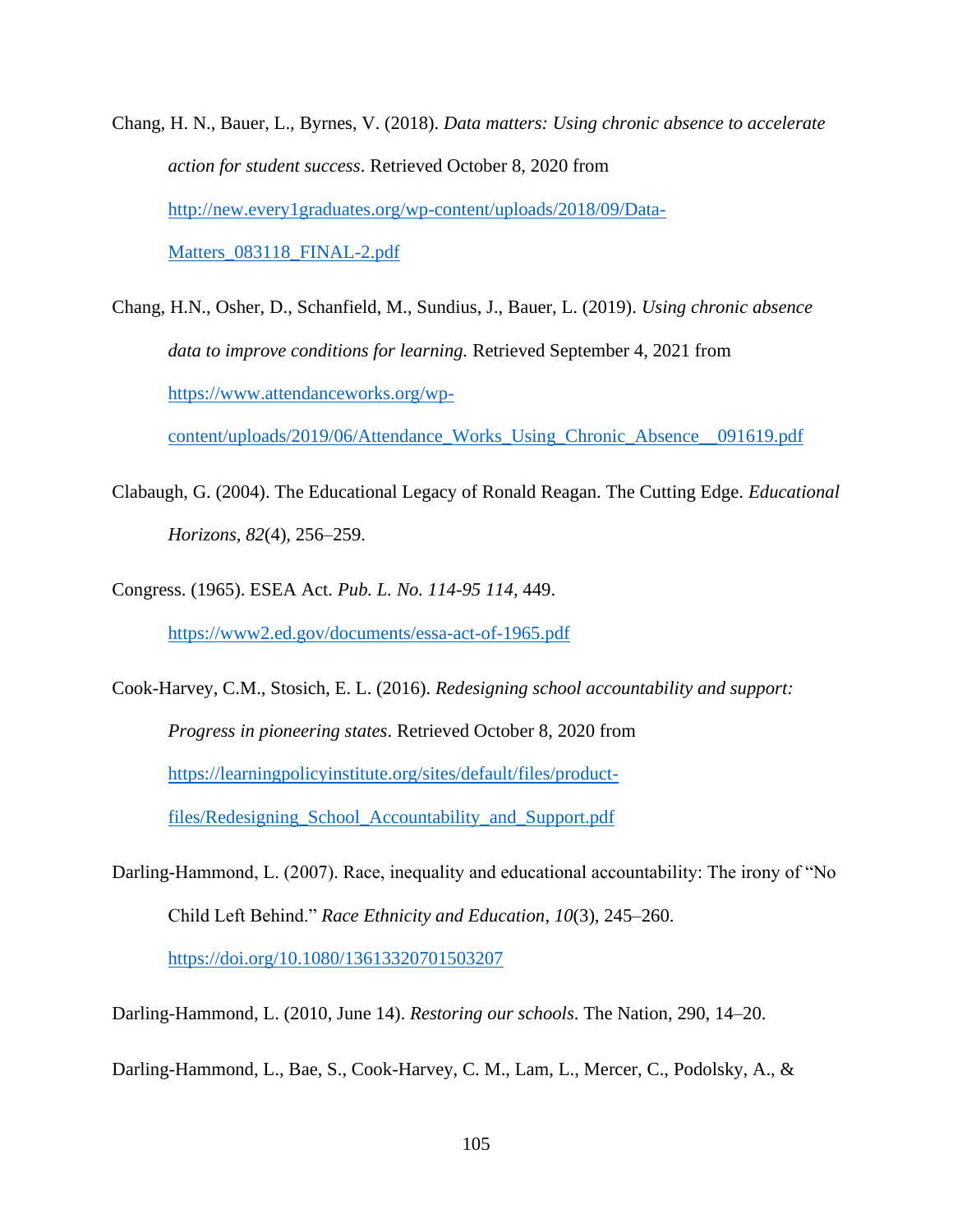Stosich, E. L. (2016). *Pathways to new accountability through the Every Student Succeeds Act*. Retrieved September 18, 2020 from [https://learningpolicyinstitute.org/sites/default/files/product-files/Pathways\\_New-](https://learningpolicyinstitute.org/sites/default/files/product-files/Pathways_New-Accountability_Through_Every_Student_Succeeds_Act_04202016.pdf)[Accountability\\_Through\\_Every\\_Student\\_Succeeds\\_Act\\_04202016.pdf](https://learningpolicyinstitute.org/sites/default/files/product-files/Pathways_New-Accountability_Through_Every_Student_Succeeds_Act_04202016.pdf)

- Darling-Hammond, L., Wilhoit, G., & Pittenger, L. (2014). Accountability for College and Career Readiness: Developing a New Paradigm. *Education Policy Analysis Archives*. <https://doi.org/10.14507/epaa.v22n86.2014>
- Davis, K. A., Allen-Milton, S., & Coats-Boynton, S. (2019). Making the Case for Results-Based Accountability as an Intervention for Chronic Absenteeism in Schools to Improve Attendance. *Race and Justice*, *9*(1), 46–59. <https://doi.org/10.1177/2153368718816500>
- Dee, T. S., & Jacob, B. A. (2010). The impact of no child left behind on students, teachers, and schools. *Brookings Papers on Economic Activity*, *2*, 149–194. <https://doi.org/10.1353/eca.2010.0014>
- Duncan, A. (2011). *Letters from the Education Secretary or Deputy Secretary*. Retrieved October 23, 2020 from <https://www2.ed.gov/policy/gen/guid/secletter/110923.html>

Education Commission of the States (2004). *ECS report to the nation: State implementation of the No Child Left Behind Act.* Retrieved February 15, 2021 from <https://files.eric.ed.gov/fulltext/ED511682.pdf>

- Every Student Succeeds Act of 2015, Pub. L. No. 114-231, 20 U.S.C. § 6301 (2015). Retrieved January 1, 2021 from <https://www.congress.gov/114/plaws/publ95/PLAW-114publ95.pdf>
- Ferris, J. M. (1992). School-Based decision making: A principal-agent perspective. *Educational Evaluation and Policy Analysis*, *14*(4), 333 -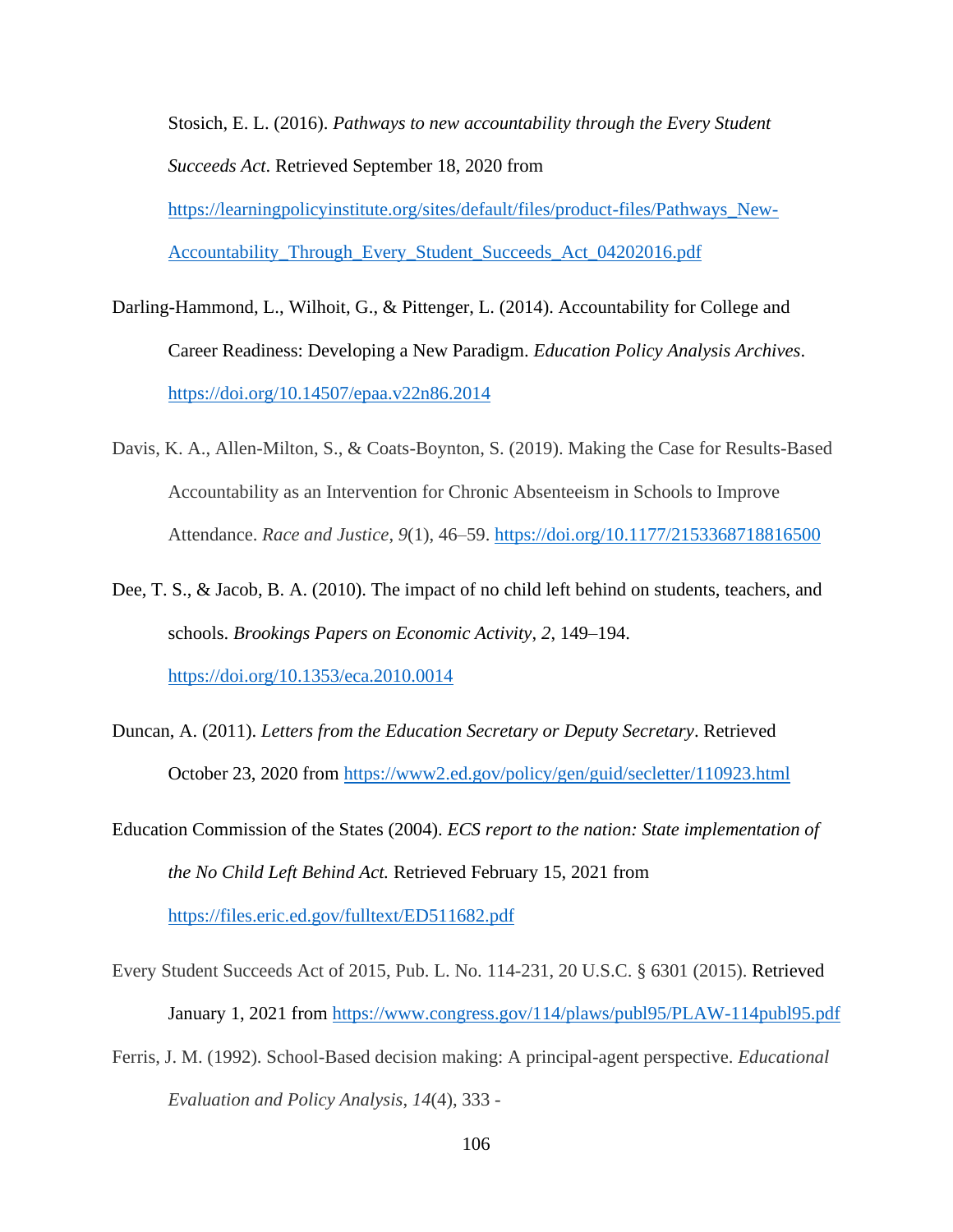346. <https://doi.org/10.3102/01623737014004333>

- Figlio, D., & Loeb, S. (2011). School accountability. In E. A. Hanushek, S. Machin, & L. Woessmann (Eds.), *Handbook of the Economics of Education*, *Vol. 3,* 383–421. [https://cepa.stanford.edu/sites/default/files/Accountability\\_Handbook.pdf](https://cepa.stanford.edu/sites/default/files/Accountability_Handbook.pdf)
- Finnigan, K. S., & Gross, B. (2007). Do accountability policy sanctions influence teacher motivation? Lessons from Chicago's low-performing schools. *American Educational Research Journal, 44* (3).<https://doi.org/10.3102/0002831207306767>
- Ford, J. E., & Triplet, N. (2019). E(race)ing inequalities: The state of racial equity in North Carolina Public Schools. Retrieved October 24, 2020 from [https://static1.squarespace.com/static/5f68eb9cb662f642afcb0e2b/t/5f724023bf128a585f](https://static1.squarespace.com/static/5f68eb9cb662f642afcb0e2b/t/5f724023bf128a585f978db1/1601323047349/Eraceing-Inequities.pdf) [978db1/1601323047349/Eraceing-Inequities.pdf](https://static1.squarespace.com/static/5f68eb9cb662f642afcb0e2b/t/5f724023bf128a585f978db1/1601323047349/Eraceing-Inequities.pdf)
- Fullan, M. (2001). *Leading in a culture of change*. Jossey-Bass.
- Fusarelli, L. D. (2004). The Potential Impact of the No Child Left behind Act on Equity and Diversity in American Education. *Educational Policy*, *18*(1), 71–94. <https://doi.org/10.1177/0895904803260025>
- Gailmard, S. (2012). *Accountability and Principal Agent Models*. Retrieved October 22, 2020 from https://www.law.berkeley.edu/files/csls/Gailmard - Accountability and Principal-[Agent\\_Models\(2\).pdf](https://www.law.berkeley.edu/files/csls/Gailmard_-_Accountability_and_Principal-Agent_Models(2).pdf)
- Gamson, D. A., Reed, D. S., & McDermott, K. A. (2015). The elementary and secondary education act at fifty: Aspirations, effects, and limitations. *Rsf*, *1*(3), 1–29. <https://doi.org/10.7758/rsf.2015.1.3.01>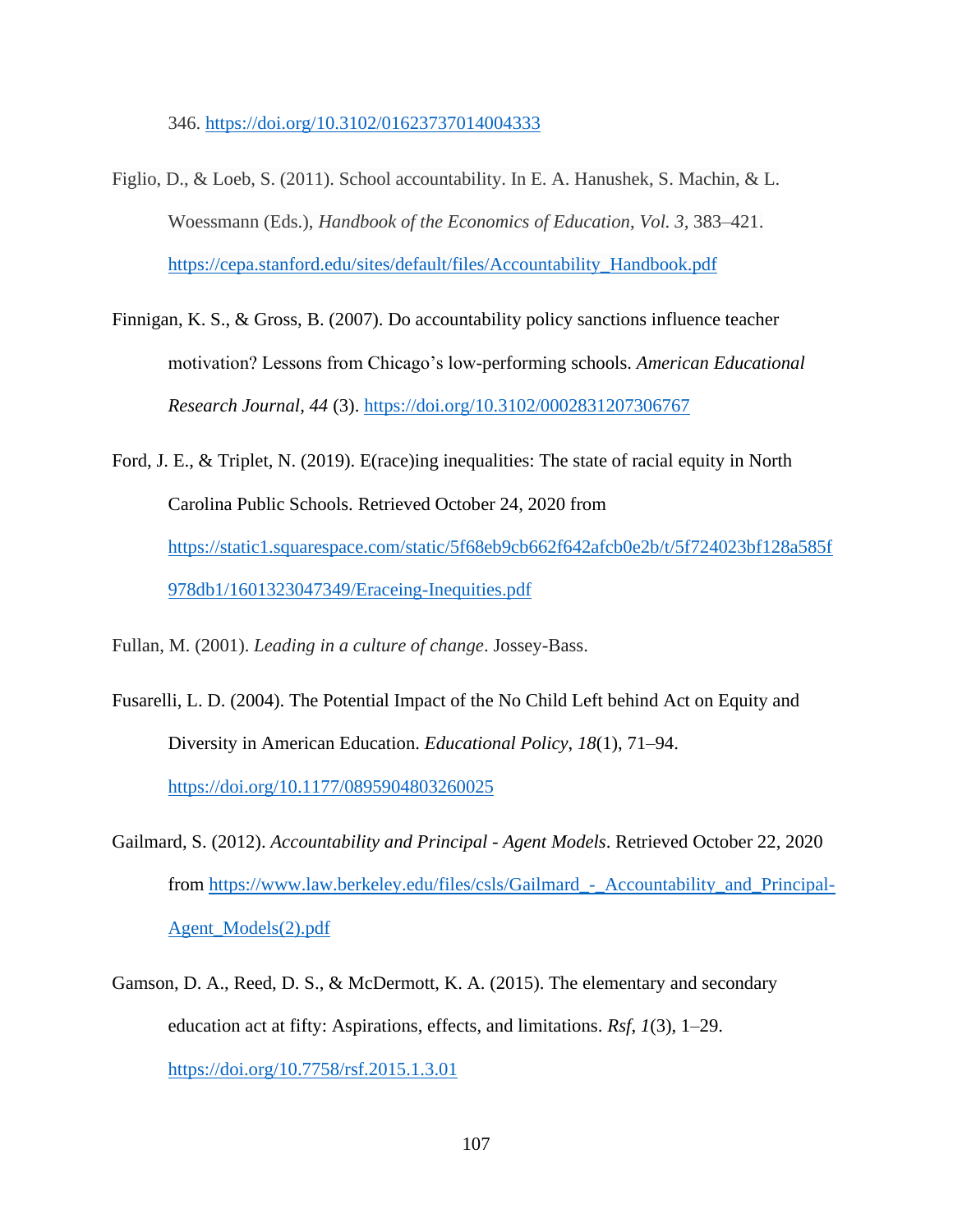- Glover, E. (2013). *The myth of accountability: What don't we know?* Rowman & Littlefield Education.
- Gottfried, M. A. (2009). Excused versus unexcused: How student absences in elementary school affect academic achievement. *Educational Evaluation and Policy Analysis*, *31*(4), 392– 415.<https://doi.org/10.3102/0162373709342467>
- Gottfried, M. A. (2019). Chronic absenteeism in the classroom context: Effects on achievement. *Urban Education*, *54*(1), 3–34.<https://doi.org/10.1177/0042085915618709>
- Hamilton, L. S., Stecher, B. M., & Yuan, K. (2012). Standards-Based Accountability in the United States:: Lessons Learned and Future Directions\*. *Education Inquiry*, *3*(2), 149– 170.<https://doi.org/10.3402/edui.v3i2.22025>
- Holmes, L.K. (2019). *The impact of school attendance on student achievement in mathematics and reading* (Publication No. 27664382) [Doctoral dissertation, University of St. Francis]. ProQuest Dissertations Publishing.
- Hoy, W. & Miskel, C. (2013). *Educational administration: Theory, research, and practice.* McGraw Hill.
- Jackson, C. Kirabo, Wigger, Cora, Xiong, H. (2018). Do School Spending Cuts Matter? Evidence from the Great Recession. *National Bureau of Economic Research*, *53*(9), 1689–1699.
- Jacob, B.A. & Lovett, K. (2017) *Chronic absenteeism: An old problem in search of new answers.* Retrieved October 23, 2020 from [https://www.brookings.edu/research/chronic](https://www.brookings.edu/research/chronic-absenteeism-an-old-problem-in-search-of-new-answers/)[absenteeism-an-old-problem-in-search-of-new-answers/](https://www.brookings.edu/research/chronic-absenteeism-an-old-problem-in-search-of-new-answers/)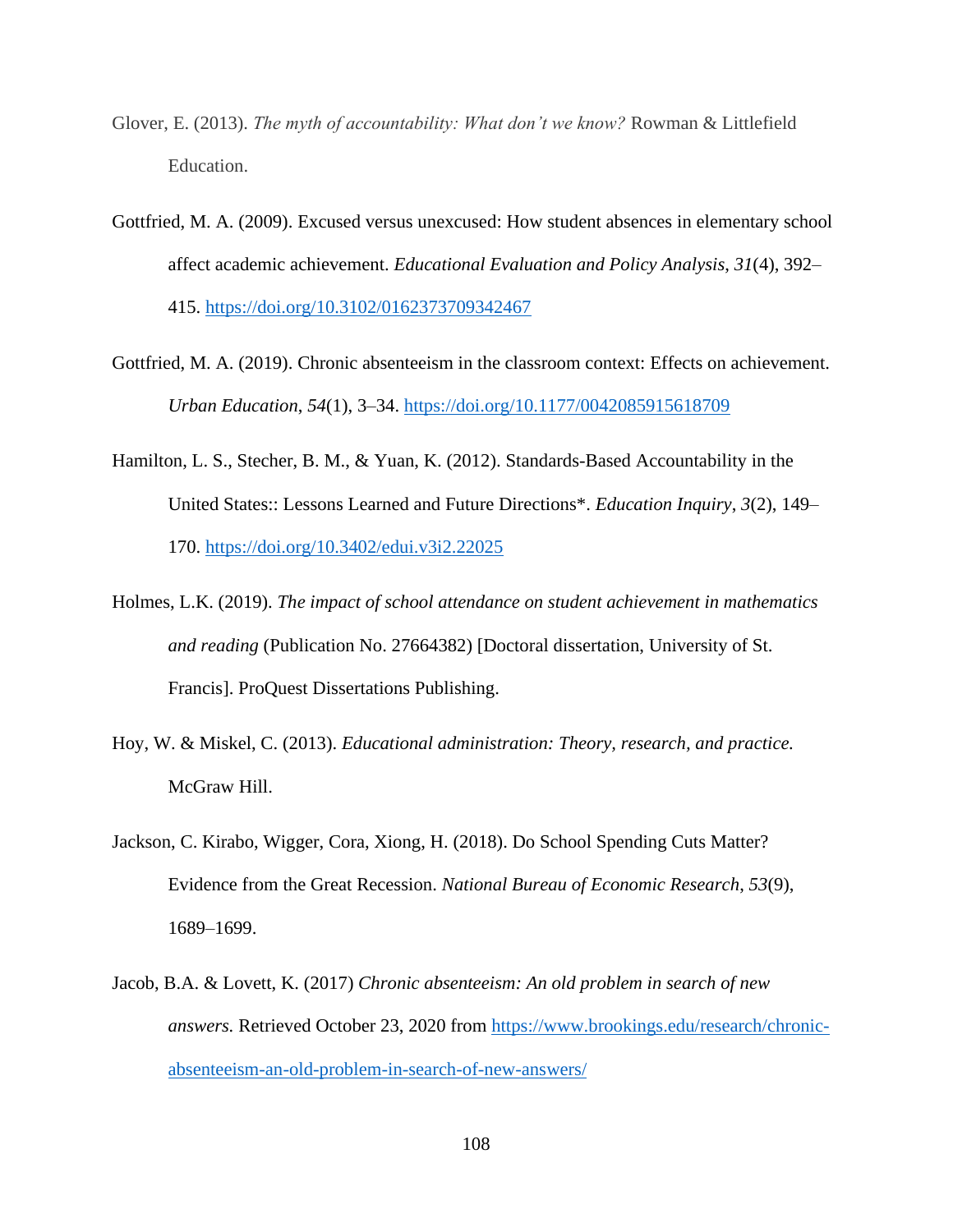Jimenez, L., & Sargrad, S. (2017). *A new vision for school accountability*. Retrieved November 3, 2020 from [https://cdn.americanprogress.org/content/uploads/2017/03/01045224/AccountabilityFram](https://cdn.americanprogress.org/content/uploads/2017/03/01045224/AccountabilityFramework-reportFINAL.pdf) [ework-reportFINAL.pdf](https://cdn.americanprogress.org/content/uploads/2017/03/01045224/AccountabilityFramework-reportFINAL.pdf)

Johnson, L.B. (1965, January 12). *Special message to the Congress: Toward full educational opportunity*. [Transcript]. The American Presidency Project. [https://www.presidency.ucsb.edu/documents/special-message-the-congress-toward-full](https://www.presidency.ucsb.edu/documents/special-message-the-congress-toward-full-educational-opportunity)[educational-opportunity](https://www.presidency.ucsb.edu/documents/special-message-the-congress-toward-full-educational-opportunity)

Jordan, P. W., Miller, R. (2017). *Who's in: Chronic absenteeism under the Every Student Succeeds Act*. Retrieved September 8, 2020 from [https://www.future-ed.org/wp](https://www.future-ed.org/wp-content/uploads/2017/09/REPORT_Chronic_Absenteeism_final_v5.pdf)[content/uploads/2017/09/REPORT\\_Chronic\\_Absenteeism\\_final\\_v5.pdf](https://www.future-ed.org/wp-content/uploads/2017/09/REPORT_Chronic_Absenteeism_final_v5.pdf)

Kaput, K. (2018). *Briefing memo: Summaries of states' ESSA school quality/student success measures*. Education Evolving. Retrieved October 22, 2020 from <https://files.eric.ed.gov/fulltext/ED605643.pdf>

Kuehl, R. A. (2012). The Rhetorical Presidency and "Accountability" in Education Reform: Comparing the Presidential Rhetoric of Ronald Reagan and George W. Bush. *Southern Communication Journal*, *77*(4), 329–348.

<https://doi.org/10.1080/1041794X.2012.678926>

Lara, J., Noble, K., Pelika, S., & Coons, A. (2018). *Chronic Absenteeism*. NEA Research Brief. NBI No. 57. National Education Association

Levin, H. M. (1974). A Conceptual Framework for Accountability in Education. *The School Review*, *82*(3), 363–391.<https://doi.org/10.1086/443136>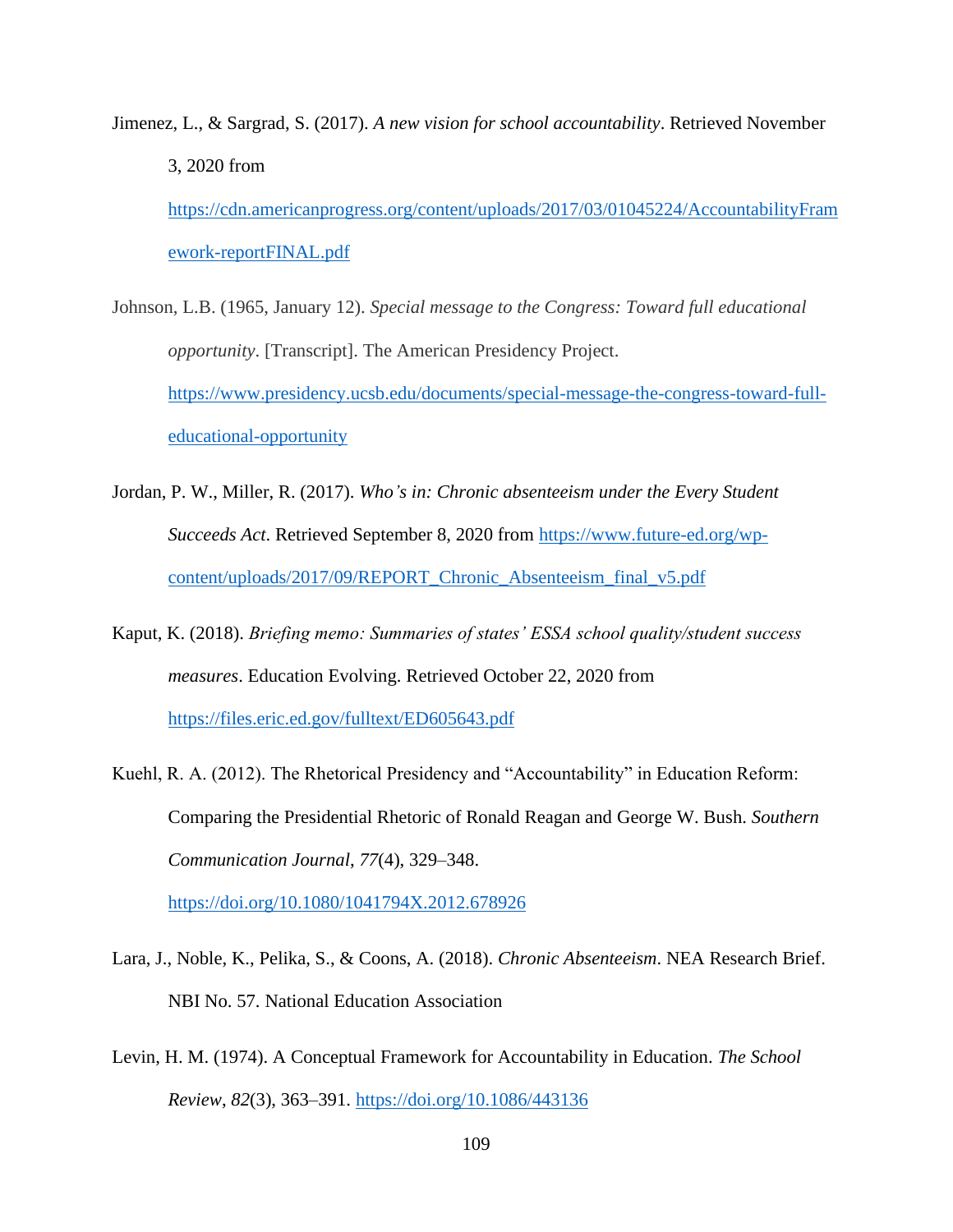- Loeb, S., & Byun, E. (2019). Testing, Accountability, and School Improvement. *The ANNALS of the American Academy of Political and Social Science*, *683*(1), 94– 109. <https://doi.org/10.1177/0002716219839929>
- Martin, C., Sargard S., Batel, S. (2016). *Making the grade: A 50-state analysis of school accountability systems*. Retrieved October 23, 2020 from <https://files.eric.ed.gov/fulltext/ED567858.pdf>
- McDonnell, L. M. (2013). Educational Accountability and Policy Feedback. *Educational Policy*, *27*(2), 170–189. <https://doi.org/10.1177/0895904812465119>
- McGuinn, P. (2012). Stimulating Reform: Race to the Top, Competitive Grants and the Obama Education Agenda. *Educational Policy*, *26*(1), 136–159. <https://doi.org/10.1177/0895904811425911>
- McGuinn, P. (2015). Schooling the state: ESEA and the evolution of the U.S. Department of Education. *Rsf*, *1*(3), 77–94.<https://doi.org/10.7758/rsf.2015.1.3.04>
- McKenzie, W. & Kress, S. (2015) *The Big Idea of School Accountability*. George W. Bush Institute. Retrieved September 23, 2020 from<https://www.bushcenter.org/essays/bigidea/>
- National Commission on Excellence in Education. (1983). A Nation at Risk: The Imperative for Educational Reform. *The Elementary School Journal*, *84*(2), 113–130.

<https://doi.org/10.1086/461348>

No Child Left Behind (NCLB) Act of 2001, Pub. L. No. 107-110, 20 U.S.C. § 6319 (2002). <https://www.congress.gov/107/plaws/publ110/PLAW-107publ110.pdf>

Patrick, S. K., Woods, S. C., Bala, N., Santelli, F. A. (2021). *Schooling during COVID-19: Fall*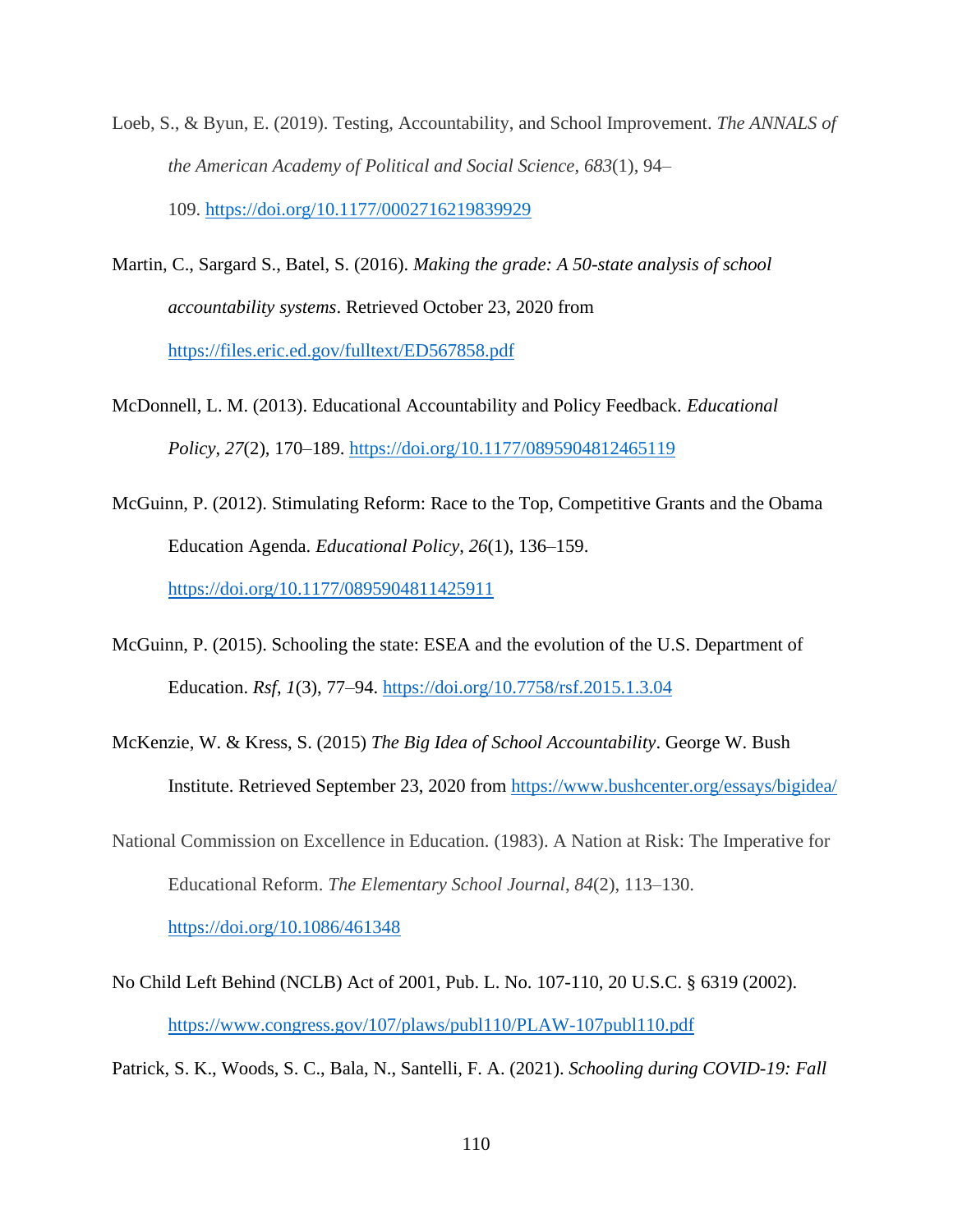*semester trends from six Tennessee Districts.* Retrieved September 5, 2021 from [https://peabody.vanderbilt.edu/TERA/files/covid19\\_fall\\_semester\\_trends\\_FINAL.pdf](https://peabody.vanderbilt.edu/TERA/files/covid19_fall_semester_trends_FINAL.pdf)

- Perie, M., Park, J., & Klau, K. (2007). *Key Elements for Educational Accountability Models Prepared by Marianne Perie , Center for Assessment with A paper commissioned by the Council of Chief State School Officers Accountability Systems and Reporting State Collaborative* Retrieved September 23, 2020 from [https://wyoleg.gov/InterimCommittee/2011/SelectAccountability/Key%20elements%20fi](https://wyoleg.gov/InterimCommittee/2011/SelectAccountability/Key%20elements%20final2.pdf) [nal2.pdf](https://wyoleg.gov/InterimCommittee/2011/SelectAccountability/Key%20elements%20final2.pdf)
- Polikoff, M. S., McEachin, A. J., Wrabel, S. L., & Duque, M. (2014). The Waive of the Future? School Accountability in the Waiver Era. *Educational Researcher*, *43*(1), 45– 54. <https://doi.org/10.3102/0013189X13517137>
- Portz, J. (2017). "Next-Generation" Accountability? Evidence From Three School Districts. *Urban Education*, 004208591774172.<https://doi.org/10.1177/0042085917741727>
- Portz, J., & Beauchamp, N. (2020). Educational Accountability and State ESSA Plans. *Educational Policy*.<https://doi.org/10.1177/0895904820917364>
- Rafa, A. (2017). *Chronic absenteeism: A key indicator of student success*. Retrieved September 8, 2020 from <https://files.eric.ed.gov/fulltext/ED574526.pdf>
- Robertson, R., & Klir G. (1973). Trends in General Systems Theory. *The British Journal of Sociology*, *24*(1), 119-120.<https://doi.org/10.2307/588807>
- Schoeneberger, J. A. (2012). Longitudinal Attendance Patterns: Developing High School Dropouts. *The Clearing House: A Journal of Educational Strategies, Issues and Ideas*,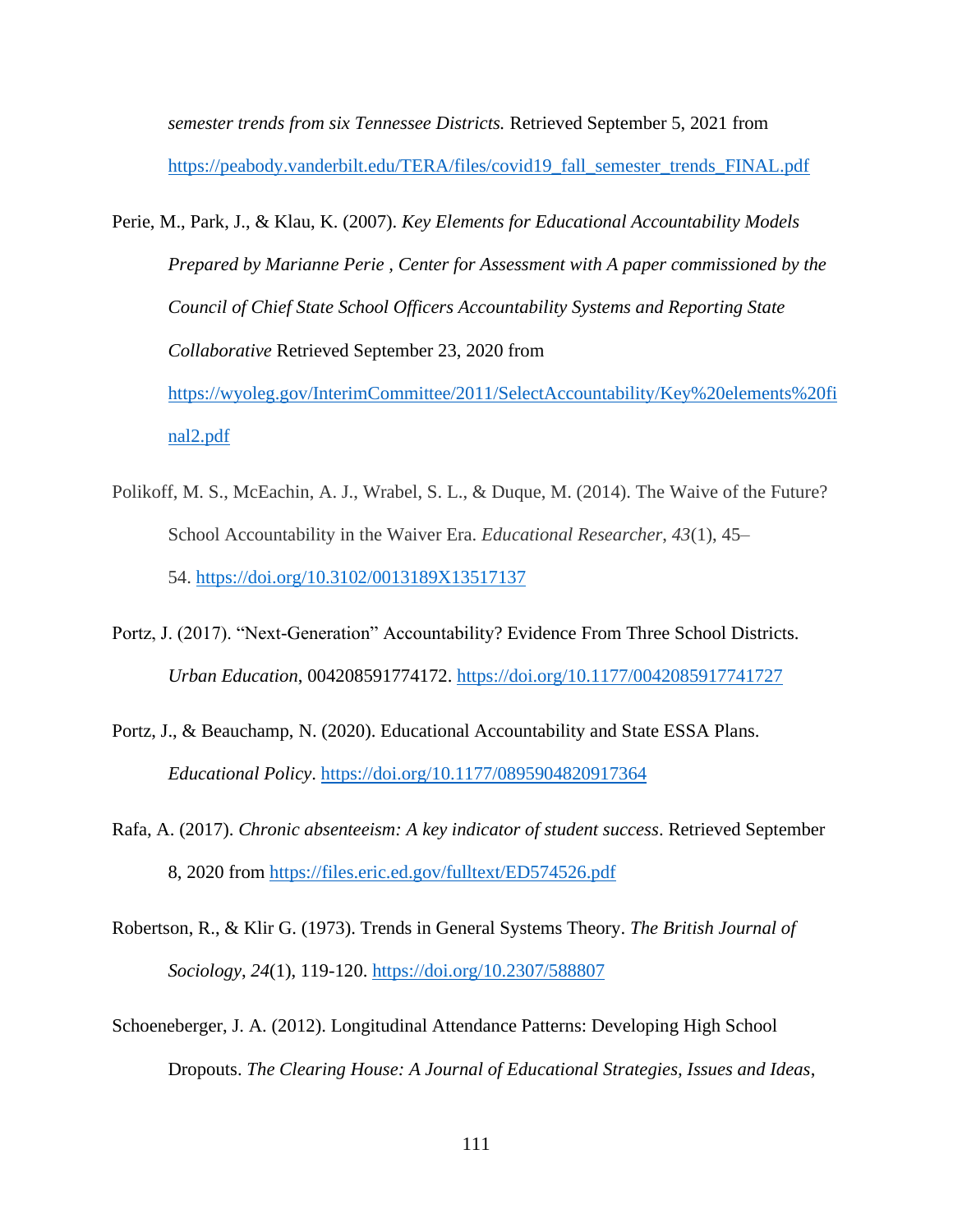*85*(1), 7–14.<https://doi.org/10.1080/00098655.2011.603766>

- Scott, W. R. & Davis, G. F. (2007). *Organizations and organizing: Rational, natural, and open system perspectives*. Pearson Prentice Hall.
- Senge, Peter M. (1990). *The fifth discipline: The art and practice of the learning organization.* Doubleday/Currency
- Shaul, M. S., & Ganson, H. C. (2005). Chapter 7: The No Child Left Behind Act of 2001: The Federal Government's Role in Strengthening Accountability for Student Performance. *Review of Research in Education*, *29*(1), 151– 165. <https://doi.org/10.3102/0091732X029001151>
- Shores, K., & Steinberg, M. P. (2019). Schooling During the Great Recession: Patterns of School Spending and Student Achievement Using Population Data. *AERA Open*, *5*(3), 233285841987743.<https://doi.org/10.1177/2332858419877431>
- Simpson, R. L., Lacava, P. G., & Sampson Graner, P. (2004). The No Child Left Behind Act: Challenges and Implications for Educators. *Intervention in School and Clinic*, *40*(2), 67– 75. <https://doi.org/10.1177/10534512040400020101>
- Smerillo, N. E., Reynolds, A. J., Temple, J. A., & Ou, S. R. (2018). Chronic absence, eighthgrade achievement, and high school attainment in the Chicago Longitudinal Study. *Journal of School Psychology*, *67*(August 2017), 163–178.

<https://doi.org/10.1016/j.jsp.2017.11.001>

Stecher, B. M., & Hanser, L. M. (1992). *Local accountability in vocational education: A theoretical model and its limitations in practice*. Retrieved December 22, 2020 from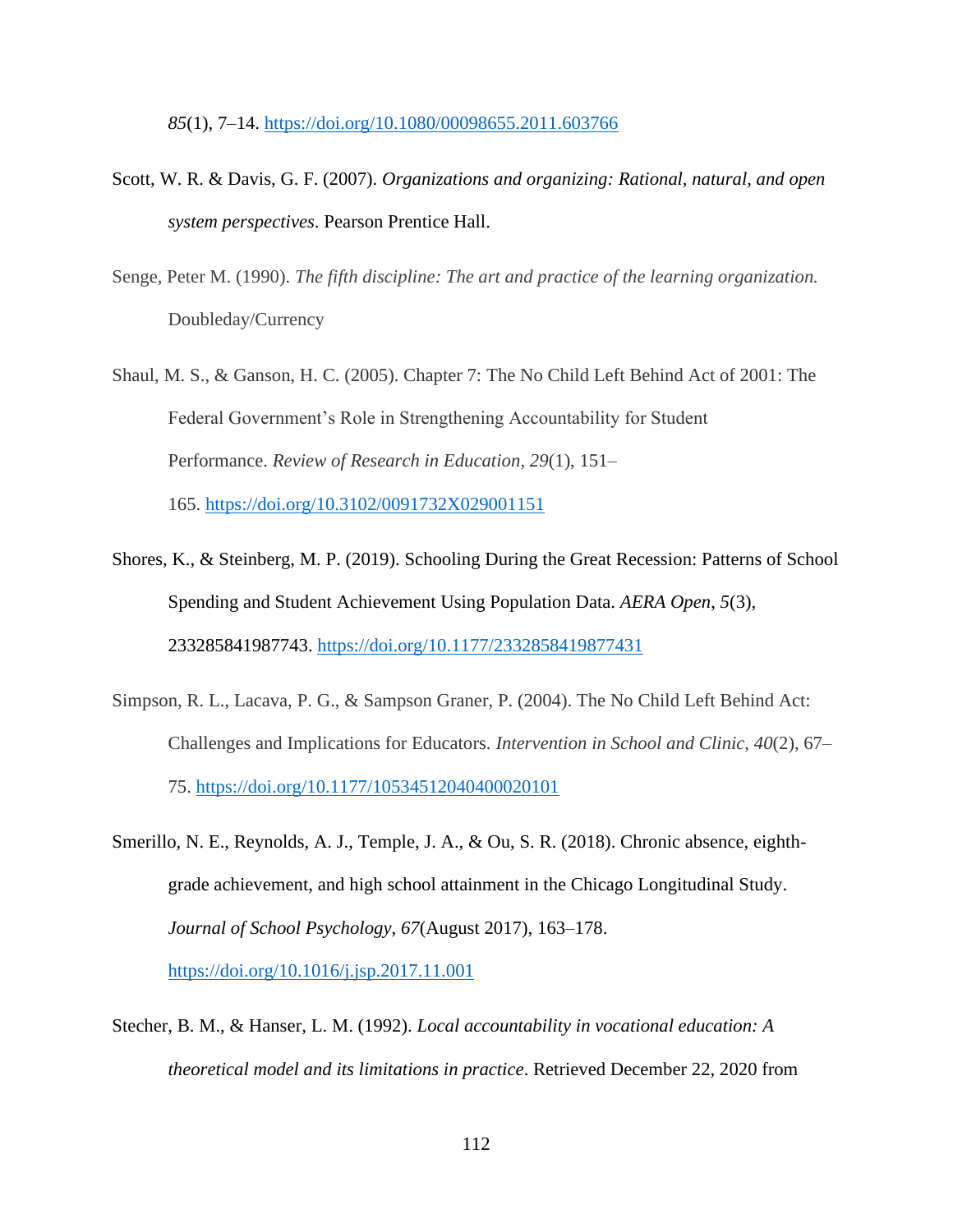<https://www.rand.org/pubs/notes/N3561.html>

Stitzlein, S. (2015). Addressing Educational Accountability and Political Legitimacy with Citizen Responsibility. *Educational Theory*, *65*(5), 563–580. <https://doi.org/10.1111/edth.12132>

Supovitz, J. (2009). Can high stakes testing leverage educational improvement? Prospects from the last decade of testing and accountability reform. *Journal of Educational Change*, 10, 211–227.<https://doi.org/10.1007/s10833-009-9105-2>

- Tenn. Code Ann. § 49-6-3001 (2020). Retrieved November 3, 2020 from <https://www.tncourts.gov/Tennessee%20Code>
- Tenn. Code Ann. § 49-3-302 (2020). Retrieved November 3, 2020 from

<https://www.tncourts.gov/Tennessee%20Code>

Tenn. Code Ann. § 49-6-3004 (2020). Retrieved November 3, 2020 from

<https://www.tncourts.gov/Tennessee%20Code>

Tenn. Code Ann. § 49-6-3009 (2020). Retrieved November 3, 2020 from

<https://www.tncourts.gov/Tennessee%20Code>

- Tennessee Department of Education. (2018a). *Every Student Succeeds Act: Building Success in Tennessee ESSA State Plan*. Retrieved November 8, 2020 from [https://www.tn.gov/content/dam/tn/education/documents/TN\\_ESSA\\_State\\_Plan\\_Approv](https://www.tn.gov/content/dam/tn/education/documents/TN_ESSA_State_Plan_Approved.pdf) [ed.pdf](https://www.tn.gov/content/dam/tn/education/documents/TN_ESSA_State_Plan_Approved.pdf)
- Tennessee Department of Education. (2018b). *School Accountability: ESSA Updates for 2017-*
	- *2018*. Retrieved November 7, 2020 from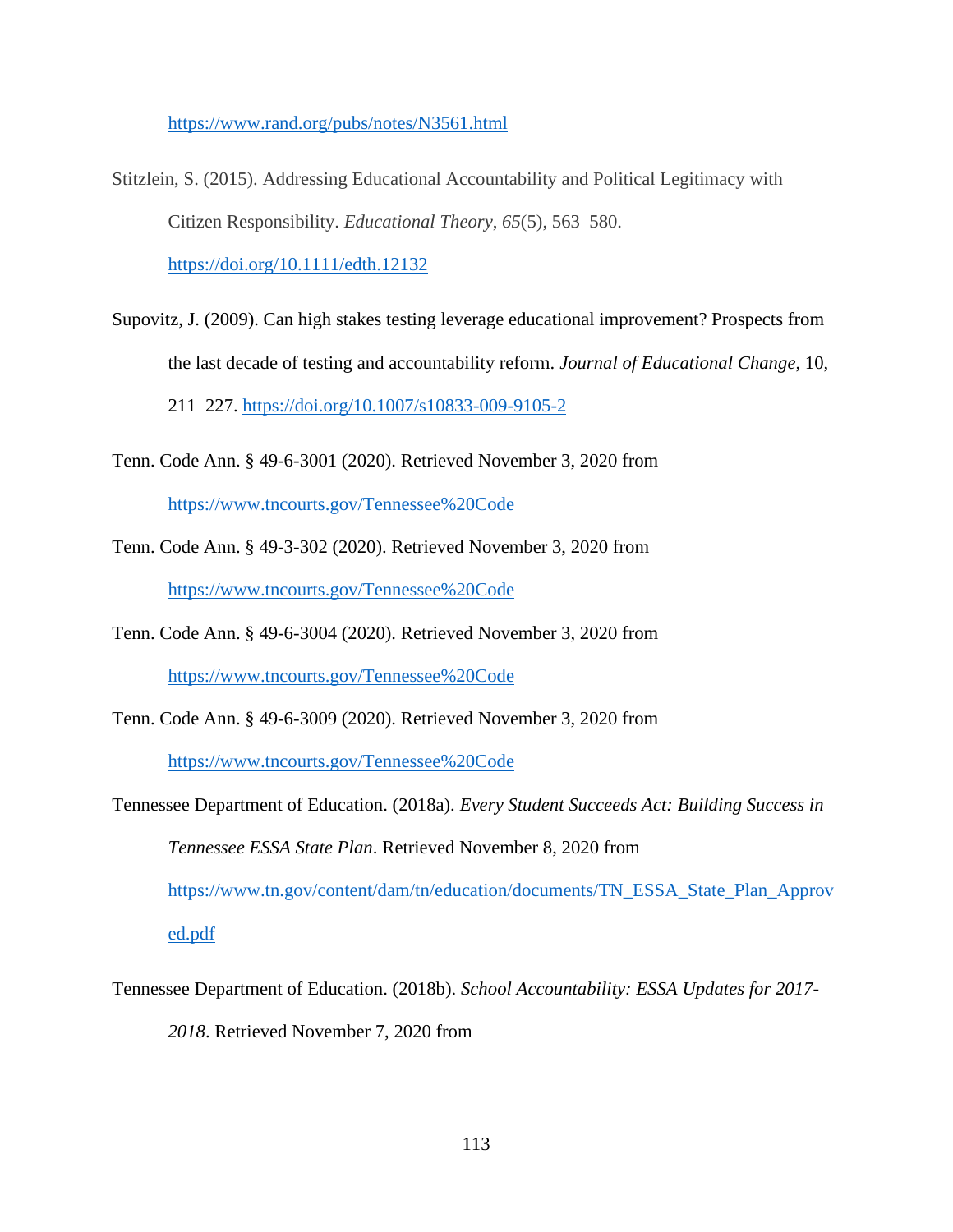[https://www.tn.gov/content/dam/tn/education/documents/ESSA\\_school\\_accountability\\_f](https://www.tn.gov/content/dam/tn/education/documents/ESSA_school_accountability_fact_sheet.pdf) [act\\_sheet.pdf](https://www.tn.gov/content/dam/tn/education/documents/ESSA_school_accountability_fact_sheet.pdf)

- Tennessee Department of Education. (2019). *Suppression for the 2019-2020 Report Card.* Retrieved November 8, 2020 from [https://www.tn.gov/content/dam/tn/education/rpt](https://www.tn.gov/content/dam/tn/education/rpt-crd/SuppressionRules_201920.pdf)[crd/SuppressionRules\\_201920.pdf](https://www.tn.gov/content/dam/tn/education/rpt-crd/SuppressionRules_201920.pdf)
- Tennessee Department of Education. (2020a). *Accountability Protocol*. Retrieved January, 14, 2021 from

[https://www.tn.gov/content/dam/tn/education/accountability/Ed201920AccountabilityPro](https://www.tn.gov/content/dam/tn/education/accountability/Ed201920AccountabilityProtocol_Final508%20(1).pdf) [tocol\\_Final508%20\(1\).pdf](https://www.tn.gov/content/dam/tn/education/accountability/Ed201920AccountabilityProtocol_Final508%20(1).pdf)

- Tennessee Department of Education. (2020b). *Chronic Absenteeism*. Retrieved October 13, 2020, from<https://www.tn.gov/education/student-support/chronic-absenteeism.html>
- Tennessee Department of Education. (2020c). *Data Downloads and Requests*. Retrieved October

17, 2020, from <https://www.tn.gov/education/data/data-downloads.html>

- Tennessee Department of Education. (2020d). *Student Membership and Attendance Procedures Manual*. Retrieved October 17, 2020, from [https://www.tn.gov/content/dam/tn/education/reports/331958\\_membership\\_attendance\\_m](https://www.tn.gov/content/dam/tn/education/reports/331958_membership_attendance_manual.pdf) [anual.pdf](https://www.tn.gov/content/dam/tn/education/reports/331958_membership_attendance_manual.pdf)
- The Hunt Institute. (2021). *Addressing Chronic Absenteeism.* Retrieved September 5, 2021, from <https://hunt-institute.org/resources/2021/03/addressing-chronic-absenteeism/>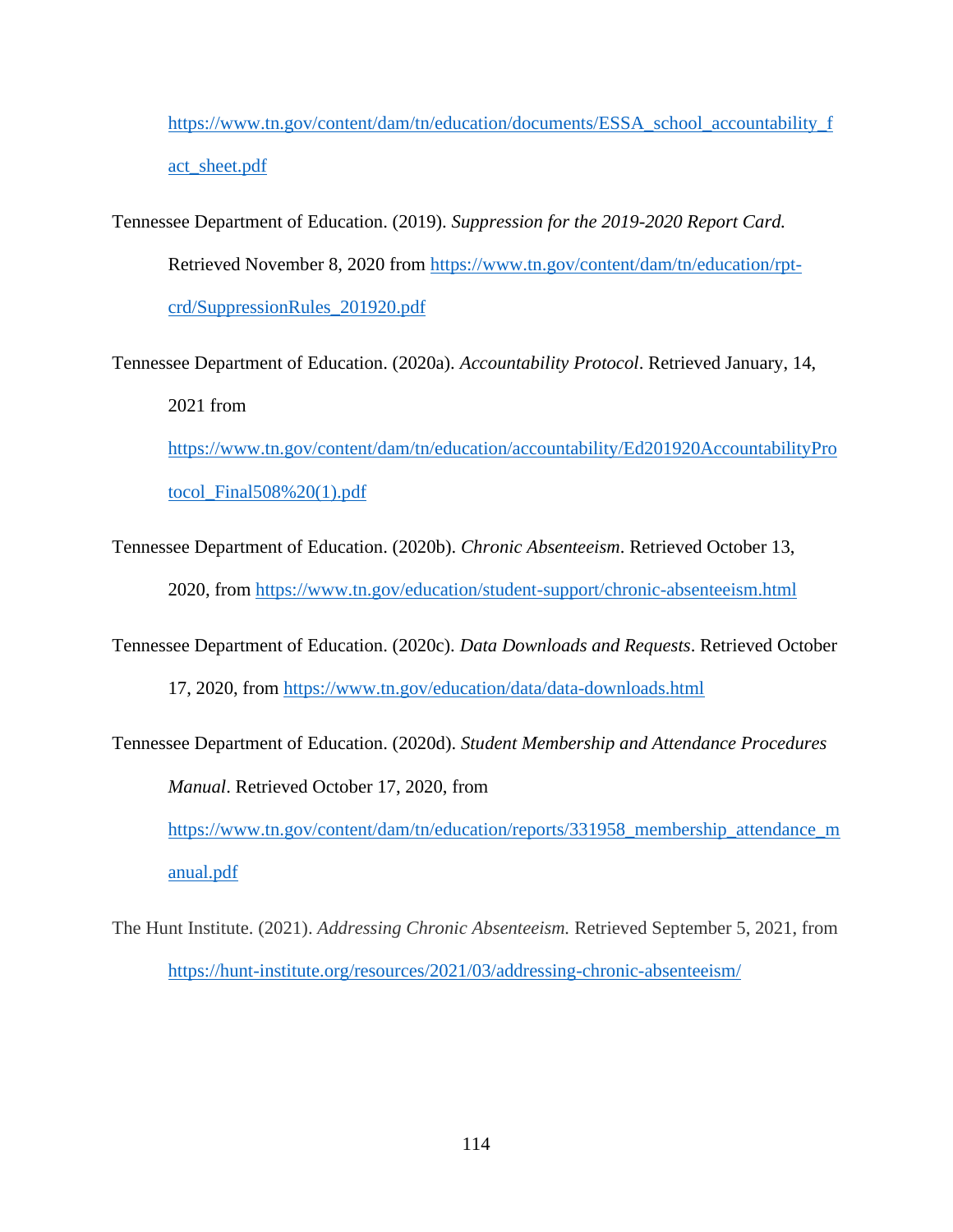- Thomas, J. Y., & Brady, K. P. (2005). Chapter 3: The Elementary and Secondary Education Act at 40: Equity, Accountability, and the Evolving Federal Role in Public Education. *Review of Research in Education*, *29*(1), 51–67. <https://doi.org/10.3102/0091732X029001051>
- Tullos, E. (2020). *State Board of Education passes emergency rules to address ongoing school closures.* Retrieved September 5, 2021, from <https://www.tn.gov/sbe/news/2020/4/14/sbe-passes-emergency-rules-covid19.html>
- United States. (1965). Elementary and secondary education act of 1965: H. R. 2362, 89th Cong., 1st sess., Public law 89-10. Reports, bills, debate and act. [Washington] :[U.S. Govt. Print. Off.]. Retrieved November 4, 2020 from <https://files.eric.ed.gov/fulltext/ED017539.pdf>
- United States Department of Education (2009). *Race to the Top Program Executive Summary*. Retrieved November 4, 2020 from <https://files.eric.ed.gov/fulltext/ED557422.pdf>
- United States Department of Education. (2013). *States granted waivers from No Child Left Behind allowed to reapply for renewal for 2014 and 2015 school years*. Retrieved October 15, 2020 from [https://www.ed.gov/news/press-releases/states-granted-waivers](https://www.ed.gov/news/press-releases/states-granted-waivers-no-child-left-behind-allowed-reapply-renewal-2014-and-2015-school-years)[no-child-left-behind-allowed-reapply-renewal-2014-and-2015-school-years](https://www.ed.gov/news/press-releases/states-granted-waivers-no-child-left-behind-allowed-reapply-renewal-2014-and-2015-school-years)
- United States Department of Education. (2019a). *Chronic absenteeism in the nation's schools*. Retrieved September 20, 2020 from

<https://www2.ed.gov/datastory/chronicabsenteeism.html>

United States Department of Education. (2019b). *Opportunities and responsibilities for state and local report cards under the Elementary and Secondary Education Act of 1965, as amended by the Every Student Succeeds Act: Non-regulatory Informational Document*.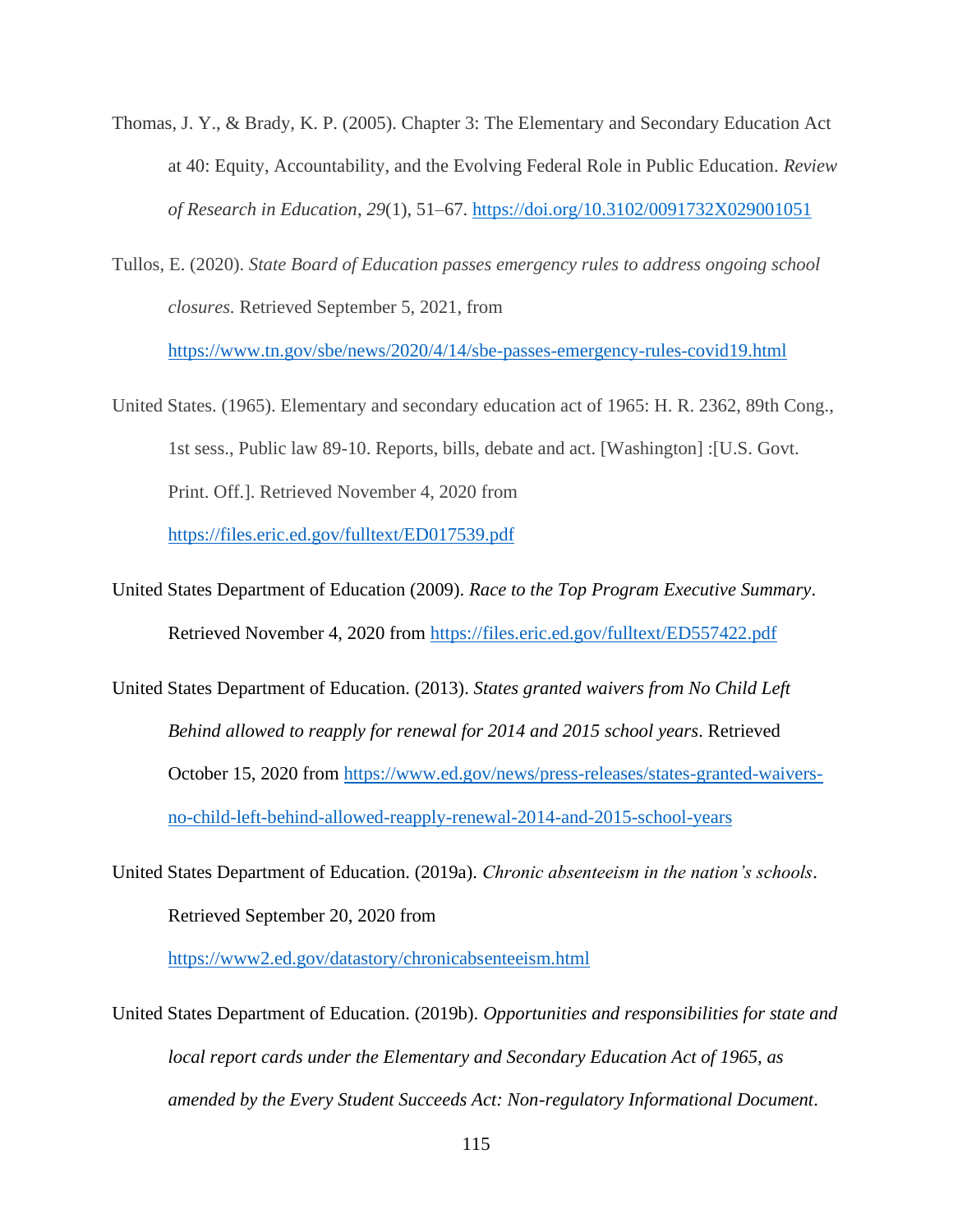Retrieved September 21, 2020 from [https://www2.ed.gov/policy/elsec/leg/essa/report](https://www2.ed.gov/policy/elsec/leg/essa/report-card-guidance-final.pdf)[card-guidance-final.pdf](https://www2.ed.gov/policy/elsec/leg/essa/report-card-guidance-final.pdf)

United States Department of Education. (2020a). *Every Student Succeeds Act (ESSA).* Retrieved September 21, 2020 from <https://www2.ed.gov/policy/elsec/leg/essa/index.html>

United States Department of Education. (2020b). *Fact sheet: Impact of COVID-19 on assessments and accountability under the Elementary and Secondary Education Act.* Retrieved October 20, 2020 from [https://oese.ed.gov/files/2020/03/COVID-19-OESE-](https://oese.ed.gov/files/2020/03/COVID-19-OESE-FINAL-3.12.20.pdf)[FINAL-3.12.20.pdf](https://oese.ed.gov/files/2020/03/COVID-19-OESE-FINAL-3.12.20.pdf)

U. S. Const. amend. X. (2020).

[https://www.senate.gov/civics/constitution\\_item/constitution.htm](https://www.senate.gov/civics/constitution_item/constitution.htm)

Zimmerman, D. W. (1997). Teacher's Corner: A Note on Interpretation of the Paired-Samples t Test. *Journal of Educational and Behavioral Statistics*, *22*(3), 349–

360. <https://doi.org/10.3102/10769986022003349>